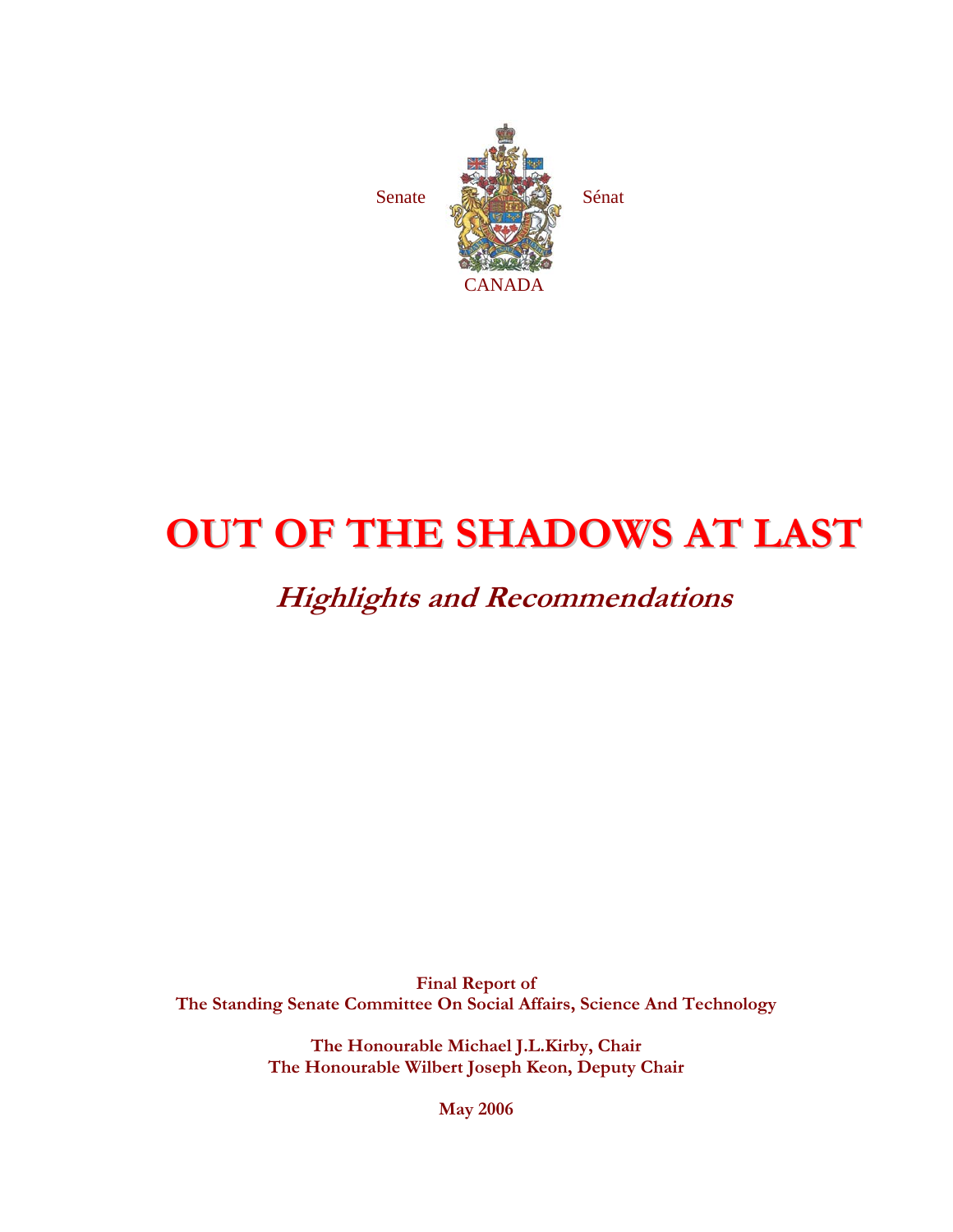### *Ce document est disponible en français*

Q.

Available on the Parliamentary Internet: www.parl.gc.ca (Committee Business – Senate – Recent Reports) 39<sup>th</sup> Parliament – 1st Session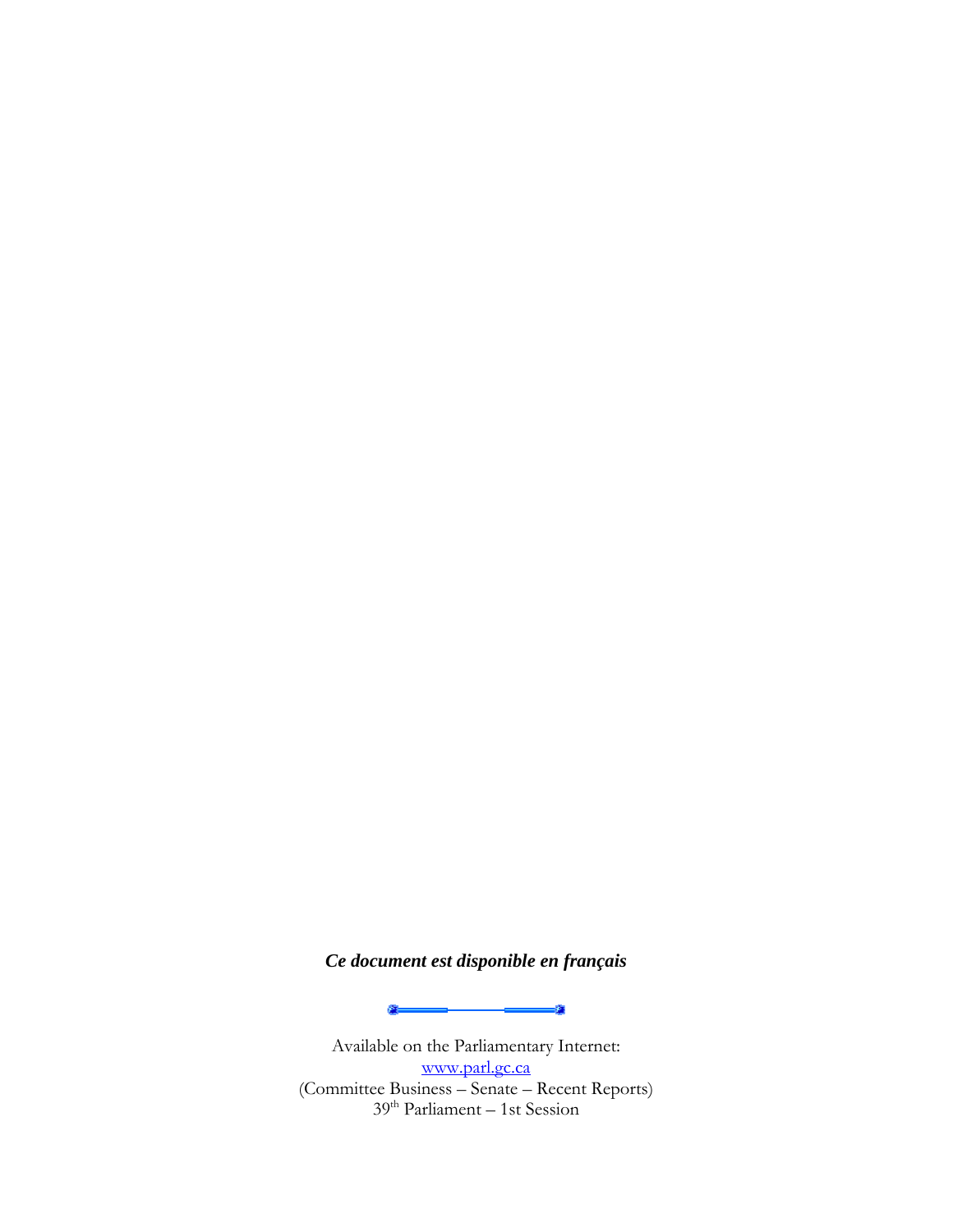The Standing Senate Committee on Social Affairs, Science and Technology

Highlights and Recommendations of the Final Report on Mental Health, Mental Illness and Addiction

# **OUT OF THE SHADOWS AT LAST**

HIGHLIGHTS AND RECOMMENDATIONS

*Chair*  The Honourable Michael J.L. Kirby

*Deputy Chair*  The Honourable Wilbert Joseph Keon

May 2006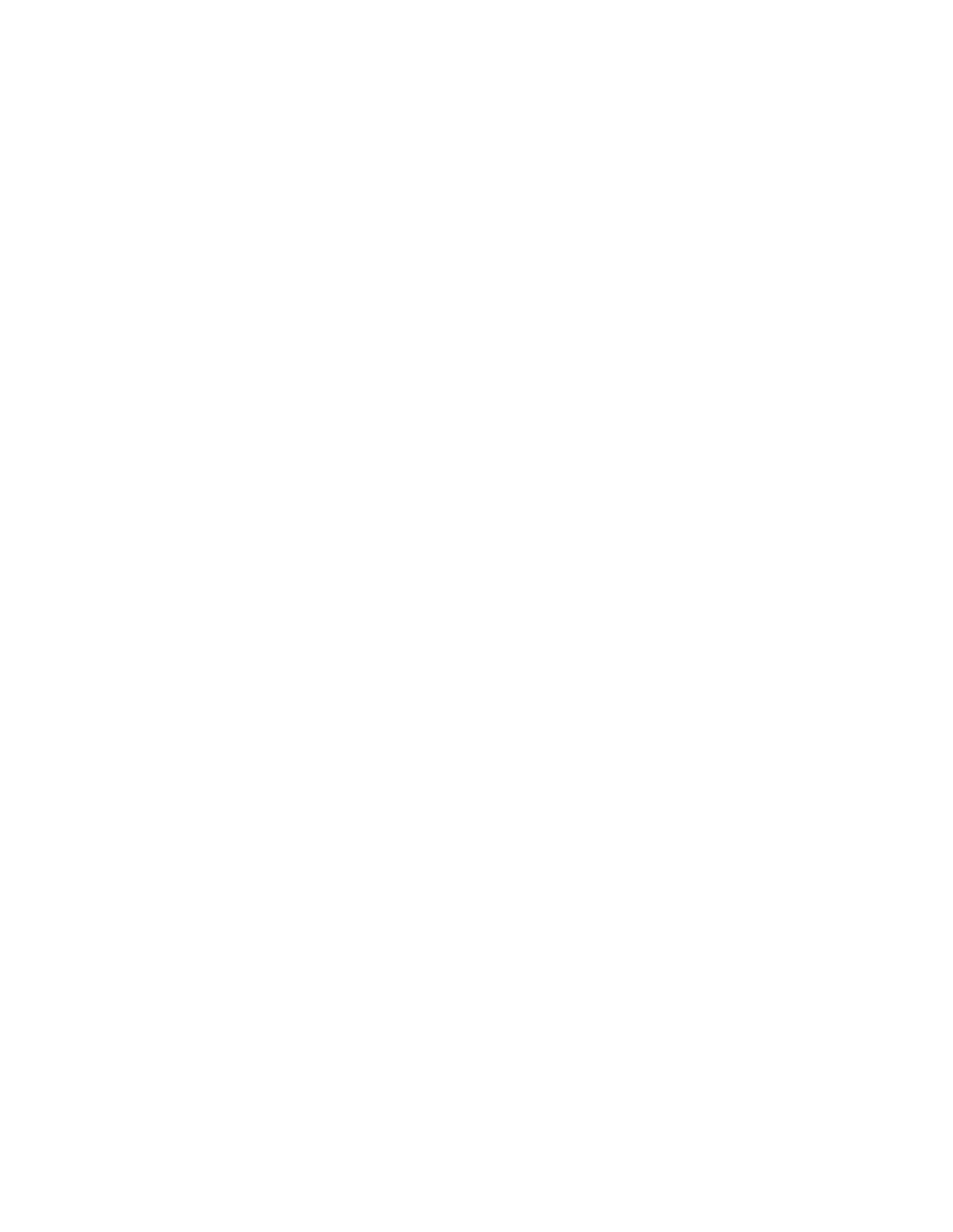# TABLE OF CONTENTS

| <b>CHAPTER 5: TOWARD A TRANSFORMED DELIVERY SYSTEM  13</b> |
|------------------------------------------------------------|
|                                                            |
|                                                            |
|                                                            |
|                                                            |
|                                                            |
|                                                            |
|                                                            |
|                                                            |
|                                                            |
|                                                            |
|                                                            |
|                                                            |
|                                                            |
|                                                            |
|                                                            |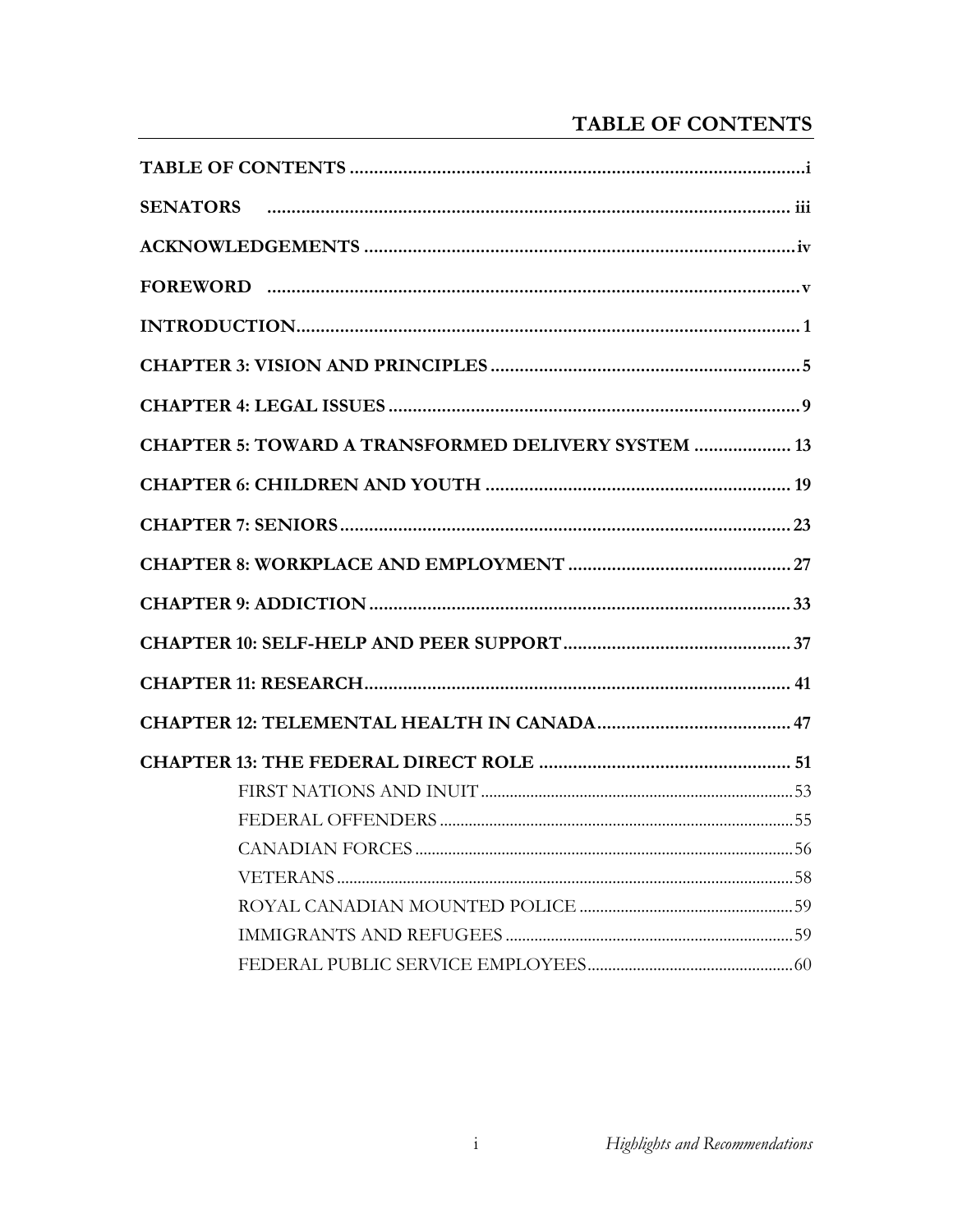| <b>CHAPTER 15: MENTAL HEALTH PROMOTION AND ILLNESS</b>       |  |
|--------------------------------------------------------------|--|
| CHAPTER 16: NATIONAL MENTAL HEALTH INITIATIVES               |  |
| <b>EPILOGUE — THE HUMAN FACE OF A TRANSFORMED SYSTEM  83</b> |  |
|                                                              |  |
|                                                              |  |
|                                                              |  |
| APPENDIX A TABLE OF CONTENTS OF THE MAIN REPORT "OUT OF      |  |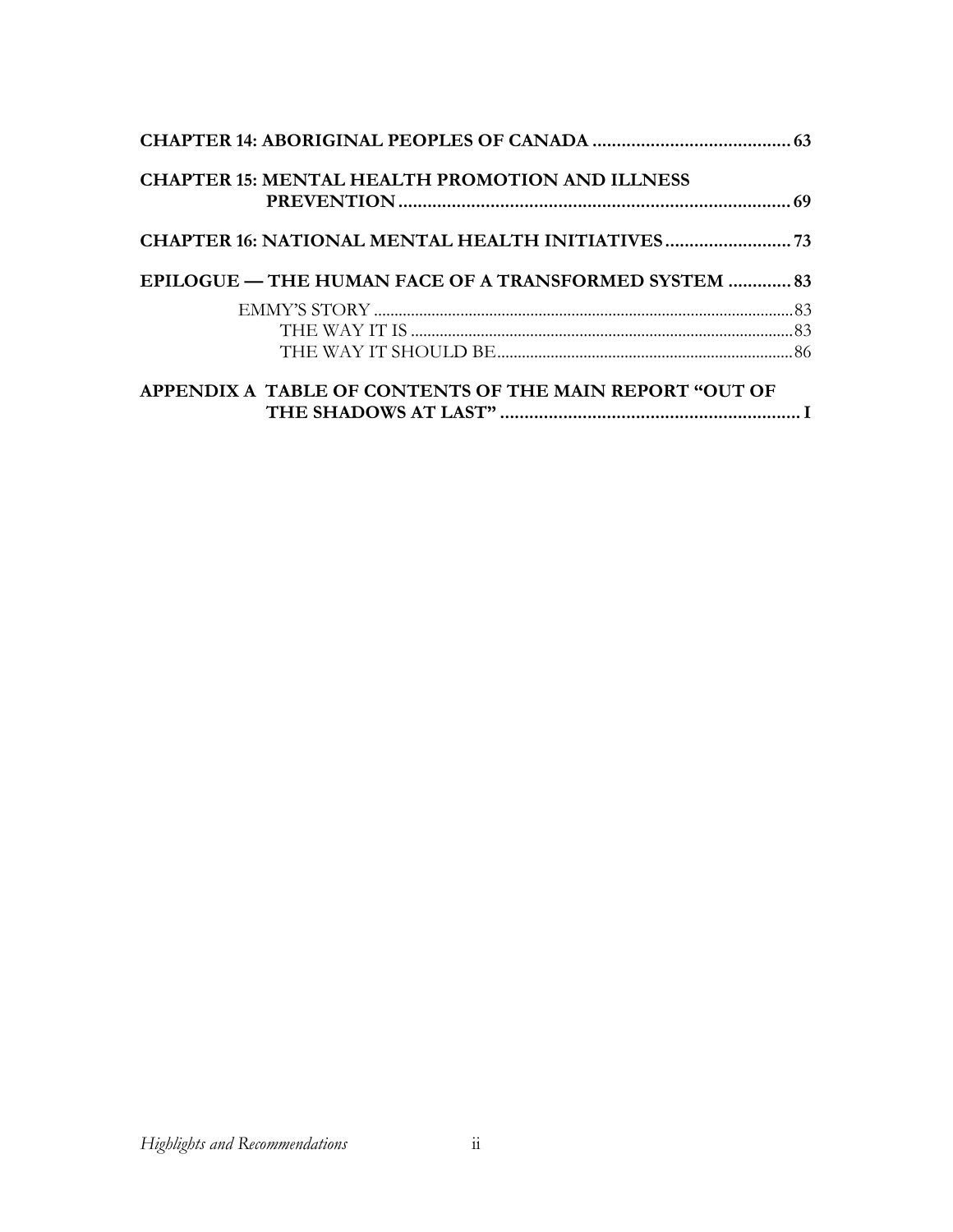The following Senators have participated in the study on mental health and mental illness of the Standing Senate Committee on Social Affairs, Science and Technology:

The Honourable Michael J. L. Kirby, Chair of the Committee The Honourable Wilbert Joseph Keon, Deputy Chair of the Committee

The Honourable Senators:

Catherine S. Callbeck Andrée Champagne Ethel M. Cochrane Joan Cook Jane Mary Cordy Art Eggleton Joyce Fairbairn, P.C. J. Michael Forrestall Aurélien Gill Marjory LeBreton Viola Léger (retired) Yves Morin (retired) Lucie Pépin Brenda Robertson (retired) Marilyn Trenholme Counsell

#### *Ex-officio members of the Committee:*

The Honourable Senators: Jack Austin P.C. or (William Rompkey) and Noёl A. Kinsella or (Terrance Stratton)

#### *Other Senators who have participated from time to time on this study:*

The Honourable Senators Di Nino, Dyck, Johnson, Kinsella, Lynch-Staunton, Mercer, Milne, Murray, Pearson, St.Germain, Stratton and Tardif.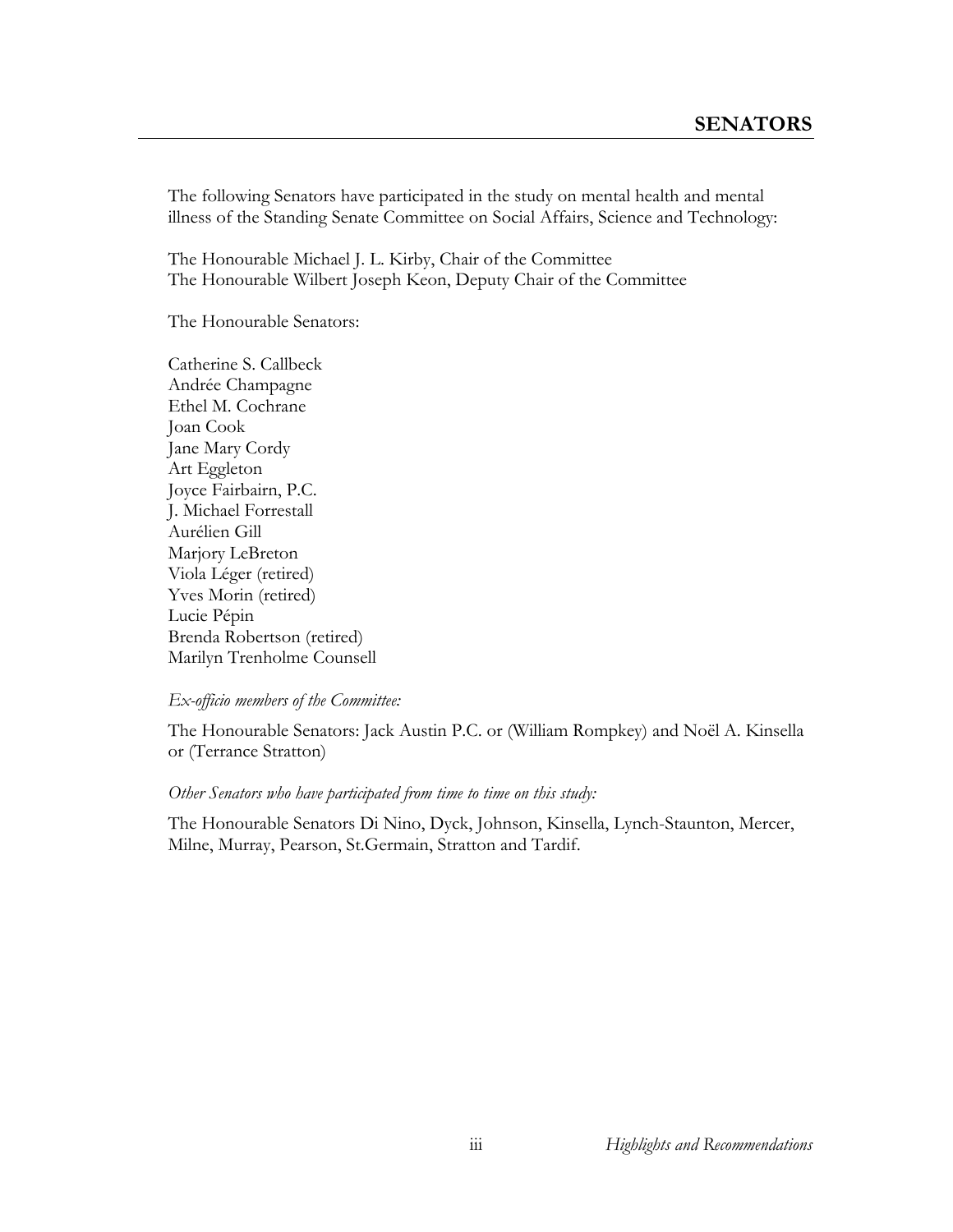## **ACKNOWLEDGEMENTS**

The Committee wants to publicly acknowledge the enormous assistance it has received during the past two years from those who have worked so hard in helping the Committee to produce its reports on Mental Health, Mental Illness and Addiction.

In particular, the Committee wants to express its deep appreciation to the following people:

Dr. Howard Chodos and Mr. Tim Riordan Raaflaub of Parliamentary Information and Research Service, the full-time research staff of the Committee, have been deeply involved in all drafts of the reports that the Committee has released during this study. Mrs. Odette Madore was a key researcher on our first three reports on Mental Health and Dr. Nancy Miller Chenier was heavily involved in this final volume. The Committee is also grateful to the numerous other researchers from the Parliamentary Information and Research Service who worked on many of the individual chapters in this report. Without all their extraordinary help and commitment these reports would not have been completed in such a short time, nor in such a competent manner.

Josée Thérien, the Committee Clerk and her assistant, Louise Pronovost, were responsible for organizing all the meetings the Committee held on Mental Health, Mental Illness and Addiction, including scheduling the appearances of all the witnesses, for overseeing the translation and printing of all the reports, and for responding to thousands of requests for information about the Committee's work and for copies of the Committee's reports.

Dr. Duncan Sinclair, the former chair of the Health Services Restructuring Commission of Ontario, who without failure, gave generously of his time. His expertise, support and advice was welcomed and appreciated throughout the Committee's study.

We also want to thank the staff of each of the members of the Committee, who have had to endure a substantially increased work load over the past two years.

Thanks is also owed to Steve Lurie, for his extraordinary assistance on many of the technical aspects and cost estimates used in the report and Dr. David Goldbloom for his wise advice and counsel.

The Committee is indebted to Sheryl Pedersen, author of "Emmy's Story," which comprises the epilogue of this report.

To all of these people, we express our heartfelt thanks for a job very well done.

The Committee worked long hours over many months, requiring the services of a large number of procedural, research and administrative officers, editors, reporters, interpreters, translators, messengers, publications, broadcasting, printing, technical and logistical staff who ensured the progress of the work and reports of the Committee. We wish to extend our appreciation for their efficiency and hard work.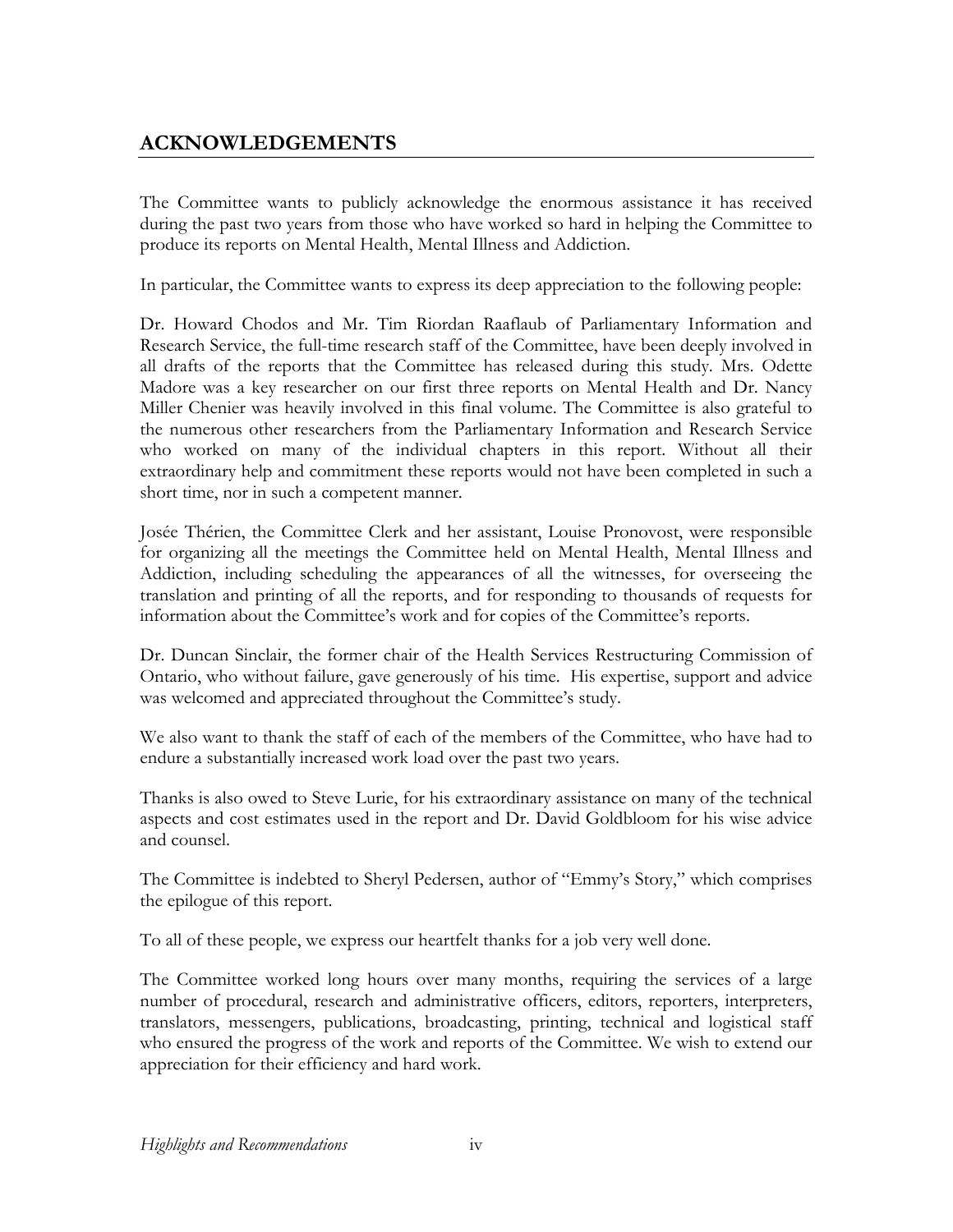In *More for the Mind*, a study of psychiatric services in Canada, the Canadian Mental Health Association said:

> In no other field, except perhaps leprosy, has there been as much confusion, misdirection and discrimination against the patient, as in mental illness… Down through the ages, they have been estranged by society and cast out to wander in the wilderness. Mental illness, even today, is all too often considered a crime to be punished, a sin to be expiated, a possessing demon to be exorcised, a disgrace to be hushed up, a personality weakness to be deplored or a welfare problem to be handled as cheaply as possible.1

These words were written nearly half a century ago. Yet the more than two thousand personal stories submitted to the Standing Senate Committee on Social affairs, Science and Technology by Canadians living with mental illness, and their families, make clear that these words continue to ring true.

It was difficult emotionally for Committee members to hear these stories. Listening to them, and reading them, had a profound effect on every one of us. As the months passed, they began to tear at our souls.

Committee members could relate to these stories because of their own personal experiences. Like any group of a dozen Canadians, we too have experienced the impact of mental illness in our families: a sister-in-law who has schizophrenia, a nephew who committed suicide, a daughter who battled anorexia for several years, a sister who lives with severe depression and has been in and out of psychiatric hospitals frequently; it is rare that a family has not been affected.

Indeed, it is this personal experience that has caused Committee members to regard our work on this report as much more than just another policy study: to us, it is truly a calling.

We know how difficult it will be to improve the lives of people living with mental illness. We know it will be tougher still to change deep-seated public attitudes and reduce the stigma and discrimination they face. To put each of them on the road to recovery will be an extraordinary challenge.

Yet we are optimistic that the time has come when meaningful change can, and will, be made. From coast to coast we have met politicians, government officials, mental health service providers and professionals, and many, many ordinary Canadians, who are willing to help make change a reality, to help bring people living with mental illness into the mainstream of Canadian society.

 $\overline{a}$ 1 Canadian Mental Health Association, (1963) More for the Mind: A Study of Psychiatric Services in Canada, Toronto, p. 1.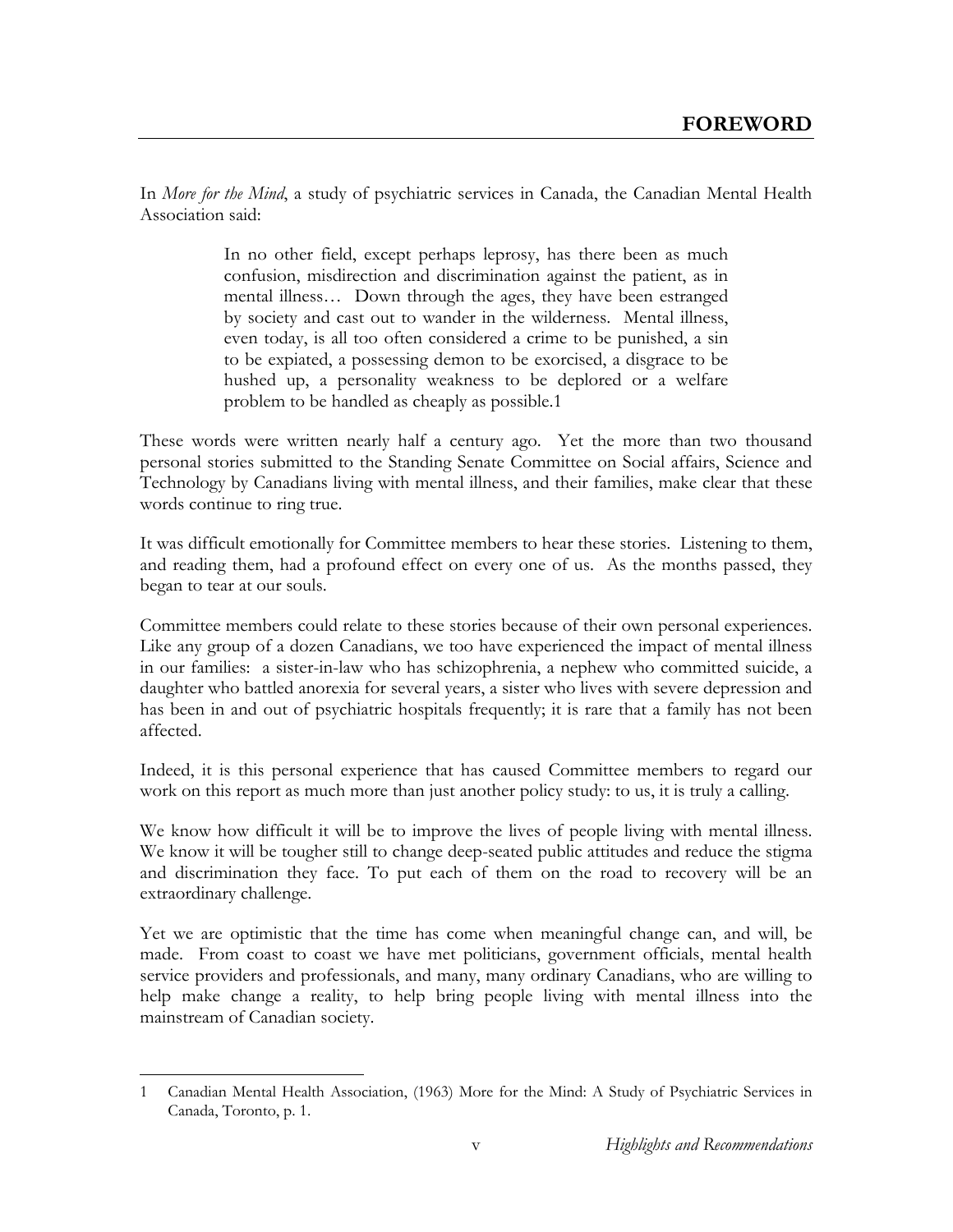We ask the readers of this report to join with us as, together, we work to transform mental health, mental illness and addiction services in Canada and to bring mental illness *Out of the Shadows at Last***.**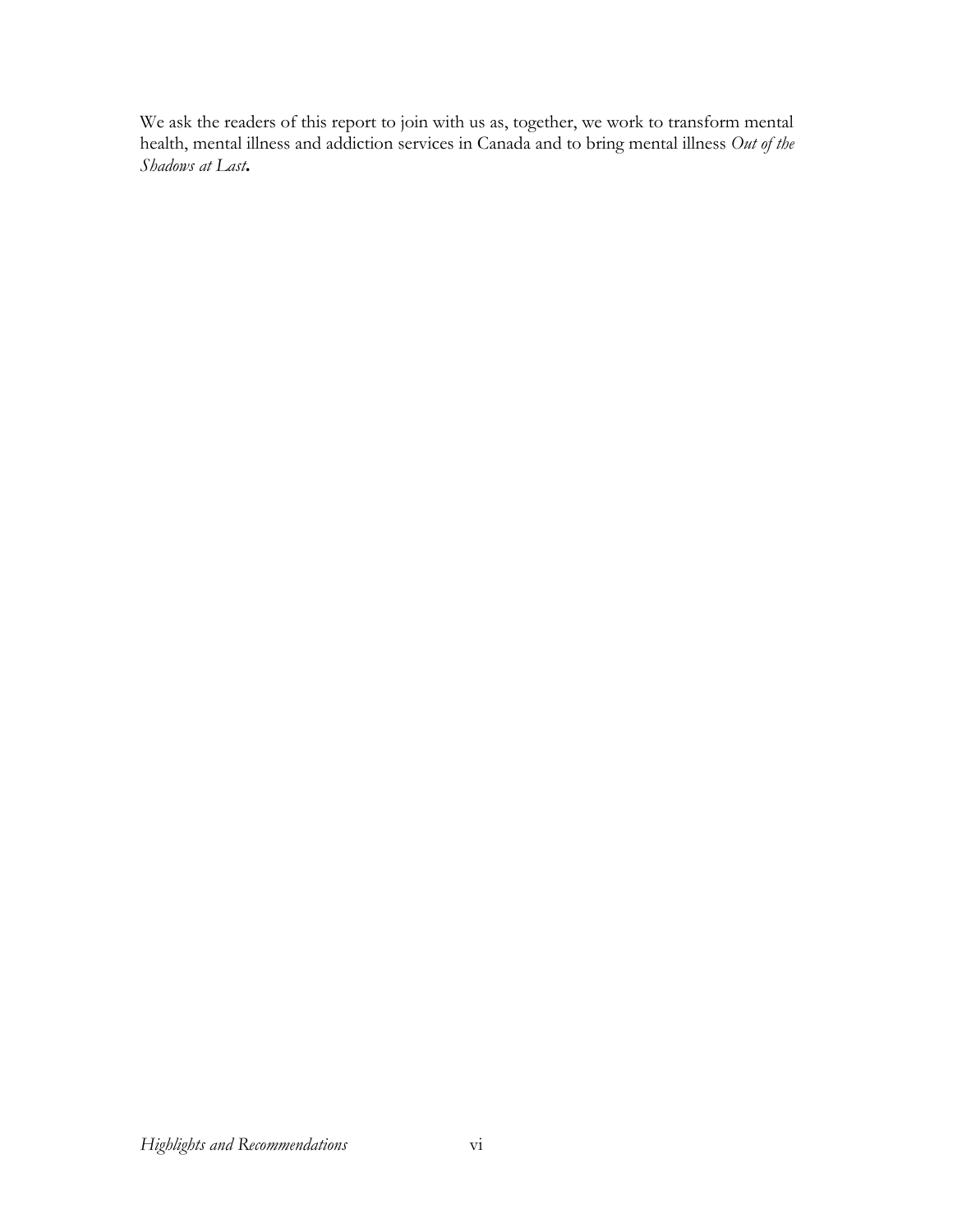*To the people of Canada, I say welcome us into society as full partners. We are not to be feared or pitied. Remember, we are your mothers and fathers, sisters and brothers, your friends, co-workers and children. Join hands with us and travel together with us on our road to recovery.* 

Roy Muise — 9 May 2005 - Halifax2

 $\overline{a}$ 

<sup>2 9</sup> May 2005, http://www.parl.gc.ca/38/1/parlbus/commbus/senate/Com-e/soci-e/15evae.htm?Language=E&Parl=38&Ses=1&comm\_id=47.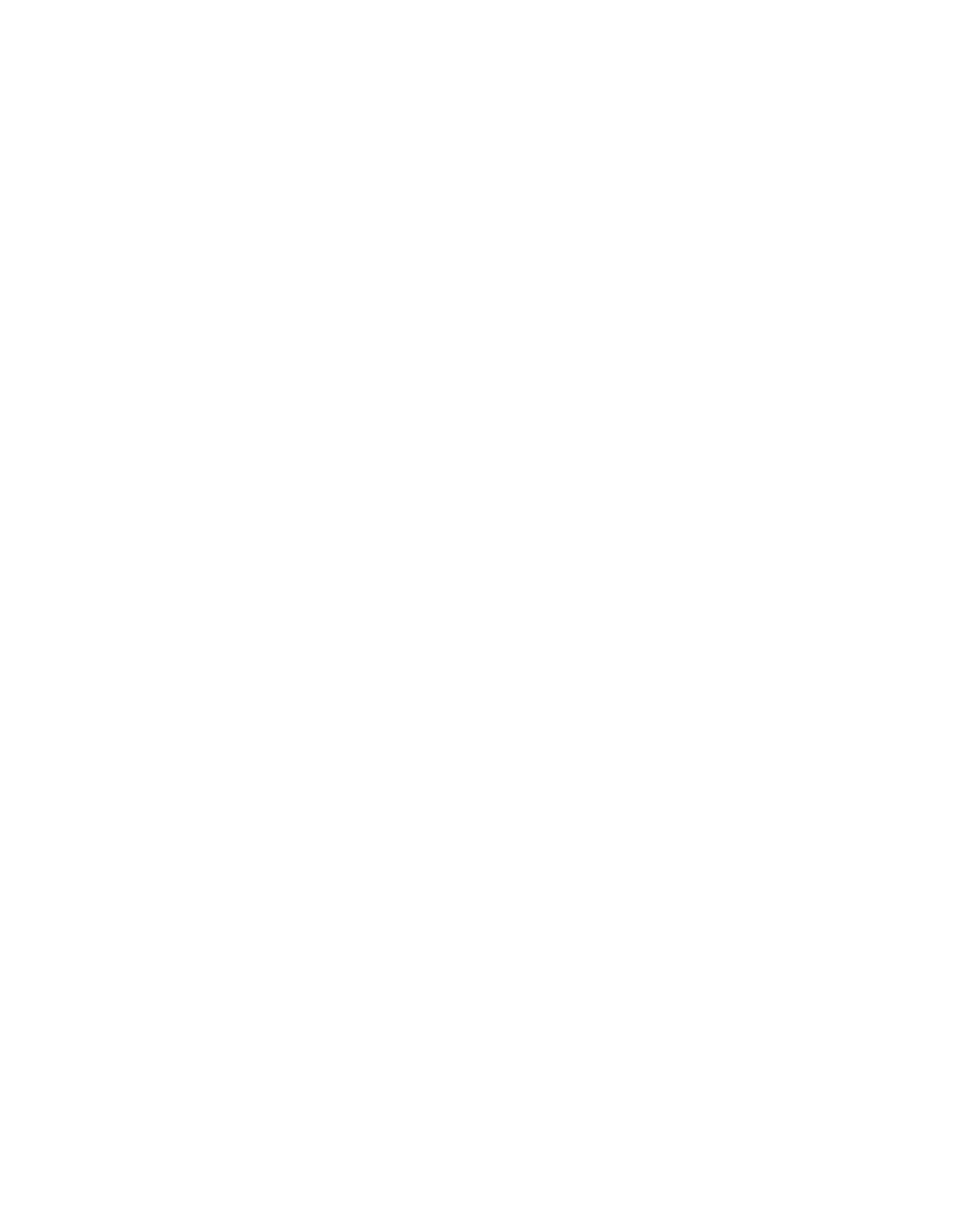This is a summary of all but Chapters 1 and 2 of the final report of the Standing Senate Committee on Social Affairs, Science and Technology, "*Out of the Shadows at Last –*  Transforming Mental Health, Mental Illness and Addiction Services in Canada."<sup>3</sup> The omitted Chapters give voice to people living with mental illness and their families. Readers are strongly encouraged to read them in their entirety to see the "human face of mental illness and addiction."

The Committee has made a total of 118 recommendations which, together with the highlights of each Chapter, are the main focus of this summary.

Chapter 3 of the report ("Vision and Principles") sets out the vision and key principles that guided the Committee in formulating its recommendations for transforming the organization and delivery of mental health and addictions services and supports in Canada. Because of its importance to understanding the Committee's thinking, Chapter 3 is summarized in this document, even though it contains no recommendations.

In addition to Chapter 3, two other chapters of the report – Chapter 5 ("Toward a Transformed Delivery System") and Chapter 16 ("National Mental Health Initiatives") – have a broader role than the other chapters. Taken together, these three chapters provide the basic framework for all the Committee's recommendations. Chapters 5 and 16 also contain key recommendations that affect the mental health and addictions "system" as a whole.

Each of the other chapters deals with a specific topic, be it a particular population group (e.g., children in Chapter 6, or Aboriginal peoples in Chapter 14) or specific issues (e.g., mental health promotion in Chapter 15, or self-help and peer support in Chapter 10).

The full report has been written for a general audience. Everyone touches, directly or indirectly, by mental health, mental illness and addiction issues should read it. The Committee encourages strongly those who have time only read this summary to read also, in full, those chapters referring to their particular interests and concerns.

The full report opens with the following excerpt from testimony by Helen Forristall, a young woman the Committee had the opportunity to hear in St. John's, Newfoundland:

> *I do not like to admit it. I am ashamed and humiliated and I still have to work on that, but I am a mental illness consumer and I do take strong offence to stigma.*

*[…]* 

 $\overline{a}$ 3 The full report is available online at the Committee's website: www.senate-senat.ca/SOCIAL.asp or can be obtained by written request to the clerk of the Committee by e-mail at: soc-aff-soc@sen.parl.gc.ca or by mail at Chambers Building 40 Elgin Street, Room 1038, Ottawa, Ontario K1A 0A4.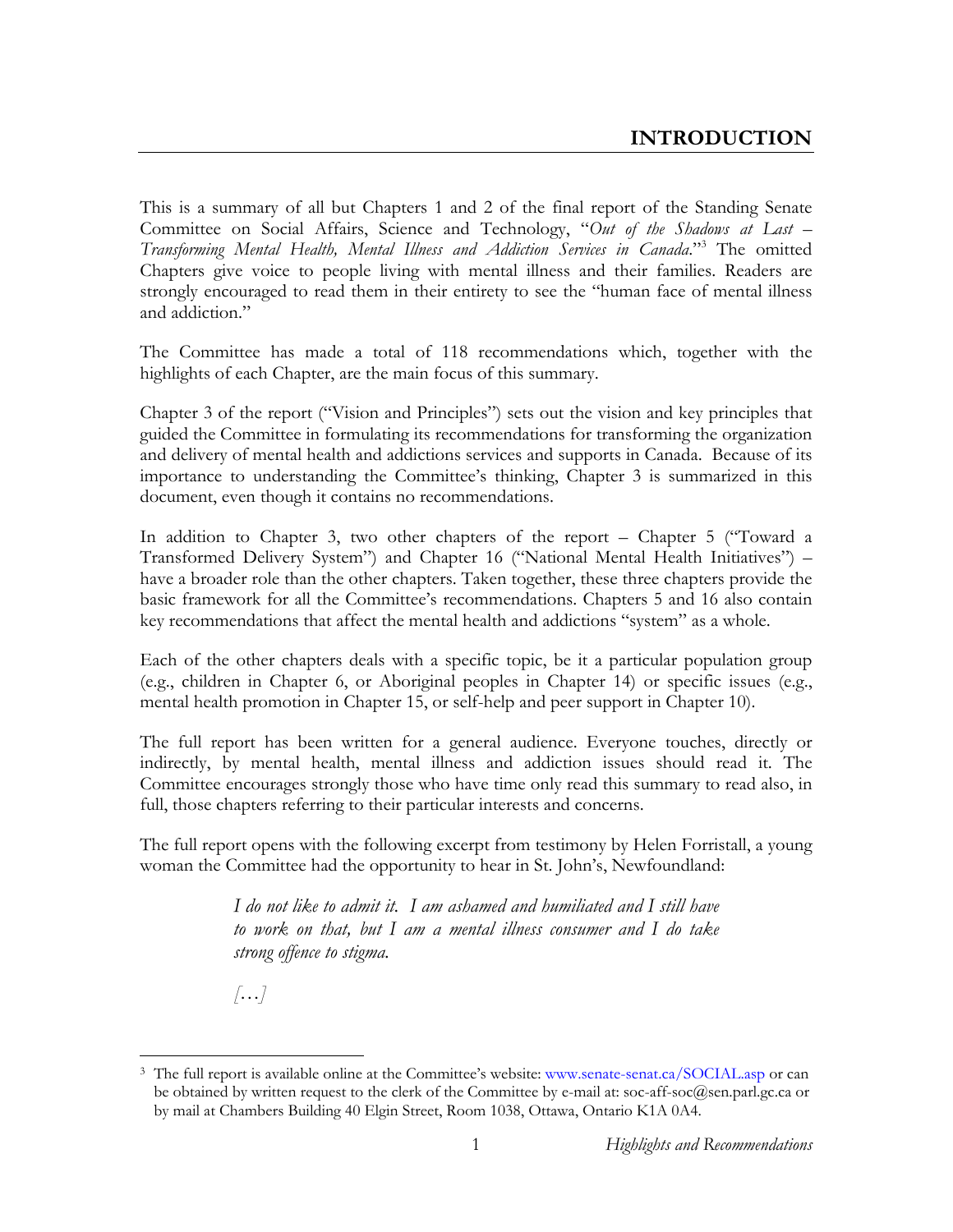*My doctor told me I had a sick brain just like somebody else would have a sick heart and that is fine and well in a doctor's office, but in society, that does not work. People tell me to, "Snap out of it," and "Think happy thoughts." They recommend books to you and they lay this guilt trip on me, such as, "You are too young to be depressed," and, "You have nothing to be depressed about…" Again, I did not choose this. If I had breast cancer, nobody would question me.* 

*When I came to my employers and told them that I was depressed, they said, "Well, you will have to prove that." I said, "I intend to. I have a note from a psychiatrist that says so. If you would like to see my purse, I have lots of pills that I have to take and I have to suffer through."* 

*I also have to suffer through the indignity of being looked down on and it bothers me a great deal, so it is difficult to sit here [at the public hearing]. I find myself hiding behind my hair when there is a picture being taken because I still deal with the shame every day.* 

*I wanted to say that I left my job last year sobbing […]. I worked with the federal government. I left my job, July 9. I have not been back. I am on the status of leave without pay, leave undetermined. I have to fill out questionnaires monthly to prove that I am still mentally ill.* 

*I had to beg my GP to have an appointment with a psychiatrist. I begged him, I pleaded with him and his response was, "Yes, well, he has 600 active patients. He is getting old and you do not really need this. Just keep on taking your drugs…"* 

*[…]* 

*I am in a program in Merchant House for which I had to wait six months to get an interview to be accepted into the program. I am glad to say I am in the program, but my counsellor has recommended that I go into group therapy, for which I am on two waiting lists. I am sixteenth on one list and she did not want to give me the number of the other list because it is much too long. She told me the program is supposed to last six months, but it ends up being two years or so because of the waiting lists.*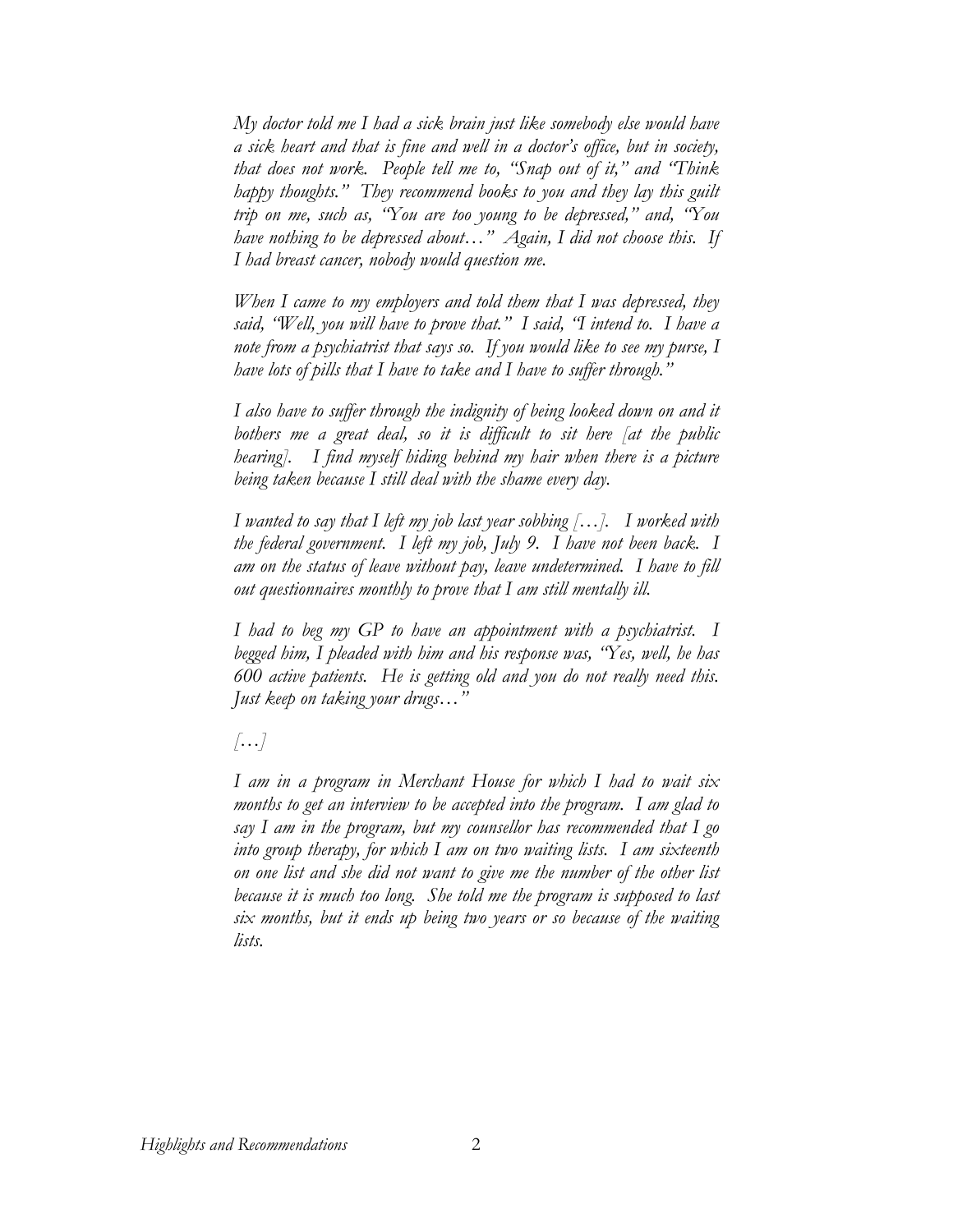*[…] I have lost family and friends because they are afraid. The fear in this case is ignorance and I just have to deal every day with suicidal thoughts, medication, therapy and psychiatrists. It is not an easy road.* 

*I would do anything to have breast cancer over mental illness. I would do anything because I [would] not have to put up with the stigma.*<sup>4</sup>

 $\overline{a}$ 

<sup>4 14</sup> June 2005, http://www.parl.gc.ca/38/1/parlbus/commbus/senate/Com-e/soci-e/22evae.htm?Language=E&Parl=38&Ses=1&comm\_id=47.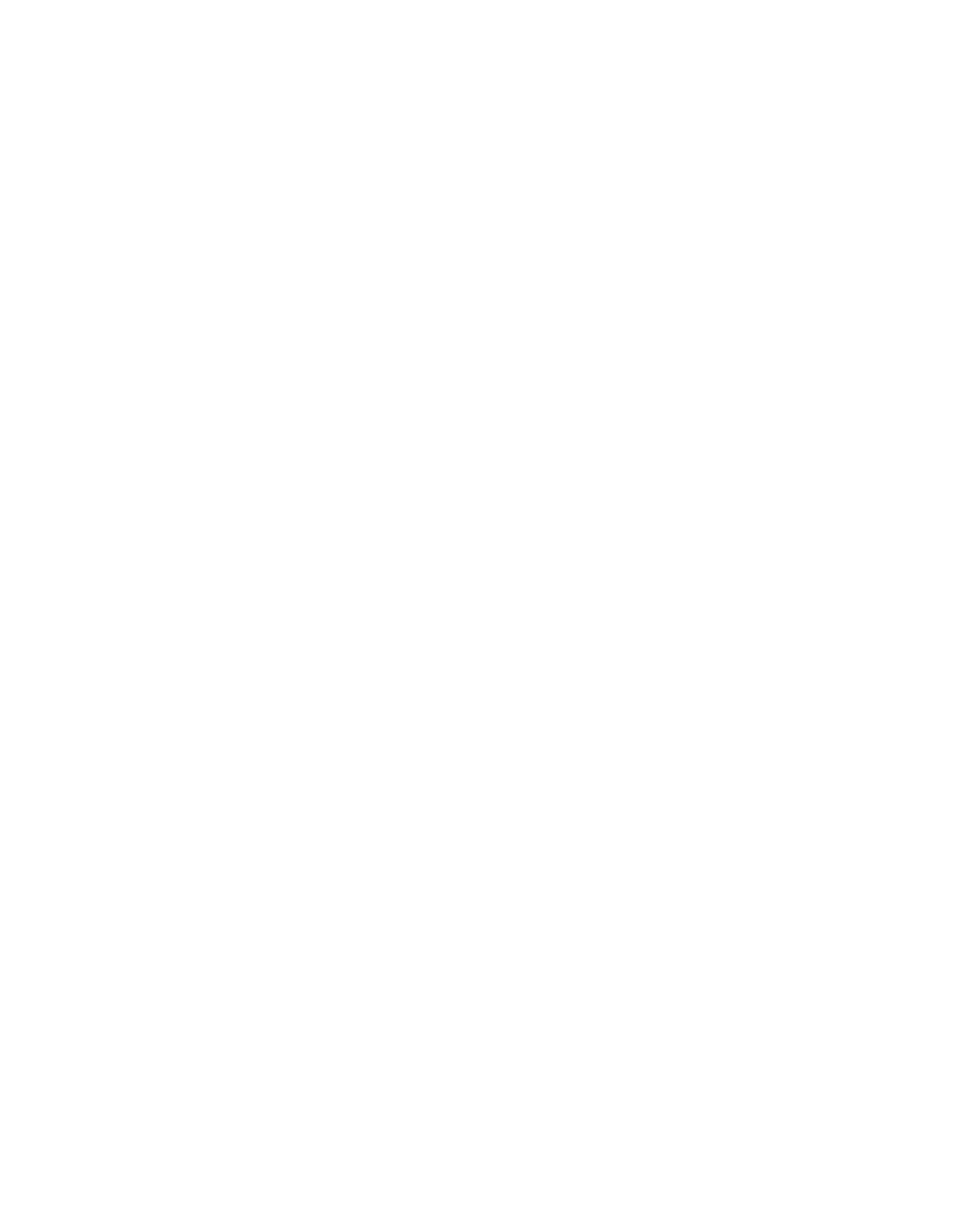In the background reports released in November 2004, the Committee affirmed that what is needed is a genuine system with people living with mental illness at its centre, clearly focusing on their ability to recover. This chapter describes what the Committee means by recovery and lays the foundation for what follows in the report.

It is necessary at the outset, however, to acknowledge with regret that the Committee has not been able to devote as much time and attention to substance use issues as it intended when it began this study of "mental health, mental illness and addiction." The report focuses primarily on mental health issues

The Committee also points out that there is an emerging recognition that mental illness must be viewed with the same seriousness as physical illness. What the Committee means, then, by "treating mental illness like physical illness" is that both types of illness must be treated with equal seriousness, by providers, by all Canadians – and particularly by governments.

People who are living with mental illness and addiction must be accorded respect and consideration equal to those given to people affected by physical illnesses. The Committee has sought to make this one of the guiding principles that underpin its entire report. In particular, the Committee believes it is extremely important to stress the significance of what are called the social determinants of health in understanding mental illness and in fostering recovery from it.

This report focuses on facilitating the recovery of people living with mental illness and addiction. Recovery is not the same as being cured. For many affected individuals, recovery constitutes living a satisfying, hopeful, and productive life even with the limitations caused by mental illness; for others, recovery means the reduction or complete remission of symptoms related to mental illness.

The Committee believes that recovery must be at the centre of mental health reform. Even people with the most severe mental illnesses, some who have spent decades under institutional care, can and do recover. Although not everyone living with a mental illness will be able to recover, the Committee believes that recovery should be the primary goal around which the reformed mental health delivery system is organized.

While advocacy groups have been central in promoting this focus on recovery, increasingly it has been embraced both by the broader mental health sector and by governments. The Committee has concluded that a policy approach based on the concept of recovery must acknowledge the following:

Each person's path to recovery is unique;

Recovery is a process, not an end point;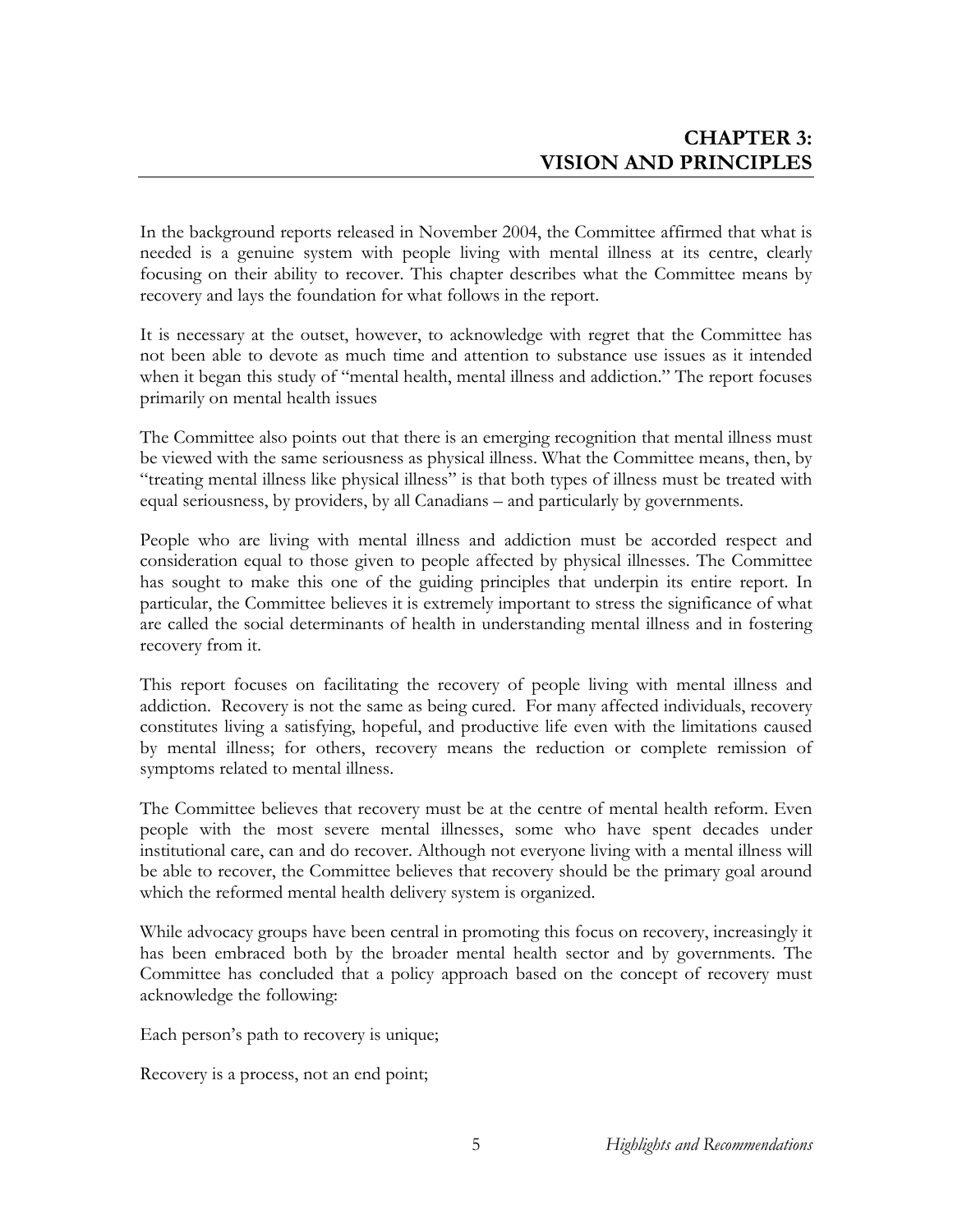Recovery is an active process, in which the affected individual takes responsibility for the outcome, with success depending primarily on collaboration among helping friends, family, the community, and professional supports.

Working toward a recovery-focused system is a complex undertaking that rests upon three pillars:

**Choice**: Access to a wide range of publicly-funded services and supports that offer people living with mental illness the opportunity to choose those that will benefit them most;

**Community**: Making these services and supports available in the communities where people live, and orienting them toward supporting people living in the community;

**Integration**: Integrating all types of services and supports across the many levels of government and across both the public/private divide and the professional/nonprofessional dichotomy.

In general, the range of choices available to consumers of mental health services has been severely limited. Viewed from the perspective of fostering recovery, choice is both a means to an end – a more responsive service – and is also an end in itself. This is because the availability and exercise of choice is itself a potential contributor to the recovery process.

The Committee believes that it is people living with mental illness themselves who should be, to the maximum extent possible, the final arbiters both of the services that are made available within the overall mental health system and of the ways in which they are delivered.

Furthermore, no single treatment model should be allowed to dominate the policy horizon, either in theory or in practice. Many affected people will find successful treatments or care that are derived from a purely "medical" model, while others will look to their particular community or cultural traditions for ways of achieving the best mental health possible.

There is an institutionalized bias built into the way public funding for health care services works in Canada; under the *Canada Health Act*, only services that are provided by physicians or in hospitals are *required* to be publicly funded. While other services may be funded by individual provinces or even at the community level, access to them will vary widely. Current funding arrangements mean, therefore, that many services needed by people living with mental illness and addiction are available only to those who can pay for them out of their own pockets, or who have private insurance plans that cover their costs.

Policy decisions about which services and supports should be widely available and accessible to those who would choose them must be made on the basis of the best available evidence as to their effectiveness. Consumers of mental health services and supports must also be given the opportunity to participate actively in the process of collective decision-making. Their collective voice must be heard at the policy table, just as they should be allowed to make individual choices about which services and supports are right for them.

An orientation to providing access to community-based services and supports is the second pillar needed to support the creation of a recovery-oriented system. The evidence is clear that the shift begun many years ago away from institutionalized models of care was the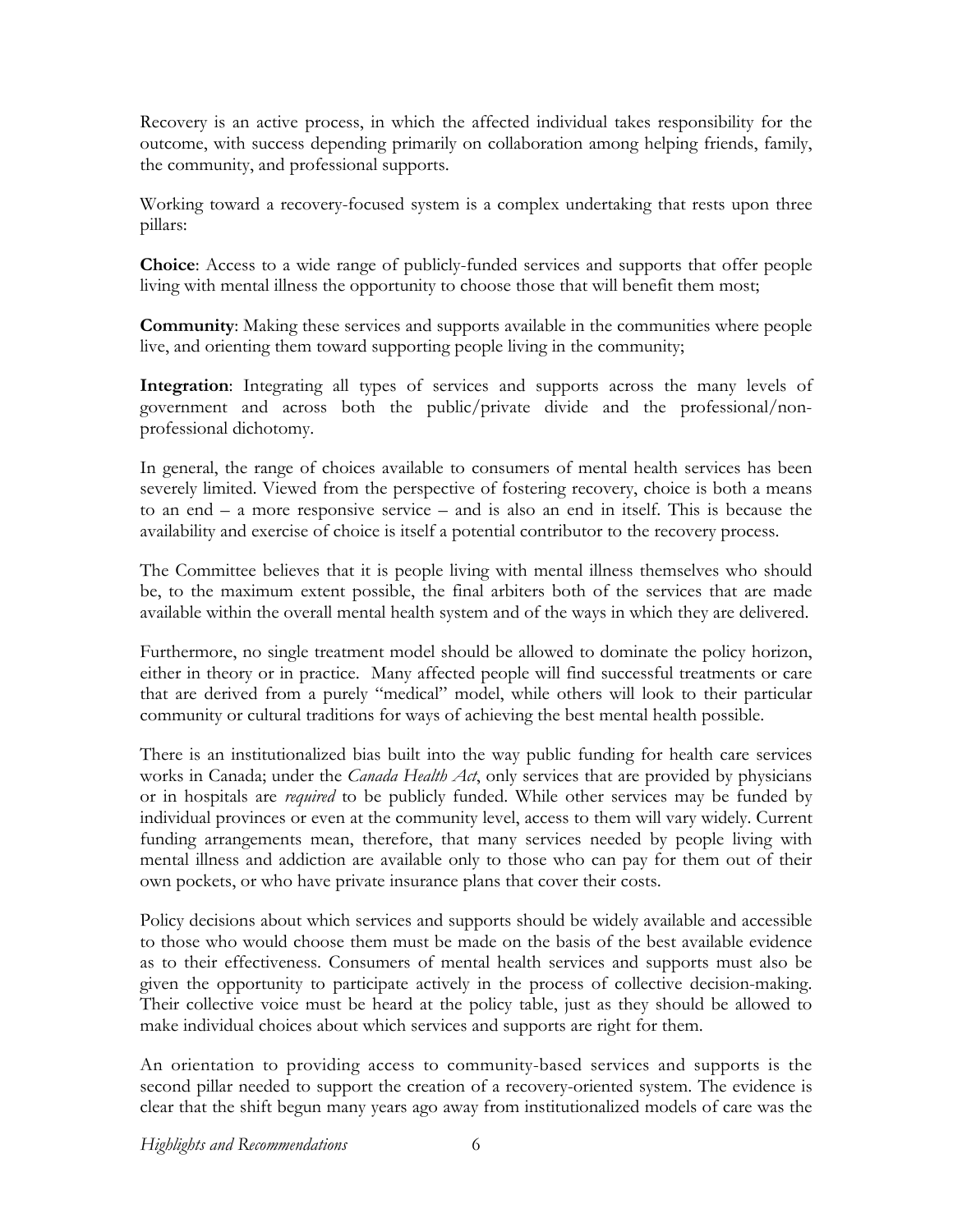right one, even if in practice it was not always sufficiently resourced. Since mental health and addiction problems cut across so many facets of community life, much more than health care is required.

There is strong evidence that with the proper supports in place, those living with serious mental illness can not only live in the community but can lead fulfilling and productive lives. An orientation towards the community will mean something different for people experiencing mild to moderate mental health problems. For most of them, contact with the mental health system will occur through a primary health care provider (group or solo), who may or may not connect them subsequently with a specialized mental health service of some kind.

Epidemiological data indicate that, each year, roughly 3% of the population will experience a serious mental illness and that another 17% or so will experience mild to moderate illness. The full range of services must be available therefore to address the needs of people affected by illnesses in both broad categories.

Within the health sector, on the one hand, mental health services must be integrated with physical health care services. On the other, the variety of mental health treatments and services funded by ministries of health must also be integrated with the broader range of services required by people living with mental illness that are the responsibility of the several governmental departments and agencies that deal with income support, housing, employment, etc.

Finally, integration also requires that services and supports be available to people throughout their lifespan and that as people's needs change with aging or other circumstances they must still be able to gain access to appropriate services and supports in a "seamless" fashion.

The Committee believes it important to allow regions and communities to pursue forms of integration that are appropriate to their particular situations and circumstances. Integration must be seen as a means to achieving that goal and not as an end in itself – it must serve the objective of improving the range, affordability, quality, and accessibility of services.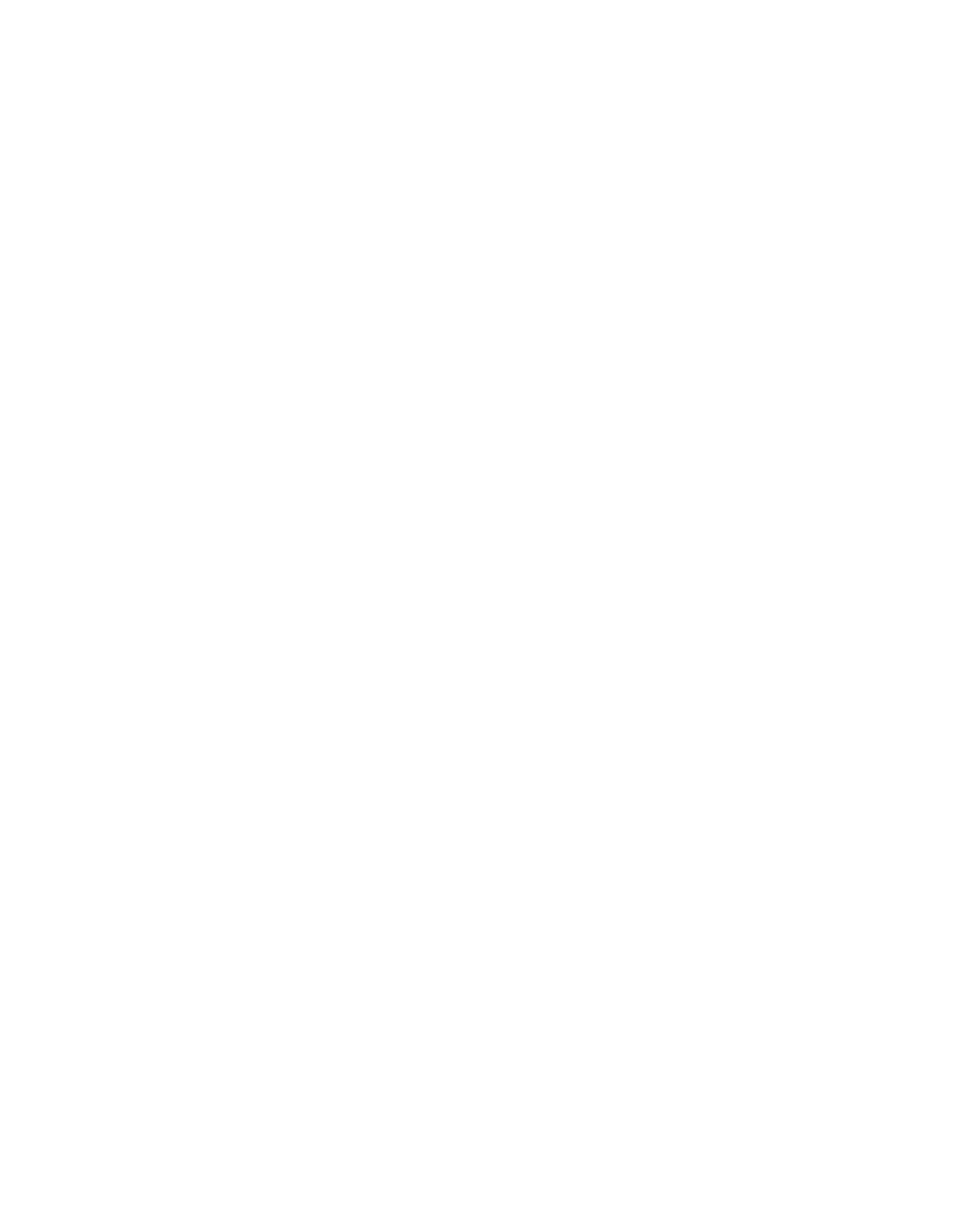The right to privacy of persons living with mental illness and addiction, and the impact of that right on their family caregivers, is an issue that has been raised repeatedly by witnesses at public hearings since the Committee began its work over two years ago. In the subsequent public consultations there has been extensive comment and debate on this topic as well.

Dealing first with the right to privacy for children and youth, parents want and need full information about the health of their children. The claim of access to personal health information by family caregivers is clearly strengthened when a child is involved. Nevertheless, the Committee appreciates that, prior to achieving the age of majority, some young people may be fully capable of deciding who should have access to their personal health information and to what extent.

Given the lack of consistency across Canadian jurisdictions with respect to applicable privacy legislation, and varying capacities on the part of children and youth to consent to their own treatment, the Committee recommends:

#### **1 That the provinces and territories establish a uniform age at which youth are deemed capable of consenting to the collection, use and disclosure of their personal health information.**

Some witnesses suggested that health care professionals were not doing enough to ensure that existing legislation governing access to personal health information was applied consistently and to its fullest extent. The Committee believes that health professionals have an important role to play in improving the flow of information among persons living with mental illness, their families, and third parties. Therefore, it recommends:

> **2 That health care professionals take an active role in promoting communication between persons living with mental illness and their families. This includes asking persons living with mental illness if they wish to share personal health information with their families, providing them with copies of the necessary consent forms, and assisting them in filling them out.**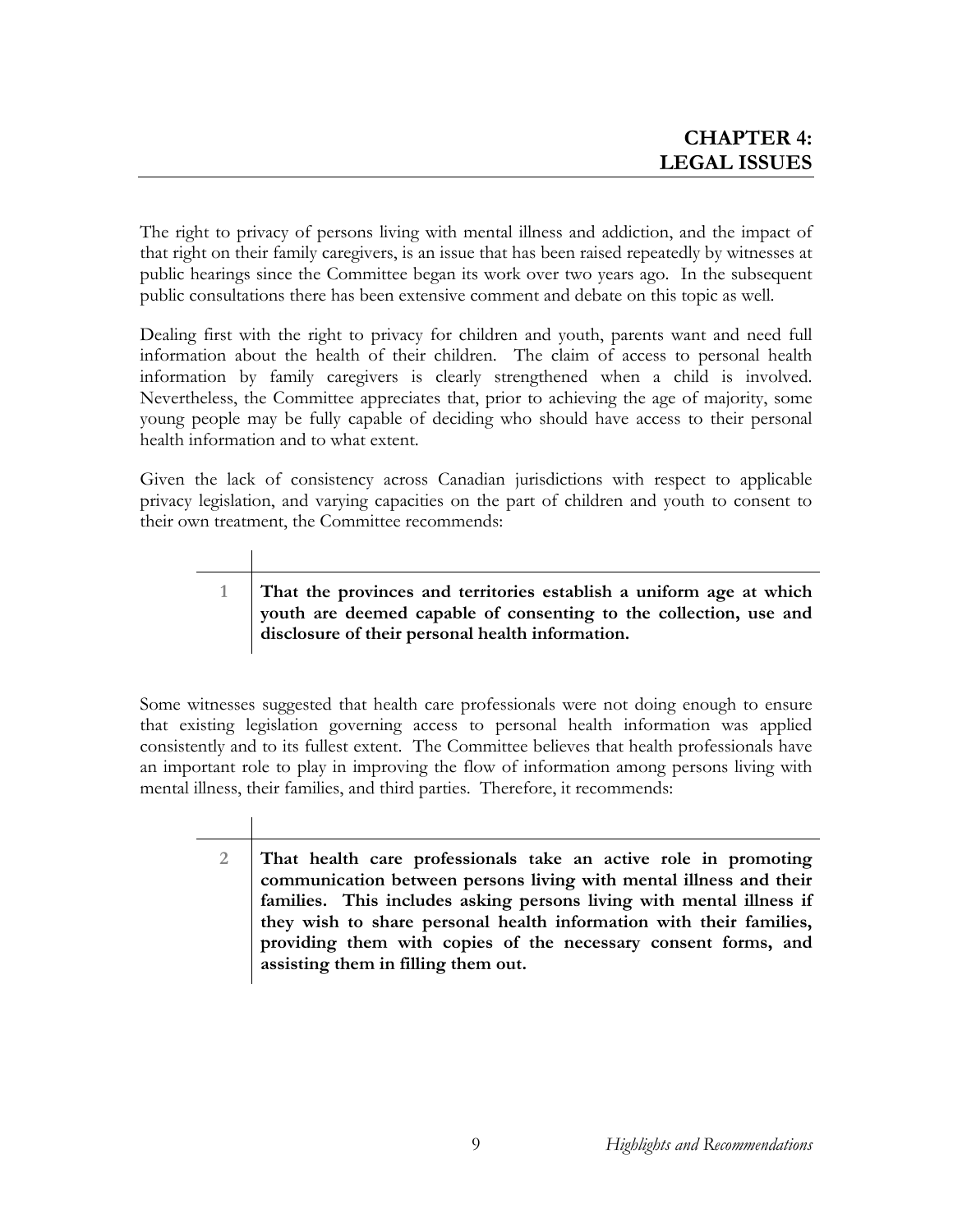**3 That health care professionals have discretion to release personal health information, without consent, in circumstances of clear, serious and imminent danger for the purposes of warning third parties and protecting the safety of the patient.** 

**That this discretion be governed by a clearly defined legal standard set out in legislation, and subject to review by privacy commissioners and the courts** 

Making advance directives and appointing substitute decision-makers is a relatively simple process. If it were to be widely employed, it would ensure family access to personal health information while also preserving the autonomy and dignity of those living with mental illness. Thus the Committee recommends:

| 4 | That all provinces and territories empower mentally capable persons,<br>through legislation, to appoint substitute decision makers and to give<br>advance directives regarding access to their personal health<br>information.      |
|---|-------------------------------------------------------------------------------------------------------------------------------------------------------------------------------------------------------------------------------------|
|   | That provisions in any provincial legislation that have the effect of<br>barring persons from giving advance directives regarding mental<br>health treatment decisions be repealed.                                                 |
|   | That all provinces and territories make available forms and<br>information kits explaining how to appoint substitute decision<br>makers and make advance directives.                                                                |
|   | That all provinces and territories make available community-based<br>legal services to assist individuals in appointing substitute decision<br>makers and making advance directives.                                                |
|   | That all provinces and territories undertake public education<br>campaigns to educate persons with mental illness, and their families,<br>about the right to appoint a substitute decision makers and make an<br>advance directive. |
|   |                                                                                                                                                                                                                                     |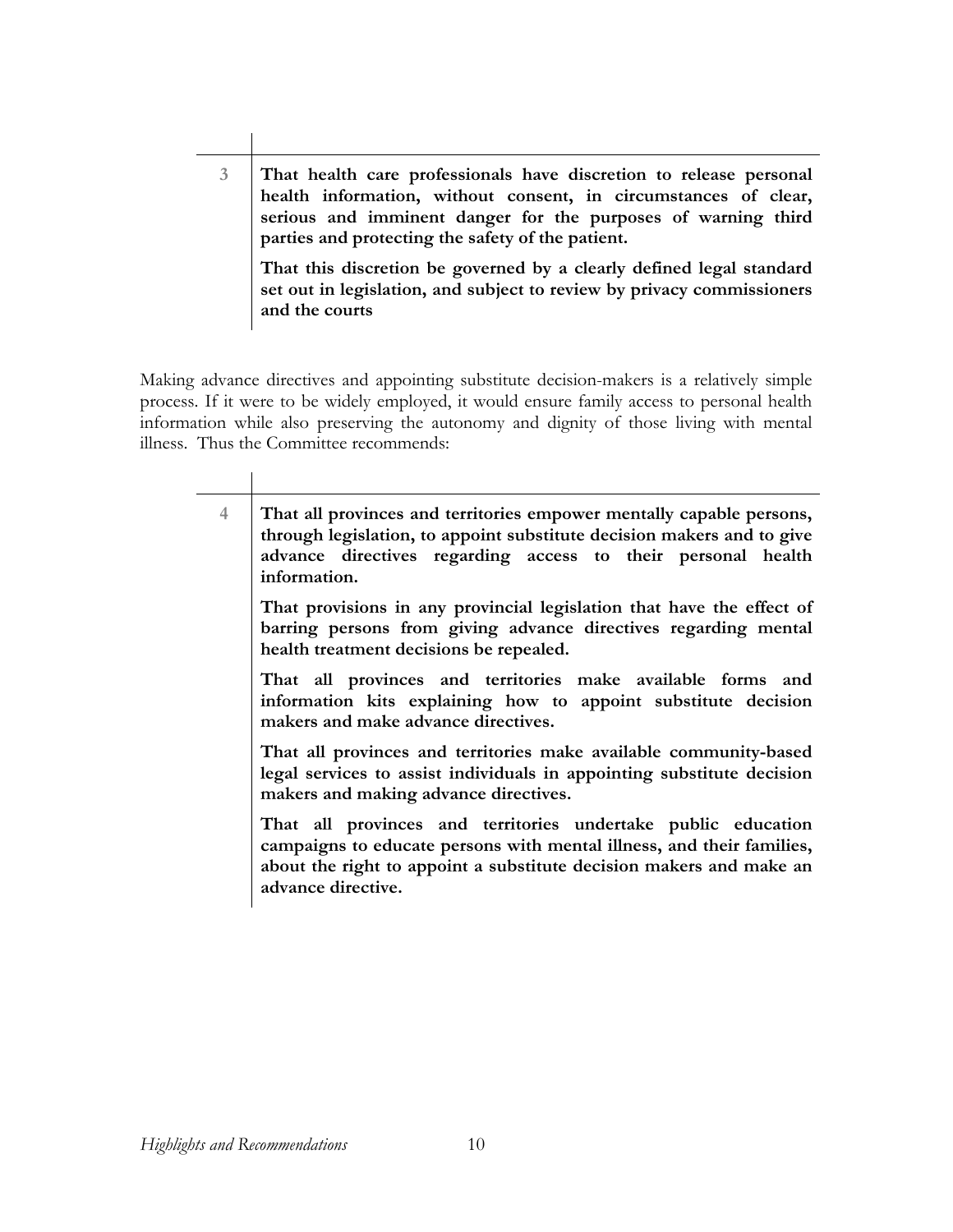The Committee is aware that pre-planning will not occur in every case. It is important, therefore, that a legal mechanism be put in place to fill the gap. Therefore, the Committee recommends:

| 5 | That where a person is diagnosed with a mental illness that results in<br>his/her being found mentally incapable, and where there is no<br>previous history of mental illness or finding of mental incapacity, and<br>where there is no named substitute decision maker or advance<br>directive, the law create a presumption in favour of disclosure of<br>personal health information to the affected person's family<br>caregiver(s). |
|---|------------------------------------------------------------------------------------------------------------------------------------------------------------------------------------------------------------------------------------------------------------------------------------------------------------------------------------------------------------------------------------------------------------------------------------------|
|   | That the provinces and territories enact uniform legislation setting<br>out this presumption.                                                                                                                                                                                                                                                                                                                                            |
|   | That the legislation specify an "order of precedence" for relatives<br>(i.e., if the person is married, or living in a common-law relationship,<br>disclosure would be to his or her spouse or common-law partner, and<br>if there is no spouse or common-law partner, to the person's children,<br>etc.).                                                                                                                               |
|   | That the legislation specify the information to be disclosed,<br>including: diagnosis, prognosis, care plan (including treatment<br>options, treatment prescribed, and management of side-effects), level<br>of compliance with the treatment regime, and safety issues (e.g., risk<br>of suicide).                                                                                                                                      |
|   | That the legislation specifically bar the release of counselling records.                                                                                                                                                                                                                                                                                                                                                                |
|   | That the legislation oblige the person disclosing the personal health<br>information to notify the mentally incapable person, in writing, of the<br>information disclosed, and to whom it was disclosed.                                                                                                                                                                                                                                 |

Part XX.1 of the *Criminal Code* sets out a comprehensive, independent regime governing accused persons who are found either unfit to stand trial or not criminally responsible for an offence on account of mental disorder. In all cases, the law requires that Review Boards impose the least restrictive disposition necessary (i.e. order setting out the detention, supervision or release of a mentally disordered accused person).

The Committee was alerted, however, to the fact that information needed by Review Board members to make appropriate dispositions is not always available. Courts have authority to order assessments at any stage of the proceedings against the accused. The Committee is persuaded of the need to increase the powers of Review Boards and therefore recommends: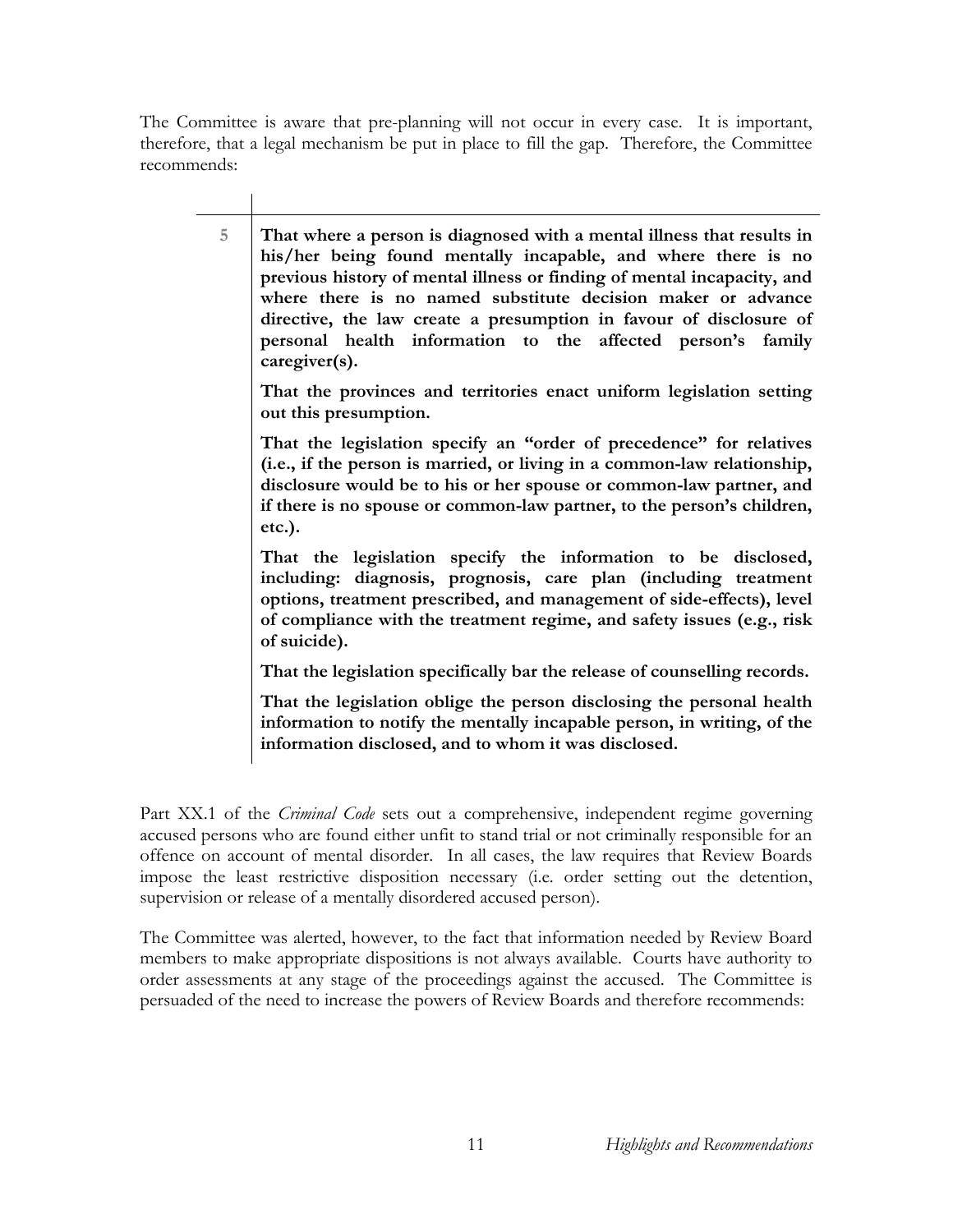#### **6 That the Criminal Code be amended to grant Review Boards the same powers to order mental health assessments as those it currently confers on courts.**

The issue of involuntary treatment is highly contentious. Having said that, the powers granted to courts by the *Criminal Code* permit involuntary treatment in very limited circumstances. Therefore, we recommend:

### **7 That the Criminal Code be amended to grant Review Boards the same powers to order treatment as those it currently confers on courts.**

The Committee is concerned that the Criminal Code does not currently provide a way to deal with convicted persons who become unfit (by reason of mental disorder) to be sentenced after a verdict has been reached. Therefore, we recommend:

**8 That the Government of Canada, in consultation with provincial and territorial ministers responsible for justice, develop proposed amendments to the Criminal Code to address the issue of convicted persons who become unfit to be sentenced after a verdict has been reached. That these amendments be brought before Parliament within one year of the tabling of this report in the Senate.**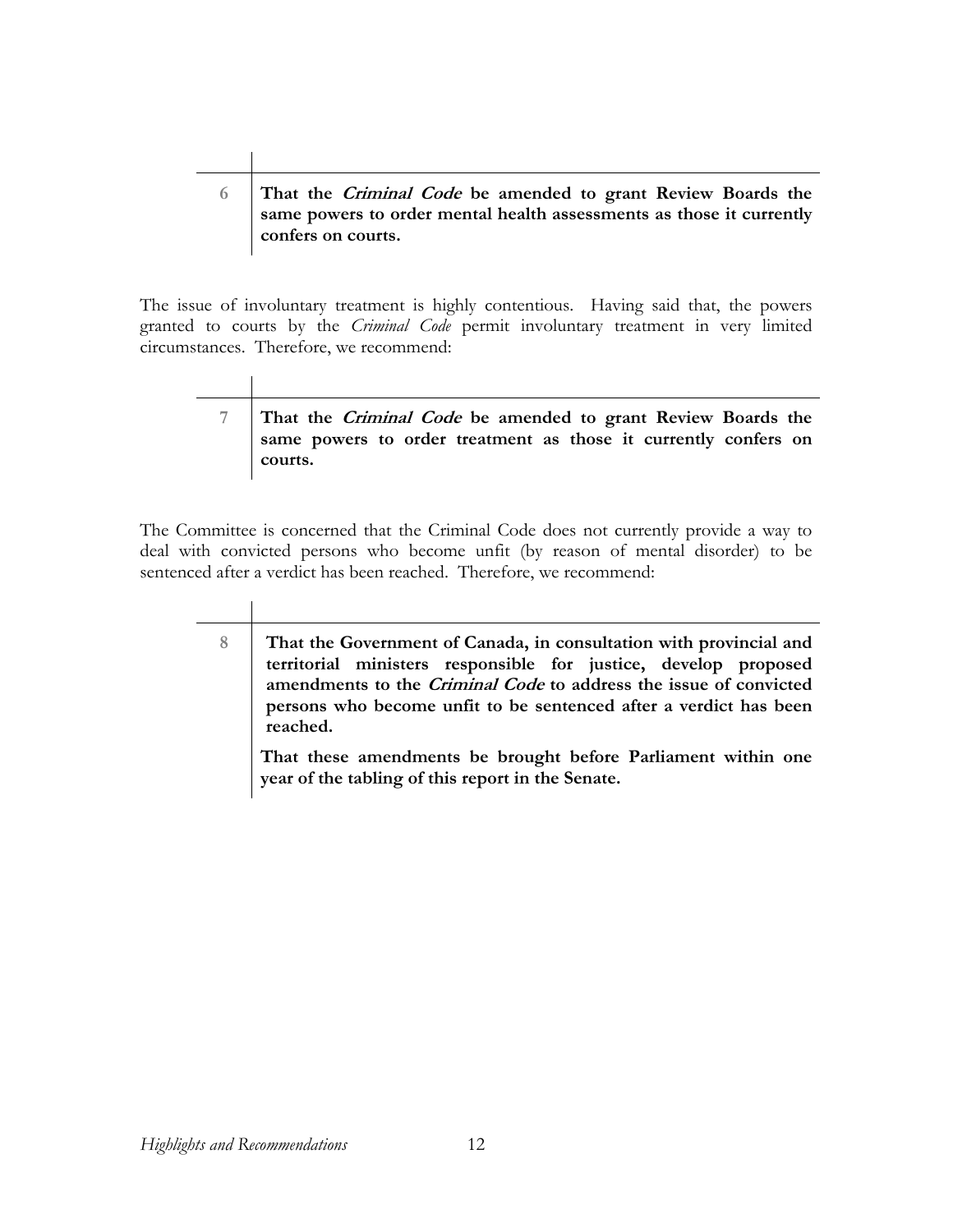During its hearings, the Committee was pleased to learn that its vision of a recoveryoriented, primarily community-based, integrated continuum of care reflects a strong national consensus on the broad outlines of what a transformed mental health system should look like. This consensus is based on consistent and compelling Canadian and international evidence that increased provision of services and supports in the community is highly beneficial for people living with mental illness.

Community-based models of care have been shown to be largely equivalent in cost to the institutionally-based services they replace; they cannot be considered primarily as cost-saving or cost-containing measures. Neither need a community-based system be more expensive than an institutionally-based one.

What is required is the right blend of institutional and community-based supports and services. The key issue is to ensure that those services are available in the community and that people have access to a seamless continuum of care across their lifespan.

Community-based services are being developed in many regions of the country but there is still much to be done to allow people living with mental illness to have access to the services and supports they need. The services and supports available in each community will depend on many factors that are unique to its particular history and circumstances. The Committee does not believe it wise to attempt to dictate a uniform model.

Given that it offers so many advantages to people living with mental illness, and yet costs no more once the transition is complete, the question arises as to why governments have not been able to complete the transition to a community-based system. The most important reason for this relates to the dynamics of transferring existing financing from the institutional to the community-based sector.

Three points should be borne in mind. First, the savings that will eventually accrue from downsizing the institutional sector do not materialize all at once; they accumulate gradually as institutional services are phased out. Second, because phasing out of the old system and introduction of the new one both take time, the two systems must be operated in parallel over a considerable period of time; this too is costly. Third, over the period of time necessary to, for example, close a big institution, there is no guarantee that the money saved will remain within the mental health sector.

For these three reasons the Committee believes that a Mental Health Transition Fund (MHTF) must be established to allow the Government of Canada to make a time-limited investment to cover the transition costs and to accelerate the process of developing a community-based system mental health system. The Transition Fund approach is the most appropriate way for the federal government to invest in the delivery of mental health services – a provincial responsibility. The provinces and territories must decide how to allocate the transferred money.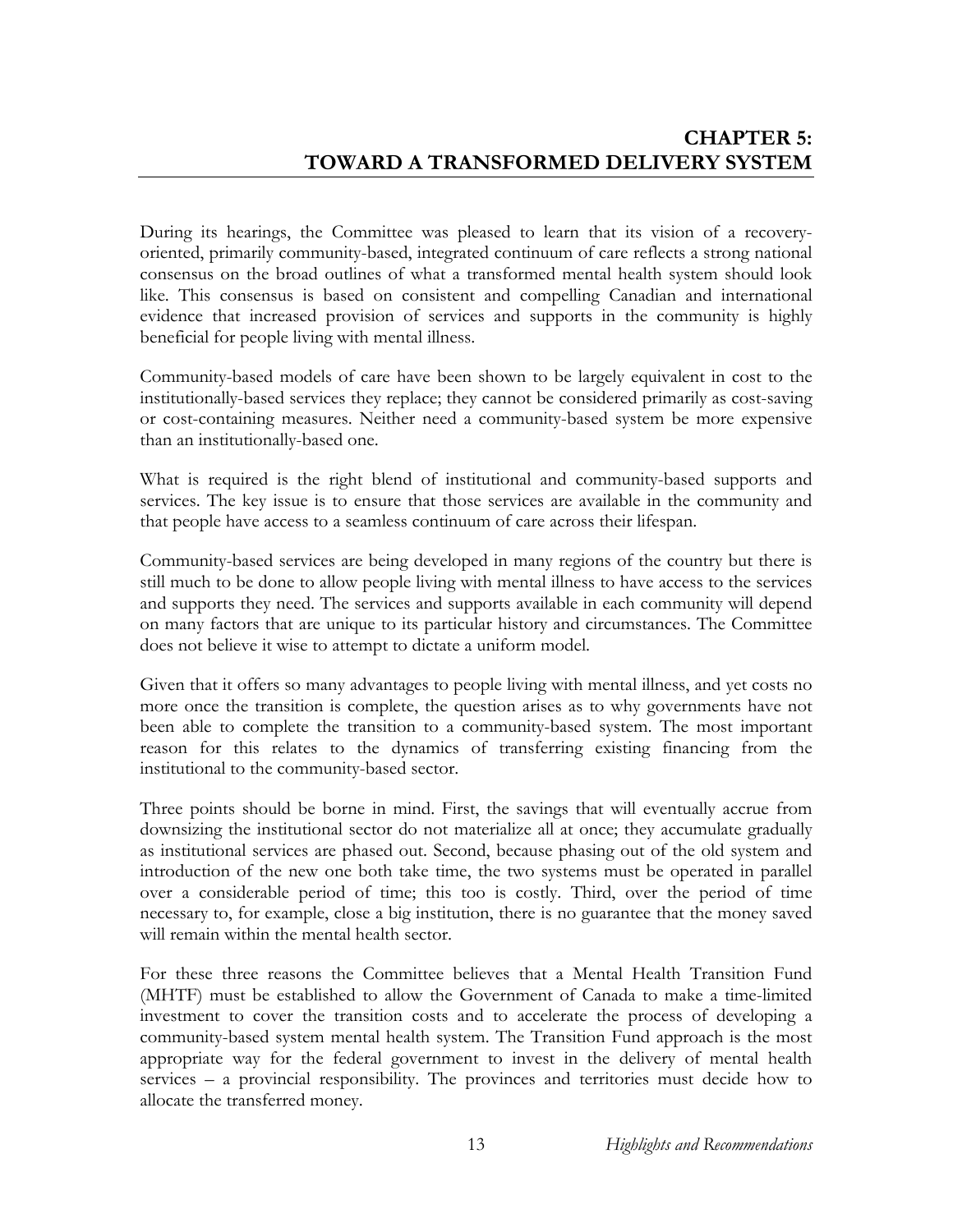It is legitimate, however, to expect that the federal government, and Canadians generally, should be assured that the money is: (a) spent on mental health projects; and (b) used to increase the total amount spent by each jurisdiction to enhance mental health and treat mental illness. Disbursement of the fund should be managed by the Canadian Mental Health Commission (see Chapter 16). The Committee believes that it is possible to establish a set of procedures, overseen by the Canadian Mental Health Commission, that would ensure that Transition Fund money was spent as intended.

Therefore, the Committee recommends:

| That the Government of Canada create a Mental Health Transition<br>Fund to accelerate the transition to a system in which the delivery of<br>mental health services and supports is based predominantly in the<br>community.                                                                                                   |
|--------------------------------------------------------------------------------------------------------------------------------------------------------------------------------------------------------------------------------------------------------------------------------------------------------------------------------|
| That this Fund be made available to the provinces and territories on a<br>per capita basis, and that the Fund be administered by the Canadian<br>Mental Health Commission that has been agreed to by all Ministers<br>of Health (with the exception of Quebec).                                                                |
| That the provinces and territories be eligible to receive funding from<br>the Mental Health Transition Fund for projects that:                                                                                                                                                                                                 |
| Would not otherwise have been funded; that is, projects that<br>represent an increase in provincial or territorial spending on<br>mental health services over and above existing spending on<br>services and supports, plus an increment equal to the<br>percentage annual increase in overall spending on health; and<br>that |
| Contribute to the transition toward a system in which the<br>delivery of mental health services and supports is based<br>predominantly in the community.                                                                                                                                                                       |
| That in allocating the resources from the Mental Health Transition<br>Fund priority should be given to people living with serious and<br>persistent mental illness and that a strong focus should be maintained<br>on meeting the mental health needs of children and youth.                                                   |
|                                                                                                                                                                                                                                                                                                                                |

The Committee believes the Mental Health Transition Fund should have two main components: a Mental Health Housing Initiative (MHHI) to provide federal funds for the development of new affordable and appropriate housing units and for rent supplements to permit people living with a mental illness, who could not otherwise afford to do so, to rent accommodation at market rates, and a Basket of Community Services (BCS) that will assist provinces to provide people living with mental illness with a range of services and supports in the community.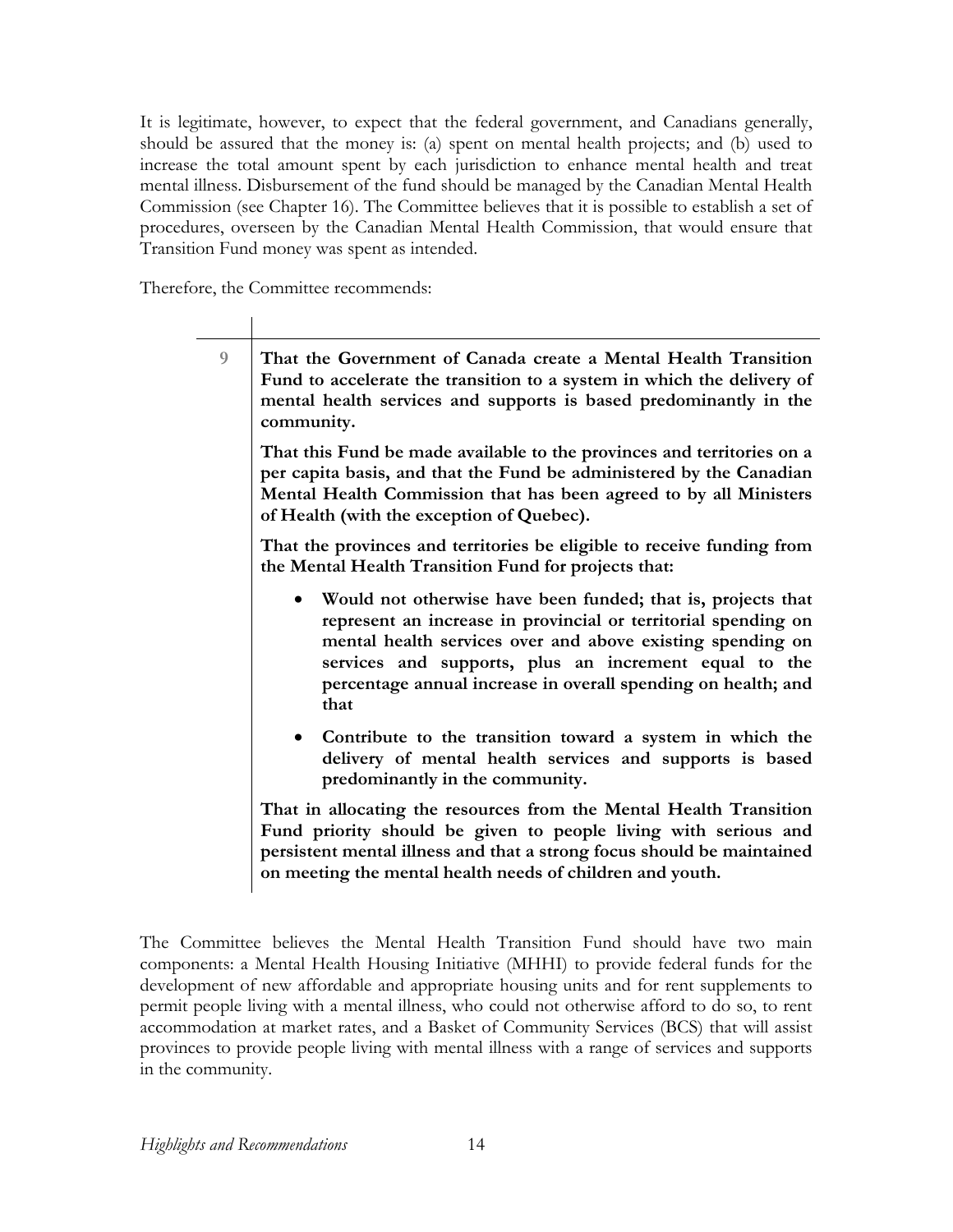It would be hard to overestimate the importance of adequate housing for people living with mental illness, in particular those whose illnesses are serious. Three inter-connected dimensions must be addressed: more housing units are required; more assistance is needed so that people can afford to rent existing accommodation at market rates; and more supportive services are needed so that people can live in the community.

The investment required in new supportive housing and supportive services for people living with mental illness cuts across areas both of federal and provincial/territorial responsibility. Thus, the Committee believes that federal support for these services and supports should be channelled through the Transition Fund administered by the Canadian Mental Health Commission. The Committee recommends:

> **10 That services and supports directed at enabling people living with mental illness to be housed in community settings be eligible for funding as part of the Basket of Community Services component of the Mental Health Transition Fund and administered by the Mental Health Commission**

The Committee believes that the first two interconnected dimensions described above (to build new units and provide rent supplements) should also be channelled through the Transition Fund. However, in managing the housing portion of that Fund, the Canadian Mental Health Commission should make use of existing federal structures and bodies, such as the Canada Mortgage and Housing Corporation, that are already responsible for affordable housing initiatives.

The Committee therefore recommends:

**11 That, as part of the Mental Health Transition Fund, the Government of Canada create a Mental Health Housing Initiative that will provide funds both for the development of new affordable housing units and for rent supplement programs that subsidize people living with mental illness who would otherwise not be able to rent vacant apartments at current market rates.** 

> • **That in managing the housing portion of the Mental Health Transition Fund, the Canadian Mental Health Commission should work closely with the Canada Mortgage and Housing Corporation.**

Many services and supports in addition to housing are needed in order to enable people living with serious mental illness to live safely in their communities. The recommendation below is not intended to be prescriptive; it recognizes explicitly the need for local flexibility, subject only to the condition that the services be community-based.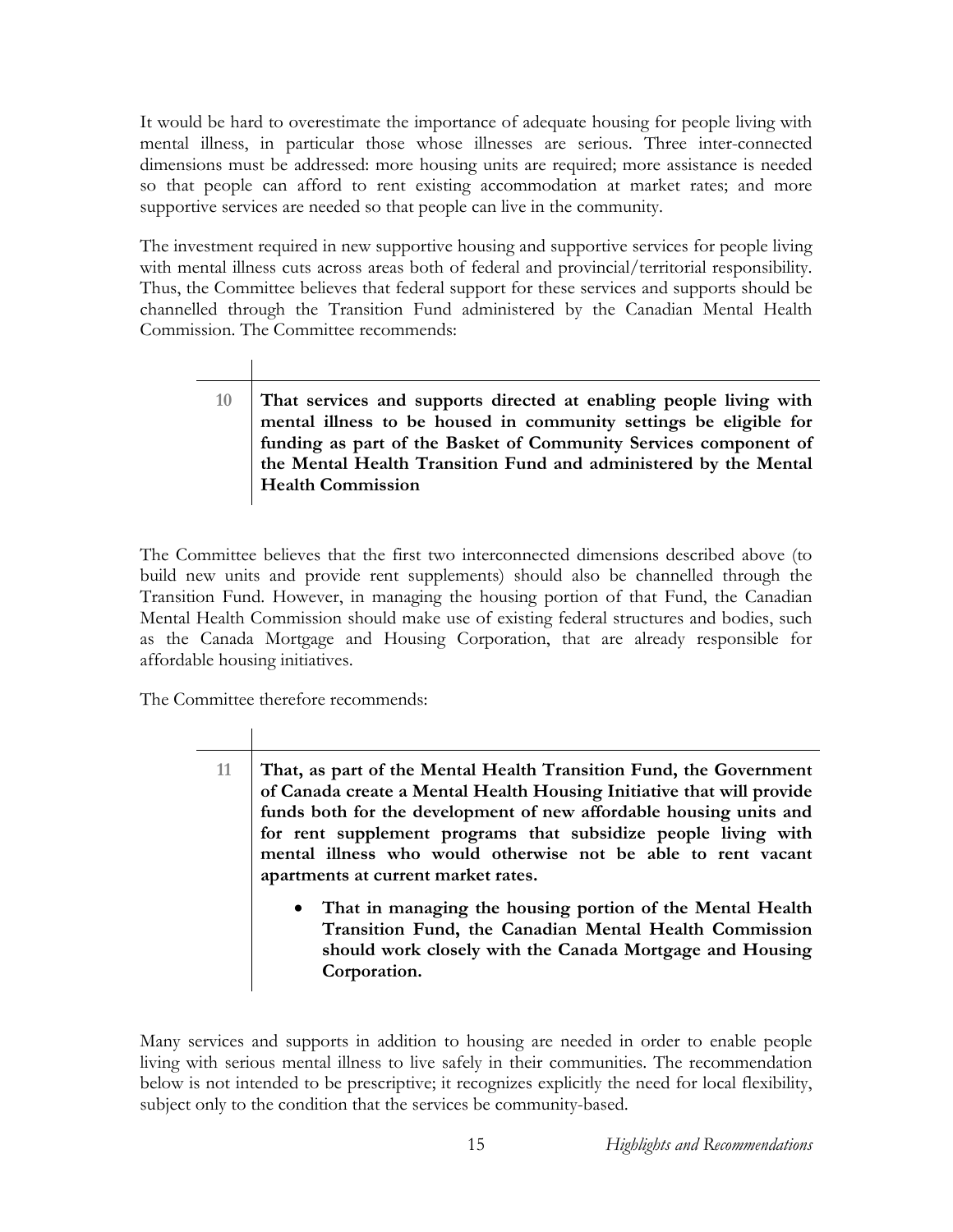The Committee recommends:

**12 That a Basket of Community Services that have demonstrated their value in enabling people living with mental illness, in particular those living with serious and persistent illnesses, to live meaningful and productive lives in the community be eligible for funding through the Mental Health Transition Fund. That this Basket of Community Services include, but not be limited** 

**to, such things as Assertive Community Treatment (ACT) Teams, Crisis Intervention Units and Intensive Case Management programs, and that the only condition for establishing the eligibility of a particular service for funding through the Mental Health Transition Fund be that it be based in the community.** 

Most people who seek professional help for a mental health problem will likely see a physician first, rather than a psychologist, social worker, or other provider. The Committee believes it important to encourage implementation of collaborative care initiatives in the development of an integrated, community-based continuum of care. Collaborative care is the most promising strategy to improve both access to, and the quality of, treatment and services at the first-line level.

The idea of collaborative care builds on 'shared care' initiatives that have been developed to promote greater cooperation between psychiatrists and family physicians. Collaborative care seeks to include a wide variety of mental health providers, consumers and family members in partnership. The Committee therefore recommends:

> **13 That collaborative care initiatives be eligible for funding through the Mental Health Transition Fund.**

**That the Knowledge Exchange Centre to be established as part of the Canadian Mental Health Commission (see Chapter 16) actively pursue the promotion of best practices in the development and implementation of collaborative care initiatives.** 

Family members play an essential, sometimes lifesaving, role in caring for persons living with mental illness. Almost 60% of the families of people living with serious mental illness are estimated to serve in the capacity of primary caregiver, usually with little guidance, support, relief or respite. Family caregivers are financially impacted in a number of ways, and the Committee believes that they should receive some form of financial assistance from government when they have to leave work temporarily to care for a family member who is mentally ill.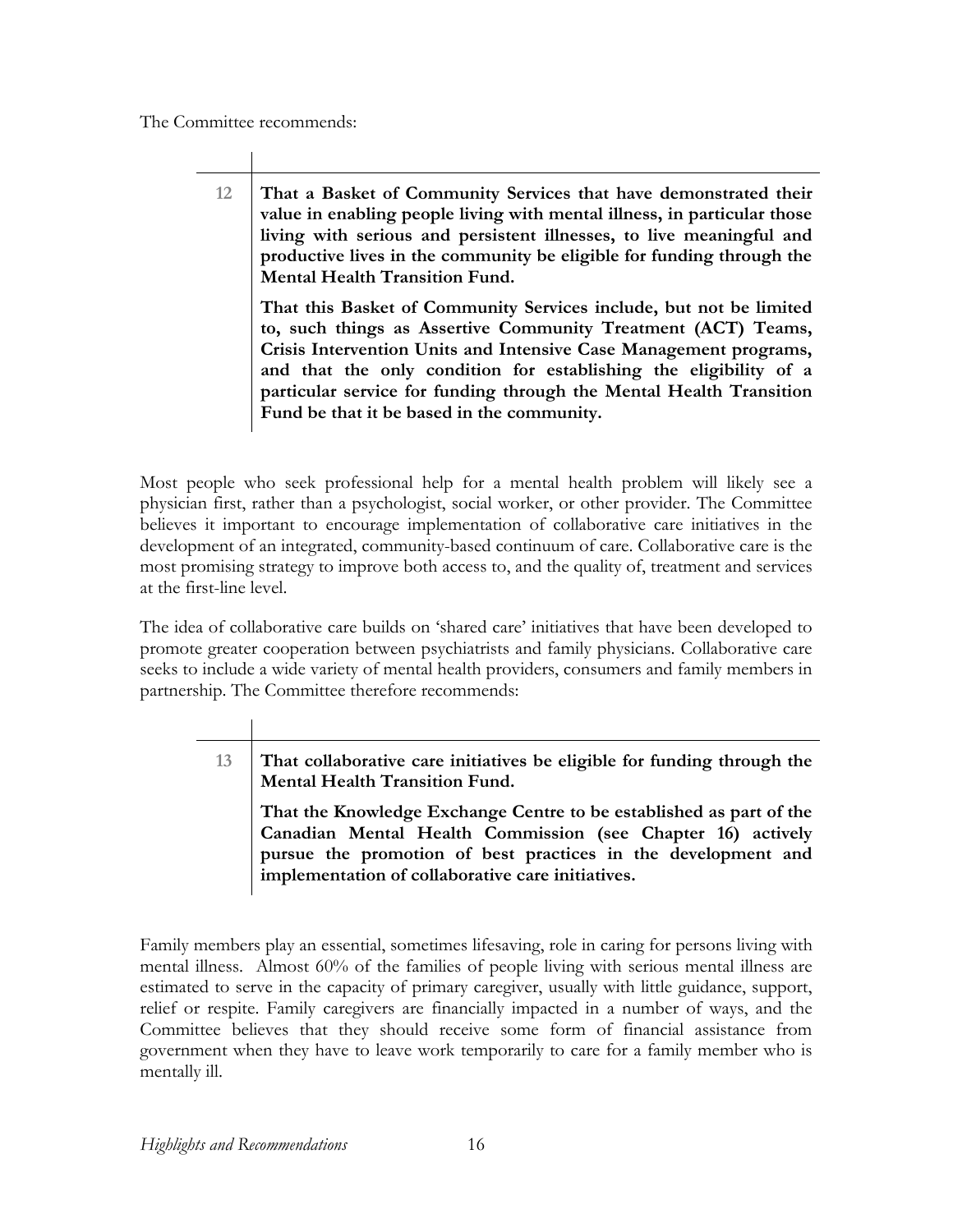The Committee is aware that Compassionate Care Benefits are currently available to eligible Canadians through Employment Insurance (EI). However, these benefits are restricted to persons who have to be absent from work to provide care or support to a gravely ill family member at risk of dying within 6 months. The Committee believes that it is appropriate to make Compassionate Care Benefits more widely available. Therefore, the Committee recommends:

> **14 That compassionate care benefits be payable up to a maximum of 6 weeks within a two-year period to a person who has to be absent from work to provide care or support to a family member living with mental illness who is considered to be at risk of hospitalization, placement in a long-term care facility, imprisonment, or homelessness, within 6 months.**

**That eligibility for compassionate care benefits be determined on the advice of mental health professionals and that recipients of compassionate care benefits be exempt from the two-week waiting period before EI benefits begin.** 

The responsibility of providing care and support to a family member living with mental illness can place caregivers at risk of burnout. To avoid it, the Committee believes that respite care services available to families must be significantly enhanced. Given the diverse needs of family caregivers, and recognizing that these needs may shift over time, it seems logical that a variety of respite care services should be made available. Therefore, the Committee recommends:

**15 That initiatives designed to make respite care services more widely available to family caregivers, and better adapted to the needs of individual clients as they change over time, be eligible for funding through the Mental Health Transition Fund.**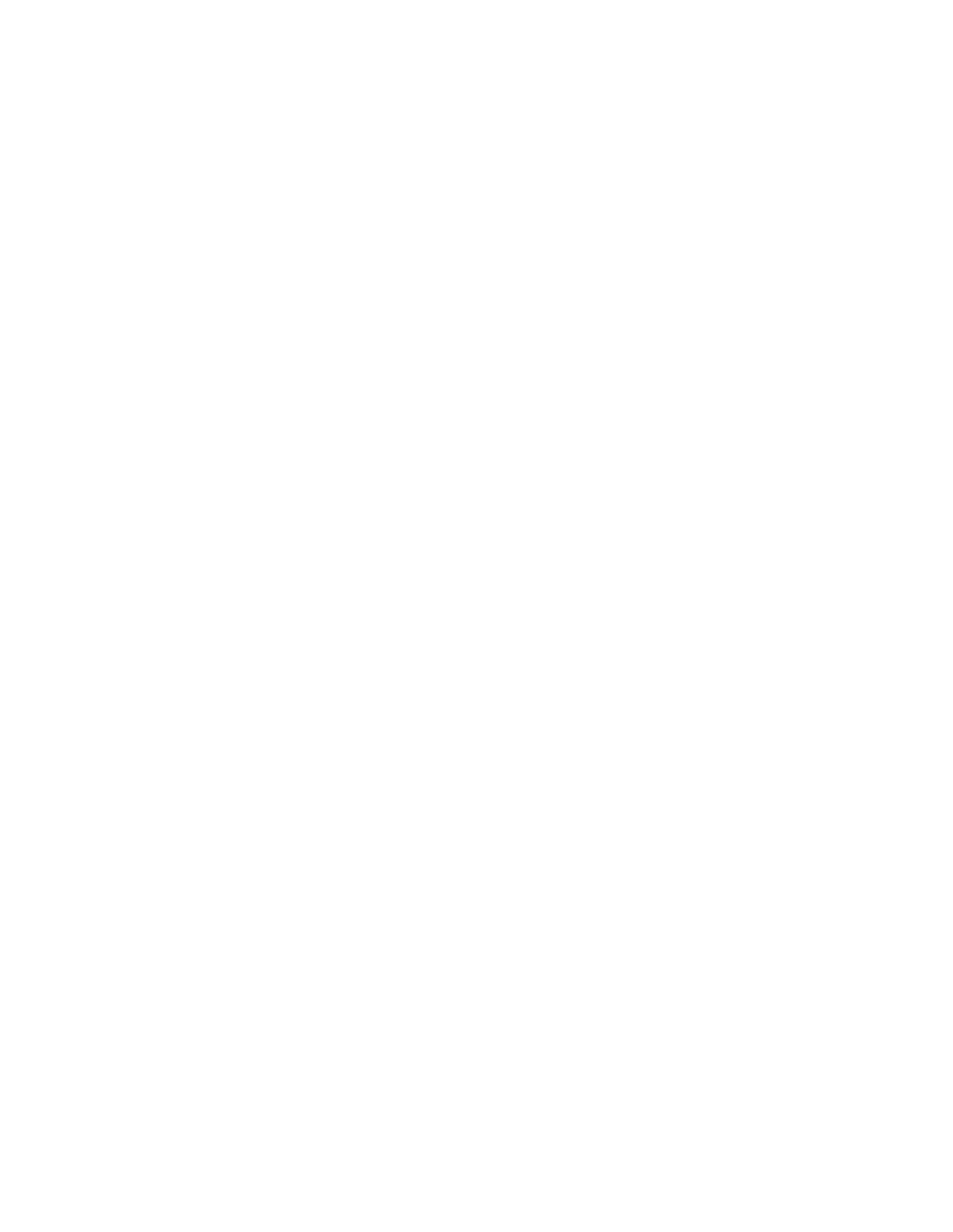The pre-school years present two challenges. The first is to identify and provide services to those children who are living with, or who are at risk of developing, mental illness. The second is to manage effectively the transition from early childhood (0-5 years) into the school system. Given these challenges, the Committee recommends:

> **16 That school boards mandate the establishment of school-based teams made up of social workers, child/youth workers and teachers to help family caregivers navigate and access the mental health services their children and youth require, and that these teams make use of a variety of treatment techniques and work across disciplines.**

Making the school a site for the effective delivery of mental health services involves several key steps. First, its potential must be recognized. Second, those services must be relocated from other hospital or community-based sites, or established as new services. Third, teachers must be provided with the time and resources to take on this new, more involved role. Therefore, the Committee recommends:

**17 That mental health services for children and youth be provided in the school setting by the school-based mental health teams recommended in previous section 6.2.1. That teachers be trained so that they can be involved in the early identification of mental illness. That teachers be given the time and the practical resources and supports necessary to take on this new role.** 

The issue of stigma and discrimination arises throughout this report. Nonetheless, the Committee feels it is necessary to emphasize here the importance of implementing early education and awareness about mental illness in schools. The rationale for targeting educational programs at younger people is simple. When resources are scarce, it is best to target information at those who are most receptive to it. Therefore, the Committee recommends: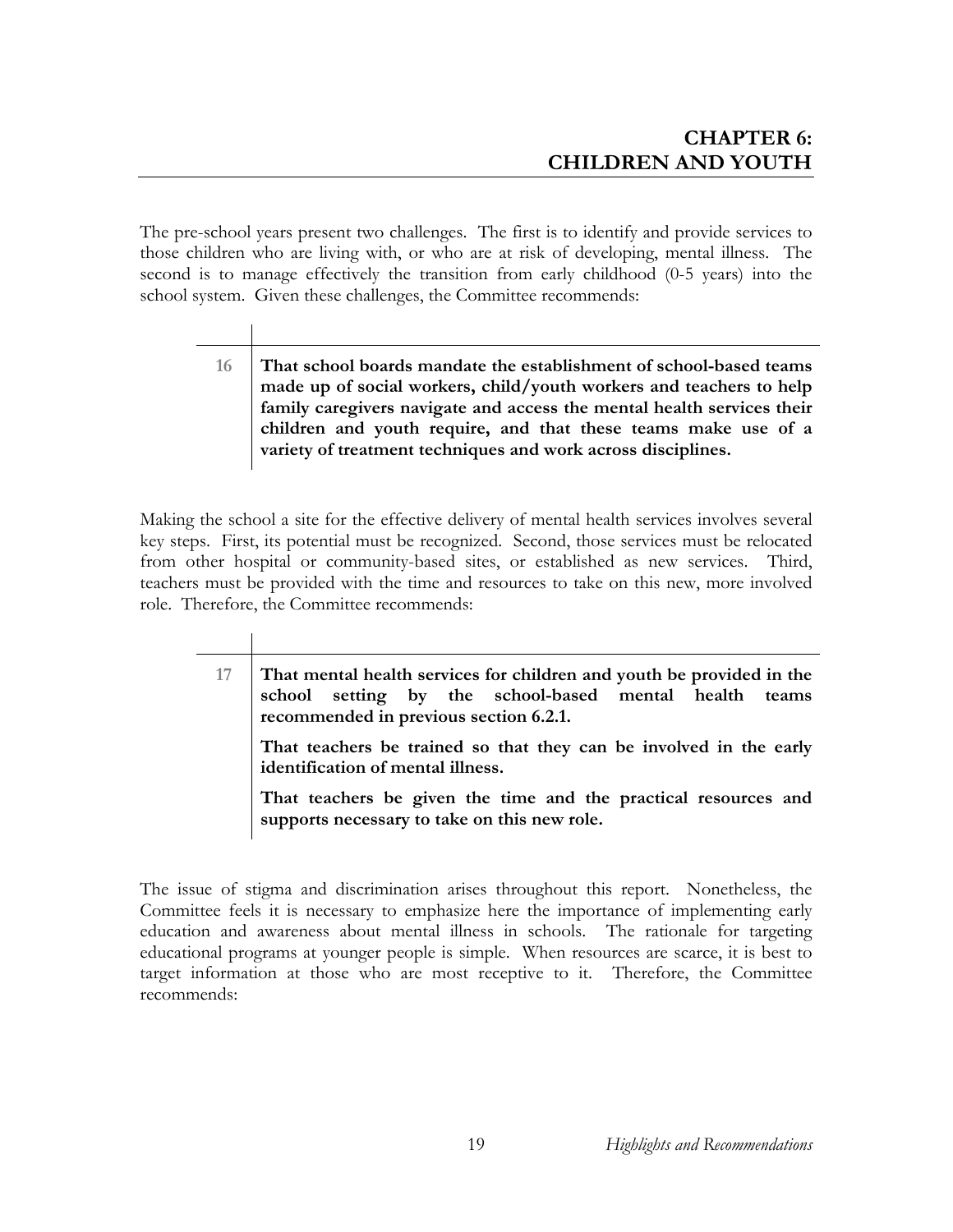#### **18 That students be educated in school about mental illness and its prevention, and that the Canadian Mental Health Commission (see Chapter 16) work closely with educators to develop appropriate promotion campaigns in order to reduce stigma and discrimination.**

The abrupt termination of essential services has been rightly characterized as akin to falling off a cliff. Yet this is what happens all too often when young people reach a predetermined age, a point in time when their eligibility for specified mental health services is cut off.

It is the responsibility of mental health professionals to work in concert to tear down barriers within and between the adult and children's systems. All treatment services, be they community, school, or hospital-based, should be fully integrated to ensure children and youth receive age appropriate interventions for as long as they are needed. Therefore, the Committee recommends:

| That provincial and territorial governments work to eliminate any<br>legislative, regulatory or program "silos" that inhibit their ability to<br>deal in an appropriate fashion with the transition from adolescence to<br>adulthood, and that they adopt the following measures: |
|-----------------------------------------------------------------------------------------------------------------------------------------------------------------------------------------------------------------------------------------------------------------------------------|
| • Determine age cut-offs for mental health services for children<br>and youth by clinical, rather than budgetary or other<br>bureaucratic, considerations.                                                                                                                        |
| • Where age cut-offs are employed, link services for children<br>and youth to adult services to ensure a seamless transition.                                                                                                                                                     |
| • Where age cut-offs are employed, avoid any "gaps" of time<br>where individuals are ineligible for treatment under both the<br>children and youth and the adult systems                                                                                                          |
|                                                                                                                                                                                                                                                                                   |

The Committee is of the view that both mental health and social services are critical to staying well. No person living with a mental illness should languish in a legislative void between the children and youth and the adult systems. To avoid this possibility the Committee recommends:

**20 That provincial and territorial governments coordinate mental health and social services, and pay particular attention in this regard to ensuring that age cut-offs for social services for children and youth be synchronized with those established for mental health services.**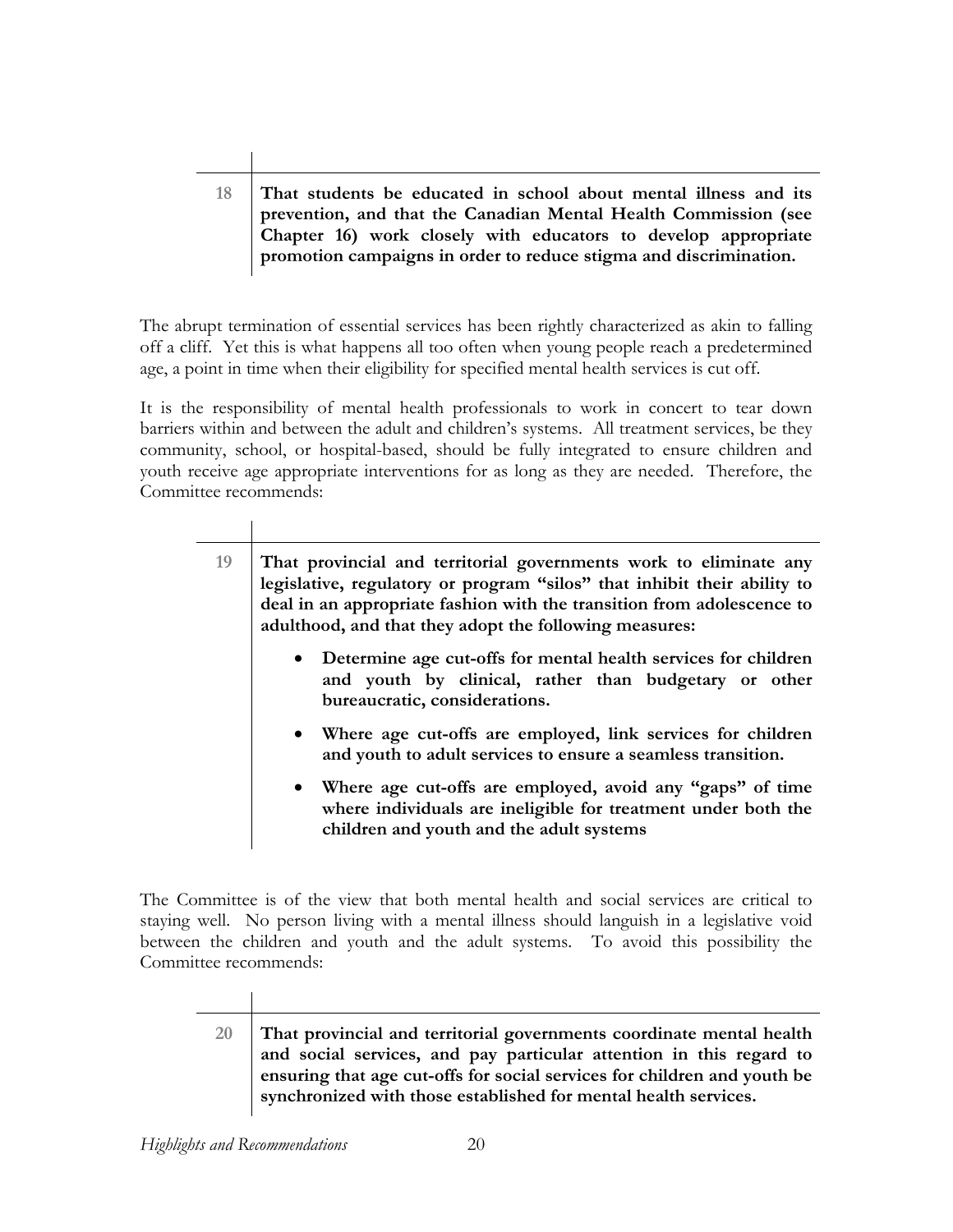Canadians have grown accustomed to hearing about a shortage of health professionals in this country. Neither the mental health system, nor the sub-system serving children and youth, has escaped this problem. It is not just a question of increasing the number of psychiatric specialists, however. Shortages of other mental health professionals who specialize in treating children and youth, including psychologists, nurses and social workers, must also be addressed. Therefore, the Committee recommends:

## **21 That governments take immediate steps to address the shortage of mental health professionals who specialize in treating children and youth.**

While the Committee agrees that waiting times must be reduced, we realize that increasing the training capacity for those mental health professionals who specialize in treating young people will be a very lengthy process. Therefore, remedies to bring some relief in the near term must be explored.

We believe that tele-psychiatry, the use of alternative treatment models, and case conferencing, have that potential. These transitional measures will help to bridge the gap during a period of restructuring designed to enhance the ability of the mental health system to assist children and youth. Therefore, the Committee recommends:

| 22 | That the use of tele-psychiatry be increased in rural and remote areas, |
|----|-------------------------------------------------------------------------|
|    | to facilitate the sharing of mental health personnel who specialize in  |
|    | treating children and youth with these communities.                     |

**That tele-psychiatry be employed both for consultations and for the purposes of education and training of health professionals who work in rural and remote areas.** 

| That standardized, evidence-based group therapies be used, where<br>clinically appropriate, to reduce wait times for children and youth |
|-----------------------------------------------------------------------------------------------------------------------------------------|
| who need access to mental health services.                                                                                              |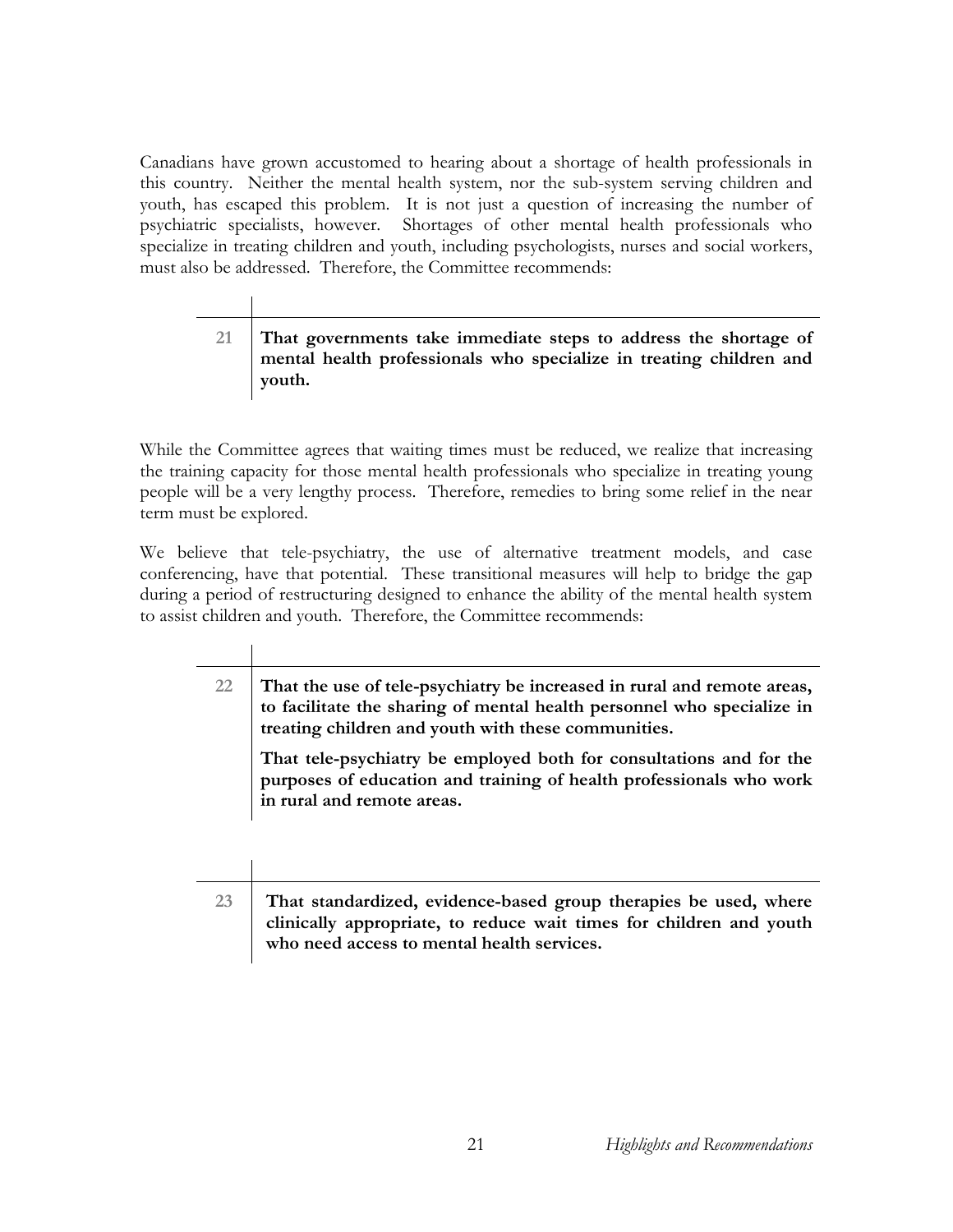# **24 That provincial and territorial governments encourage their health, education and justice institutions to work closely together in order to provide seamless access to mental health services for children and youth. That greater use be made of case conferencing so as to coordinate**

**and prioritize mental health service delivery to children and youth.** 

Children and youth whose bodies and minds are continually growing and changing pose a particular challenge to mental health professionals. Adapting treatment interventions to this reality is a delicate process, one that must be approached with a healthy respect for the client and his/her family caregivers. Where the family unit is dysfunctional it should be treated as a whole, with all family members provided the assistance they need.

Shifting to this model of service delivery will not be easy. It will require a change in mindset that, to date, has resulted in the mental health system being structured to suit the needs of institutions and providers, not clients. As a first step, it must be recognized that children and youth, and their family caregivers, are full and equal partners – capable of defining the solutions that best meet their own needs. The Committee strongly supports this approach and therefore recommends:

| 25 | That evidence-based family therapies be employed so that all family<br>members are provided the assistance they need.                                                                                         |
|----|---------------------------------------------------------------------------------------------------------------------------------------------------------------------------------------------------------------|
|    | That professionals interacting with children and youth with mental<br>illness be offered training opportunities to ensure that they can<br>properly address the mental health needs of their younger clients. |
|    | That family-based treatment of mental illness be integrated into the<br>curriculum of mental health professionals and primary care<br>physicians.                                                             |
|    | That professionals interacting with family caregivers be compensated<br>for this time, in addition to the time spent with the young person<br>living with mental illness.                                     |
|    | That all practitioners working with children and youth be trained in<br>children's rights.                                                                                                                    |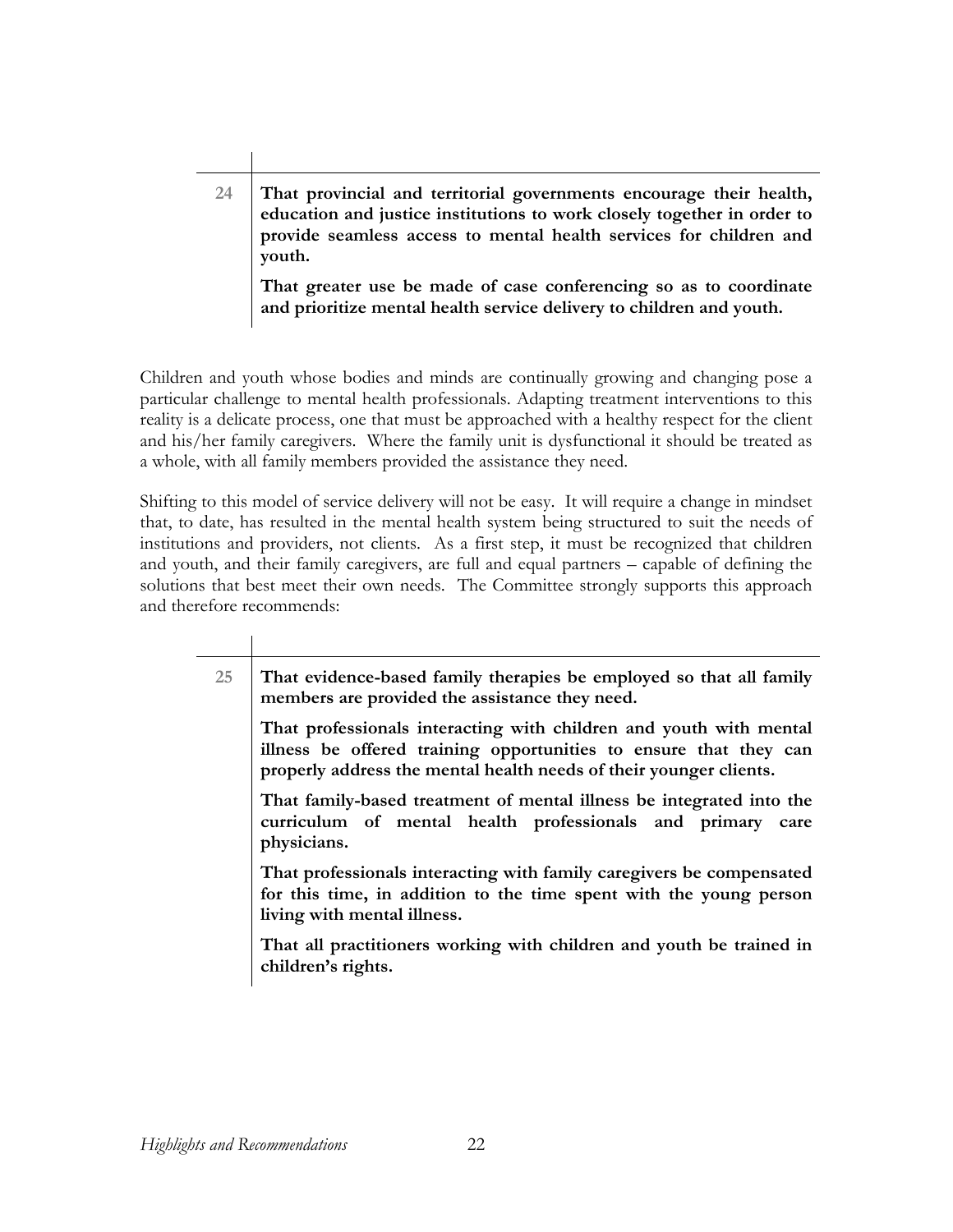Seniors are a demographic segment with unique attributes whose mental health needs differ from those of other groups. They are not just older adults whose mental health problems can be addressed by the generic treatment programs supposedly suited to all ages.

At the same time, it is important to recognize that seniors are not a homogeneous group. They encompass a broad range of ages, and their mental health needs vary within these agegroups from youngest to oldest. Mental health service delivery, and the research that ought to underpin it, must take this diversity into account.

The failure of the mental health system to recognize the uniqueness and diversity of seniors' needs may be attributed in part to the lack of knowledge exchange amongst researchers in gerontology, as well as between those who provide care to geriatric populations and the broader community of mental health and addiction care providers. With this in mind, the Committee recommends:

**26 That the Knowledge Exchange Centre to be created as part of the Canadian Mental Health Commission (see Chapter 16) have as one of its goals to foster the sharing of information amongst gerontology researchers themselves, and also between providers of specialist care to seniors and other mental health and addiction care providers.** 

**That the Canadian Mental Health Commission encourage research on the broad ranges of ages, environments (i.e., community versus institutional), co-morbidities and cultural issues that have an impact on seniors' mental health, and that it promote best practices in senior-specific mental health programs in order to counter the marginalization of older adults within treatment programs that claim to be suited to all ages.** 

The mental health system is provider-driven in that it is generally structured to suit primarily the needs of individual and institutional service providers, not their clients. The challenge posed to seniors by the provider-driven service model varies, depending on their role as caregivers to another family member, their personal financial resources, and the extent to which their mobility is restricted.

The Committee believes that, like those with physical health problems, seniors living with mental illness should be provided treatment and support services in their own homes. But medical or psychotherapeutic services alone are not sufficient. They must be supplemented to meet the additional needs of seniors, be they physical (e.g., assistance with the activities of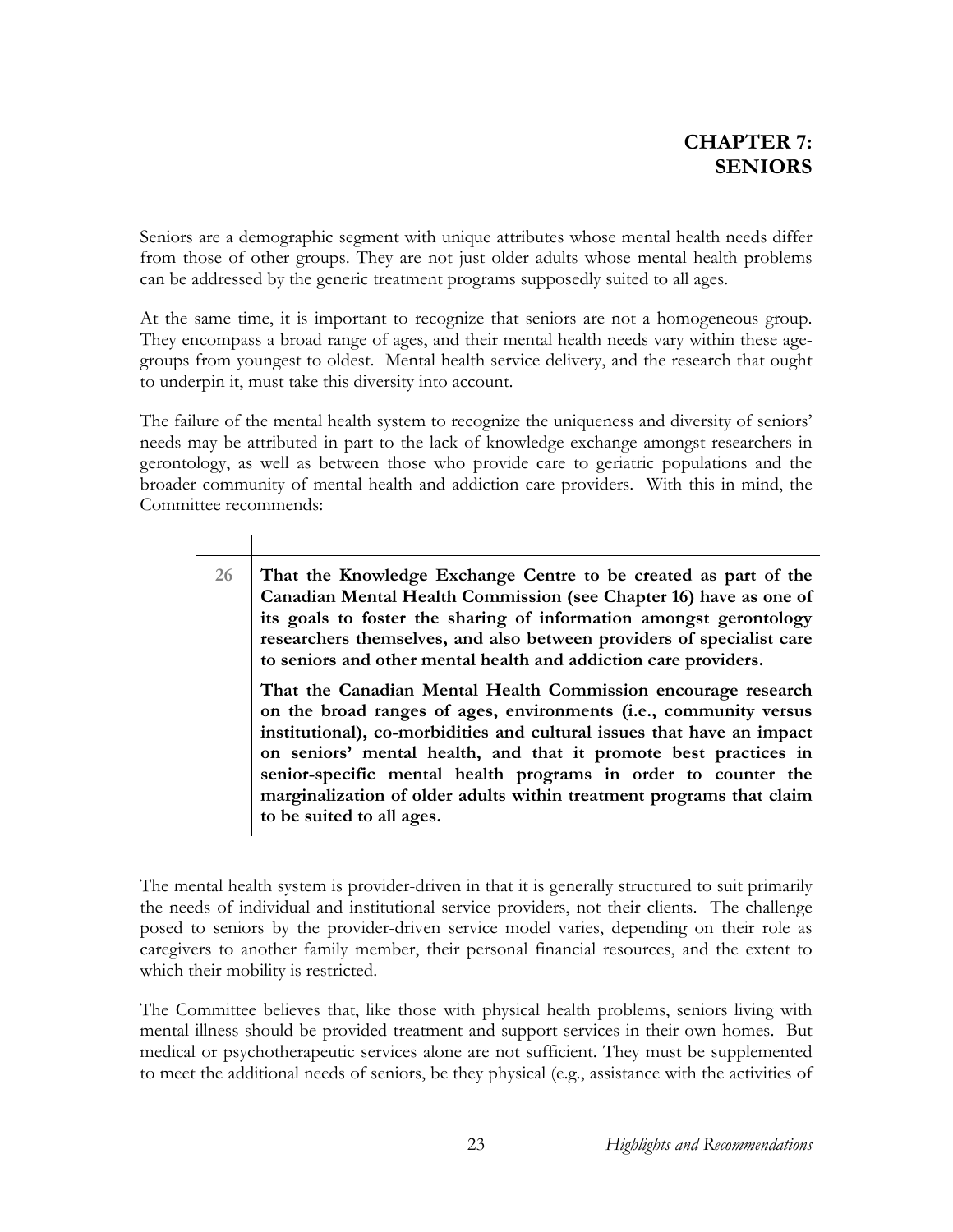daily living – home maintenance, shopping, cooking, cleaning, or bathing) or social (e.g., visitors or access to library services).

The Committee strongly supports the principle that a full range of treatment and support services should be available for *both* the mentally and the physically ill. We also support the creation of affordable (i.e., subsidized) and supportive housing (i.e., housing options where assistance with the activities of daily living is available on-site). Therefore, the Committee recommends:

| 27 | That money from the Mental Health Transition Fund (see<br>Chapter 16) be made available to the provinces and territories for<br>initiatives designed to facilitate seniors with a mental illness living in<br>the community; these initiatives could include, amongst other things,<br>the provision of: |
|----|----------------------------------------------------------------------------------------------------------------------------------------------------------------------------------------------------------------------------------------------------------------------------------------------------------|
|    | • home visits by appropriately compensated mental health<br>service providers;                                                                                                                                                                                                                           |
|    | • a range of practical and social support services delivered in<br>their homes to seniors living with mental illness;                                                                                                                                                                                    |
|    | • a level of support to seniors living with mental illness that is, at<br>a minimum, equivalent to the level of support available to<br>seniors with physical ailments, regardless of where they reside;                                                                                                 |
|    | a more widely available supply of affordable and supportive<br>housing units for seniors living with mental illness.                                                                                                                                                                                     |

In addition to recognizing the value of family caregivers and assisting them in that role, steps must be taken to minimize the risk of those caregivers developing mental illness themselves. In particular, caregivers should not be expected to stand in or substitute for services and supports that should be available to ill family members living alone in their own homes. The Committee recommends:

### **28 That seniors with a mental illness who are living with family caregivers be eligible for all of the health and support services that would be available to them if they lived alone in their own home.**

The Committee believes that all Canadians should have access to the acute care system, when and where they need it. There are circumstances where seniors living with mental illness require hospitalization, and this service should be readily available to them. We also recognize, however, that many older adults are being inappropriately "housed" in acute care facilities. The solution lies in making alternatives to hospitalization more widely available.

 $\mathbf{L}$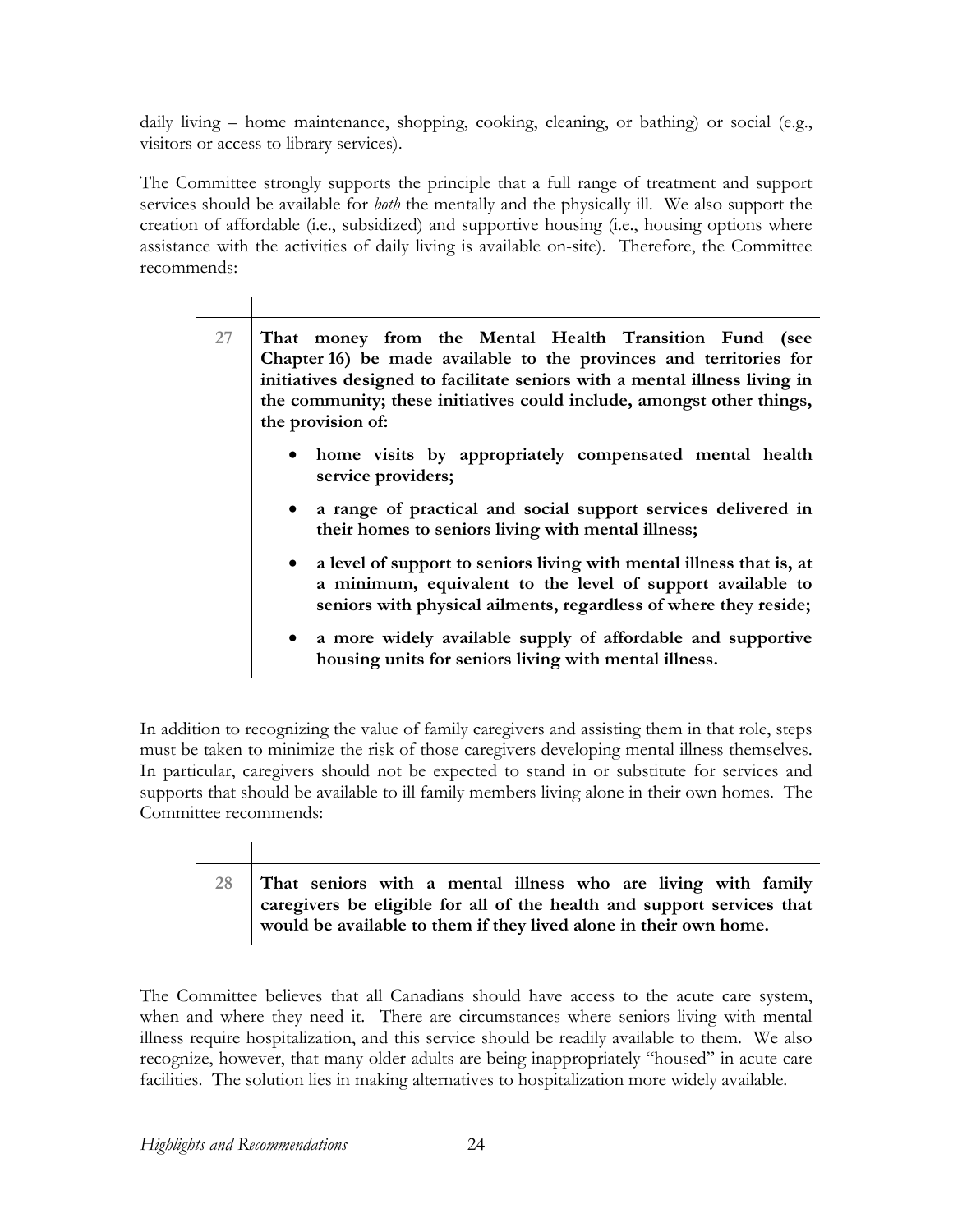When seniors can no longer be maintained in their own homes or with family caregivers, long term care facilities are often a next step. However, while the need of residents of "care homes" differs from past years, the consequences of these changes have not been adequately addressed. There has been an insufficient increase in staffing levels, not enough support for upgrading caregiver skill levels, and too little enhancement of on-site mental health and support services to meet the increased intensity and modification of care requirements that has been the result of this shift. The end result may be overmedication, the use of chemical restraint, provision of only the most basic or custodial needs – or, in short, "warehousing" of our society's most vulnerable senior citizens. Alternatives are available. The Committee recommends:

> **29 That efforts be made to shift seniors with a mental illness from acute care to long-term care facilities, or other appropriate housing, where it is clinically appropriate to do so, by making alternatives to hospitalization more widely available.**

**That staffing competencies in long term care facilities be reviewed and adjusted, through the introduction of appropriate training programs, to ensure that the devolution of responsibility for patients living with a mental illness from acute care facilities to long-term care facilities is done in a way that ensures that clinically appropriate mental health services are available to residents on-site.** 

While it cannot be predicted when people will make the shift from own home, to caregiver home, to hospital, to long-term care facility, what can be affirmed, sadly, is that the transition between these locations will not be seamless. At best it will be inefficient and inconvenient, at worst it may be unsafe.

There are a number of potential solutions to this problem. First, resources can be invested to help seniors and their family caregivers better navigate the existing system through the use, for example, of professional system navigators. Second, there can be greater centralization of transitional services in traditional locations, i.e., where service providers are currently based (pending implementation of the reforms recommended above). Third, services can be shifted to centralized locations, such as long-term care facilities, where many seniors live.

The Committee believes that the last option would provide the most benefit. However, we suggest that it be taken one step further. In addition to centralizing services in locations where many seniors live, we are of the view that different "homes" for seniors should be put in close proximity to one another, perhaps even under one roof.

This model has the advantage of addressing simultaneously problems associated with mobility and with making the transition from one housing setting to another. It also would accommodate situations in which aged couples with different care needs can continue to live in the different settings most appropriate to their needs but still be in close proximity to one another. Therefore the Committee recommends: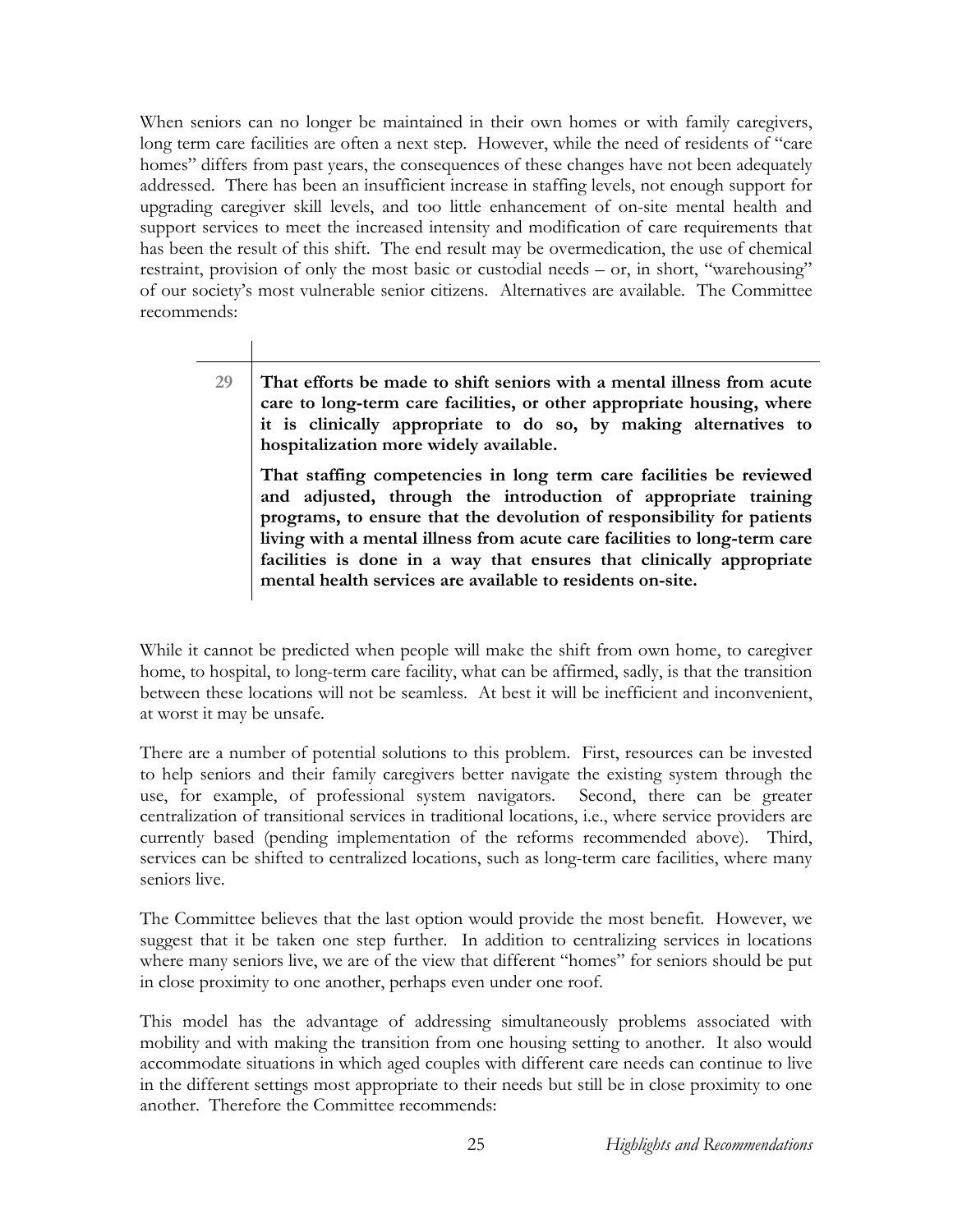**30 That a range of institutionally based services for seniors living with a mental illness be integrated (e.g., supportive housing units and longterm care facilities) by locating them adjacent to each other, to make the transition(s) between different institutional settings efficient and safe. That every effort be made to facilitate aged couples being able to** 

**continue to live together, or in close proximity to one another, regardless of the level of services and supports that they each may require.**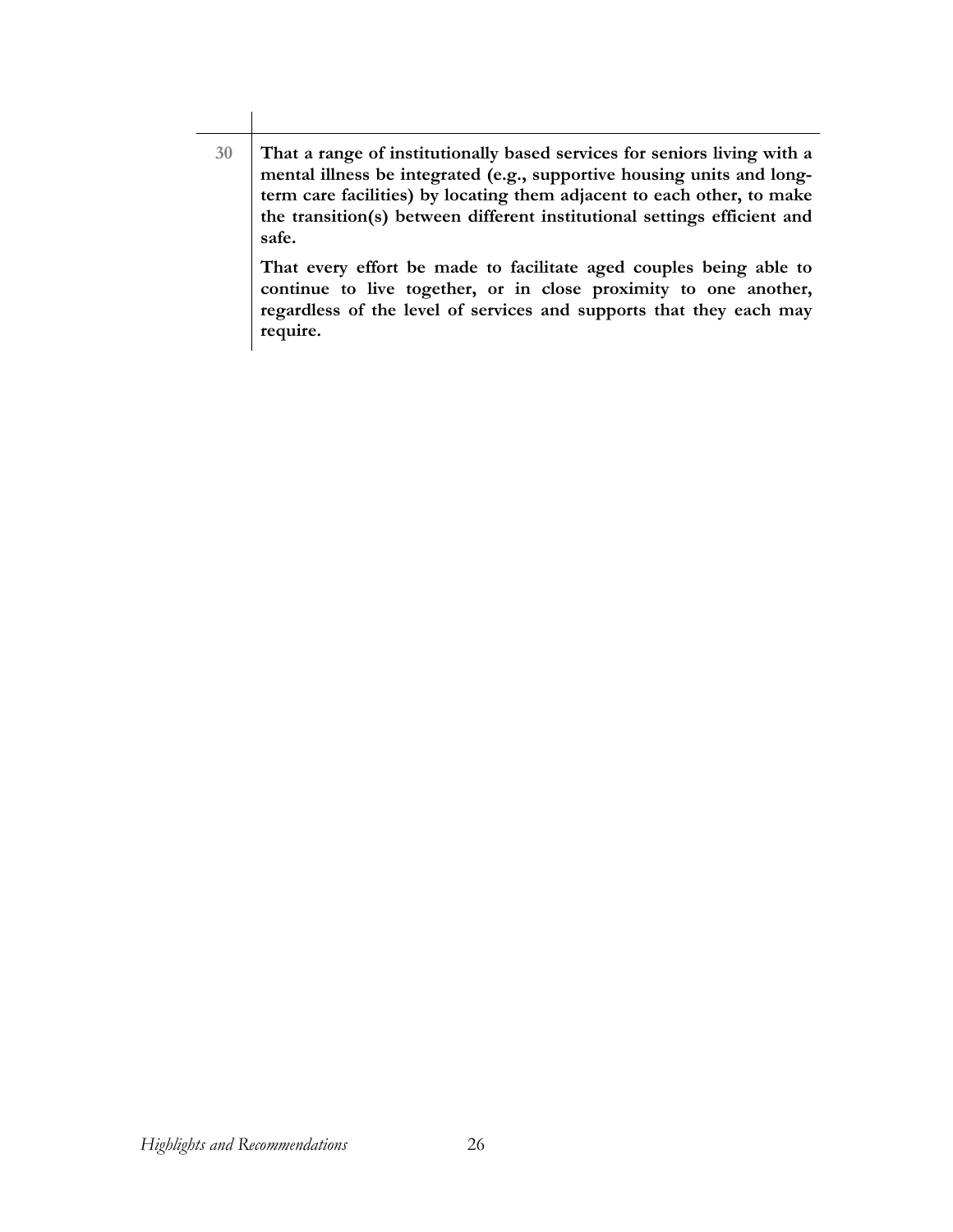Surveys show that most persons living with serious mental illness want to work and see employment as a primary goal. But few are employed. This leads to impoverishment and reduced social engagement, which in turn may worsen mental and physical illnesses. Also, it contributes to feelings of worthlessness and depression, can lead to substance abuse, and results in dependency on income security programs for survival.

The workplace can contribute positively to mental well-being – it is where we derive a good part of our sense of social integration. Work has also been found to play an important role in recovery from mental illness. Ironically however, participation in the workforce can also contribute to the development of mental health problems, including stress, depression and anxiety.

There are two broad categories of mental health intervention in the workplace. First, primary prevention measures aim to eliminate, or at least reduce, factors in the workplace that have a negative impact on the mental health of the workforce. Second, there is a range of secondary intervention strategies designed principally to reduce the effects of stressful work situations by improving the ability of individuals to adapt to and to manage stress. Well-structured organizational approaches, however, generate more important, longer-lasting effects than secondary intervention strategies directed at individuals.

The Global Business and Economic Roundtable on Addiction and Mental Health has identified management practices or behaviours (e.g. creating a "treadmill" at work – too much to do, all at once, all the time) that can precipitate or aggravate mental health problems in the workforce. The Committee agrees with the Roundtable that a successful primary intervention strategy must attempt to modify these unhelpful practices, and therefore recommends:

## **31 That the Canadian Mental Health Commission (see Chapter 16) work with employers to develop and publicize best management practices to encourage mental health in the workplace.**

The lack of "mental illness literacy" amongst employees, managers and supervisors reduces the likelihood of speedy identification and resolution of mental health and addictions problems in the workplace. A further challenge stems from the fact that the health care system and the workplace are very different, with differing cultures, languages, practices and priorities. What is needed are boundary walkers – leaders who are versed in both mental health and employer issues and who can help to integrate disparate systems more effectively over time. The Committee therefore recommends: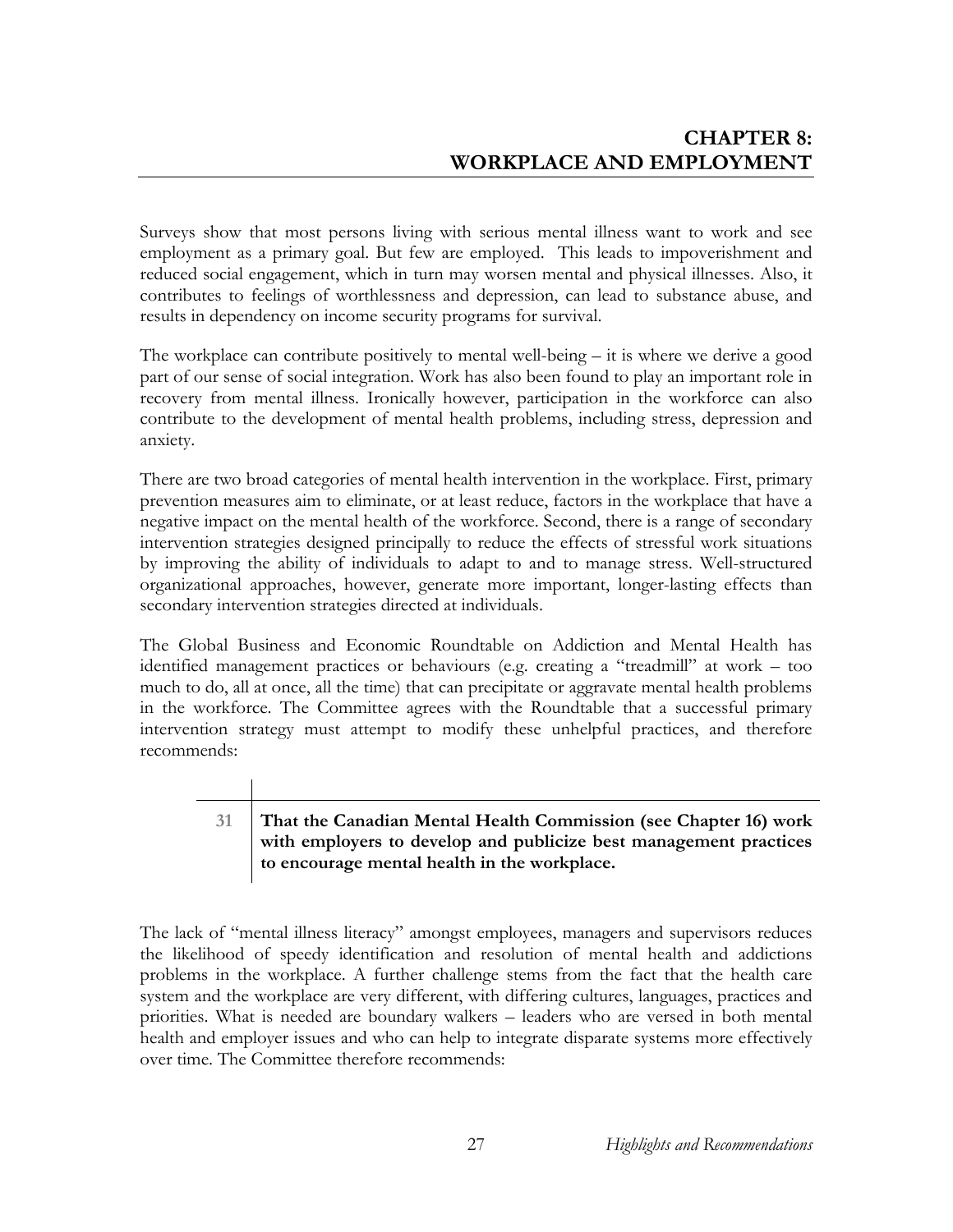**32 That the Knowledge Exchange Centre to be created as part of the Canadian Mental Health Commission (see Chapter 16) assist employers, occupational health professionals and mental health care providers in developing a common language for fostering the management of mental illness in the workplace and in sharing best practices in this area.** 

Employee Assistance Programs (EAPs) are employer-sponsored programs designed to alleviate and assist in eliminating a variety of workplace problems. Typically, they provide counselling, diagnostic, referral and treatment services, and have a strong prevention component. They have their limitations, however, such as, the limited number of therapeutic sessions available to EAP clients that renders low the probability of success in effectively addressing any serious substance abuse or mental illness problem. Having this in mind, the Committee recommends:

> **33 That employers increase the number of counselling sessions offered through Employee Assistance Programs (EAPs), especially in communities where access to other mental health services is limited. That research be undertaken to evaluate EAPs, and that the results be shared through the Knowledge Exchange Centre that the Committee recommends be created as part of the Canadian Mental Health Commission (see Chapter 16), with a view to strengthening the effectiveness of these programs.**

Supported employment involves placing clients as quickly as possible into jobs without extensive preparation, while simultaneously assigning job coaches to provide ongoing, intensive on-the-job support and training. Supported employment models have produced more positive outcomes than have traditional vocational rehabilitation services.

Consumer development initiatives emerged as a response by people living with mental illness to the failure of traditional vocational rehabilitation programs to help them achieve their employment goals. Those affected began themselves to develop businesses which they both owned and operated. This is a promising way to move people living with serious mental illness into the workforce.

The Opportunities Fund is an employability program, administered by the Department of Human Resources and Social Development, for people with disabilities who have had little or no attachment to the labour force. In light of what it has learned regarding supported employment, and consumer development initiatives, the Committee recommends: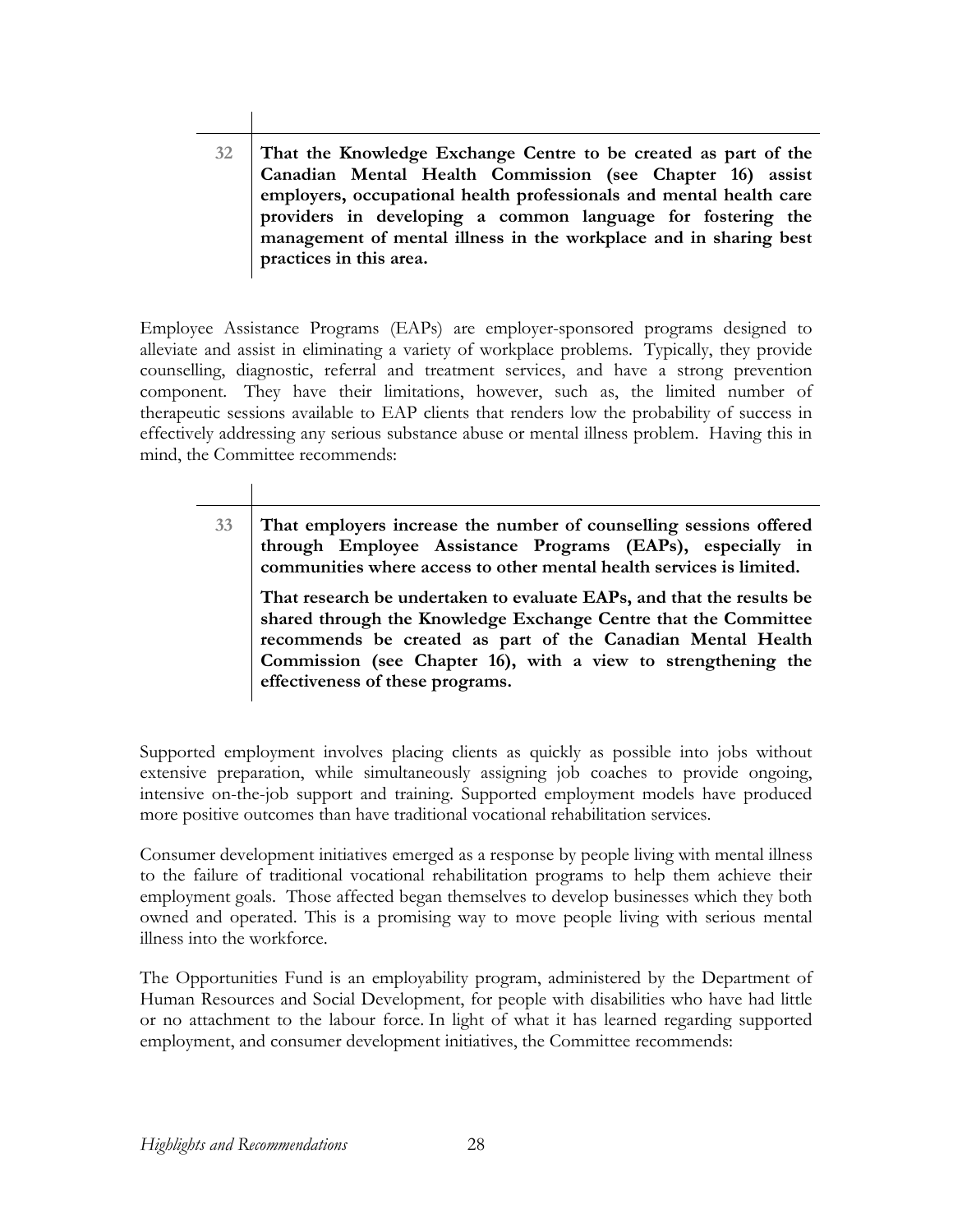**34 That the Department of Human Resources and Social Development, through the Opportunities Fund for Persons With Disabilities, facilitate the establishment of a nation-wide supported employment program to assist persons living with a mental illness to obtain and retain employment. That this program promote the development of, and provide support for, alternative businesses that are both owned and operated by persons living with mental illness.** 

**That the Department of Human Resources and Social Development report on how many people living with mental illness are assisted through the Opportunities Fund for Persons With Disabilities** 

In all provinces and territories, Workers' Compensation Boards (WCBs) receive an increasing number of mental health-related claims (referred to as "occupational stress"); in a growing number of cases, the Boards have provided compensation for such claims. Data are lacking, however, on the nature of these claims and on how much compensation was paid in each case. The Committee believes it is important that this issue be addressed, and recommends:

**35 That the Canadian Mental Health Commission (see Chapter 16) work closely with provincial and territorial governments as well as with Workers' Compensation Boards, employers and trade unions across the country to develop best practices with respect to compensation for occupational stress-related claims.** 

People living with mental illness frequently have to turn to social assistance (i.e., welfare) programs operated by the provinces and territories. Strict eligibility criteria, including a requirement to first exhaust, at least in part, one's own financial assets, are only one of the problems associated with these programs. Benefits, while generally higher than those available to persons considered "able bodied" (i.e., employable), remain at a level that may result in financial hardship. Also, those who seek to return to work may be dissuaded by policies that would result in varying amounts of earned income being deducted from their benefit cheques, a loss of specific benefits (i.e., medical or drug benefits) or a loss of benefits altogether. Therefore, the Committee recommends: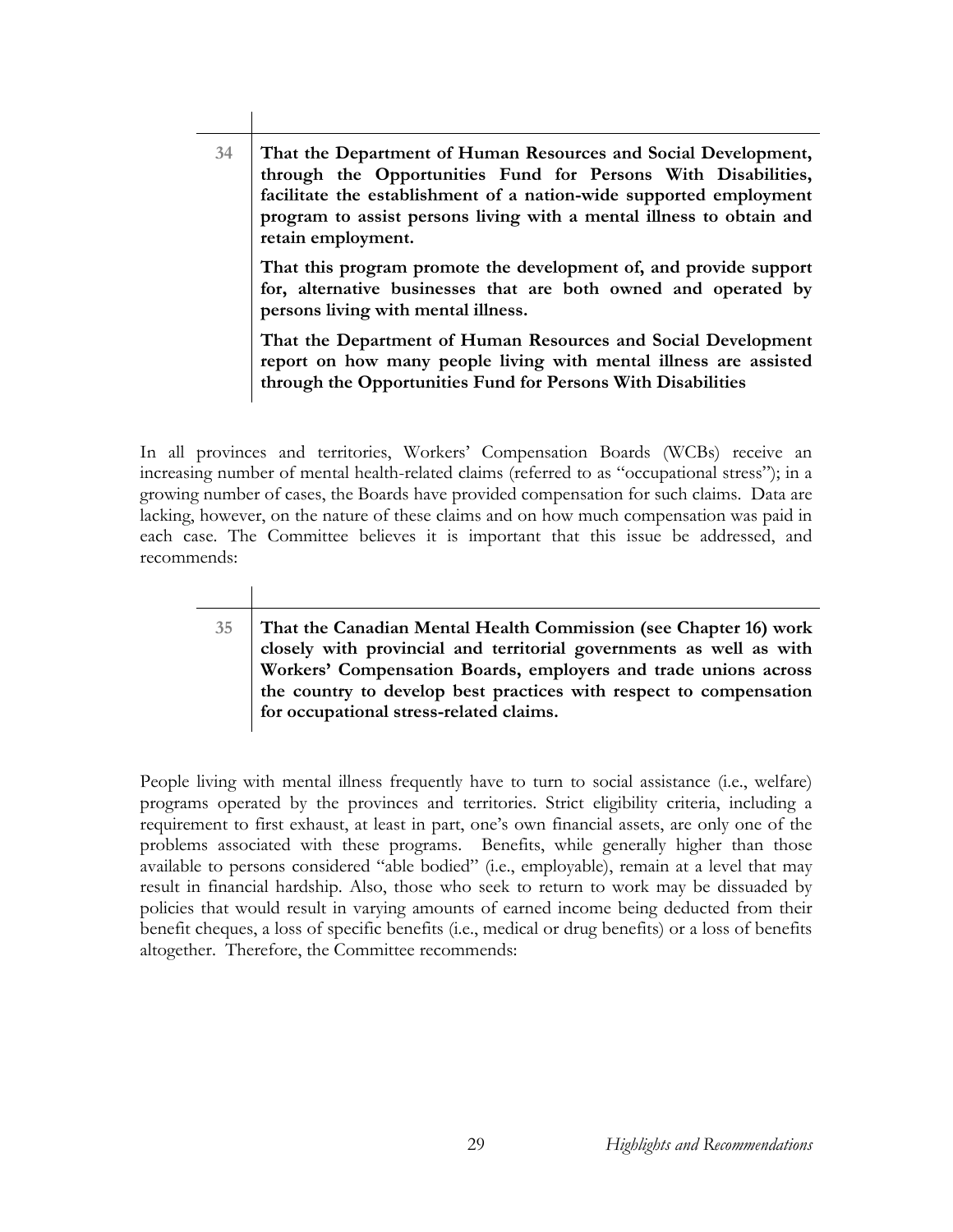**36 That benefit levels and earning exemption amounts for social assistance programs for persons living with a mental illness be increased to reduce financial hardship and increase the incentive to work. That recipients of supplementary aid, such as help with the costs of medication, continue to be eligible for assistance for an extended period of time even if their incomes increase to levels where they are no longer eligible for financial aid for shelter or other living** 

The federal government has two income support programs that may be of assistance to persons living with a mental illness: the Disability Benefit provided by the Canada Pension Plan, and sickness benefits provided by Employment Insurance. Tax assistance is also available through the Disability Tax Credit.

**expenses.** 

For many years, individuals with mental illness and addiction and their representatives have raised concerns that the Canada Pension Plan – Disability (CPP-D) does not address the question of mental illness and disability appropriately. To address these and other concerns, the Committee recommends:

**37 That the eligibility criteria for Canada Pension Plan — Disability (CPP-D) benefits be modified so that persons living with a mental illness are no longer required to demonstrate that their illnesses are severe and prolonged, but only that their illness has been diagnosed and that they are unemployable and need income support. That the Government of Canada review how to coordinate better Employment Insurance (EI) sickness benefits and CPP-D, and examine how to eliminate structural barriers (i.e., financial disincentives) that limit opportunities to return to work. That the Government of Canada grant authority to the CPP to permit it to sponsor research on, and the testing of, new approaches that could target people with episodic disabilities, particularly episodic mental illness. That the Government of Canada explore ways to provide incentives to employers who hire persons living with mental illness, including the possibility of offering them CPP premium "holidays".**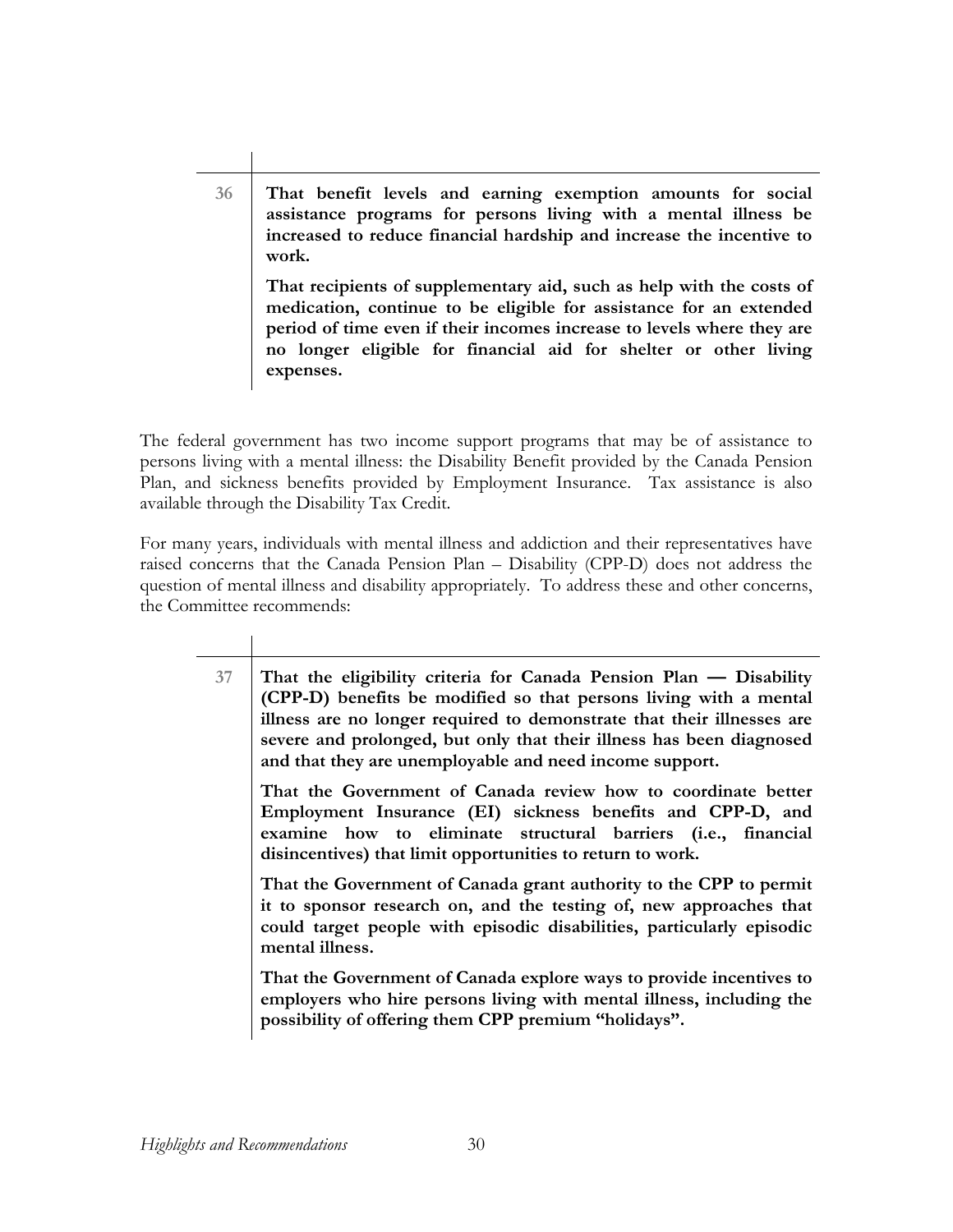Individuals with mental illness and addiction may be eligible to receive EI benefits as temporary income replacement. The Committee is of the view that the criteria for EI sickness benefits should be modified so that persons living with a mental illness can qualify more easily for EI. Therefore, the Committee recommends:

**38 That Employment Insurance (EI) sickness benefits be modified so that persons living with a mental illness can qualify more easily. Specifically, for persons living with a mental illness, the number of hours to be worked since the last claim should be reduced.** 

The Disability Tax Credit is a non-refundable tax credit that can be used by persons with disabilities to reduce the amount of income tax they have to pay. Qualifying for the DTC is not easy. To be successful, a person must have a severe and prolonged impairment that markedly restricts his or her ability to perform a basic activity of daily living. In any case, the amount of tax relief is small. To address these shortcomings, the Committee recommends:

**39 That the eligibility criteria for the Disability Tax Credit (DTC) be modified so that persons living with a mental illness can qualify more easily, and that the amount of the DTC be increased.**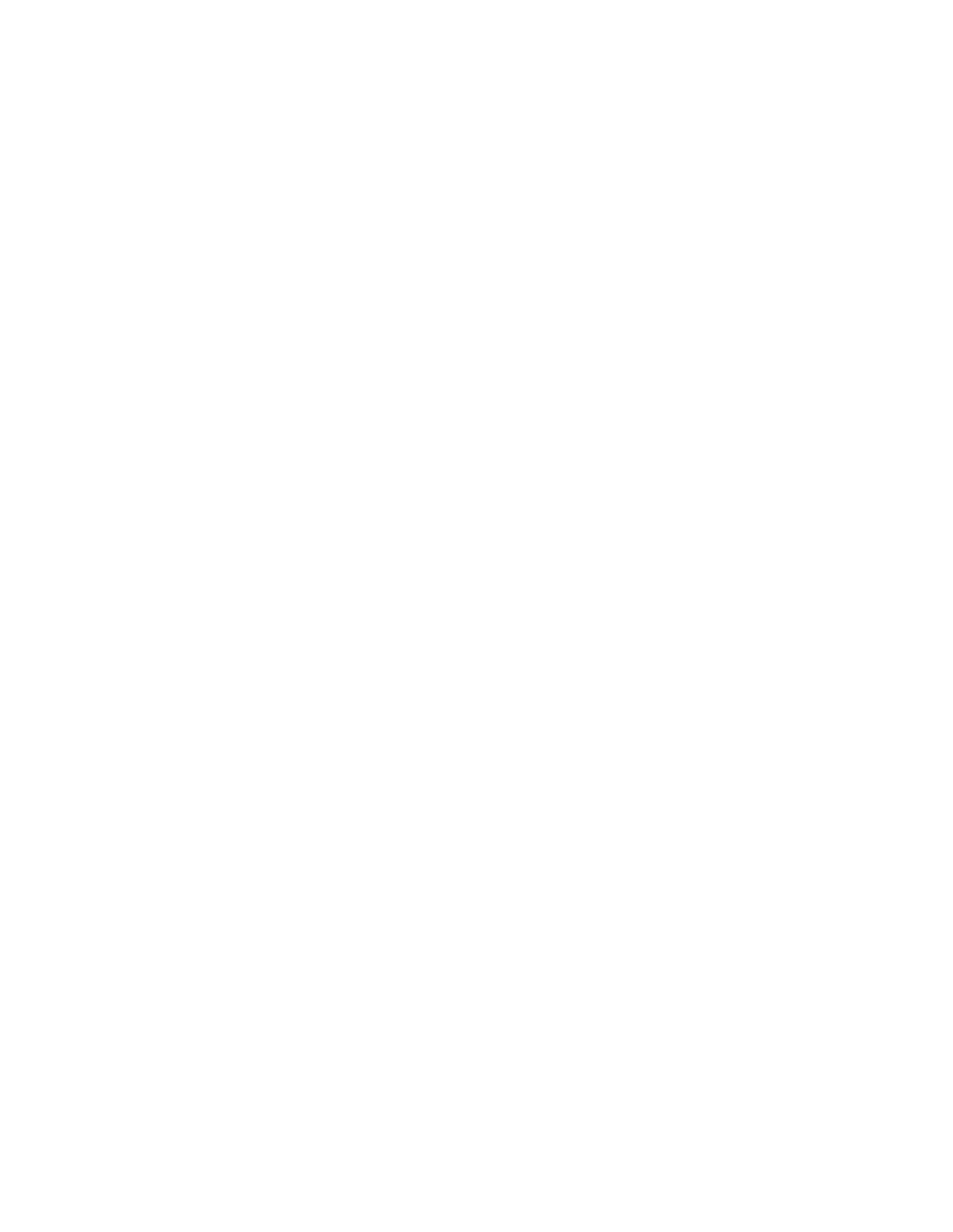A strong consumer and family self-help and advocacy movement has arisen in support of mental health services. With respect to addiction, self-help has been pervasive and has a long history – but with little government funding and sustained within a culture of anonymity and independence.

Individuals and families living with mental illness have successfully made the case to various provincial and territorial governments that the contributions of self-help organizations are so important that they must be funded. That this has not been achieved for addiction self-help groups points up the inequality of representation between two groups, *both* of which have crucial expertise to offer and important work to do. Therefore, the Committee recommends:

> **40 That a portion of the funding for peer support in the Mental Health Transition Fund (see Chapter 16) be made available to develop and sustain self-help and peer support groups for people and their families living with addiction (including problem gambling).**

While the production and trafficking of illicit drugs grabs headlines, legally available substances – alcohol and prescription medication – have the greatest and most far-reaching impact on Canadians' lives and health. The reality is that the vast majority of Canadians who are addicted use legally available substances. Therefore, the Committee recommends:

**41 That treatment resources targeted at addictions include addiction to legal substances such as alcohol, tobacco, and prescription medications, and to behaviors such as gambling.** 

The prevalence of problem gambling has risen significantly over the past 25 years. In 1999- 2000, the net profit to governments at all levels from gambling (after prizes and other expenses) was \$5.7 billion. By 2004, that profit had risen to \$6.2 billion, more than the net profit to government of tobacco and alcohol combined (\$5.9 billion).

Canadian governments at all levels depend on revenues from gambling and it is likely that investment in gambling facilities will be increased. But the social, economic and health impacts for Canadians are just beginning to emerge; they must not be ignored or minimized. Therefore, the Committee recommends: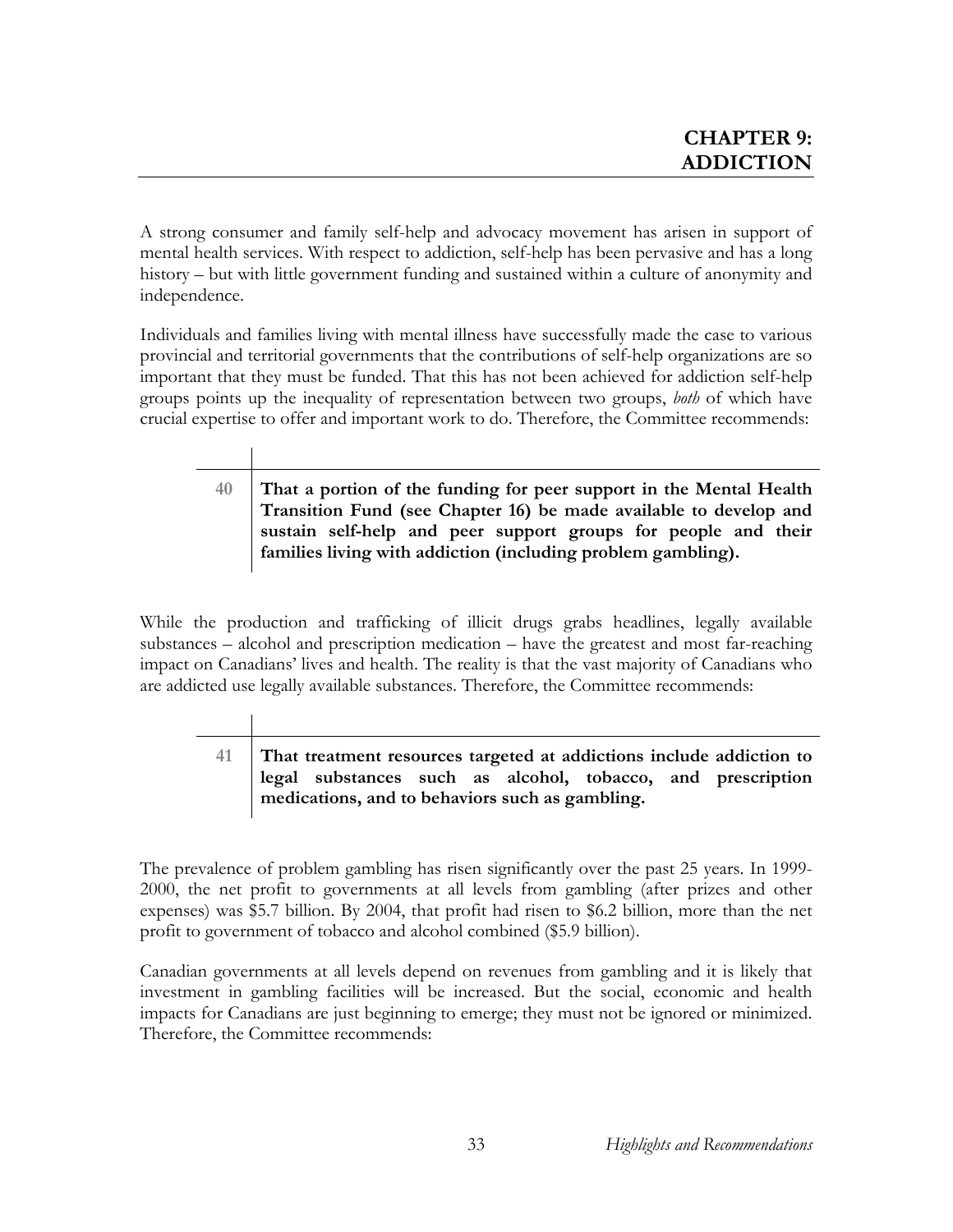**42 That provincial and territorial governments commit a fixed portion of funds derived from gambling to evidence-based prevention, awareness and treatment programs for gambling addiction, and to gambling addiction research. That Statistics Canada ensure that in addition to alcohol and drug** 

**use, the prevalence of problem gambling among the general population is measured and reported upon through regular survey work.** 

As with other health problems, people who are poor, marginalized or otherwise disadvantaged suffer disproportionately from addictions, including problem gambling. Children and youth, women and seniors have particular vulnerabilities that may neither be recognized nor addressed. Therefore, the Committee recommends:

> **43 That the Government of Canada conduct an assessment of the outcomes of existing programs dedicated to addiction problems for First Nations, Inuit and Métis peoples. That the results of this assessment be shared through the Knowledge**

**Exchange Centre to be created as part of the Canadian Mental Health Commission (see Chapter 16) with a view to identifying successful treatment models and expanding these programs to improve access and reduce wait times.** 

**That the provinces and territories develop and implement evidencebased outreach, and primary and secondary prevention programs for at-risk populations — women, children and youth, seniors, and those affected by Fetal Alcohol Spectrum Disorders.** 

The most cost-effective strategy in response to early-stage alcohol problems is a single session of advice from a primary care physician with follow-up by a nurse. Given this, the Committee recommends:

**44 a) That family physicians be trained, through medical school and provessional development curricula, on diagnostic guidelines for Fetal Alcohol Spectrum Disorders (FASD). in the use of brief intervention and interview techniques to recognize problem substance use leading to addiction.**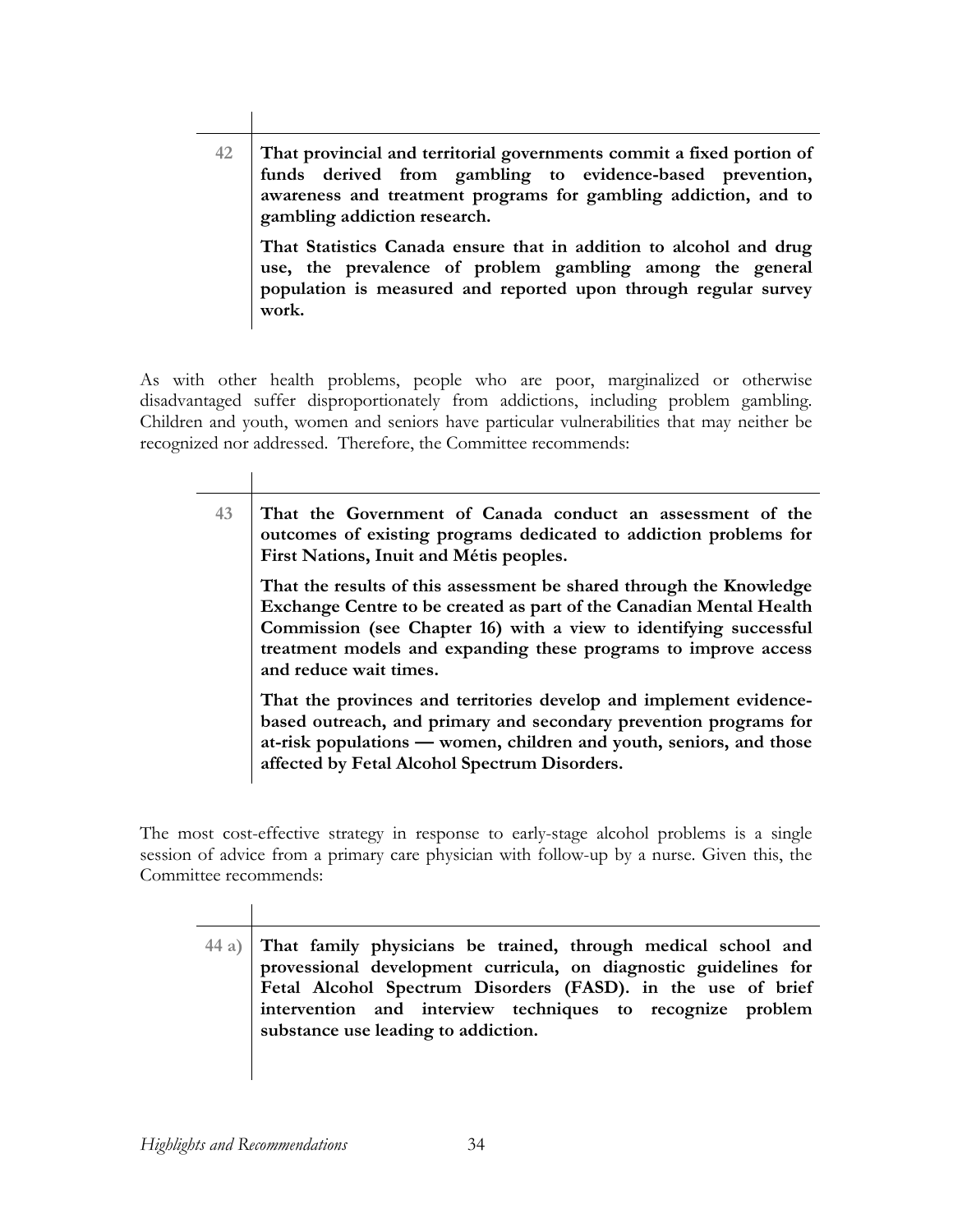### **That family physicians be trained, through medical school and professional development curricula, on diagnostic guidelines for Fetal Alcohol Spectrum Disorders (FASD).**

While substance abuse can mask the symptoms of a mental illness, it can also exacerbate psychiatric symptoms. As a result, people with concurrent disorders (mental illness and addiction) generally have problems that are complex; they are very difficult to help.

Both the mental health and addiction "systems" have been slow to acknowledge even the existence of concurrent disorders. Typically, people with concurrent disorders cycle back and forth as clinician-specialists try to decide which problem to treat first. The results have been much less than satisfactory, primarily because of the disconnect between the two treatment systems with their differing philosophies. Given this, the Committee recommends:

## **44b) That the Government of Canada include as part of the Mental Health Transition Fund (see Chapter 16) \$50 million per year to be provided to the provinces and territories for outreach, treatment, prevention programs and services to people living with concurrent disorders.**

Historically, mental health and addiction services have developed separately – each with its single focus. The two sets of services rest on differing philosophies relating to causes, effects and sources of help. But there are signs of convergence, not the least of which are the emergence of literature on best practices and treatment of concurrent disorders and the establishment of some joint services. It is now time for addiction and mental health services to build integrative mechanisms based upon their shared interests, views and, above all, the benefits to affected people that will follow.

The quadrant model is well-known among service providers in the addiction field. It has been endorsed as a "thinking tool" that helps conceptualize integration in a way that respects the differences between the mental health and addiction fields while, at the same time, offering opportunities for integration that can be acted upon fairly swiftly.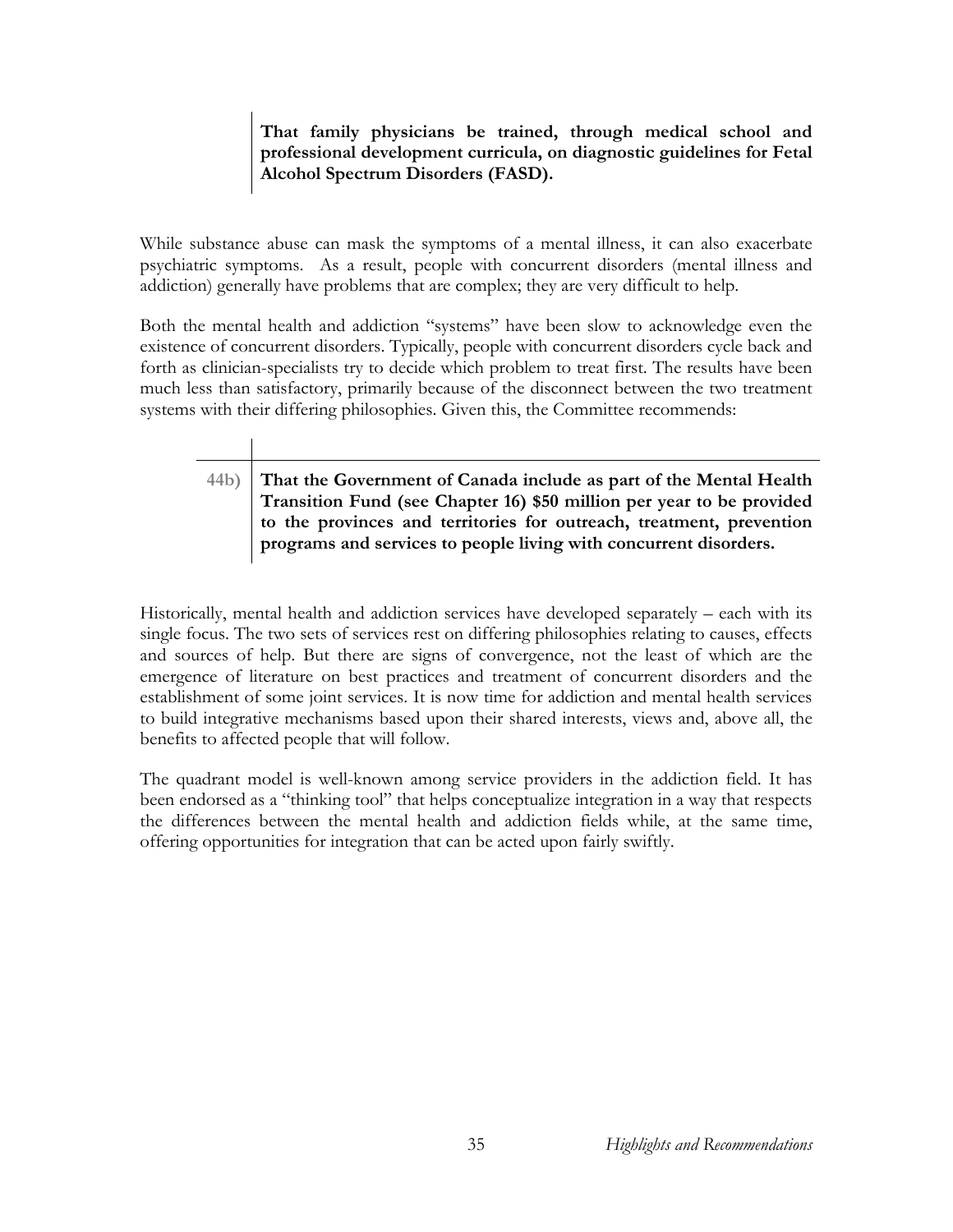|      | <b>Quadrant 3</b>                      | <b>Quadrant 4</b>                       |
|------|----------------------------------------|-----------------------------------------|
|      | A high level of addiction problems     | A high level of addiction problems      |
|      | with a low level of mental illness     | with a high level of mental illness     |
| High |                                        |                                         |
|      | <b>SPECIALIZED</b><br><b>ADDICTION</b> | <b>SPECIALIZED</b><br><b>INTEGRATED</b> |
|      | <b>CARE</b>                            | <b>CONCURRENT</b><br><b>DISORDER</b>    |
|      |                                        | <b>CARE</b>                             |
|      | <b>Quadrant 1</b>                      | <b>Quadrant 2</b>                       |
|      | A low level of addiction problems      | A low level of addiction problems       |
| Low  | with a low level of mental illness     | with a high level of mental illness     |
|      |                                        |                                         |
|      | PRIMARY CARE                           | <b>SPECIALIZED</b><br><b>MENTAL</b>     |
|      |                                        | <b>HEALTH CARE</b>                      |
|      | Low                                    | High                                    |
|      |                                        | <b>MENTAL ILLNESS</b>                   |
|      |                                        |                                         |

People with a combination of a low level of mental health and addiction problems (Quadrant 1) are by far the largest segment of society; they will seek help most frequently from a primary care physician. The quadrant model proposes that addiction and mental health services become concurrent disorder capable, meaning that those services must be able to recognize and respond to concurrent mental health and addiction problems. Only the small number who fall into Quadrant 4 require concurrent disorder specialized services.

The quadrant model does not value one service system over another. Nor does it presuppose the amalgamation of administration and services over the two fields, or the elimination of specialized programs. Instead, integrative mechanisms can be built locally to include: service agreements among mental health and addiction agencies; designation of local "lead" organizations that take on the roles of intake, assessment and referral; communication tools that facilitate the secure exchange of personal health information; and the use of distance technology to bring mental health, addiction and specialized services to remote or underserviced areas. Having this model in mind, the Committee recommends:

**45 That the Canadian Mental Health Commission (see Chapter 16) actively partner with national addiction organizations, and work toward the eventual goal of integration of the addiction and mental health sectors.**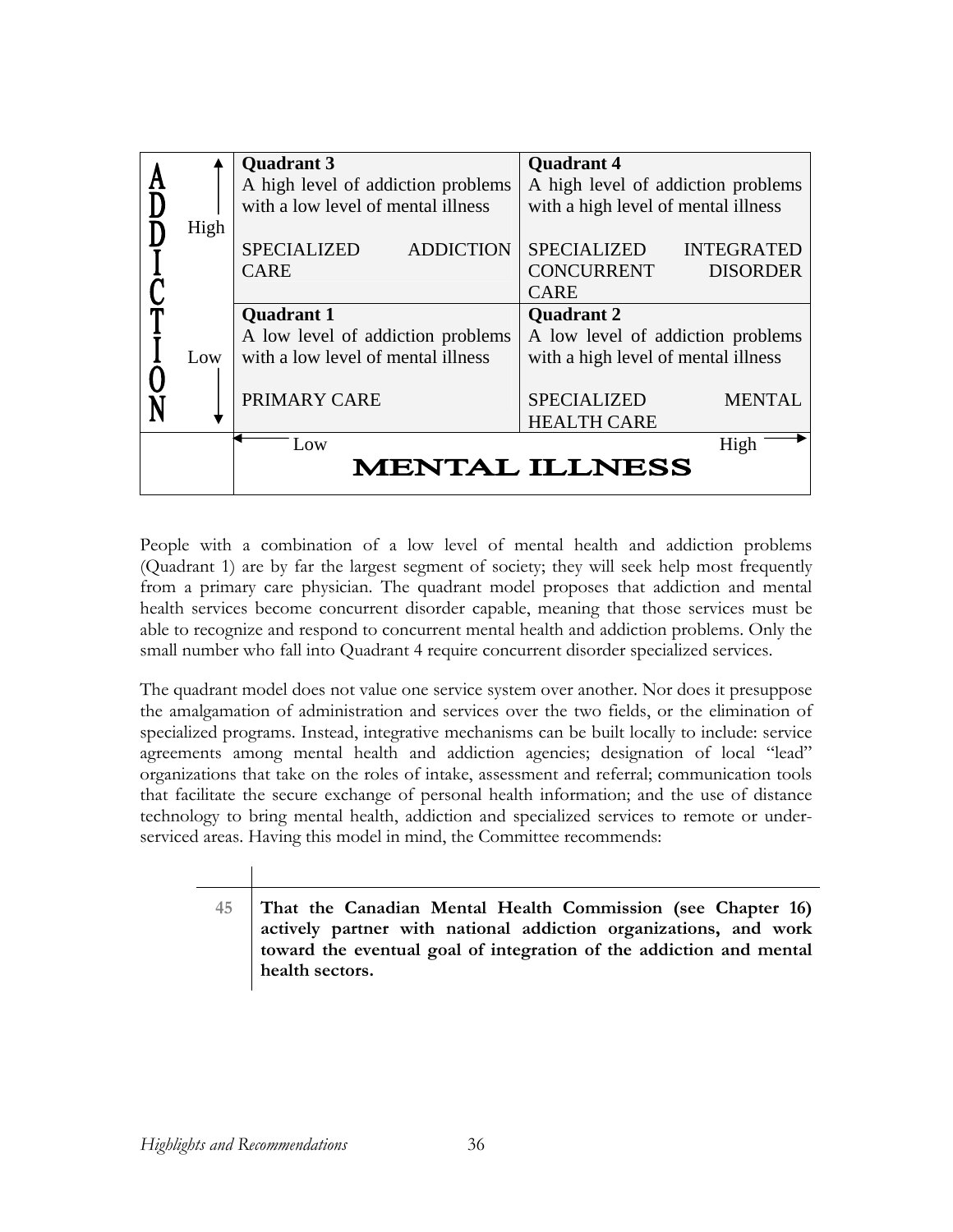While acknowledging that professional help is valuable, people and families living with mental illness are turning more and more to self-help and peer support as a substitute for, or as an adjunct to, hospital, community and professional (primarily medical) services. These substitute supports counteract stigma. They provide people a place where they are safe and welcome, something particularly important for clients who have been poorly served by the mainstream mental health system.

To be a full partner in one's own care or that of a loved one, accurate and complete health and service information is essential. People living with mental illness, and their families, lack access to even the most basic information. Harried professionals may offer few answers or communicate in ways that are hard to understand. As a result, many people and families living with mental illness believe that conversations with a peer and exchanges of information among those who have "been there" are indispensable. Therefore, the Committee recommends:

**46 That programs be put in place to develop leadership capacity among persons living with mental illness, and their families.** 

**That the Knowledge Exchange Centre (see Chapter 16) contribute to building this capacity by facilitating electronic access to information and technical assistance for people affected by mental illness and their families.** 

In Canada, as elsewhere, *ad hoc* self-help and peer support programs have developed and grown without co-ordination. Although some have been funded by governments, most exist on shoe-string budgets independently of one another and struggle for survival. As a new and tenuous addition to the mental health and addiction system, their future remains insecure.

The Committee recognizes the value of self-help and peer support organizations and the financial difficulties many such organizations face across the country. Therefore, the Committee recommends: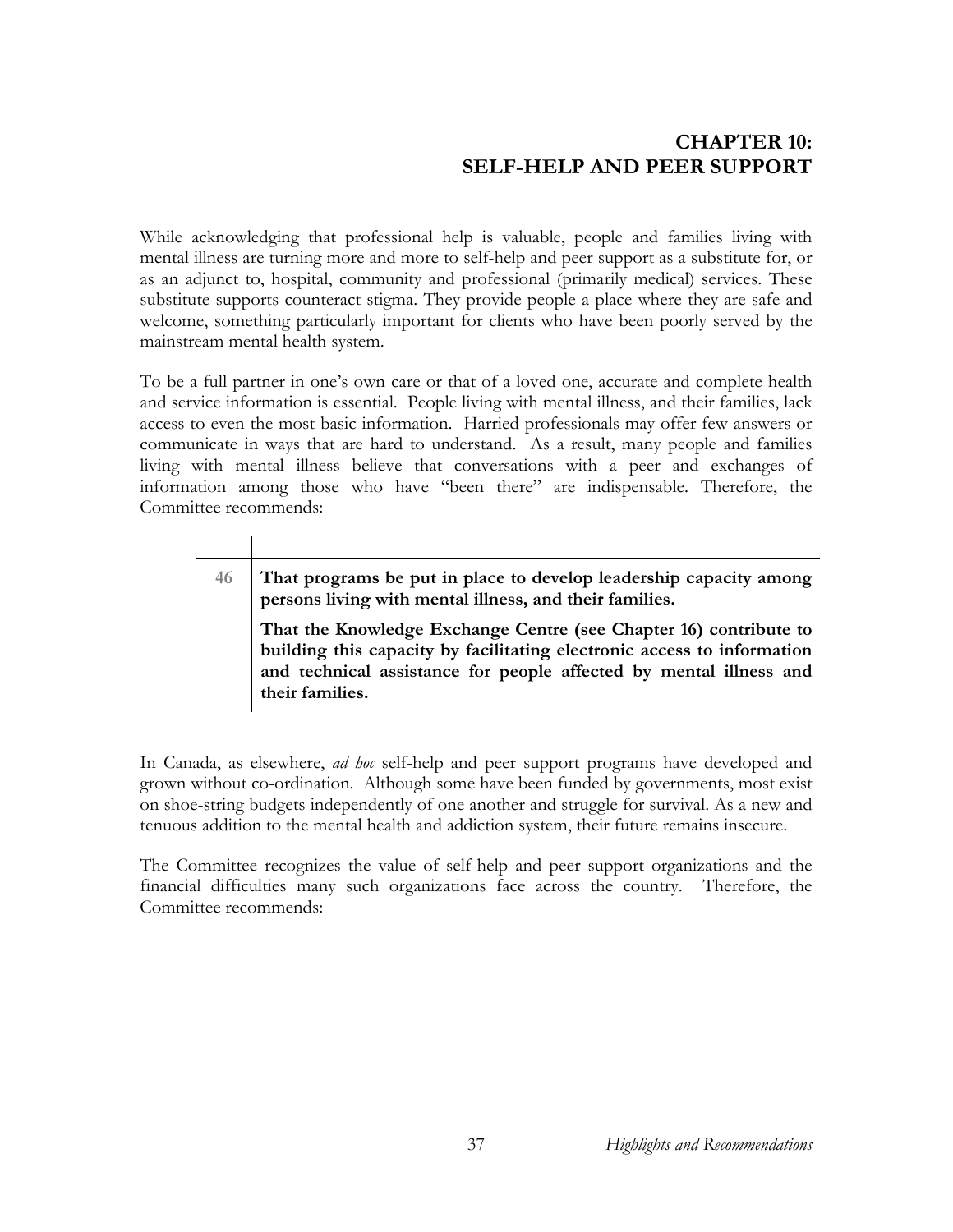| 47 | That funding be made available through the Mental Health<br>Transition Fund (see Chapter 16) that is specifically targeted at:                                                                                                                                                                                                                   |
|----|--------------------------------------------------------------------------------------------------------------------------------------------------------------------------------------------------------------------------------------------------------------------------------------------------------------------------------------------------|
|    | • Increasing the number of paid peer support workers in<br>community-based mental health service organizations.                                                                                                                                                                                                                                  |
|    | • Providing stable funding to strengthen existing peer<br>development initiatives, build new initiatives (including family<br>groups), and build a network of self-help and peer support<br>initiatives throughout the country.                                                                                                                  |
|    | That the federal government lead by example, building on<br>innovations such as the National Peer Support Program for current<br>and former Canadian Forces members and support, with appropriate<br>levels of funding, self-help and peer support programs for the client<br>groups that fall under the jurisdiction of the federal government. |

Research focused on self-help and peer support is relatively new, but the findings are promising. The theories that underpin the few studies that have been done and the methodologies employed are expanding the research horizon in new and innovative ways. Importantly, people living with mental illness, and their families, are participating in the formulation of questions as well as in data collection and analysis and the dissemination of results. Such knowledge transfer practices are taking mental health and addiction in evolving and promising directions. Therefore, the Committee recommends:

| 48 | That research be undertaken to:                                                                              |
|----|--------------------------------------------------------------------------------------------------------------|
|    | quantify the benefits of self-help and peer support to<br>$\bullet$<br>participants,                         |
|    | identify savings to the health care system that result from peer<br>$\bullet$<br>support initiatives, and    |
|    | That a portion of these savings be redirected to support further self-<br>help and peer support initiatives. |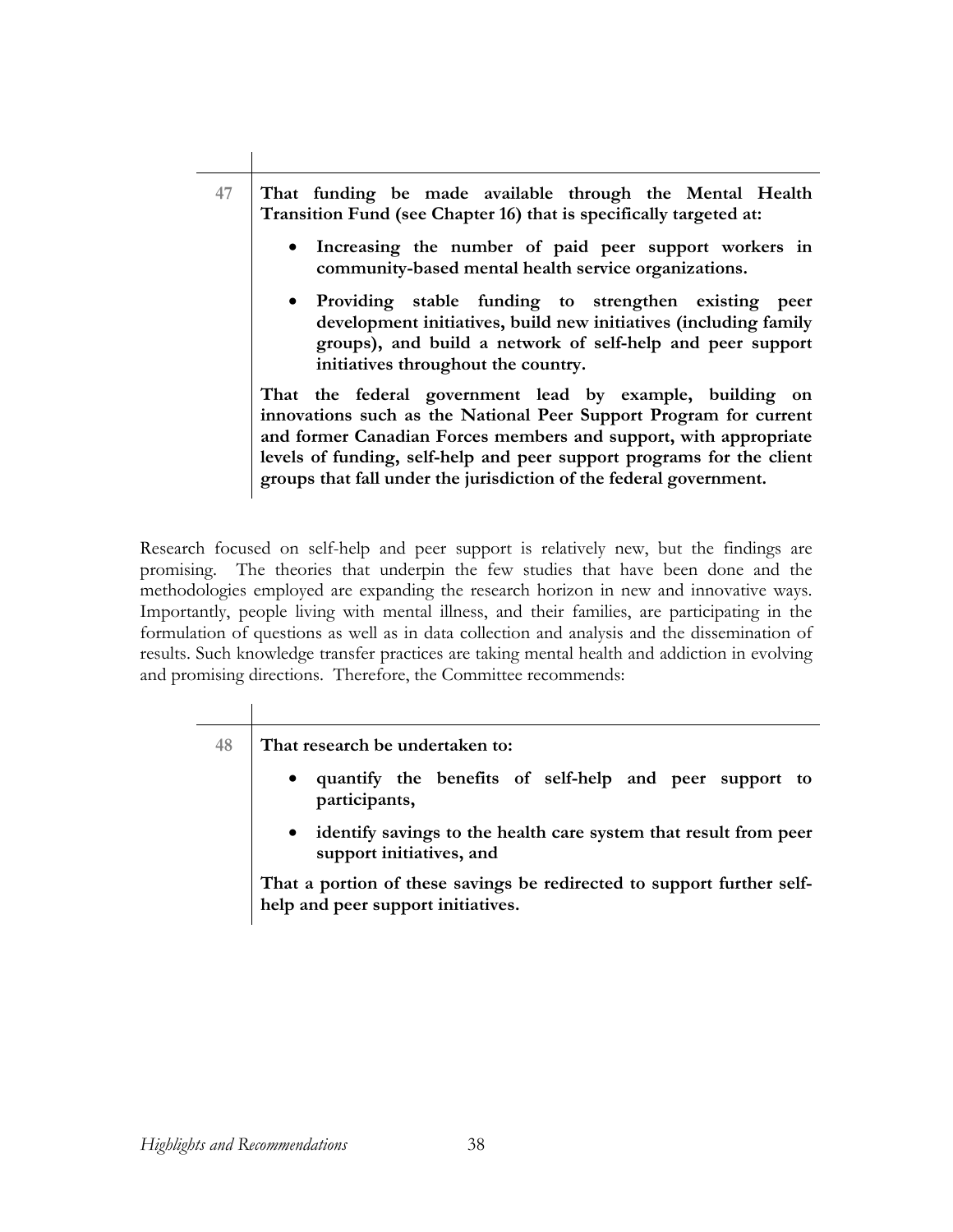**49 That the Canadian Institutes of Health Research (CIHR) support research into self-help and peer support, and that in determining which research projects to fund the CIHR utilize a review process that welcomes and understands the types of participatory methodologies that persons living with mental illness, and their families, prefer and find effective.** 

New voices and views are often not taken seriously because those who advance them may speak from divergent points of view. They may not agree with one another. The language used may not be typical of the mainstream. With respect to people and families affected by mental illness and addiction, however, these disparate voices offer an opportunity for a richer, more nuanced dialogue among all stakeholders. They also provide a route to improved measures of accountability.

The "customers" of the Canadian mental health and addiction system have told the Committee that they cannot find services when they need them and that, when they are lucky enough to find help, they are often unhappy with the services they receive. These criticisms are not vague or insubstantial. They point exactly to what is wrong, providing valuable information that can serve to improve the targeting of future government investments and the accountability for the outcomes. Therefore, the Committee recommends:

> **50 That accountability measures for mental health and addiction services include not just process issues such as numbers of visits, hours of counselling or dollars spent, but also address outcomes, such as respect, preservation of dignity, as well as a focus on hope and recovery, since these figure amongst the things that persons living with mental illness, and their families, value most.**

The accountability requirements that accompany funding by government and many granting bodies are onerous. Mainstream organizations often employ staff specifically to satisfy their funders' reporting requirements. The burden of data collection increases steadily; mainstream programs are required to keep extensive electronic and paper records describing their service activities in relation to expenditures, all the while complying with security measures and privacy legislation. Self-help and peer support groups, by their very nature, do not ask for private health information; some do not even ask participants for their names or addresses.

While there are numerous examples of self-help organizations that compete successfully for grant money, receive government funds and raise funds through soliciting private donations,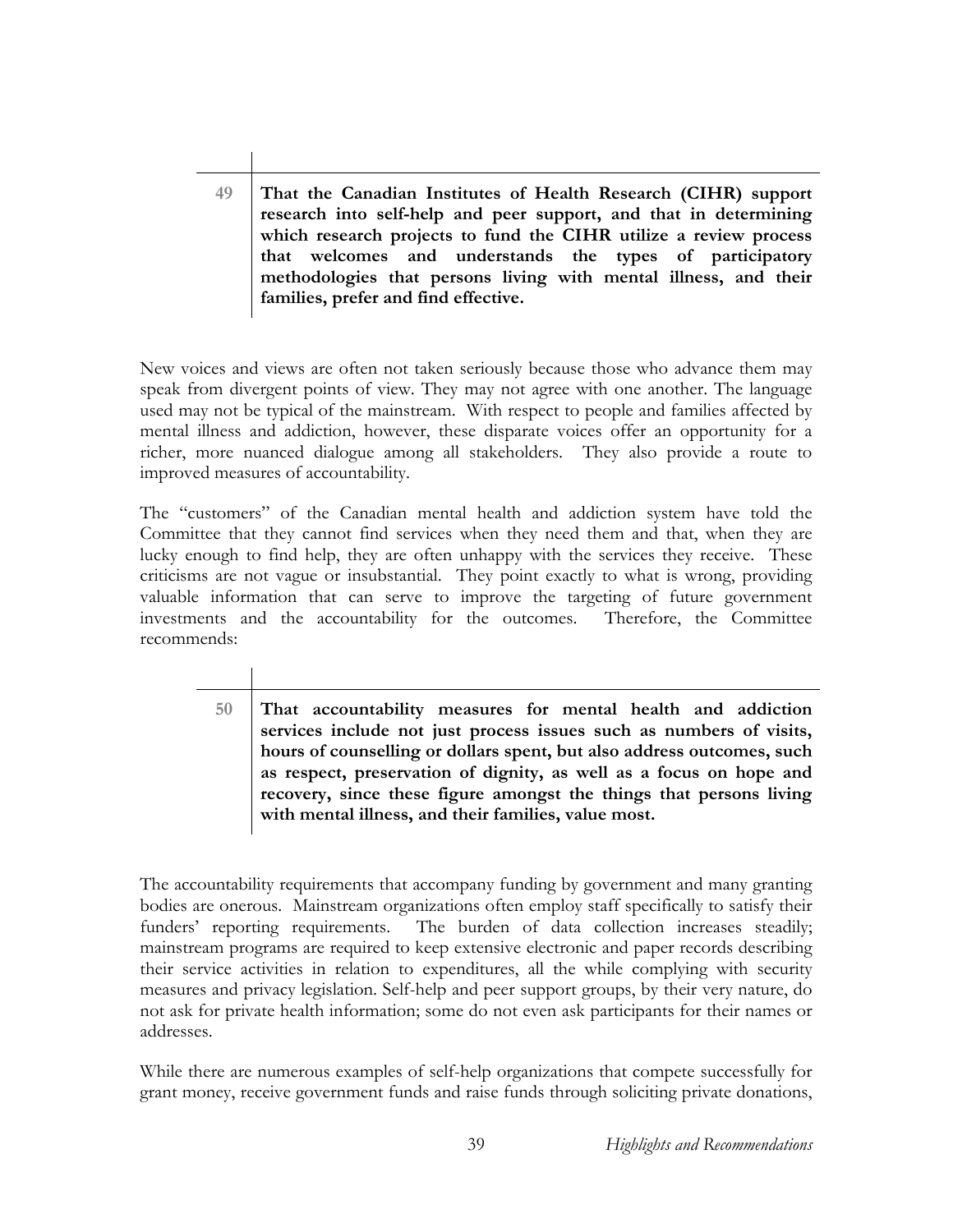most live perpetually on shoe-string budgets without the means to mount the initiatives needed by their members or to maintain a presence at important decision-making tables. Many such groups have difficulty acquiring funding because they challenge the very system through which grants and other money tends to flow. Some decide not to pursue government funding because of the pressures that may then be applied to change their ways of doing things. Having this in mind the Committee recommends:

> **51 That accountability requirements that are established for self-help and peer support groups do not impose an overly onerous burden on these groups, and that measures be taken to ensure that these groups are able to meet these requirements.**

**That consumer and family-led certification and accreditation processes for self-help and peer support programs be developed and funded to ensure quality, and to sustain the unique contribution of self-help and peer support initiatives.** 

While mainstream organizations assert that a lack of funds compromises their effectiveness, marginalized groups are often told the opposite – that funding will spoil them. The Committee believes that the rewards of investing in self-help and peer support outweigh the risk that their cultures may be altered in either unpredictable or negative ways. The key is to balance financial support against independence and the capacity of self-help and peer support groups to meet necessary accountability requirements.

The rise of the self-help movement in mental health and addiction heralds a significant change in the traditional power relations in our systems of care. With sufficient and regular funding, combined with the ongoing commitment and protection of government, its full benefits will be realized. Therefore, the Committee recommends:

> **52 That existing and new consumer and family organizations be funded at an annualized, sustainable level.**

**That broad-based coalitions be funded and built among self-help and peer support organizations so that they do not continue to exist in isolation but are able to form networks with one another.**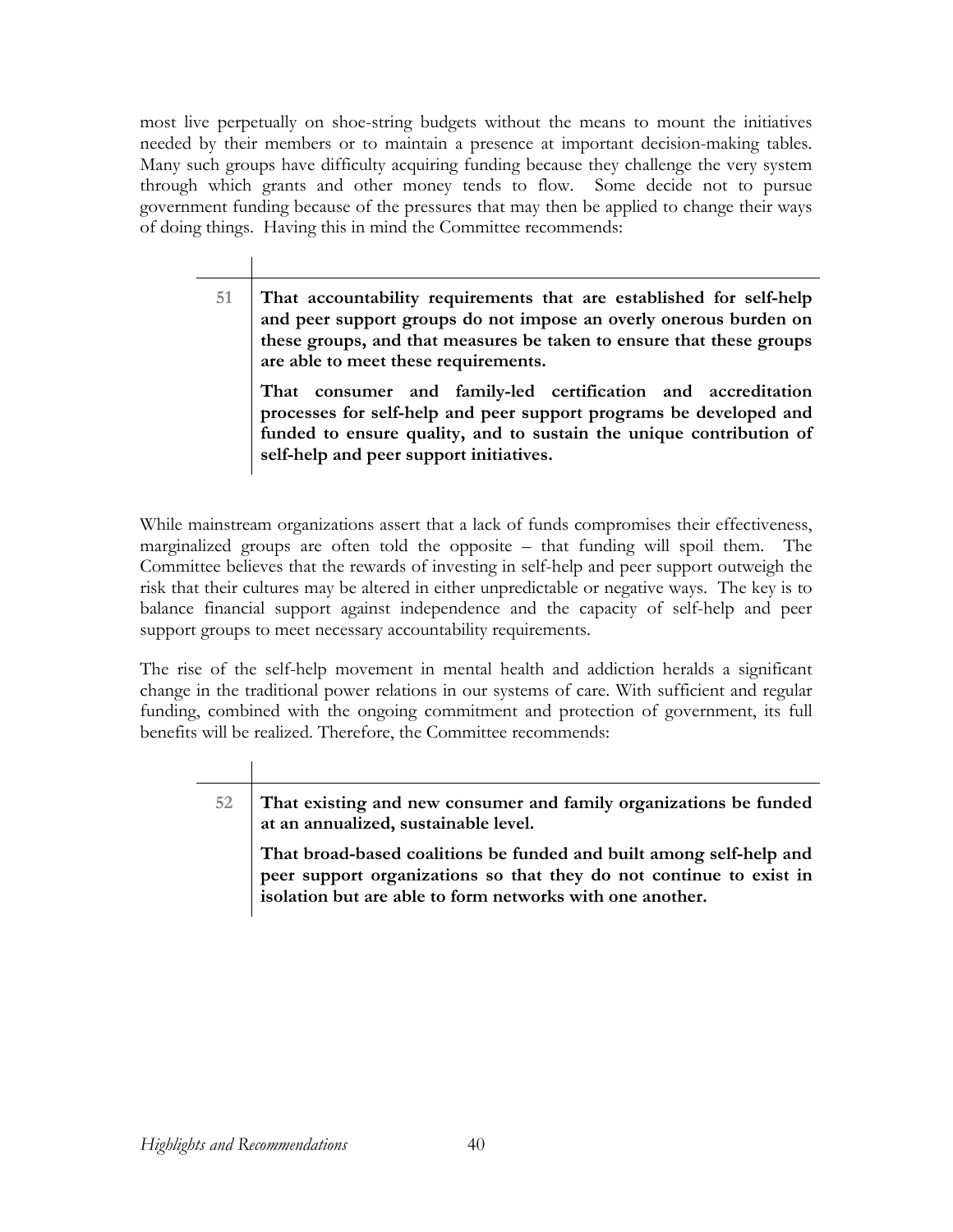Research is fundamental to provide the quality information needed for the effective planning and delivery of the whole spectrum of mental health services. It can lead to meaningful improvements in the lives of people living with mental illness and addiction in Canada. The Committee believes that it is of utmost importance that Canada devote the resources needed for effective research, dissemination of the results of research, translation of those results into clinical practice, development of a national research agenda, and collection of the data necessary to track mental health in Canada.

The Committee was told that the stigma associated with mental illness and addiction creates significant barriers to Voluntary Health Organizations (VHOs) attracting appropriate publicity, getting corporate sponsorship, and raising funds for the support of research; this contrasts with the experience of other disease groups such as cancer and cardiovascular disease. Given the difficulty faced by VHOs in raising funds, the Committee recommends:

**53 That the Canadian Mental Health Commission (see Chapter 16) work with non-governmental health organizations to develop and strengthen their fundraising capacities in order to raise more funds for research on mental health and addiction.** 

The federal government could increase the funds available for research by forming strategic partnerships with the private and non-profit sectors. The main federal funding body for mental health research, the Canadian Institutes for Health Research (CIHR), does engage in some partnership activities, but they could be increased. Therefore, the Committee recommends:

## **54 That the Canadian Institutes of Health Research actively seek out more opportunities for research partnerships on mental health and addiction with the private and not-for-profit sector.**

People living with mental illness, their family members, and representatives from Voluntary Health Organizations told the Committee of their desire to participate in research. For example, where appropriate, they could assist in the creation of research questions; their representatives could sit on review panels. The Committee therefore recommends: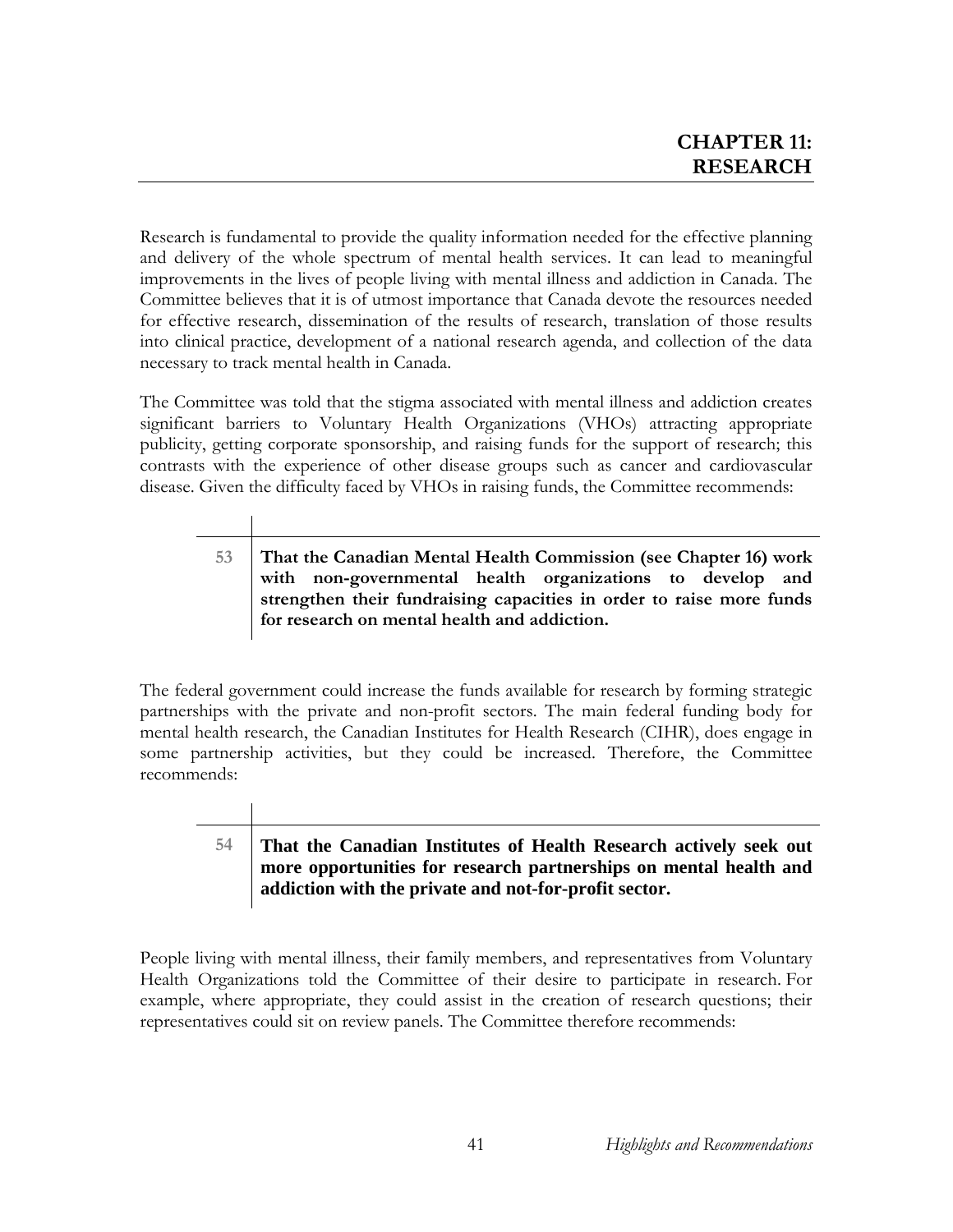## **55 That the Canadian Institutes of Health Research formalize the involvement of non-governmental health organizations, persons living with mental illness and family members in the setting of mental health research priorities and participation in peer review panels.**

The Canadian Institutes for Health Research, through its Institute of Neurosciences, Mental Health and Addiction, is the dominant source of funds available throughout Canada for research into mental health, mental illness and addictions. Several witnesses told the Committee, however, that research funding does not correspond to the huge burden that mental illness and addiction places on society. The Committee is very concerned that insufficient resources are being devoted to research specifically relevant to mental illness and addiction. Hence, the Committee recommends:

> **56 That the Government of Canada commit \$25 million per year for research into the clinical, health services and population health aspects of mental health, mental illness and addiction. That these funds be administered by the Canadian Institutes of Health Research (CIHR), through the Institute of Neurosciences, Mental Health and Addiction under the guidance of a multistakeholder board and in consultation with the Canadian Mental Health Commission (see Chapter 16).**  That this \$25 million be incremental to the funding currently provided to the CIHR.

The total CIHR budget will also affect the funds available for specific research areas, including mental health and addictions. In its 2002 report on the state of the health care system in Canada, the Committee called for an increase in the federal government's annual contribution to health research to 1% of the amount spent on health care. The Committee reiterates its strong support of the 1% goal and recommends:

**57 That the Government of Canada, within a reasonable time frame, increase its funding to health research to achieve the level of 1% of total health care spending.** 

A number of submissions to the Committee stressed the importance of research capacity. Some witnesses made the point that insufficient numbers of physicians and other health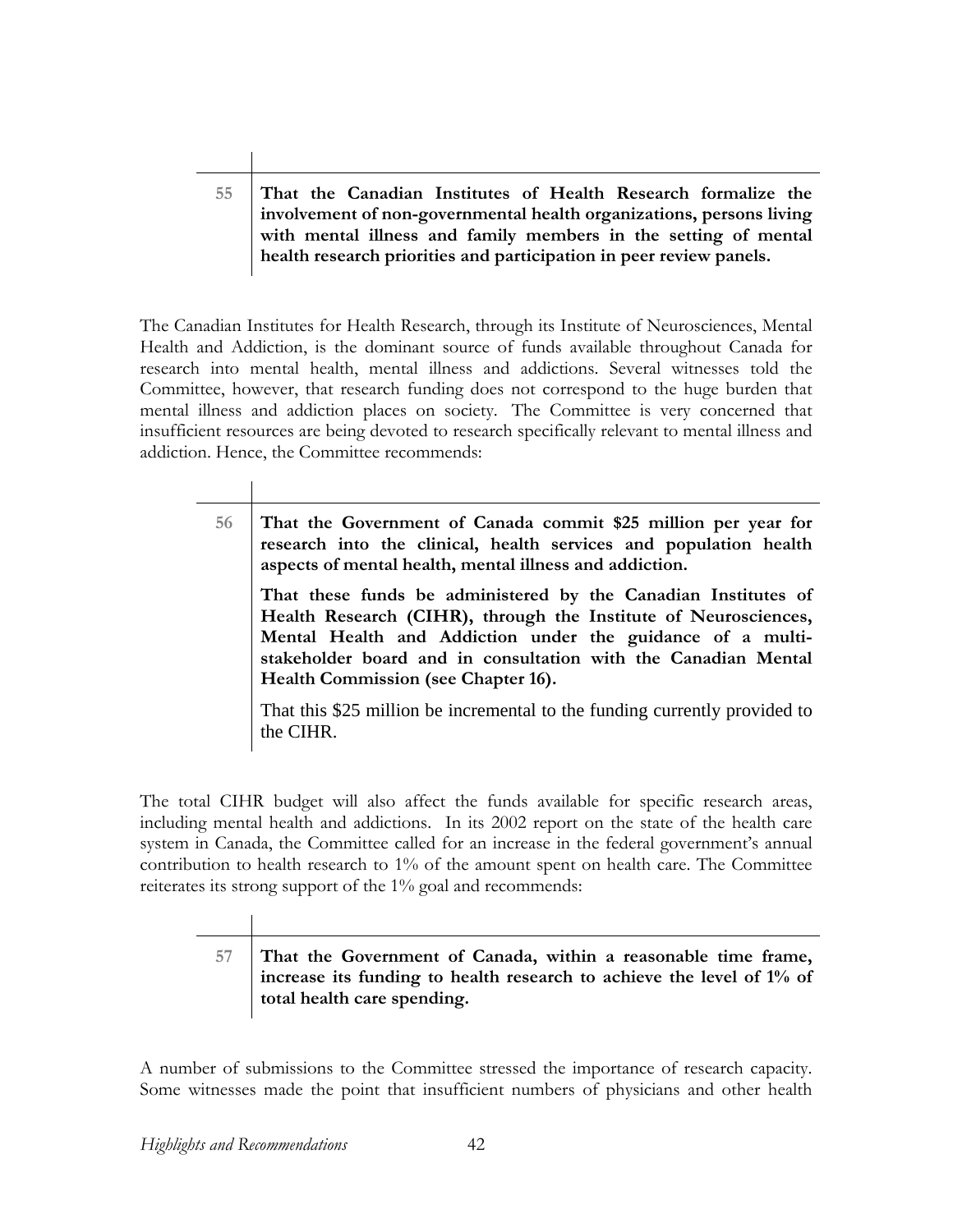professionals are participating in mental health and addictions research and that too few clinician scientists are being trained to carry out critical clinical trials. Therefore, the Committee recommends:

> **58 That the Canadian Institutes of Health Research, through the Institute of Neurosciences, Mental Health and Addiction, increase the funds available specifically for recruiting and training researchers and for clinical research on mental health, mental illness and addiction issues.**

A major concern of researchers in mental health, mental illness and addiction is that there is currently no central database of funding available from all sources. Neither is there an authoritative source of information about on-going research. As a result, researchers find it difficult to negotiate their way through not only the government granting agencies, but also private and non-profit sector funding sources. The creation of such central databases would also help inform people living with mental illness, their families, and voluntary health organizations about what research is taking place. The Committee therefore recommends:

**59 That the Knowledge Exchange Centre to be created by the Canadian Mental Health Commission (see Chapter 16) incorporate, amongst other things, an Internet-based database of research funding agencies and funding opportunities, identify what research is being conducted and where, and include summaries of research findings from all levels of government, universities, and non-governmental organizations.** 

**That the Knowledge Exchange Centre also assist in the exchange of information by organizing conferences, workshops, and training sessions on mental health research.** 

Knowledge translation is about turning the knowledge gained through research into more effective services and products. Without effective knowledge translation, ineffective or even harmful treatments may continue, and effective, evidence-based treatments may not be adopted by policy-makers and mental health service providers. Yet, many witnesses told the Committee that knowledge translation is not done well in mental health and addiction research. Therefore, the Committee recommends: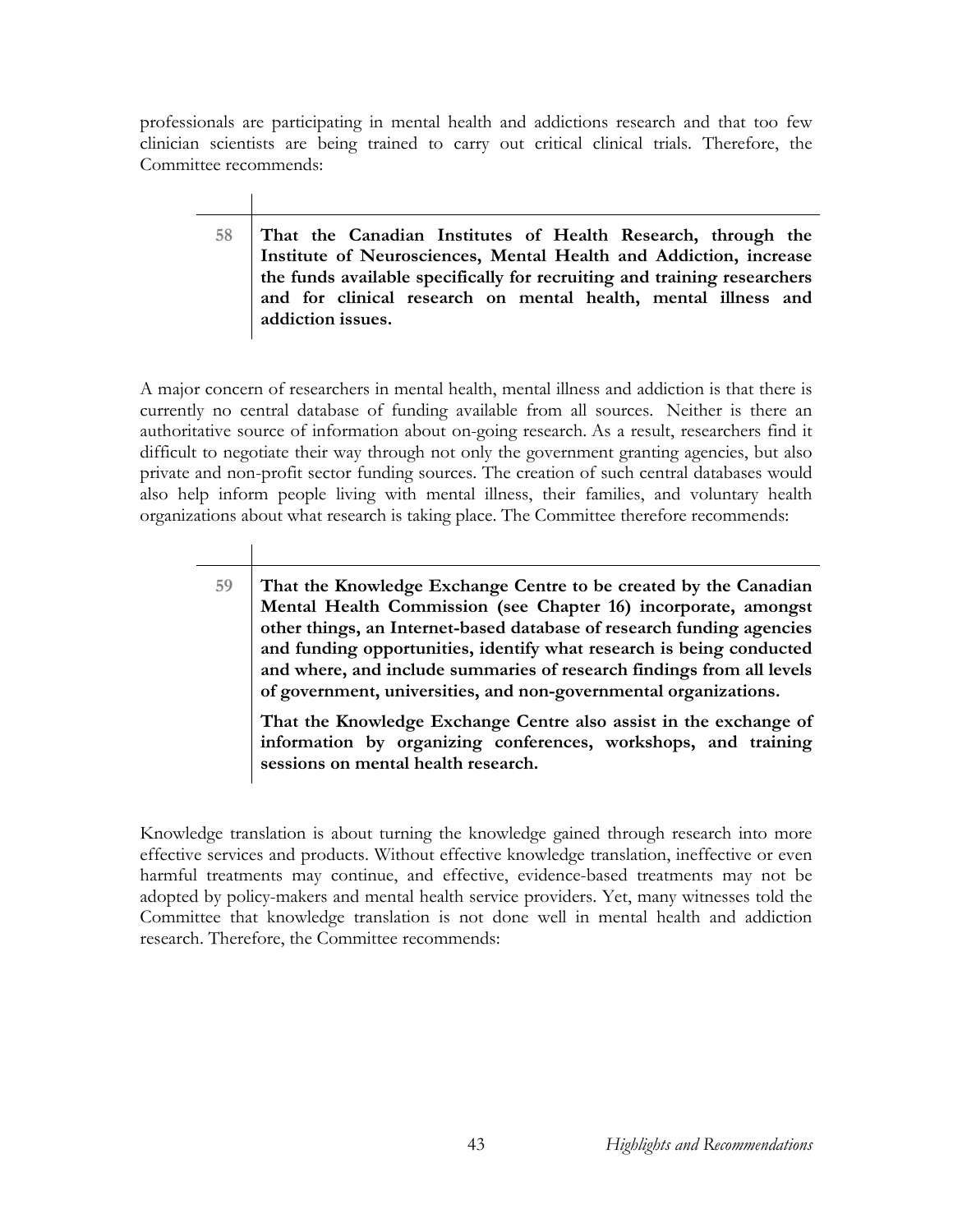**60 That the Canadian Institutes of Health Research (CIHR), through the Institute of Neurosciences, Mental Health and Addiction, substantially increase its efforts in knowledge translation in relation to mental health, mental illness and addiction research.** 

**That CIHR work closely with the proposed Knowledge Exchange Centre in order to facilitate knowledge exchange among decisionmakers, providers and consumer groups.** 

In the area of mental health, mental illness and addiction there is no coherent research policy or strategy in place leading to a coherent and coordinated response to the complex issues involved. Witnesses stressed the need for better coordination of efforts to deal with the many challenges posed by mental illness and addiction currently being undertaken by the federal and provincial governments together with non-governmental organizations and the pharmaceutical industry. Given CIHR's leadership role in funding health research in Canada, the Committee recommends:

**61 That the Canadian Institutes of Health Research, through the Institute of Neurosciences, Mental Health and Addiction, work closely with the Canadian Mental Health Commission (see Chapter 16), researchers, provincial and non-governmental research funding agencies, and organizations representing people living with mental illness or addictions in order to develop a national research agenda on mental health, illness and addiction.** 

Canada also has no national picture of the status of mental health across the country. That is, we lack a national information base on the prevalence of mental illness and addiction in all their diverse forms. Collecting reliable data will provide better information for policy and decision makers inside and outside of government, as well as service providers and consumer groups.

The Public Health Agency of Canada has recently decided to develop a national mental illness surveillance program. A lot of work will need to be done, however, to provide a complete picture of the state of mental health in Canada. Therefore, the Committee recommends: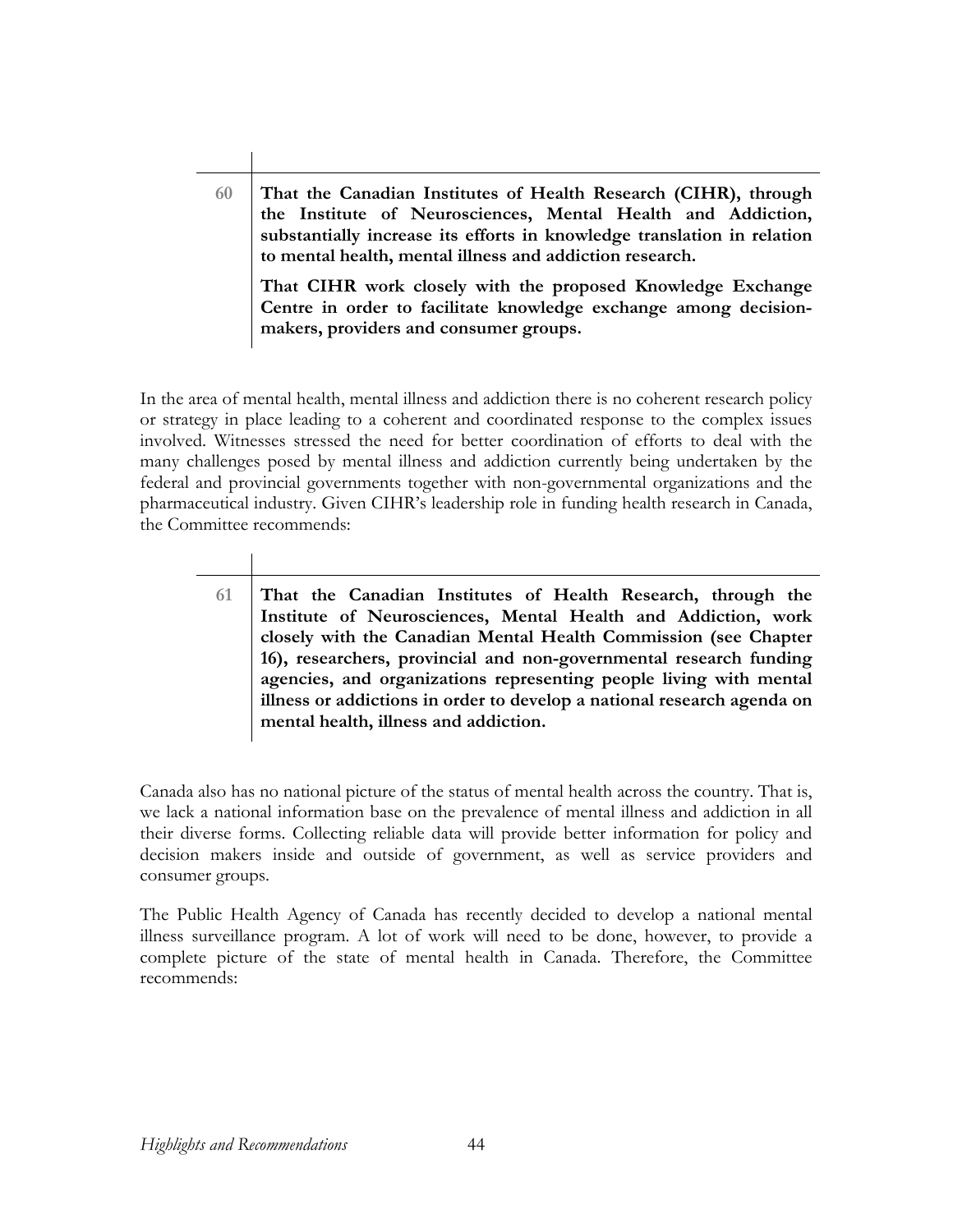**62 That the Public Health Agency continue its efforts to develop in a timely way a comprehensive national mental illness surveillance system that incorporates appropriate privacy provisions. That the Public Health Agency expand the range of data collected in cooperation with other agencies, such as the Canadian Institute for Health Information and Statistics Canada, as well as other levels of government and organizations that collect relevant data.** 

**That, as it develops a comprehensive national mental health surveillance system, the Public Health Agency work with the Canadian Mental Health Commission (see Chapter 16).** 

Research involving human participants must be designed and performed in accordance with the highest scientific and ethical standards and must protect the dignity of individuals and their families who make this valuable contribution to scientific progress. The Committee believes that the unique circumstances and vulnerabilities attending mental illness and addiction raises issues regarding the ethical design, review and conduct of research that may not be adequately covered by the current Tri-Council Policy Statement on Ethical Conduct for Research Involving Humans. For example, the mental capacity of people living with mental illness to consent to participate in research can exist at different levels to varying degrees and can fluctuate over time. Consequently, the Committee recommends:

**63 That the Interagency Advisory Panel on Research Ethics conduct a study involving broad consultations as to whether the Tri-Council Policy Statement on Ethical Conduct for Research Involving Humans provides adequate protections and sufficient guidance for research involving persons living with mental illness and addiction. The panel should also explore the possibility of using patient advocates for persons with mental illness participating in research.**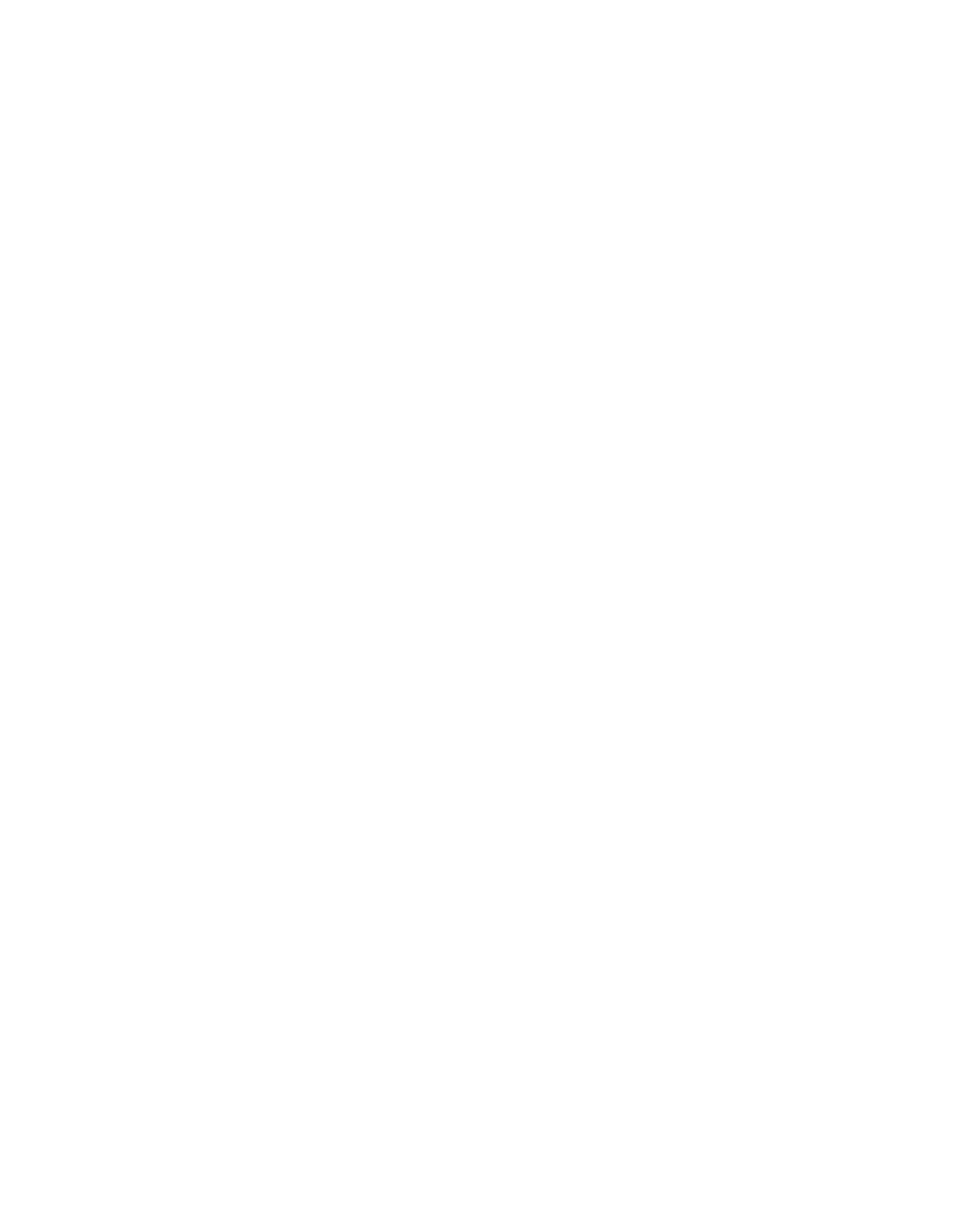The concept of telemental health (telemedicine and telepsychiatry) refers to services for mental health care that are delivered at a distance through a variety of information and communication technologies (ICT). This technology can be used for a number of purposes including diagnosis, treatment, training, education and consultation.

The number of pilot projects and of local and regional telehealth programs has increased considerably over the past decade. Nevertheless, a common theme voiced by witnesses was that more resources are required before telehealth programs reach their full potential.

Telemental health is one of the most frequently used of all telehealth services because the process of psychiatric diagnosis is not primarily a physical one but relies instead on verbal and non-verbal communication. The most frequently cited benefit from the wider deployment of telemental health (and all telehealth services) is its capacity to increase access to mental and other health services in rural and remote communities. This is of particular importance for many First Nations and Inuit communities.

By providing "low-profile" services to users, telemental health also offers the added benefit of helping to address issues relating to the stigma associated with mental health care services.

Regulating and funding telemental health practice, however, requires licensing agreements among the various jurisdictions in which participating health professionals are located. While some jurisdictions have licensing agreements for cross-border practice, most do not. The Committee therefore recommends:

> **64 That the provinces and territories work together to put in place licensing agreements and reimbursement policies that will allow for the development of telemental health initiatives across the country. That the Canadian Mental Health Commission (see Chapter 16) work with the provinces and territories to identify and resolve any outstanding licensing and reimbursement issues.**

Funding and sustainability are a major issue for many programs, particularly in the North where telecommunication costs are very high. The Committee believes it important for the federal government to assist with the deployment of telemental health initiatives across the country.

Over time, and once the infrastructure is in place, it should be possible for the provinces and territories to use the savings from reduced transportation and other costs that will be gained by implementing telemental health services to fund the operating costs of those services.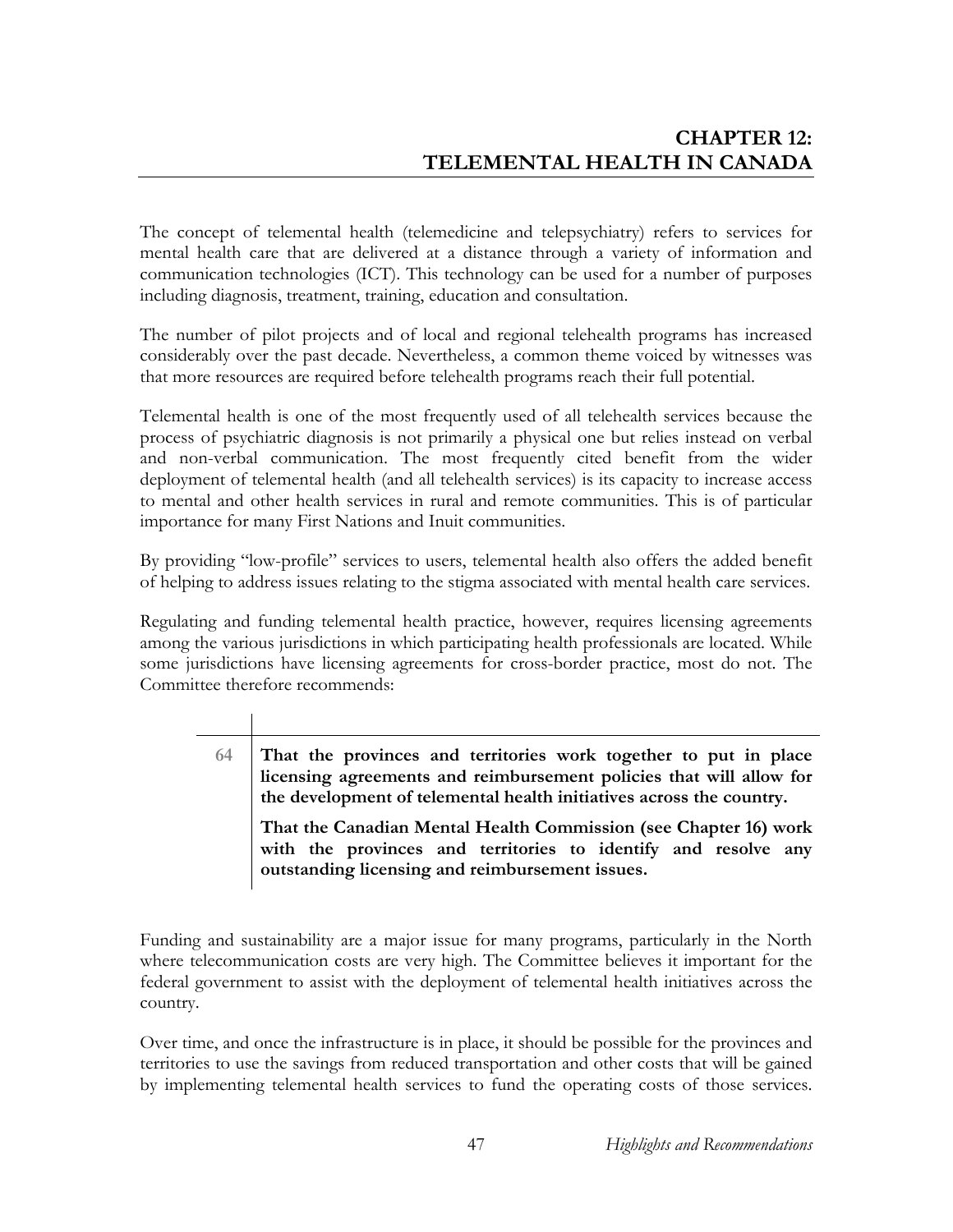Meanwhile, to assist with the transition towards this "steady state," the Committee recommends:

## **65 That telemental health initiatives be eligible for funding through the Mental Health Transition Fund (see Chapter 16).**

In addition, Richard Alvarez, President and CEO of Canada Health Infoway (CHI), informed the Committee of the restriction in its funding agreement with the federal government concerning telehealth that CHI can cover only up to 50% of eligible costs of telehealth projects. The Committee agrees with Mr. Alvarez that this restriction should be eliminated and therefore recommends:

# **66 That the funding agreement between Canada Health Infoway and the Government of Canada be revised so that Canada Health Infoway is no longer limited to being able to cover only up to 50% of eligible costs of telehealth projects and is allowed to establish the same ratio for its investments in telehealth projects as it uses in other projects.**

Without consistent and reliable evidence relating to telemental health as an effective method of care, health authorities and provincial/territorial health departments are understandably reluctant to fund new projects. The Committee therefore recommends:

> **67 That the Knowledge Exchange Centre (see Chapter 16) work with the provinces and territories, as well as with other bodies such as the Canadian Institute for Health Information, in order to measure the cost-effectiveness of telemental health care delivery compared to traditional mental health service delivery.**

**That the Knowledge Exchange Centre assist in the development of evaluation tools for telemental health services.** 

Many mental health care providers remain unfamiliar with telemental health, sceptical about its utility and, indeed, uncertain about their capacity to use it effectively. While some providers are now actively striving to acquire and develop the special skills needed to deliver care through telehealth, others are proving resistant. The Committee therefore recommends: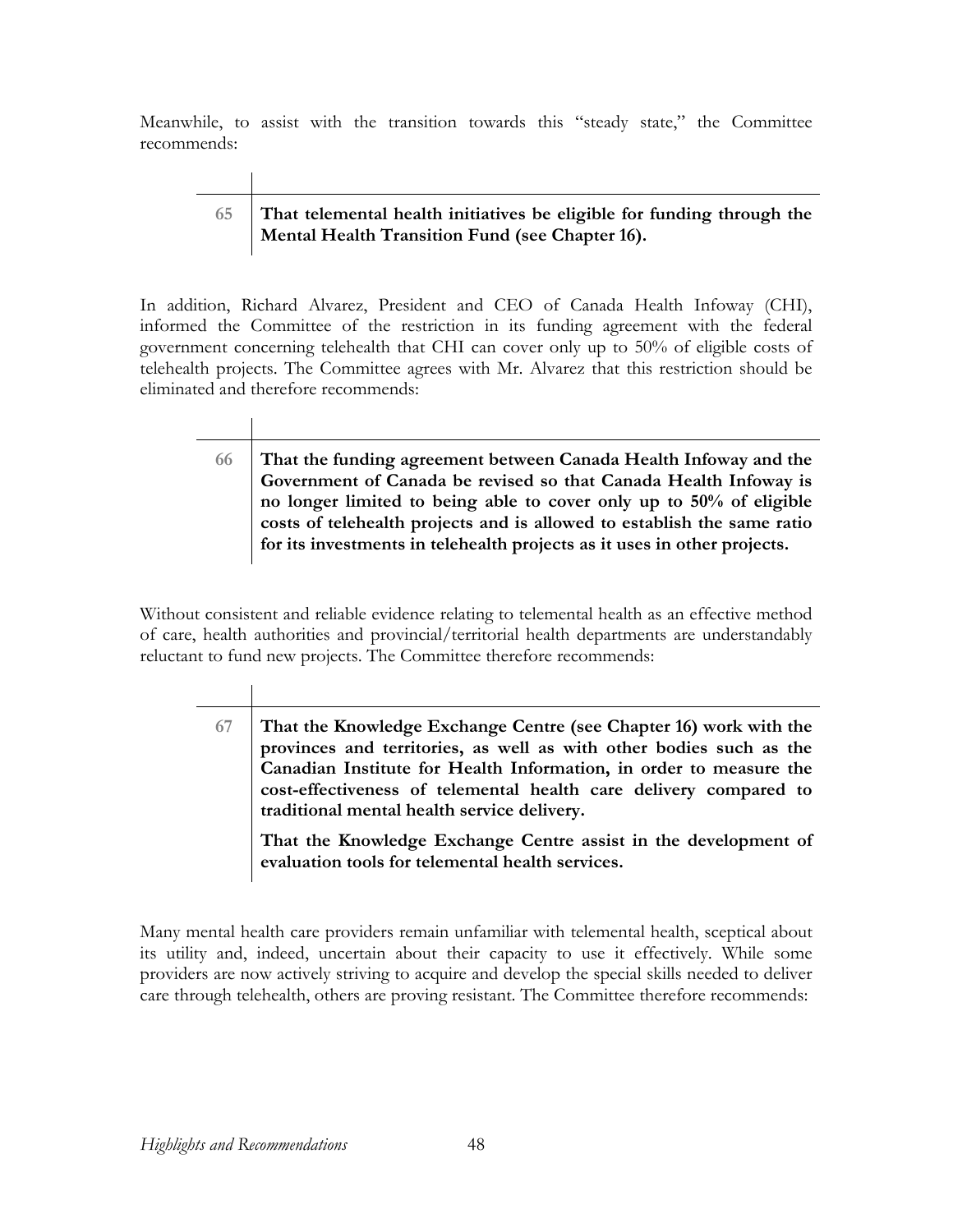**68 That the Canadian Mental Health Commission (see Chapter 16) encourage the inclusion of telemental health instruction in medical schools, and that it work with the provinces and territories, as well as with the relevant professional bodies, to make information available on telemental health to current mental health providers through its Knowledge Exchange Centre.**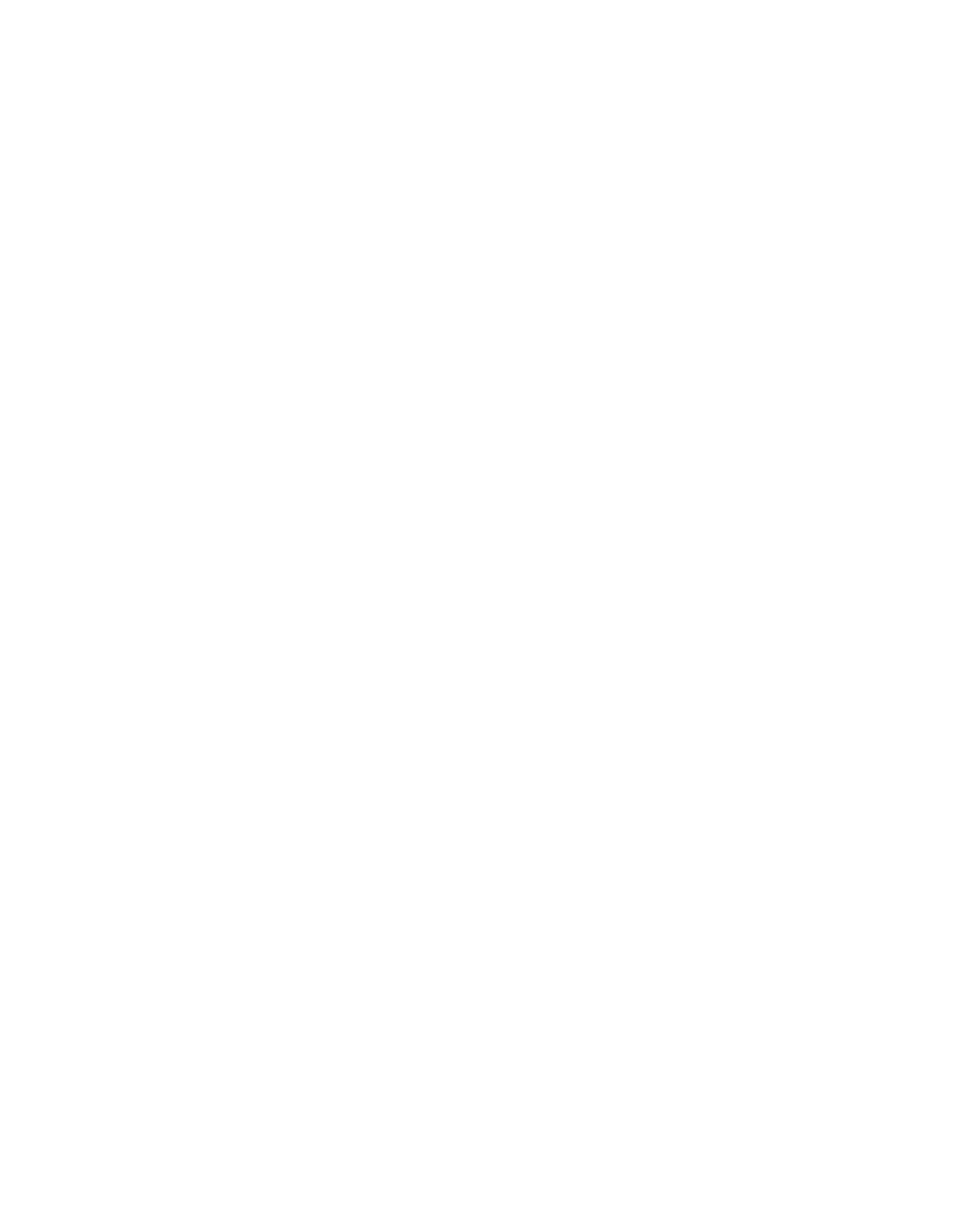The federal government has significant responsibility for programs and services related to the mental health, mental illness and addiction of seven diverse client groups: First Nations and Inuit; federal offenders; Canadian Forces members; veterans; RCMP members; immigrants and refugees; and federal public service employees. While acknowledging the distinct needs of each group, a comprehensive federal strategy is needed to improve the health status of all federal client groups. The Committee therefore recommends:

 $\mathbf{I}$ 

| 86 | That the federal government develop a strategy for mental health that<br>is inclusive of all federal client groups and that takes into account<br>each group's particular needs; |
|----|----------------------------------------------------------------------------------------------------------------------------------------------------------------------------------|
|    | That the strategy set goals, including a timetable for implementation<br>and for subsequent evaluation;                                                                          |
|    | That the strategy have as its objective making the federal government<br>a model employer as well as model provider with respect to its various<br>clients.                      |

Historically, the federal government has been a leader in developing the concepts of population health. It must apply these concepts to its own clientele with respect to the provision of mental health service. The Committee therefore recommends:

| 87 | That the mental health strategy to be developed by the federal<br>government incorporate a population health approach to the<br>determinants of mental health, and that it specifically address the<br>economic, educational, occupational and social factors that have an<br>impact on the mental health of all federal clients;<br>That the federal government report to Parliament in 2008 on what |
|----|-------------------------------------------------------------------------------------------------------------------------------------------------------------------------------------------------------------------------------------------------------------------------------------------------------------------------------------------------------------------------------------------------------|
|    | precisely it is doing to implement a population health approach for<br>federal clients.                                                                                                                                                                                                                                                                                                               |
|    |                                                                                                                                                                                                                                                                                                                                                                                                       |

The federal government also must play a lead role in reducing the stigma associated with mental health among its specific client groups. The Committee recommends:

 $\overline{a}$ <sup>5</sup> For this summary, the order of the recommendations in this chapter was changed slightly with the first six recommendations drawn from the end of the chapter in the full report.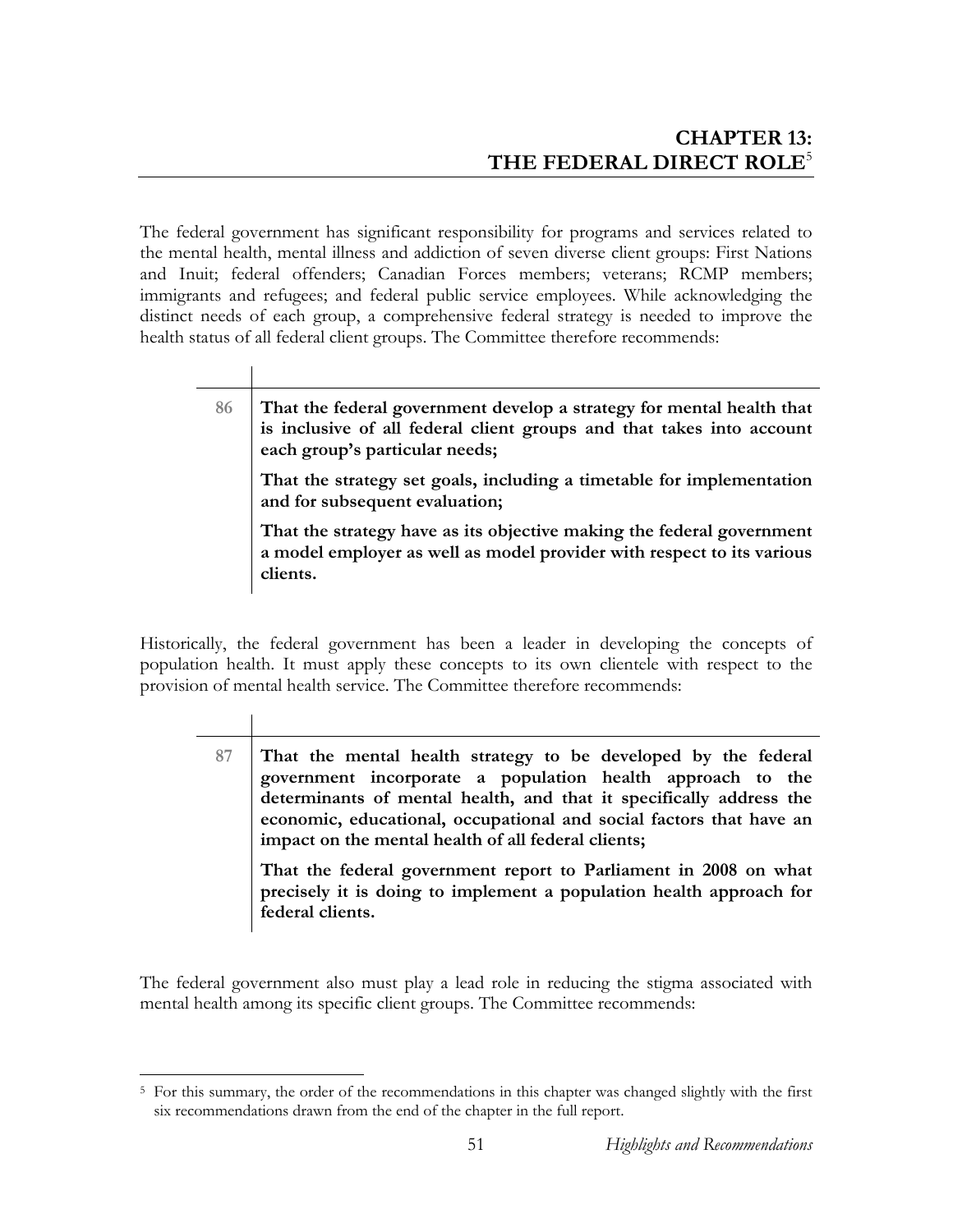$\mathbf{I}$ 

## **88 That the federal government immediately develop and implement an anti-stigma campaign for all federal client groups.**

Within the overall federal strategy, discharging the coordinated role of federal ombudsman for specific issues relating to mental health will require positions already established within individual departments to be connected with additional ones recommended by the Committee to provide objective oversight of mental health policies, programs and activities in all federal departments and agencies. The Committee recommends:

| 89 | That the federal government establish a central coordinating<br>mechanism for the development and delivery of mental health<br>policies, programs, and activities across its departments and<br>agencies;                                                                               |
|----|-----------------------------------------------------------------------------------------------------------------------------------------------------------------------------------------------------------------------------------------------------------------------------------------|
|    | That this federal body work with the Correctional Investigator, the<br>Canadian Forces Ombudsman, and the RCMP External Review<br>Committee and other similar entities to be established by<br>departments to ensure that the needs of individual client groups are<br>being addressed; |
|    | That this federal body coordinate and monitor the work of these<br>individual entities in investigating and getting responses to concerns<br>about mental health services for each federal client group;<br>That this federal body provide an annual report to Parliament.              |
|    |                                                                                                                                                                                                                                                                                         |

There is no coherent reporting on and assessment of the wide range of insurance plans available to cover federal clients. The Committee therefore recommends:

| 90<br>applicability and effectiveness; | That the federal government immediately undertake an assessment of<br>all of its insurance plans for all federal clients to determine their                                                                                                 |
|----------------------------------------|---------------------------------------------------------------------------------------------------------------------------------------------------------------------------------------------------------------------------------------------|
|                                        | That this assessment include a comparative evaluation of benefits, of<br>coverage for specific mental health, mental illness and addiction<br>needs, of administrative costs, and of results achieved under the<br>various insurance plans; |
|                                        | That this review of insurance plans be reported to Parliament in 2008.                                                                                                                                                                      |

A coordinated approach to the reporting from individual departments is necessary to provide Parliament with the comprehensive information needed for legislative and budgetary

 $\overline{\phantom{a}}$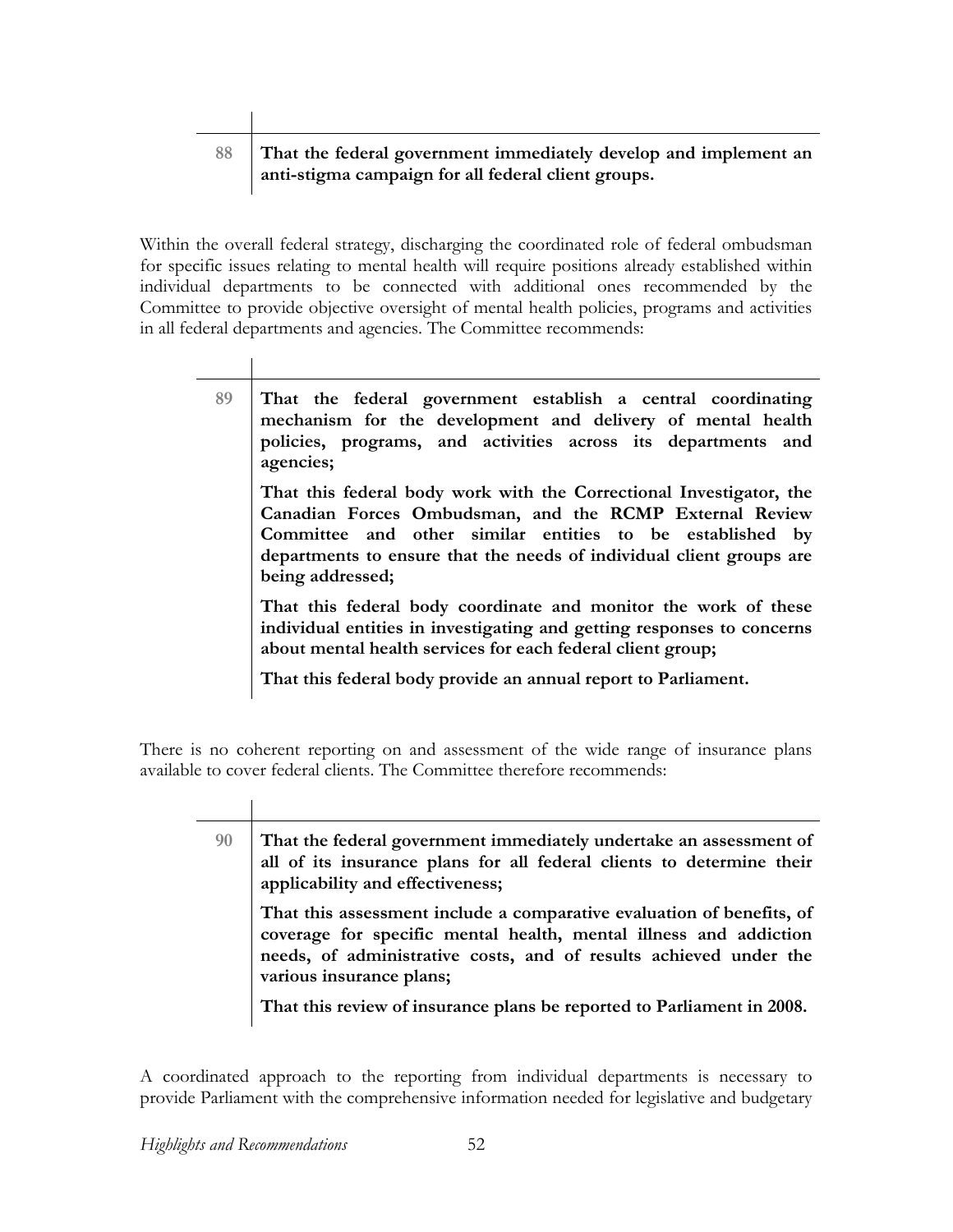decisions affecting clients for whom the federal government carries direct responsibility. The Committee therefore recommends:

**91 That all federal departments with direct program and service responsibility for specific client groups – including First Nations and Inuit, federal offenders, immigrants and refugees, veterans, Canadian Forces, RCMP, and federal public service employees – develop an annual report that includes a description of federal responsibility, federal programs and services, and the extent to which these meet the mental health needs of clients; That this annual report include an annual inventory of their current respective programs and services as well as a three-year comparison; That the inventory include a clear description for each program or service by fiscal year of the criteria for eligibility, of the number of clients served by the program, of the amount of funding allocated and the amount spent, as well as an evaluation of outcomes related to the determinants of mental health;** 

**That the inventory be tabled in Parliament annually starting in 2008.** 

## **FIRST NATIONS AND INUIT**

Indian and Northern Affairs Canada offers basic services for First Nations on-reserve and in Inuit communities, including education, income assistance, housing, and prevention of family violence. Health Canada offers community-based mental health care for First Nations on-reserve; non-insured drugs and short-term mental health crisis counseling as well as addiction treatment for eligible First Nations and Inuit people.

Despite departmental efforts to eliminate them, many serious problems continue that have negative effects on mental health: housing and educational inadequacies, lack of infrastructure and employment and inconsistent economic development efforts. Access to necessary services is hindered by administrative and cross-jurisdictional barriers and many needs are not being met. A forum for holding the federal government accountable is needed with respect to the mental health of First Nations and Inuit. The Committee therefore recommends: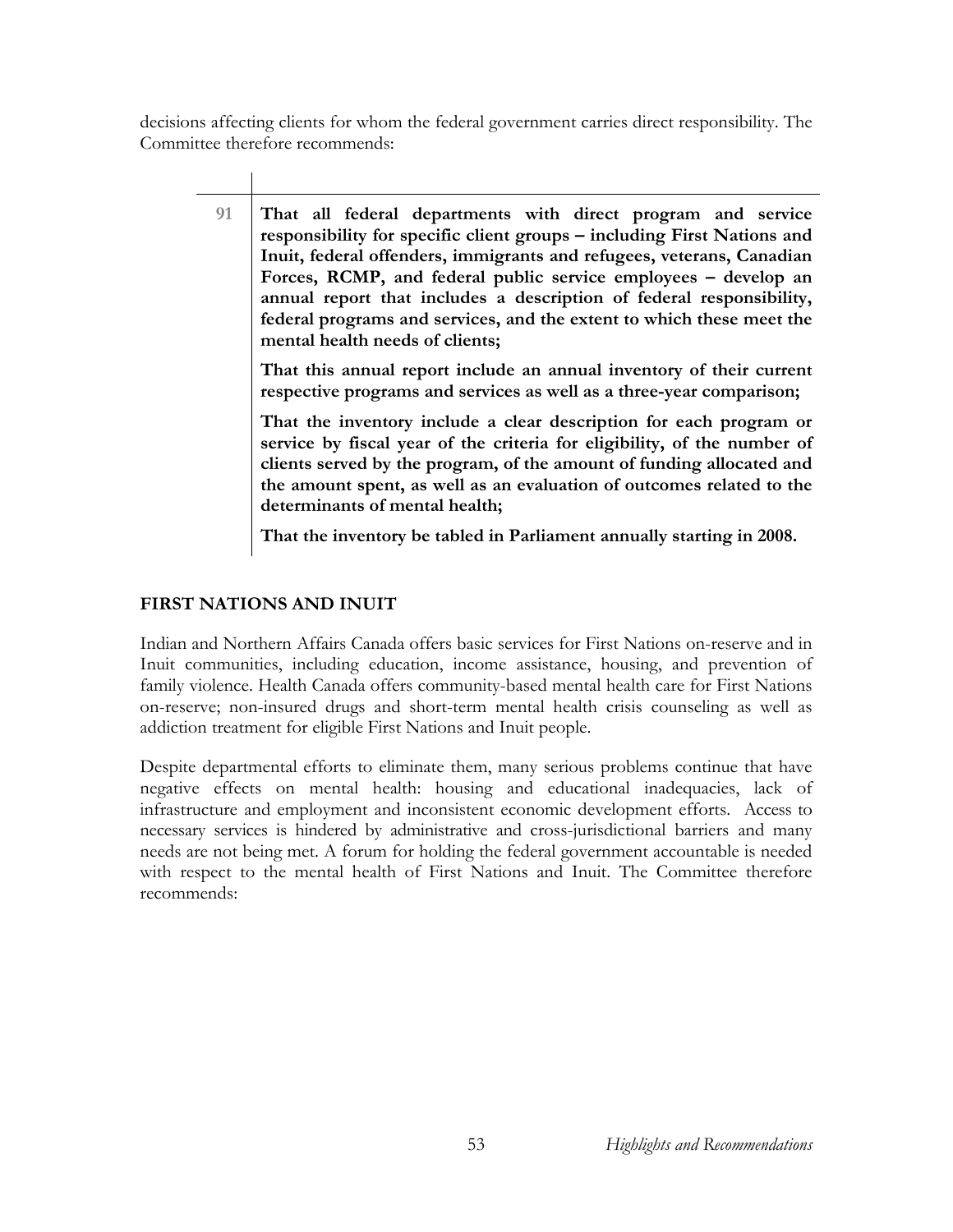**69 That the federal government establish a federal entity for First Nations and Inuit clients, similar to the Correctional Investigator, the Canadian Forces Ombudsman, or the RCMP External Review Committee; That this entity be authorized to investigate individual complaints as well as systemic areas of concern related to federal provision of programs and services that have an impact on the mental wellbeing of First Nations and Inuit; That the person responsible for this entity be, if possible, of aboriginal origin; That this entity provide an annual report to Parliament.** 

Although the federal government has pledged to develop comprehensive reporting based on distinct health indicators for each Aboriginal group, the Committee is concerned that the full information necessary for Parliament and departments to make informed decisions over the next five years will still not be available. Therefore, the Committee recommends:

> **70 That Indian and Northern Affairs Canada, Health Canada and any other departments with direct program and service responsibility for First Nations and Inuit clients develop an annual inventory of their respective programs and services currently and for the last five years.**

**That the inventory include a clear description of: each program or service by fiscal year; the criteria for eligibility; the number of First Nations and Inuit clients respectively served by the program by geographical location; the amount of funding allocated and the amount spent; and any evaluation of outcomes related to the determinants of mental health.** 

**That the inventory be reported to Parliament annually starting in 2008.** 

Most importantly, the current configuration of federal departments with their respective legislative or policy bases is not now promoting positive change for First Nations and Inuit. The Committee recommends that: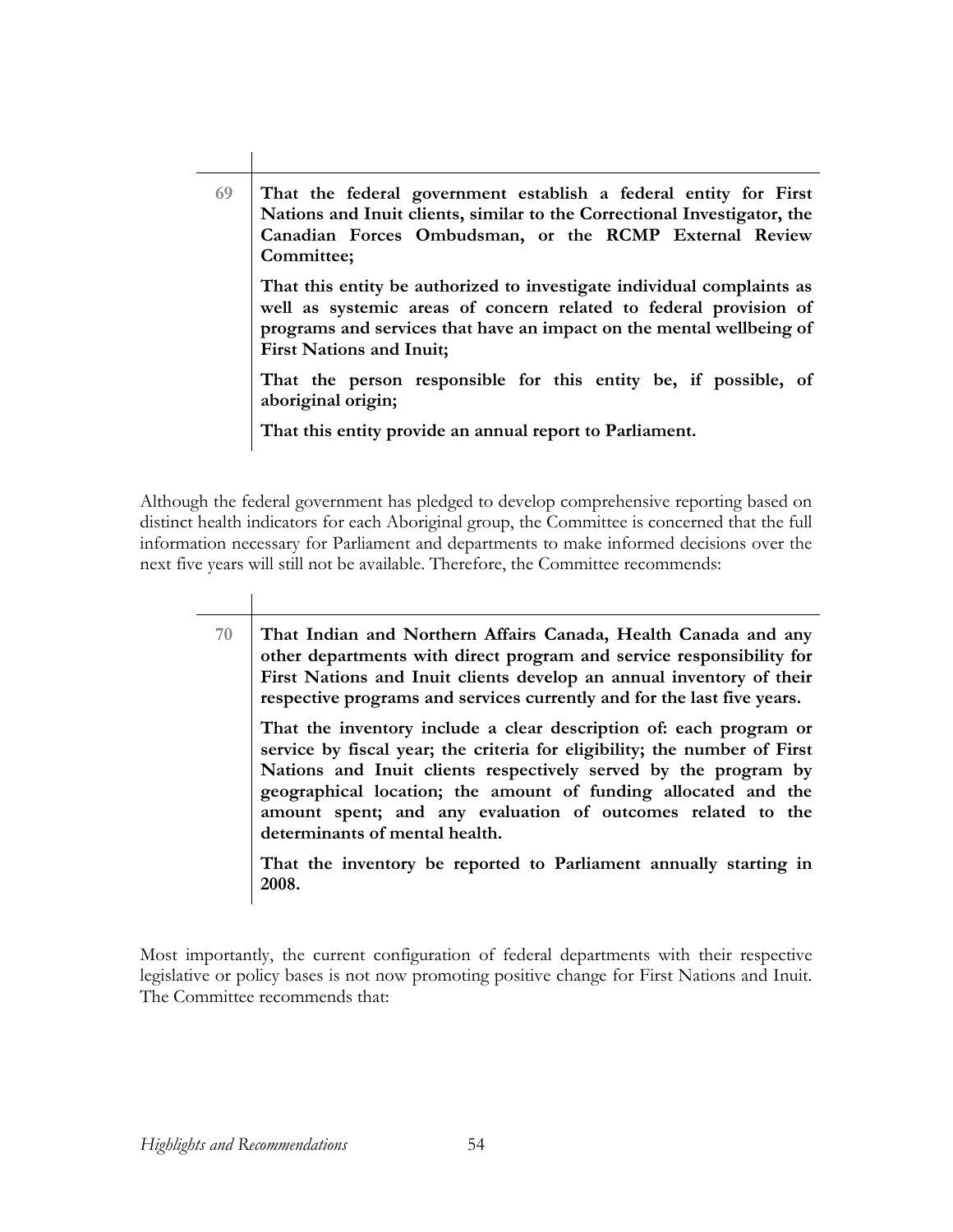**71 That the federal government immediately establish an independent study into the federal provision of programs and services relevant to the overall health of First Nations and Inuit;** 

**That this study examine various alternatives for the provision of these services; provide clear assessments of these alternatives; and present a comprehensive report with recommendations to Parliament in 2008.**

### **FEDERAL OFFENDERS**

For federal offenders, Correctional Service Canada offers: basic mental health nursing assessment at reception centres; admission to treatment centres when necessary and available; general services at regular institutions; and essential services for those in community correctional centres.

Many of these services have been described, however, as inadequate or insufficiently accessible. To achieve equivalent standards of care for mental health for federal offenders within institutions and in post-release settings to those available to the general population, the Committee recommends:

| 72 | That Correctional Service Canada (CSC) develop and implement<br>standard of care guidelines for mental health to be applied within<br>institutions and in post-release settings that are equivalent to those<br>applied in settings accessed by the general population.                                             |
|----|---------------------------------------------------------------------------------------------------------------------------------------------------------------------------------------------------------------------------------------------------------------------------------------------------------------------|
|    | That CSC guidelines be based on the collection of statistical<br>information about federal offenders and their mental health disorders<br>and addictions, including prevalence rates for mental health<br>disorders, type of treatment utilized (psychotherapy, medication,<br>etc.), rate of hospitalization, etc. |
|    | That CSC performance with respect to implementing the guidelines<br>be reviewed annually by an independent external body with mental<br>health expertise such as the Canadian Mental Health Commission<br>(see Chapter 16).                                                                                         |
|    | That data used for the guidelines be compiled and made available to<br>the public and that the raw data be made available to researchers for<br>independent analysis.                                                                                                                                               |
|    | That the performance assessment be reported to Parliament annually<br>starting in 2008.                                                                                                                                                                                                                             |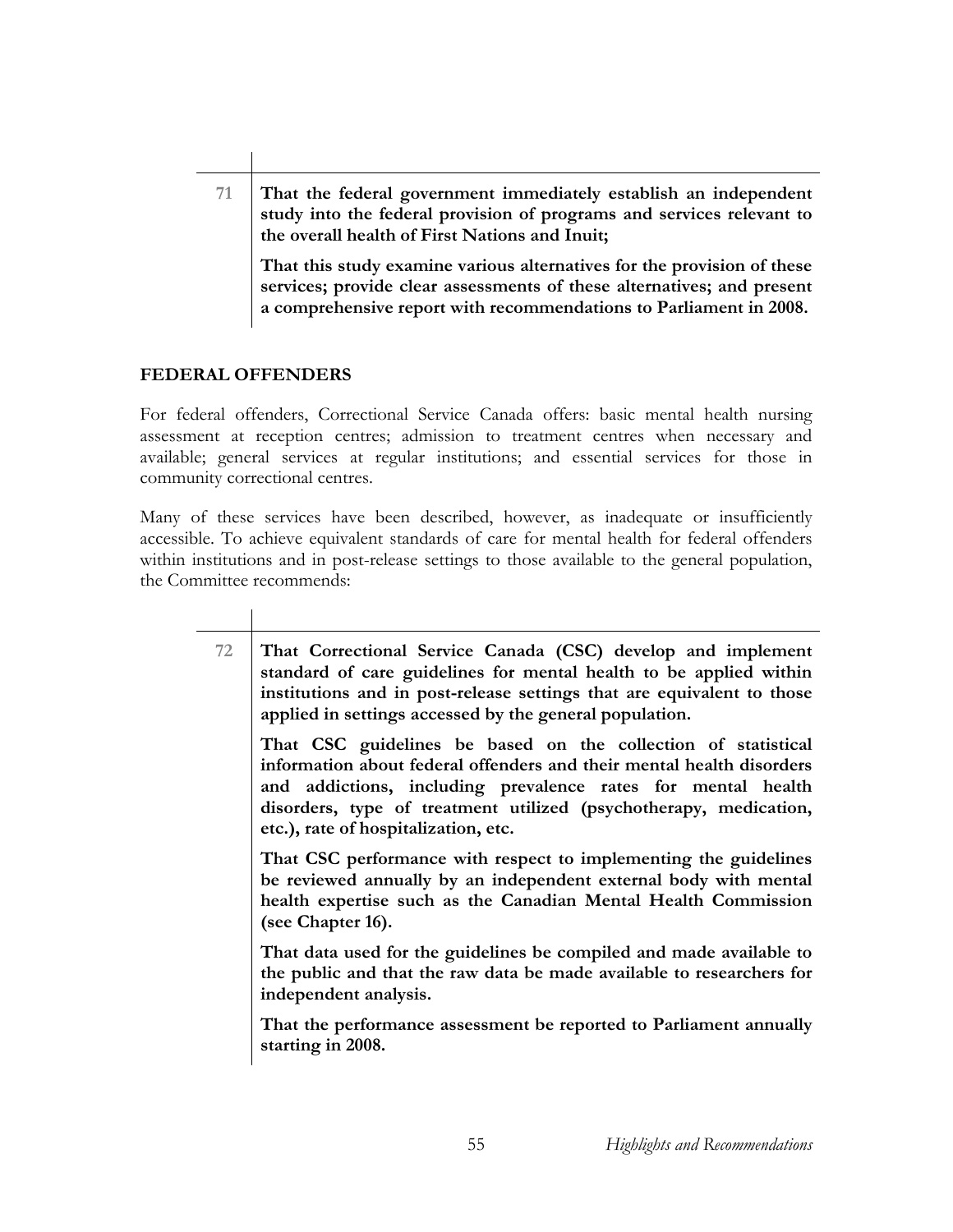A variety of measures are needed to enhance assessment of the mental health of offenders at the time of their arrival as well as to improve their ongoing treatment and care. The Committee recommends:

| 73 | That Correctional Service Canada conduct a full clinical assessment<br>by an accredited mental health professional of each offender to<br>determine their mental health and/or addiction treatment needs to be<br>completed no later than seven calendar days after their arrival at a<br>reception centre. |
|----|-------------------------------------------------------------------------------------------------------------------------------------------------------------------------------------------------------------------------------------------------------------------------------------------------------------|
|    | That Correctional Service Canada undertake training of correctional<br>officers and other staff immediately following their appointment to<br>enable them to distinguish between a mental health crisis and a<br>security crisis.                                                                           |
|    | That Correctional Service Canada make psychotherapy available to<br>offenders, when medically necessary, provided by a psychiatrist,<br>psychologist, clinical social worker or other health care professional<br>who is not responsible for the risk assessment of offenders.                              |
|    | That Correctional Service Canada increase the capacity of its existing<br>treatment centres with additional beds as well as additional staff.                                                                                                                                                               |
|    | That Correctional Service Canada immediately implement expanded<br>harm reduction measures in all federal correctional institutions.                                                                                                                                                                        |

After their release to the community, Correctional Service Canada must take responsibility to ensure that offenders receive continuity of care. The Committee recommends:

**74 That Correctional Services Canada establish a case management system that ensures that offenders have access to appropriate mental health treatment upon their release, including a requirement to supply, without cost, enough medication to last until their transition to provincially or territorially provided community-based care.** 

## **CANADIAN FORCES**

National Defence provides non-emergency, outpatient mental health through base clinics, health care centres and support units; specialized mental health services (purchased from provinces); and referrals to operational trauma and stress support centres. Concerns include recruiting sufficient trained professionals and whether revealing a mental illness might lead to the termination of a person's military career.

Many new mental health programs and services have been initiated and should now be evaluated. The Committee recommends:

*Highlights and Recommendations* 56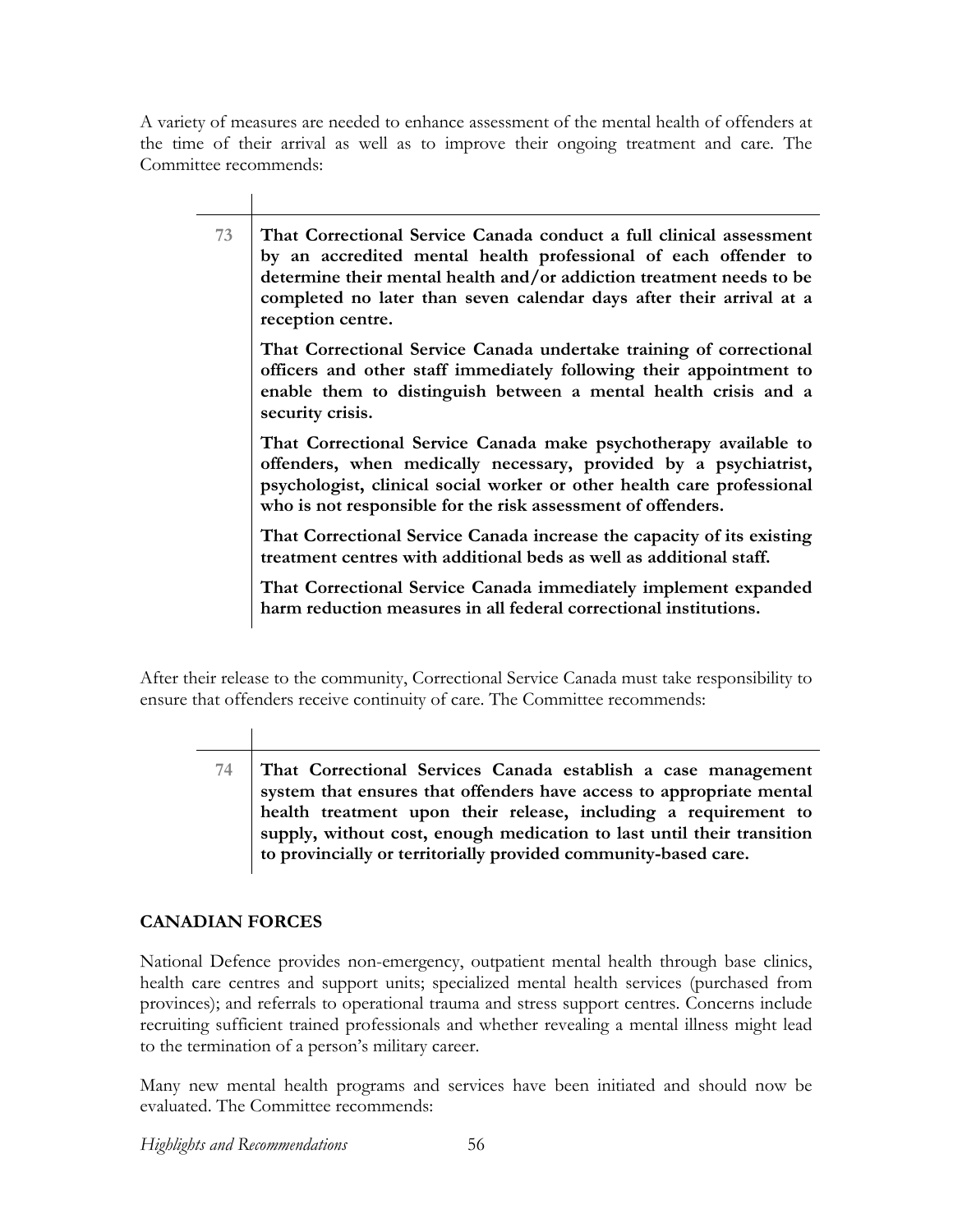**75 That National Defence develop an annual inventory of its programs and services for mental health; That the inventory include a clear description of each program or service with number of clients served, the amount of funding allocated and spent, and any evaluation of outcomes achieved; That the inventory be reported to Parliament annually starting in 2008.** 

More work can be done by the department to enhance the existing peer support network and to address the needs of both members and their families facing operational stress injuries and the resulting symptoms. The Committee recommends:

 $\overline{a}$ 

| 76 | That National Defence require that all medical personnel receive<br>mandatory training with respect to operational stress injury and that<br>this training include:   |  |
|----|-----------------------------------------------------------------------------------------------------------------------------------------------------------------------|--|
|    | • proper recording of military and trauma histories;                                                                                                                  |  |
|    | • methods to recognize/detect symptoms of operational stress<br>injury;                                                                                               |  |
|    | • understanding of multiple treatment modalities; and                                                                                                                 |  |
|    | • appropriate long-term follow-up processes;                                                                                                                          |  |
|    | That National Defence make the information available to National<br>Defence and civilian medical personnel through publications,<br>seminars, or other public forums; |  |
|    | That National Defence explore measures to encourage more<br>widespread use of peer counselling and increased engagement of<br>family and community.                   |  |

Reservists who work with National Defence need sufficient time for their orderly transition from regular to reserve units, and to ensure adequate medical assessments including proper evaluation of the potential for operational stress injury. The Committee recommends: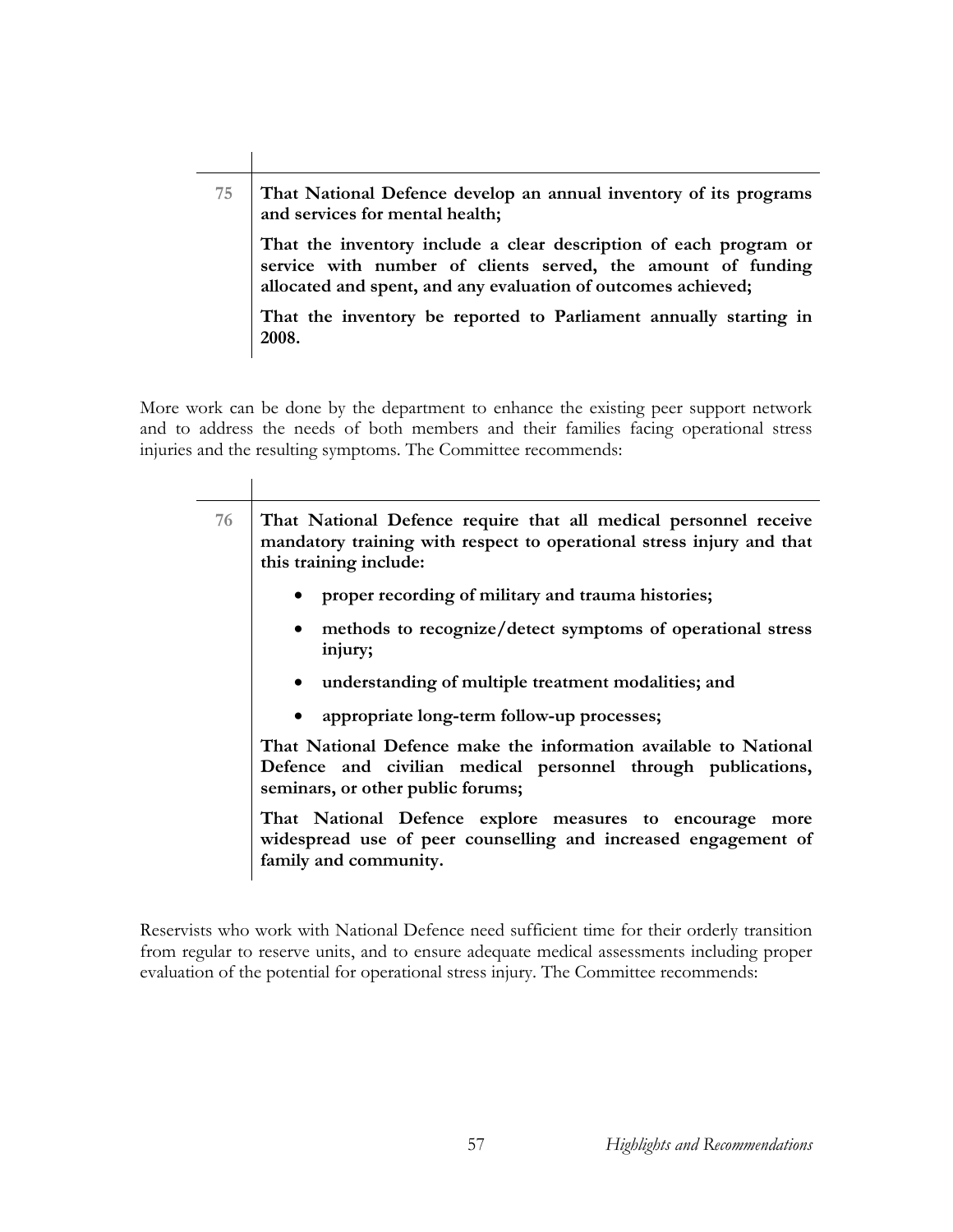**77 That National Defence evaluate and report to Parliament on the programs and services currently available to Reservists for mental health problems resulting from their duties while mobilized, including services for post-traumatic stress disorder and addictions.** 

## **VETERANS**

Veterans with mental health concerns constitute a diverse group needing a range of programs. Veterans Affairs Canada provides community-based mental health care services extending beyond those provided under provincial and/or territorial plans; institutional mental health care in Ste-Anne-de-Bellevue, Quebec, and in contract hospitals in other provinces; shared services with DND on operational trauma and stress.

Parliament may not be aware of the full extent of federal efforts to assist disabled veterans in their transition to civilian life and to provide them a high quality of life. The Committee therefore recommends:

**78 That Veterans Affairs Canada in conjunction with National Defence prepare an annual inventory of programs and services for mental health, including the number of clients served, the funding allocated and spent, and the outcomes achieved.** 

**That the report be tabled in Parliament annually starting in 2008.** 

There is merit in having an independent and objective body to review and make recommendations related to the concerns of veterans. The Committee recommends:

| 79 | That the Government of Canada establish an entity for veterans,<br>similar to the Correctional Investigator, the Canadian Forces<br>Ombudsman, or the RCMP External Review Committee;<br>That this entity be authorized to investigate individual complaints as<br>well as systemic areas of concern related to federal provision of<br>programs and services that have an impact on the mental wellbeing of<br>veterans;<br>That this entity provide an annual report to Parliament. |
|----|---------------------------------------------------------------------------------------------------------------------------------------------------------------------------------------------------------------------------------------------------------------------------------------------------------------------------------------------------------------------------------------------------------------------------------------------------------------------------------------|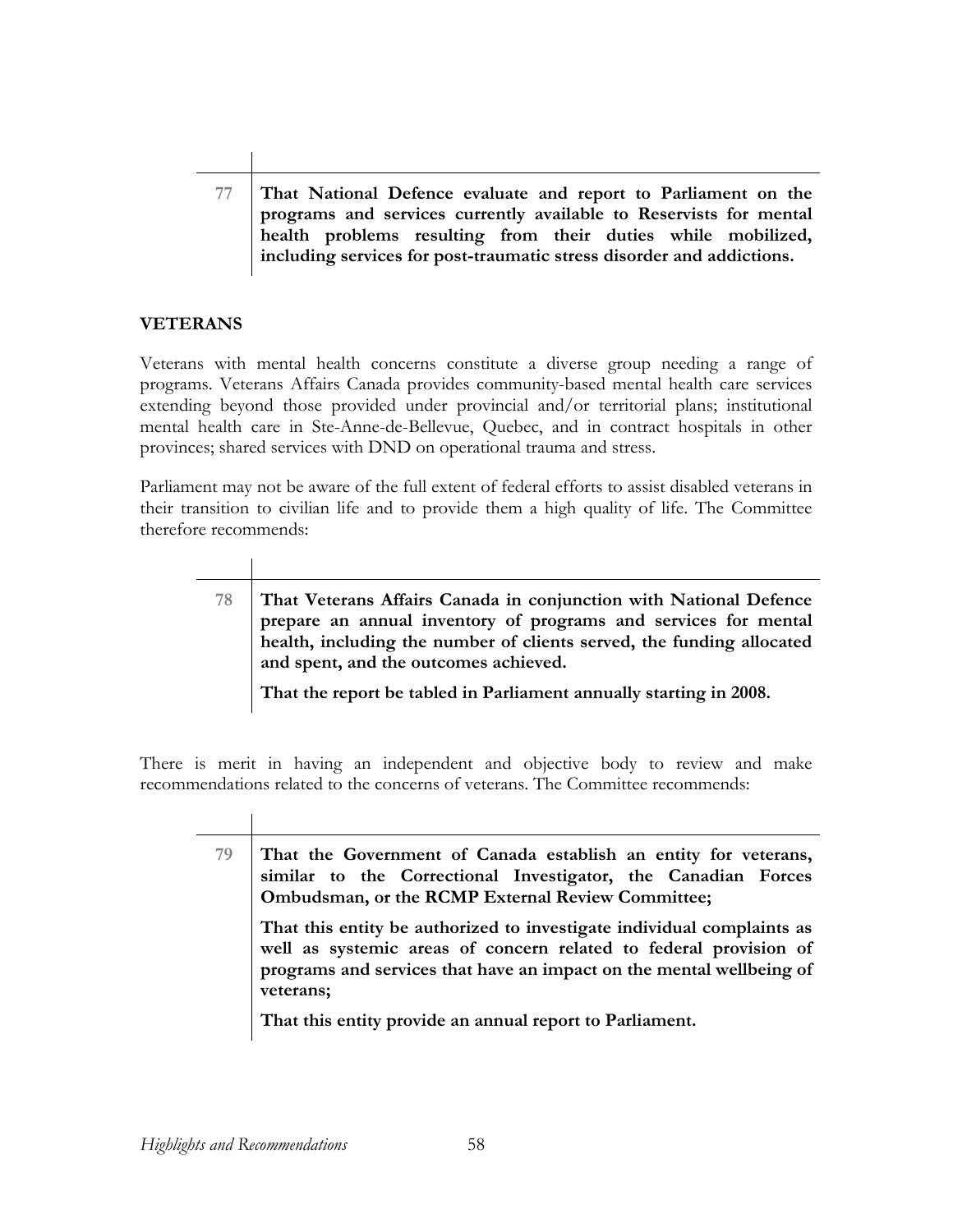### **ROYAL CANADIAN MOUNTED POLICE**

The RCMP authorizes the use of provincial services as required and offers general health services within regional divisions to ensure its members' fitness to perform their duties. The concerns of RCMP members relate to workload, training, family support and stress management as well as issues relating to pensions and discharge. For RCMP members, counselling after a traumatic situation, assistance with transition to civilian life on discharge, and training to deal with the public as well as mental illness within their ranks are all imperative. The Committee recommends:

**80 That the federal government fund a mental health and addictions training program aimed at RCMP members.** 

**That the RCMP make public as soon as possible in 2006 the results of the ongoing analysis by the RCMP task force looking at RCMP disability and the need for programs and services.** 

**That the RCMP establish the use of peer counselling for RCMP members following the DND/VAC model for post-traumatic stress.** 

**That the RCMP include these initiatives and other programs and services in an annual inventory on programs and services for RCMP officers.** 

**That the inventory be reported to Parliament annually starting in 2008.** 

The existing External Review Committee is well-placed to conduct more analysis of the mental health needs of RCMP members. The Committee recommends:

- 
- **81 That the RCMP External Review Committee do an analysis of the mental health needs of RCMP members and RCMP veterans and report to Parliament by 2008.**

## **IMMIGRANTS AND REFUGEES**

Individuals who enter Canada as immigrants and refugees are a heterogeneous group, whose needs are diverse and require culturally appropriate care. After admission, Citizenship and Immigration Canada covers essential and emergency mental health services for those who are unable to pay for them privately.

An external body is needed to provide oversight and to assess how well the federal government meets its commitments to immigrants and refugees. Thus, the Committee recommends: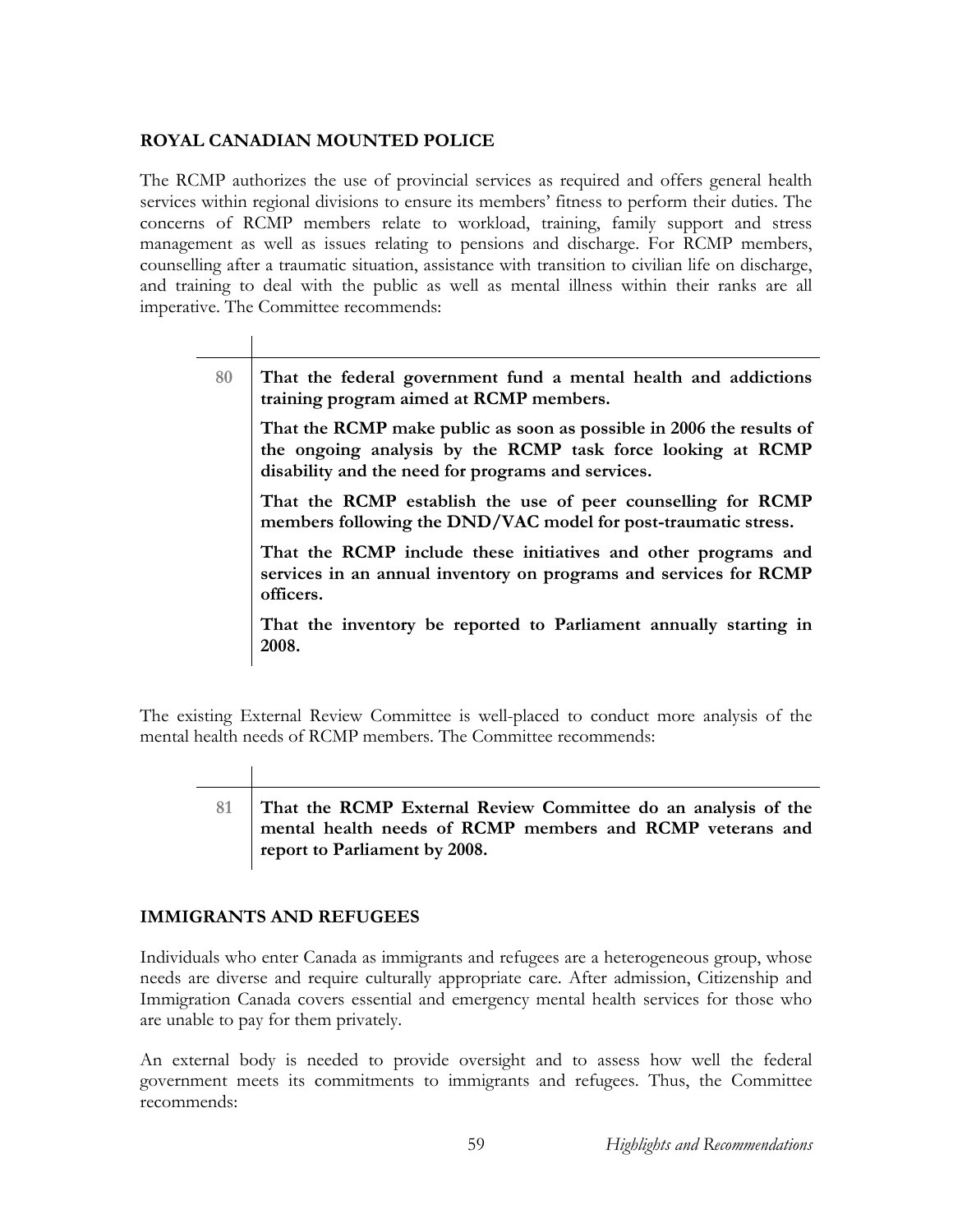**82 That the federal government establish an entity for immigrants and refugees, similar to the Correctional Investigator, the Canadian Forces Ombudsman, or the RCMP External Review Committee; That this entity be authorized to investigate individual complaints as well as systemic areas of concern related to federal provision of programs and services that have an impact on the mental wellbeing of immigrants and refugees;** 

**That this entity provide an annual report to Parliament.** 

Providing mental health programs and services in the client's language is vital to successful integration and the positive mental health of immigrants and refugees. The Committee recommends:

**83 That Citizenship and Immigration Canada provide an annual inventory to Parliament on its programs and services relevant to mental health, including clients served, expenditures allocated and spent, and outcomes achieved, starting in 2008. That Citizenship and Immigration Canada increase funding for and** 

**access to language training by diverse groups through increased training allowances, appropriate scheduling of instructional hours, and the location of classes in places that facilitate access.** 

## **FEDERAL PUBLIC SERVICE EMPLOYEES**

Treasury Board, the employer of the federal public service, is responsible for labour relations, pensions and benefits, as well as employee and military compensation. It provides coverage of services and benefits that are not provided through provincial or territorial insurance plans; it also offers employee assistance counseling for an estimated 450,000 employees.

Federal public servants work in diverse jobs across the country and face increased stress and limited support at their workplaces. The federal government, as employer, would benefit from establishing relationships with other employers to develop better practices for its own workplaces, in particular, elimination of the stigma associated with mental illness. The Committee therefore recommends: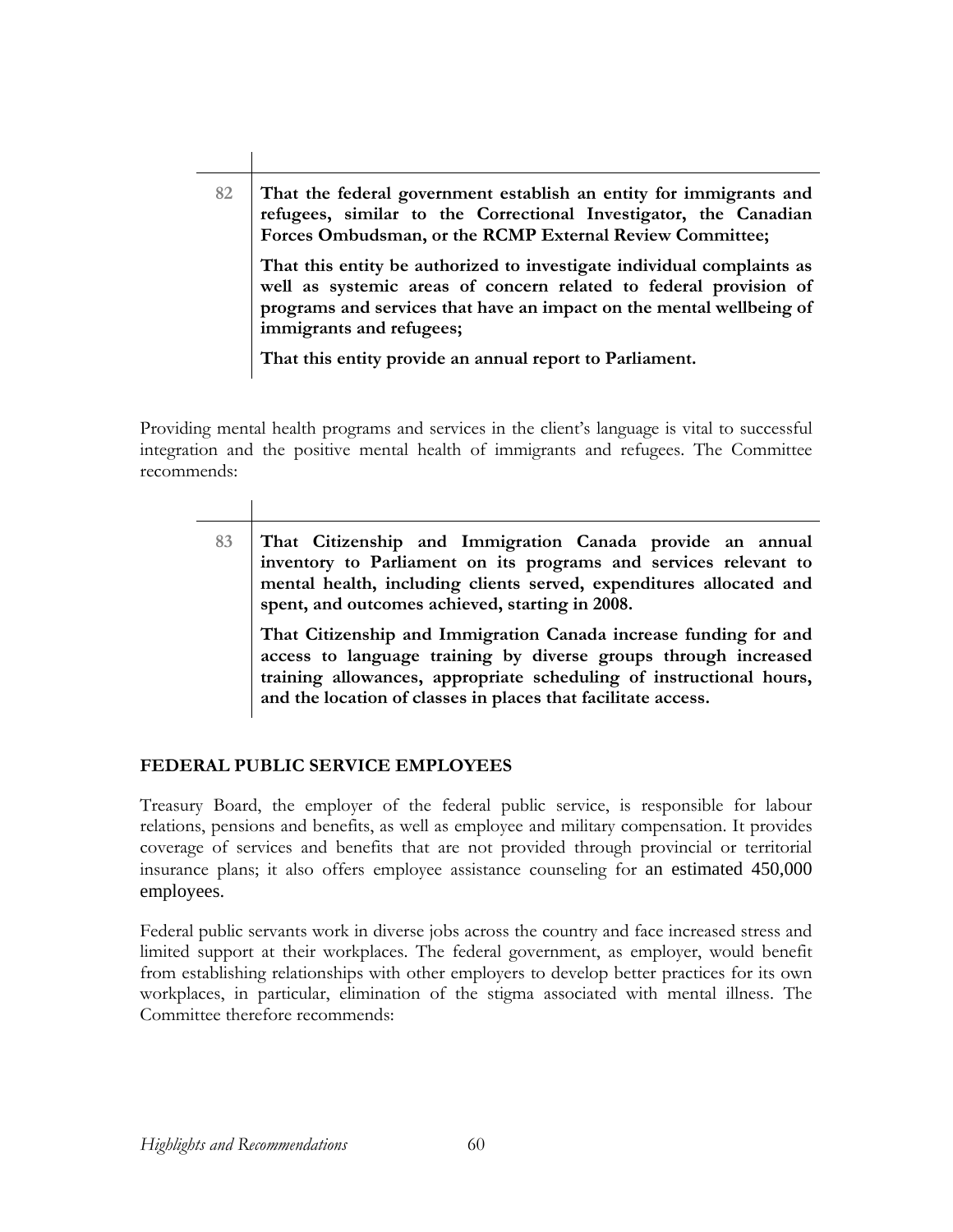**84 That the federal government draw upon the model established by the Global Business and Economic Roundtable on Addiction and Mental Illness in coordinating interdepartmental mental health policies, programs and activities for employees. That the federal government, as an employer, form a partnership with other sectors and jurisdictions, including the Global Business and Economic Roundtable on Addiction and Mental Health, to stimulate and facilitate the exchange of best practices in the support of workplace wellbeing and better employee mental health. That, as it develops strategies to support mental health in its workforce, the federal government place a specific emphasis on measures that will reduce and eventually eliminate the stigma attached to mental illness.** 

It is essential to evaluate programs regularly to see whether they are meeting their objectives and satisfying real needs. Accordingly, the Committee recommends:

**85 That the Public Service Human Resources Management Agency conduct annual evaluations of the federal government's provision of policies, programs, and activities designed to support mental health in the public service; That these evaluations be based on clear performance indicators that include the use of surveys to assess employee satisfaction; That the evaluations be used as a basis for adjustments to policies, programs, and activities in order to better suit them to the needs of employees; That results of these evaluations, and the adjustments that were made based upon them, be reported to Parliament on an annual basis starting in 2008.**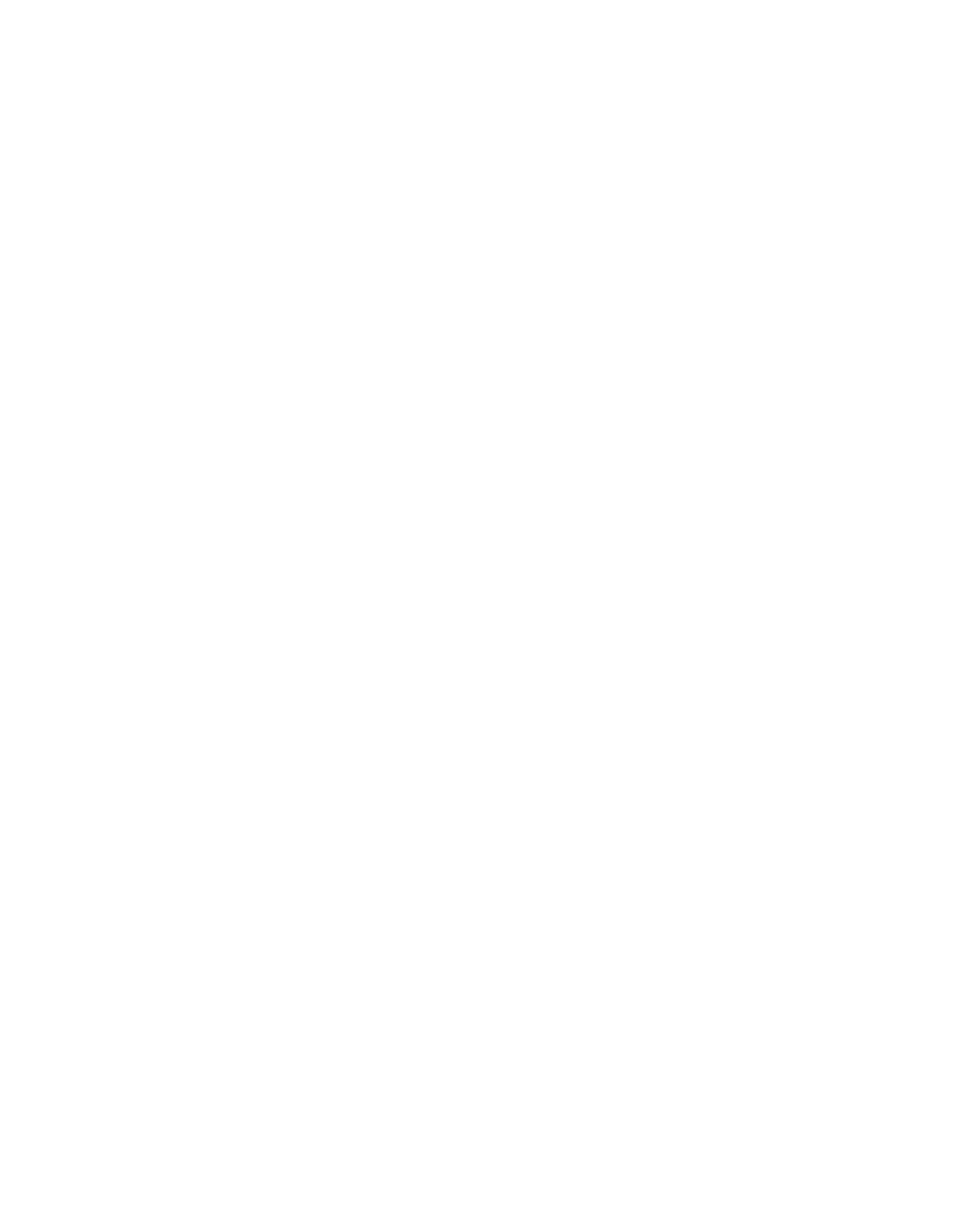Aboriginal peoples are not a single homogeneous unit. First Nations, Inuit and Métis have a pressing need for a wellness and healing strategy that is inclusive of all Aboriginal groups – Indian (status and non-status), Métis and Inuit – from all regions of Canada. Appropriate approaches must be designed to meet the specific needs of each particular group for mental health programs and services, approaches that reflect the recurring call by Aboriginal peoples for community authority and control, cultural accommodation, and equity of access.

Ongoing national mechanisms are required to obtain the advice of Aboriginal peoples and to translate it into action. One of the non-governmental members of the governing Board of the proposed Mental Health Commission must be of Aboriginal origin and one of its two advisory committees must be an Aboriginal Advisory Committee. The Committee emphasizes the recommendation made in Chapter 16 that:

> **92 That the Canadian Mental Health Commission (see Chapter 16) establish an Aboriginal Advisory Committee comprised of representatives of Aboriginal communities, whose membership shall be determined by the Commission in consultation with Aboriginal organizations, and shall provide representation from First Nations, Inuit and Métis and broadly reflect the geographic distribution of Aboriginal communities across the country.**

This Aboriginal Advisory Committee is expected to be a vital contributor to the larger (and longer-term) endeavour – developing a specific wellness and healing strategy for Aboriginal people. The Committee recommends:

 $\overline{\phantom{a}}$ 

| That, as a priority, the Canadian Mental Health Commission (see<br>Chapter 16), with the full involvement of its Aboriginal advisory<br>committee, develop a strategy for mental health wellness and healing<br>among Aboriginal peoples. |
|-------------------------------------------------------------------------------------------------------------------------------------------------------------------------------------------------------------------------------------------|
| That the strategy set goals, including a timetable for implementation,<br>and recommend ways to evaluate outcomes.                                                                                                                        |
| That the strategy adopt distinct approaches for First Nations, Inuit<br>and Métis                                                                                                                                                         |
|                                                                                                                                                                                                                                           |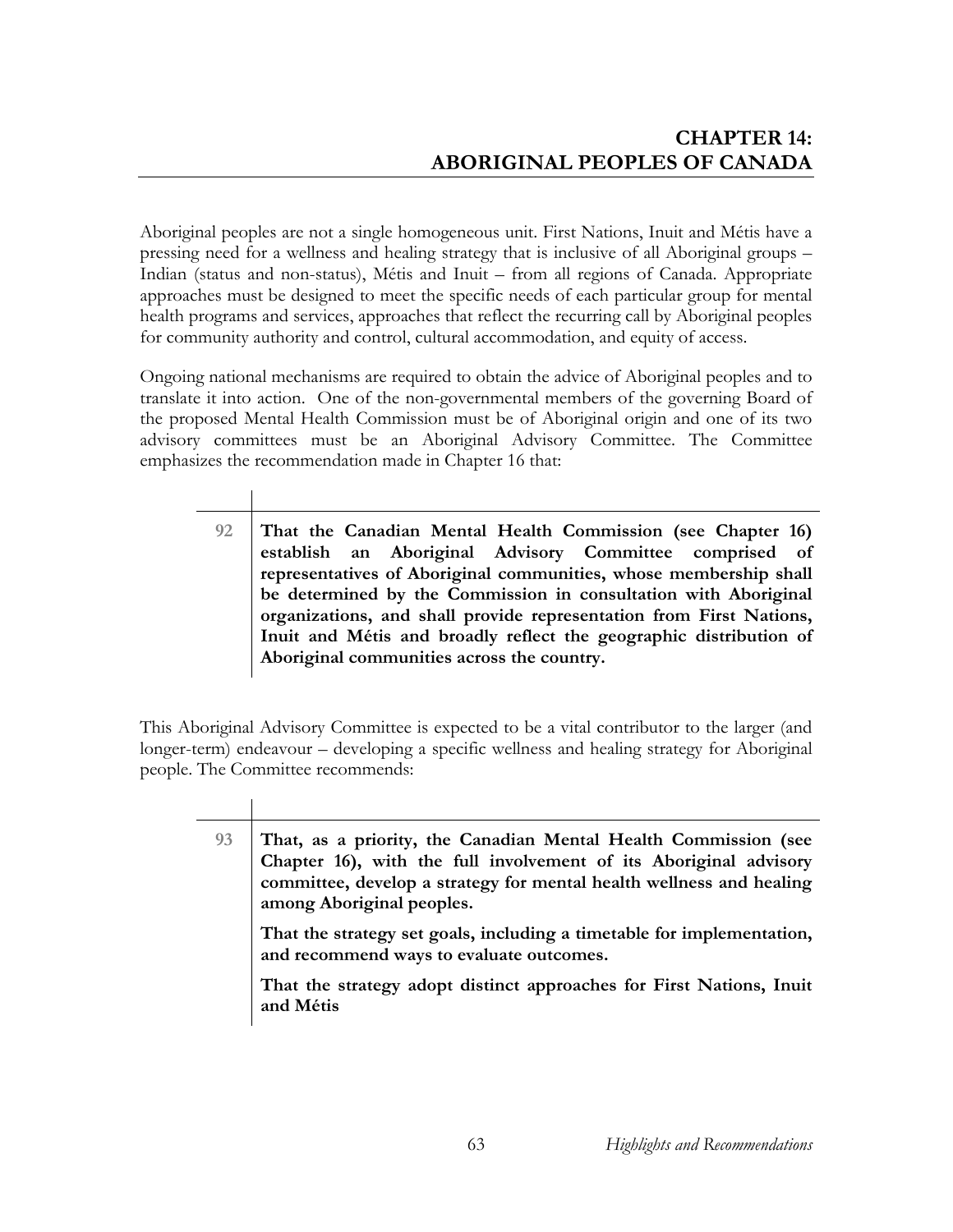The factors that promote wellness in Aboriginal peoples – family and community support, economic opportunities, social and physical security, etc. *–* are, in their absence, the same factors that create the need for healing. The Committee recommends:

> **94 That the Canadian Mental Health Commission (see Chapter 16), in consultation with its Aboriginal advisory committee, develop, as an integral component of the wellness and healing strategy for mental health, a plan that would:**

- **identify key health determinants;**
- **assess the influence of these determinants on mental health;**
- **detail measures for implementation; and**
- **establish timelines and funding levels needed to promote wellness and healing.**

An unprecedented level both of federal leadership and intergovernmental collaboration is necessary to address the epidemic of mental health problems, including suicide and addictions, in Aboriginal communities.

 If any strategy and action plan is to be successfully implemented, the current jurisdictional ambivalence must be replaced with clear statements of where specific responsibilities lie. The Committee recommends, therefore:

| 95<br>That the Government of Canada create an interdepartmental<br>committee composed of deputy ministers in departments with<br>responsibility for Aboriginal peoples, chaired by the Privy Council<br>Office. |                                                                                                                                                                                                                                                                                  |
|-----------------------------------------------------------------------------------------------------------------------------------------------------------------------------------------------------------------|----------------------------------------------------------------------------------------------------------------------------------------------------------------------------------------------------------------------------------------------------------------------------------|
| limited to their mental wellness.<br>outcomes.<br>information, advice and verification of the report.                                                                                                           | That the interdepartmental committee prepare a report to be tabled in<br>Parliament every two years on the impact of the work of these<br>departments on the wellness of Aboriginal peoples, including but not                                                                   |
|                                                                                                                                                                                                                 | That this Aboriginal wellness report include an inventory of all federal<br>programs and services specific to each group of Aboriginal peoples,<br>with information on spending and the impact on actual health<br>outcomes achieved, including but not limited to mental health |
|                                                                                                                                                                                                                 | That the interdepartmental committee support working groups<br>composed of First Nations, Inuit and Métis representatives to provide                                                                                                                                             |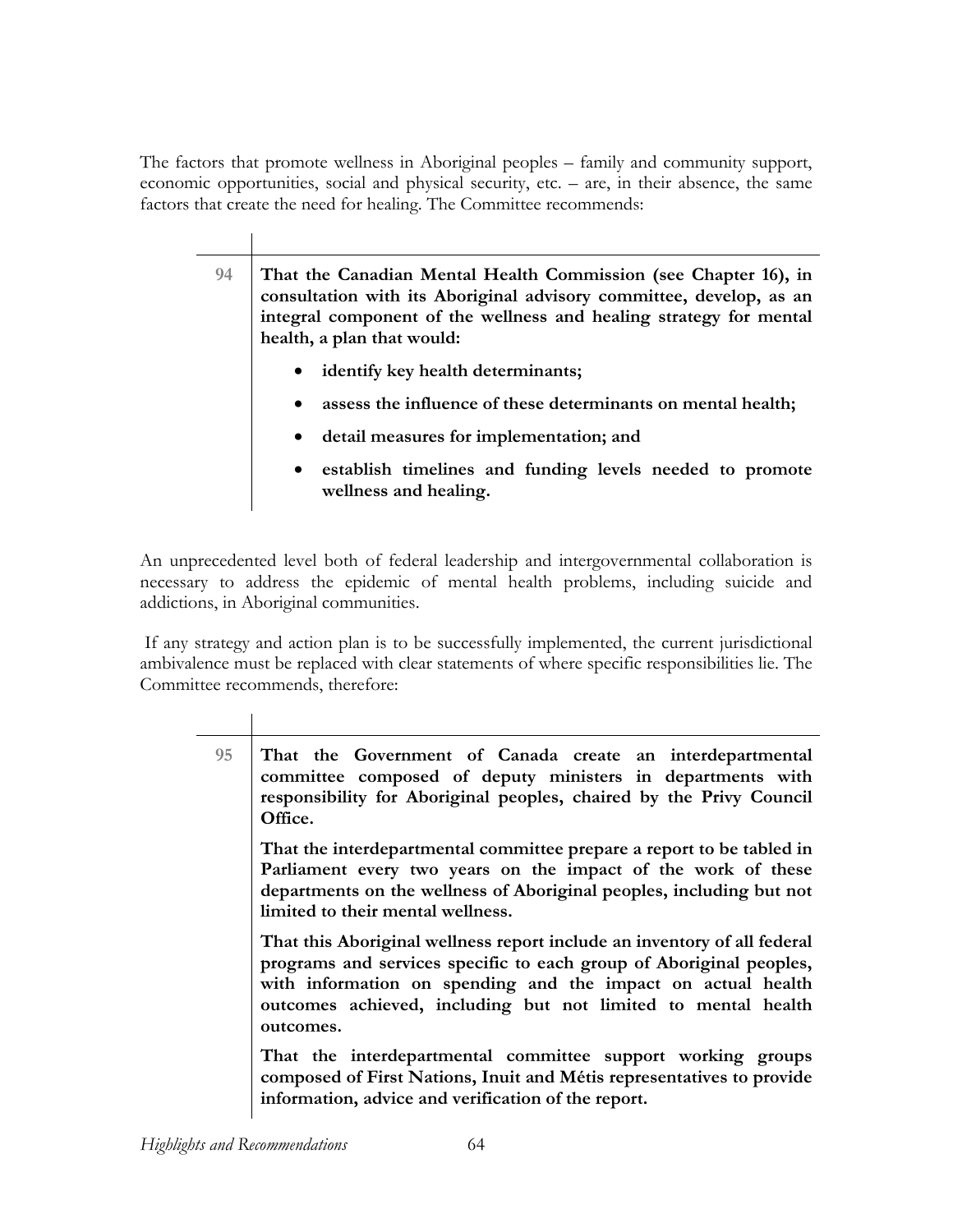The goal is a seamless system to promote well-being, not only for First Nations and Inuit, but for all Aboriginal people. The federal government is not required to deliver all the programs and services, but it must accept full responsibility for ensuring their provision. Regardless of who delivers programs and services, the key is to have clear lines of authority and to monitor outcomes carefully. The Committee recommends:

**96 That the Government of Canada work closely with the provinces/territories and representatives from the different Aboriginal communities to develop programs and services deemed necessary by Aboriginal peoples. That criteria for the design and delivery of identified programs and services take into account the importance of enhancing community involvement, and of ensuring cultural accommodation and equity of access. That any delivery mechanism for these programs and services include ongoing oversight and public evaluation of outcomes by the funding body. That the criteria for funding and accountability provisions be made public.** 

The Aboriginal Healing Foundation has addressed the legacy of abuse and the intergenerational and other impacts of social, psychological, cultural and spiritual injuries. The Committee recommends:

| 97 | That the Government of Canada renew the mandate of the Aboriginal<br>Healing Foundation and provide funding for another three years.                                                                                                      |
|----|-------------------------------------------------------------------------------------------------------------------------------------------------------------------------------------------------------------------------------------------|
|    | That, on a priority basis, the Canadian Mental Health Commission<br>(see Chapter 16) and its Aboriginal advisory committee undertake an<br>evaluation of the efficiency and effectiveness of the Aboriginal<br><b>Healing Foundation.</b> |
|    | That the results of the assessment include recommendations<br>concerning the future of the Aboriginal Healing Foundation and be<br>made public.                                                                                           |

A special effort must be made to increase the number of Aboriginal people pursuing careers in the mental health field. Culturally sensitive approaches to train and retain Aboriginal psychiatrists, psychologists, mental health nurses, social workers and others are needed urgently. The Committee recommends: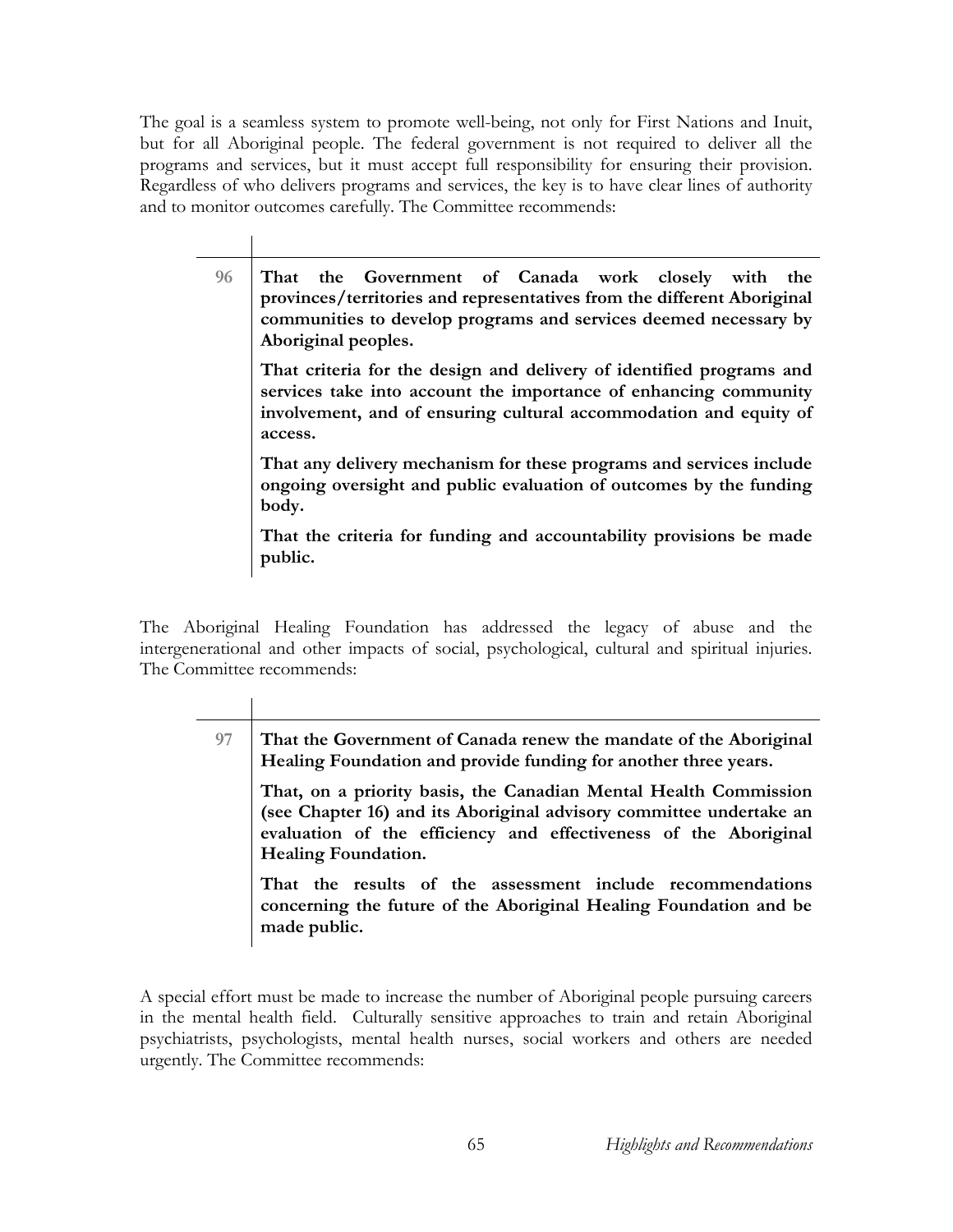**98 That the Government of Canada work with the provinces and with universities and colleges to establish clear targets for Aboriginal health human resources. That the Government of Canada finance specific access for Aboriginal students seeking careers in mental health. That the Government of Canada increase its financial and social support for Aboriginal students engaged in these studies.** 

The proposed Canadian Mental Health Commission has a role in helping to develop consistent standards and protocols, in understanding risk factors and in organizing a national suicide research agenda. Given the clear and immediate need for culturally appropriate actions, the Committee recommends:

| 99                               | That the Canadian Mental Health Commission (see Chapter 16), as a<br>high priority, identify measures to reduce the alarming suicide rates<br>amongst Aboriginal peoples.                                                                                                                                                                                |  |
|----------------------------------|----------------------------------------------------------------------------------------------------------------------------------------------------------------------------------------------------------------------------------------------------------------------------------------------------------------------------------------------------------|--|
|                                  | That identification of these measures be a component of its priority<br>action on an Aboriginal wellness and healing strategy.                                                                                                                                                                                                                           |  |
| peoples.<br>Health Organization. | That the Government of Canada allocate a designated suicide fund<br>that accommodates the distinct needs of each group of Aboriginal                                                                                                                                                                                                                     |  |
|                                  | That the fund include specific allocations for implementing any<br>measures identified by the Canadian Mental Health Commission as<br>well as for increased research by the Canadian Institutes of Health<br>Research and for specific data collection by the Canadian Institute for<br>Health Information in collaboration with the National Aboriginal |  |

The relationship between alcohol and other substance abuse, suicide, and other social problems, requires a coordinated population health approach and careful evaluation of what works best to achieve positive outcomes. The Committee recommends:

**100 That the Canadian Mental Health Commission (see Chapter 16) identify measures to reduce the alarming alcohol and substance addiction rates amongst Aboriginal peoples.** 

 $\overline{1}$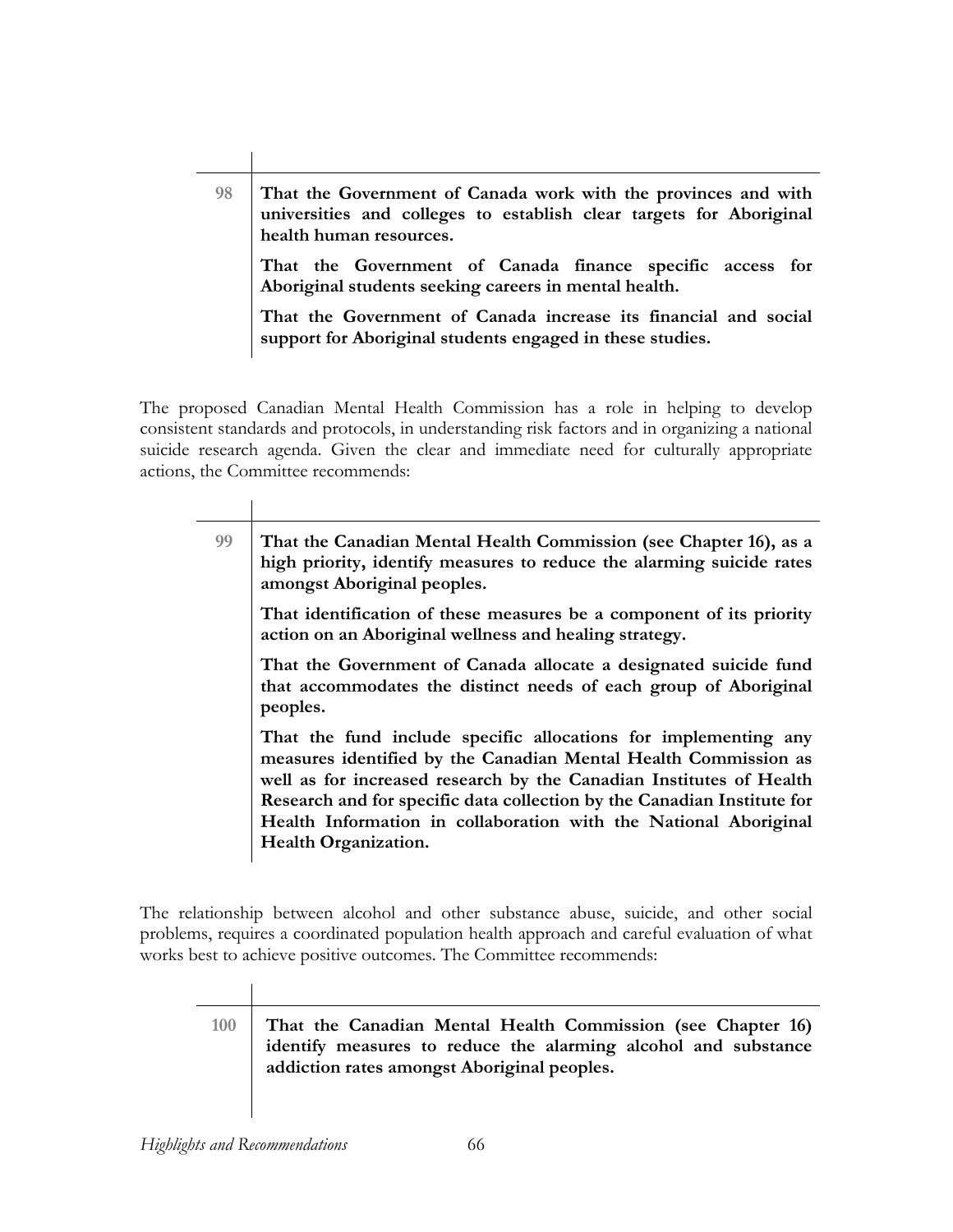**That identification of these measures be a component of its priority action on an Aboriginal wellness and healing strategy.** 

**That the Government of Canada allocate a designated fund for addiction that accommodates the distinct needs of each group of Aboriginal peoples.** 

**That the fund include specific allocations for implementing any measures identified by the Canadian Mental Health Commission as well as for increased research by the Canadian Institutes of Health Research and for specific data collection by the Canadian Centre for Substance Abuse in collaboration with the National Aboriginal Health Organization.** 

Without a clear, complete and accurate picture of the current situation facing Indian, Inuit and Métis populations, it will be extremely difficult to set standards and targets and provide the required resources for programs and services that will be effective in improving the overall wellness of Aboriginal peoples. The Committee recommends:

| That the Government of Canada work with the National Aboriginal<br>Health Organization to assess the appropriateness of the First<br>Nations regional health survey for use as a model for data collection<br>for other Aboriginal peoples. |
|---------------------------------------------------------------------------------------------------------------------------------------------------------------------------------------------------------------------------------------------|
| That the Canadian Institute for Health Information be encouraged<br>to provide analysis of health determinants data related to each of the<br>Aboriginal peoples.                                                                           |
| That the Canadian Mental Health Commission (see chapter 16) work<br>with the Canadian Institute for Health Information to improve<br>understanding of mental health causes and outcomes.                                                    |
|                                                                                                                                                                                                                                             |

Alleviating long-term suffering will require long-term funding. Aboriginal peoples have endured a lengthy period of alternating indifference and piecemeal attention from the federal and other governments entrusted with their well-being. The Committee further recommends:

| 102 | That the Government of Canada undertake immediate analyses of the<br>current level of federal funding for Aboriginal peoples. |  |  |  |  |
|-----|-------------------------------------------------------------------------------------------------------------------------------|--|--|--|--|
|     | That the analyses assess how much funding would be required to<br>change key health determinants for Aboriginal peoples.      |  |  |  |  |
|     | That the analyses include a short, medium and long range<br>assessment for funding needs.                                     |  |  |  |  |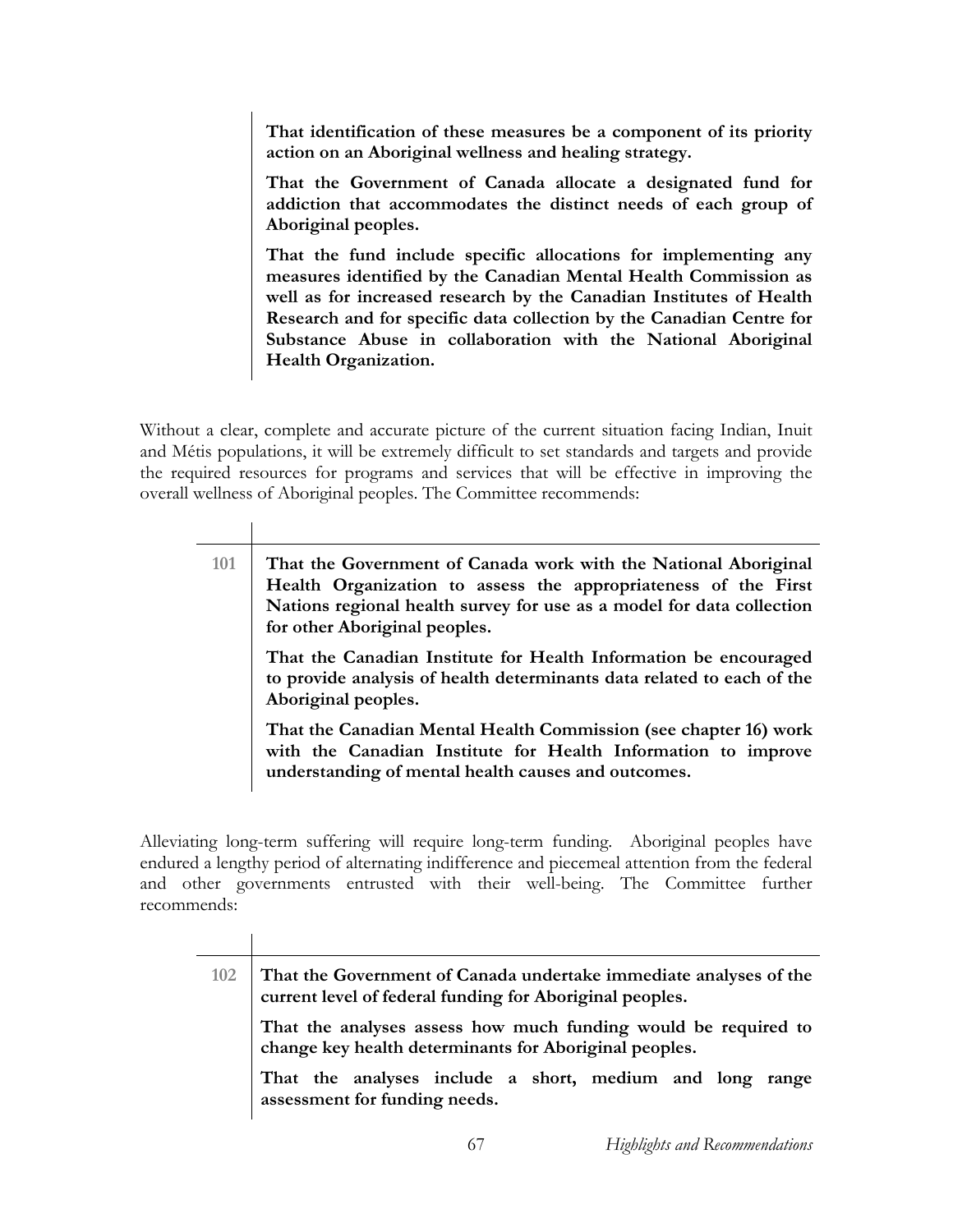**That the first report to Parliament by the inter-departmental committee recommended in section 14.6.3 include the results of the analyses.**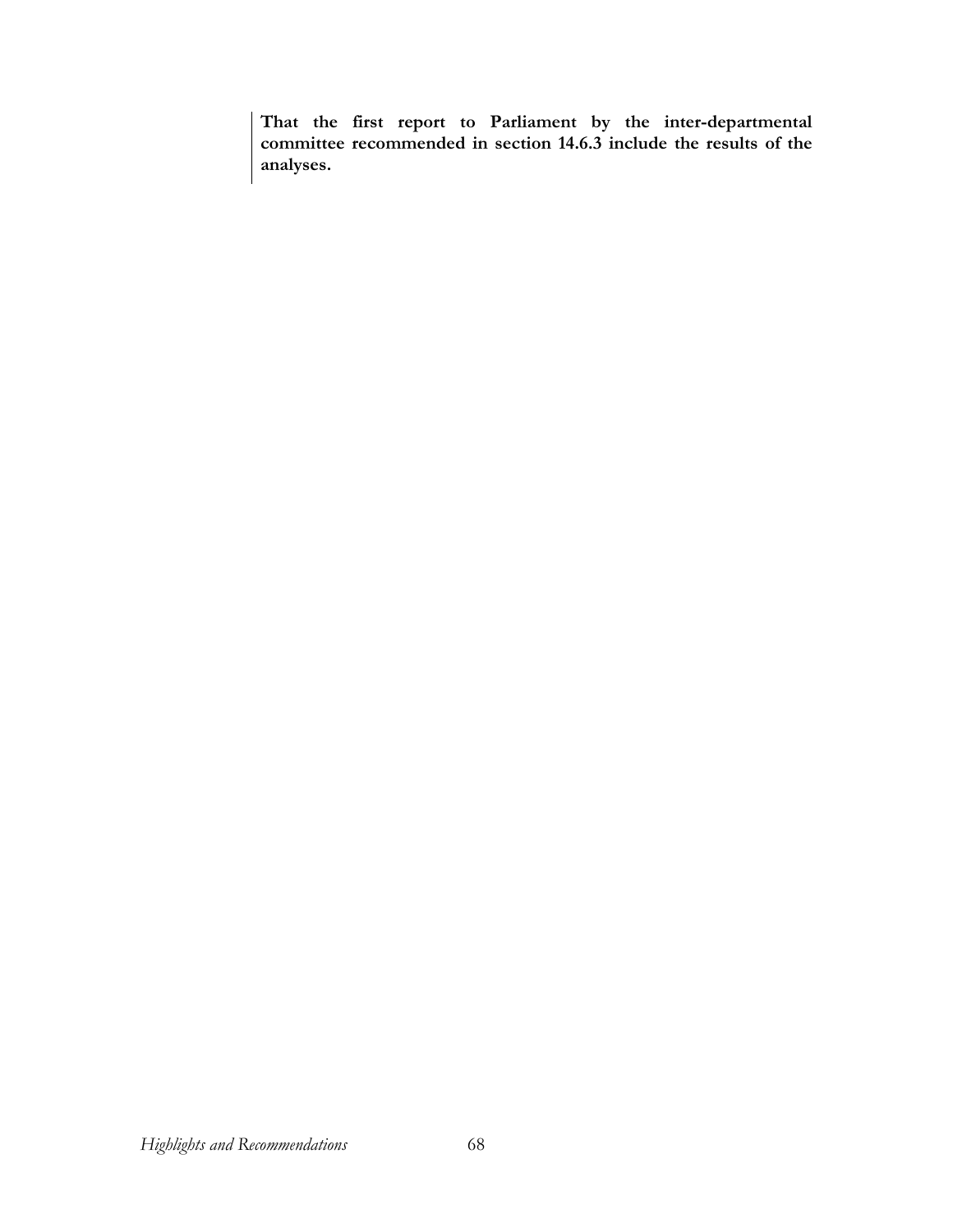# **CHAPTER 15: MENTAL HEALTH PROMOTION AND ILLNESS PREVENTION**

During its hearings, the Committee heard from a number of witnesses who called for greater efforts in mental health promotion and illness prevention.

Broadly speaking, mental health promotion emphasizes positive mental health, as opposed to the treatment of mental illness. It addresses the determinants of mental health – the many personal, social, economic and environmental factors that are thought to contribute to mental health. This approach focuses on improving the health of the population by addressing those determinants of health that are amenable to change, recognizing that doing so is a long-term process yielding results beyond the usual political or even research horizon.

Mental illness prevention, on the other hand, focuses on reducing risk factors associated with mental illness and enhancing protective factors that inhibit its onset or shorten its duration. Risk factors are those that increase the probability of the onset, degree of severity, and duration of major mental health problems. Protective factors are those that improve people's resistance to risk factors and, therefore, to mental illnesses.

Successful mental health promotion and illness prevention interventions are those based on sound evidence. They also require substantial investments together with the cooperation of different levels of government, service providers, non-government organizations and the individuals affected.

The federal/provincial/territorial initiative known as the Integrated Pan-Canadian Healthy Living Strategy aims to improve the overall health of Canadians by addressing preventable risk factors. While the initial emphasis of the Strategy is on physical activity and healthy eating and their relationship to healthy weight, the Committee believes that the approach should be expanded to include mental health as a priority health issue; it recommends therefore:

# **103 That mental health be included as an immediate priority health issue in the Integrated Pan-Canadian Healthy Living Strategy.**

In its submission to the Committee, the Canadian Psychological Association suggested that a Canadian Mental Health Guide be created. Modelled on Canada's Food Guide, it would help to reduce stigma and discrimination by giving concrete advice on mental health topics. The Committee sees merit in this proposal and therefore recommends: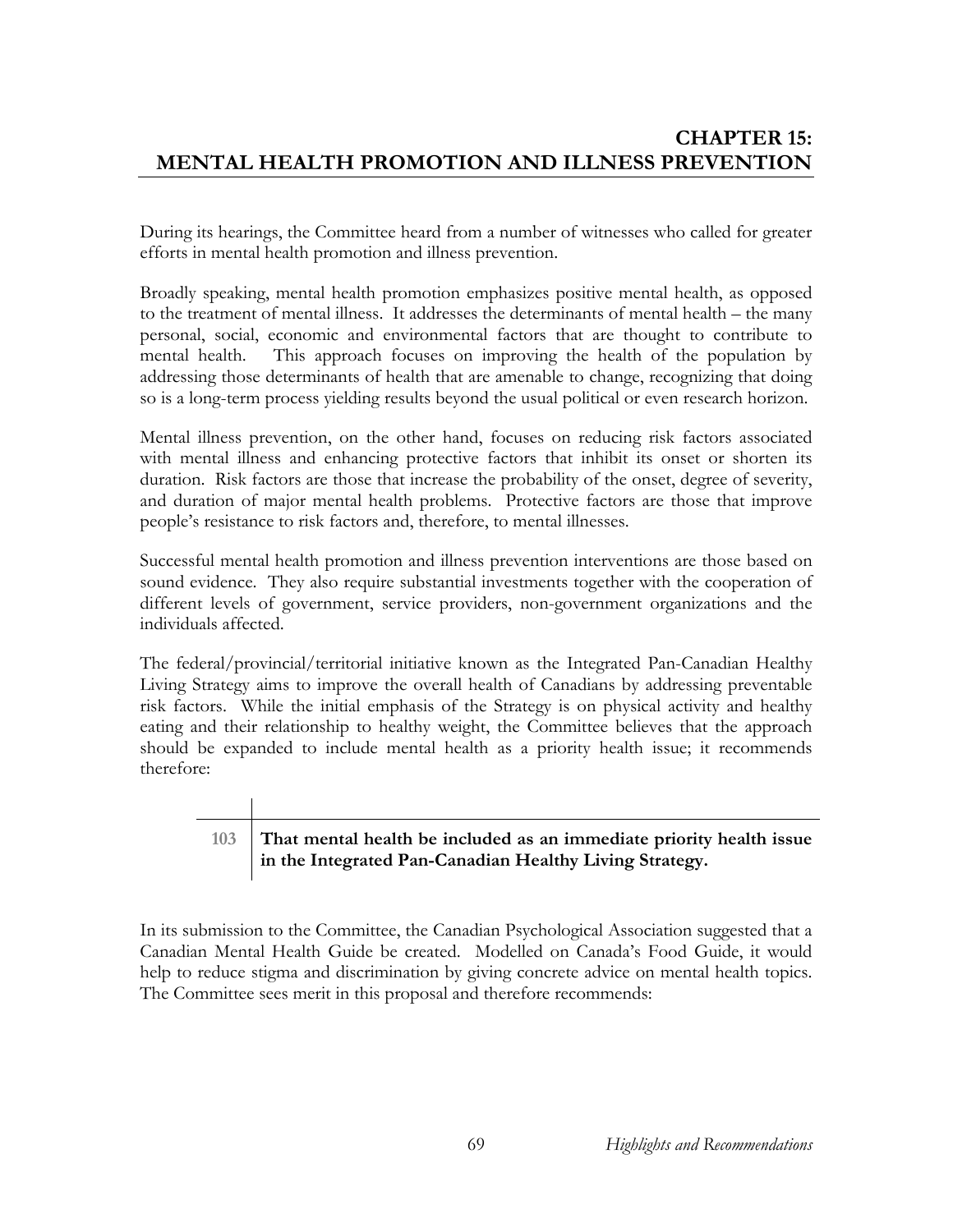# **104 That the Public Health Agency of Canada, in collaboration with other stakeholders, prepare a Mental Health Guide for Canadians and ensure its broad distribution.**

Health Canada and the Public Health Agency of Canada are both centrally involved in health promotion and illness prevention. Other institutions are also involved in activities related to health promotion, including the Institute of Population and Public Health within the Canadian Institutes of Health Research (CIHR), the Institute of Neurosciences, Mental Health and Addiction, and the Canadian Institute for Health Information (CIHI). As well, Statistics Canada collects and disseminates statistics on the health of Canadians.

Nevertheless, the Committee believes that the federal government should increase its capacity to identify national priorities for mental health promotion and illness prevention, and to translate these priorities into action. Given the overlap between mental health promotion and general health promotion, the Public Health Agency of Canada should continue to be the focal point for mental health promotion.

To complement the work of the Public Health Agency of Canada, the proposed Canadian Mental Health Commission, as outlined in Chapter 16, will include a Knowledge Exchange Centre that works with existing agencies to foster the collection of data relevant to mental health and illness and the exchange of information. The Committee therefore recommends:

| 105 | That the federal government commit sufficient resources to enable<br>the Public Health Agency of Canada to take the lead role in<br>identifying national priorities for interventions in the areas of mental |  |  |
|-----|--------------------------------------------------------------------------------------------------------------------------------------------------------------------------------------------------------------|--|--|
|     | health promotion and mental illness prevention and to work, in<br>collaboration with other stakeholders, toward translating these<br>priorities into action.                                                 |  |  |
|     | That all mental health promotion and mental illness prevention<br>initiatives contain provisions for monitoring and evaluating their<br>impact.                                                              |  |  |

**That the Knowledge Exchange Centre (see Chapter 16) work closely with existing bodies such as the Canadian Institute for Health Information, Statistics Canada and the Canadian Institutes of Health Research to collect and disseminate data on evaluations of mental health promotion and mental illness prevention interventions, including campaigns to prevent suicide.** 

**That, in this context, the Canadian Mental Health Commission (see Chapter 16) explore the possibility of:**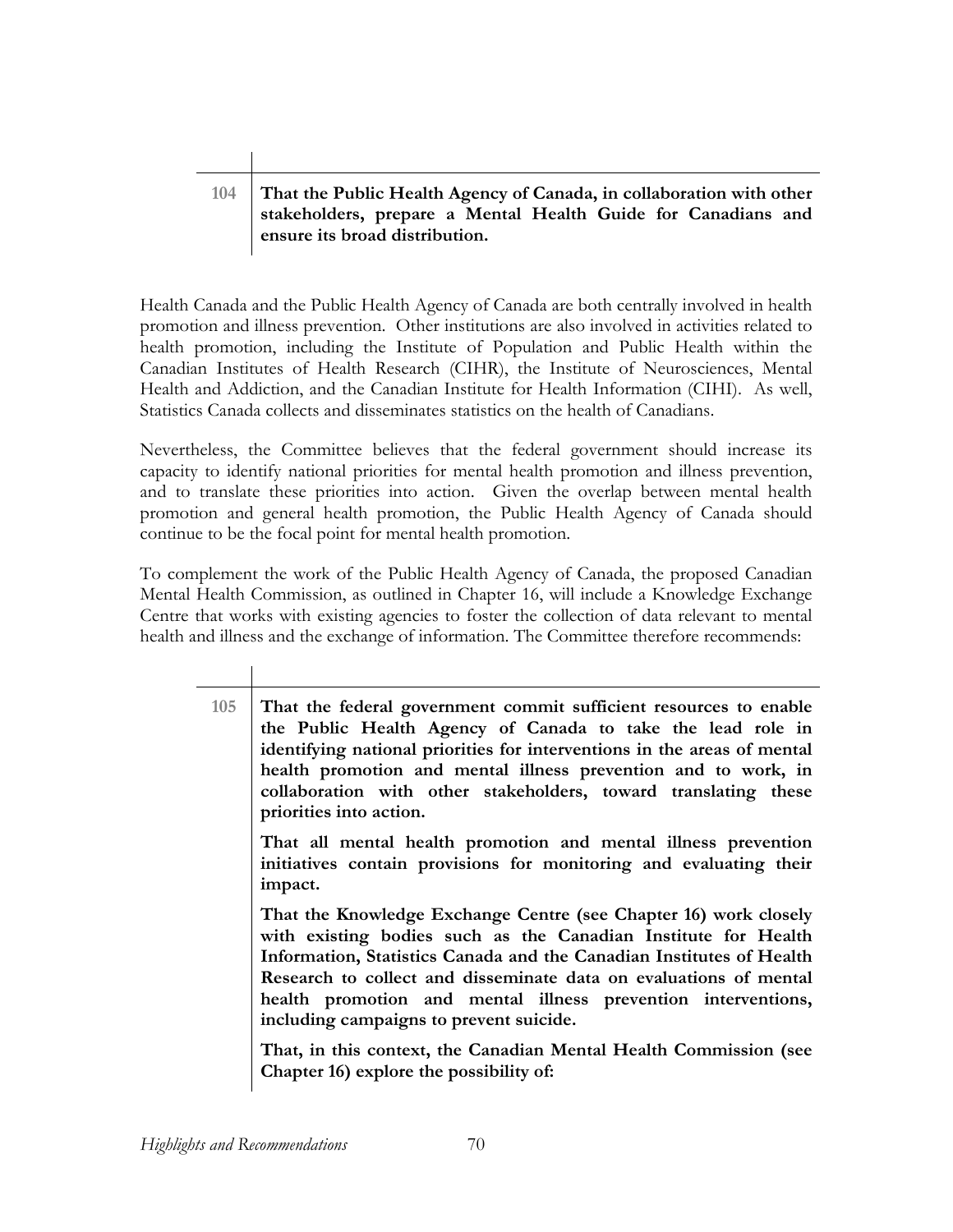- **developing common measures to evaluate mental health promotion and mental illness prevention interventions;**
- **analyzing federal policy initiatives for their probable mental health impact;**
- **identifying clusters of problems and/or at-risk populations that are not currently being addressed.**

The Committee has identified suicide prevention as another priority. Although suicidal behaviour is not itself a mental illness, it is highly correlated with mental illness and addiction. Available evidence indicates that when communities work together to increase awareness, the suicide rate can indeed be reduced.

Although many provinces, territories and communities have developed suicide prevention programs, Canada does not have a national suicide prevention strategy. Many, including the Committee, believe the federal government should work with the provinces, territories, and relevant stakeholders to develop one.

In October 2004, the Canadian Association for Suicide Prevention published a *Blueprint for a Canadian National Suicide Prevention Strategy*. It sets out a number of goals, including:

- Promote awareness in every part of Canada that suicide is our problem and is preventable;
- Develop broad-based support for suicide prevention and intervention;
- Develop and implement a strategy to reduce stigma, to be associated with all suicide prevention, intervention and bereavement activities; and
- Develop, implement and sustain community-based suicide prevention programs, respecting diversity and culture at local, regional, and provincial/ territorial levels.

The Committee believes there is merit in advancing the Canadian Association for Suicide Prevention's initiative to develop a national prevention strategy. The Committee therefore recommends:

| <b>106</b> | That the federal government support the efforts of the Canadian<br>Association for Suicide Prevention and other organizations working<br>to develop a national suicide prevention strategy. |
|------------|---------------------------------------------------------------------------------------------------------------------------------------------------------------------------------------------|
|            | That the Canadian Mental Health Commission (see Chapter 16) work<br>closely with all stakeholders to, among other things:                                                                   |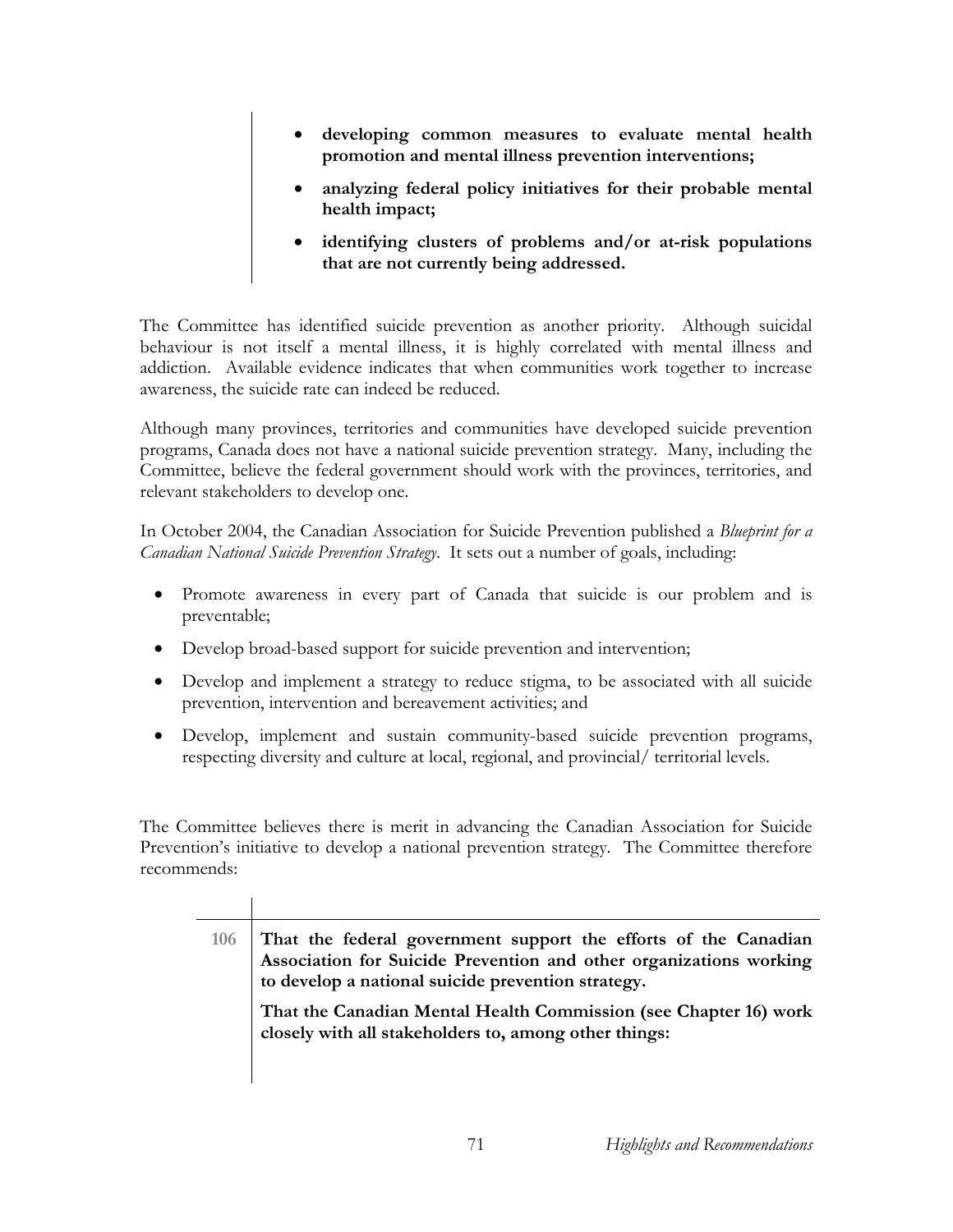- **develop consistent standards and protocols for collecting information on suicide deaths, non-fatal attempts and ideation;**
- **increase the study and reporting of risk factors, warning signs and protective factors for individuals, families, communities and society;**
- **support the development of a national suicide research agenda along the lines proposed by the Canadian Institutes of Health Research.**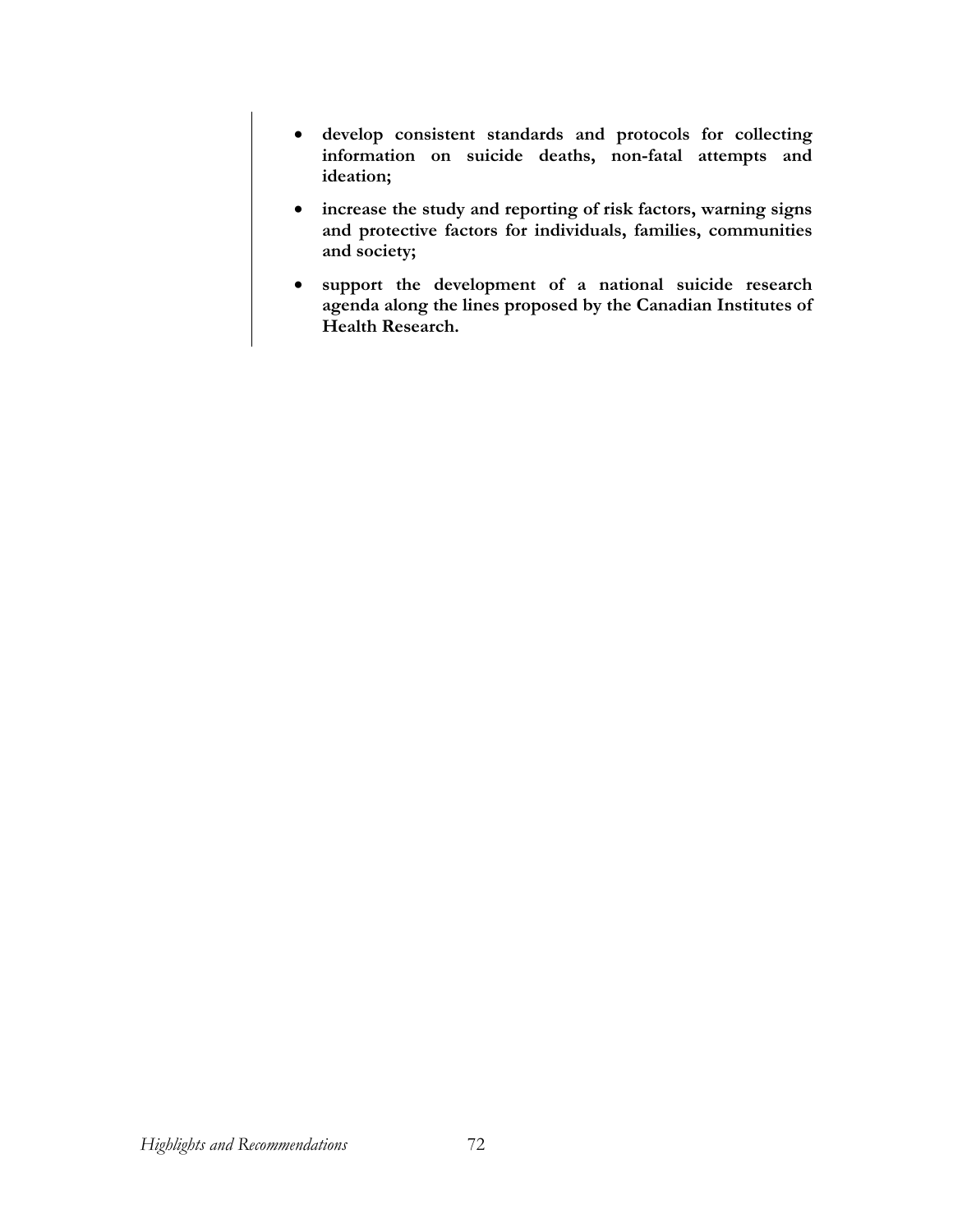From the very beginning of its study of mental health, mental illness and addiction, the Committee has heard the call for a national mental health strategy. It has recognized that mental health, mental illness and addiction issues resonate with every level of government and that strategies are required at every level – locally, regionally, provincially, federally, and nationally.

The Committee believes it important to emphasize the significant distinction between 'national' and 'federal,' and to be clear on what a feasible 'national' mental health strategy could look like in Canada. While there is a leadership role for the federal government in the development of a national approach to mental health, for a variety of reasons it cannot be up to this level of government alone or even primarily to develop and enforce such a strategy.

It is therefore clear to the Committee that a 'mechanism' of some sort is needed to undertake certain critical tasks at a 'national' level, to maintain the needed 'national' focus on mental health issues and to assist in the development of a national mental health strategy.

The Committee's key recommendation to achieve this objective, a proposal to create a Canadian Mental Health Commission, was made public by the then Minister of Health, the Honourable Ujjal Dosanjh, on November 24, 2005. This announcement represented the culmination of several months of consultation between the Committee and many mental health stakeholders across the country, including provincial and territorial governments. It was greeted with universal enthusiasm by those concerned with mental health issues in Canada.

The Committee's intention is that the work of the Canadian Mental Health Commission complement that being done by people and existing structures at the federal, provincial and territorial levels. Among the key principles are that the Commission:

- Be an independent not-for-profit organization at arm's-length both from governments and all existing mental health "stakeholder organizations";
- Make those living with mental illness, and their families, the central focus of its activities.

Key elements in the mission of the Commission are:

- To act as a facilitator, enabler and supporter of a national approach to mental health issues;
- To be a catalyst for reform of mental health policies and improvements in service delivery;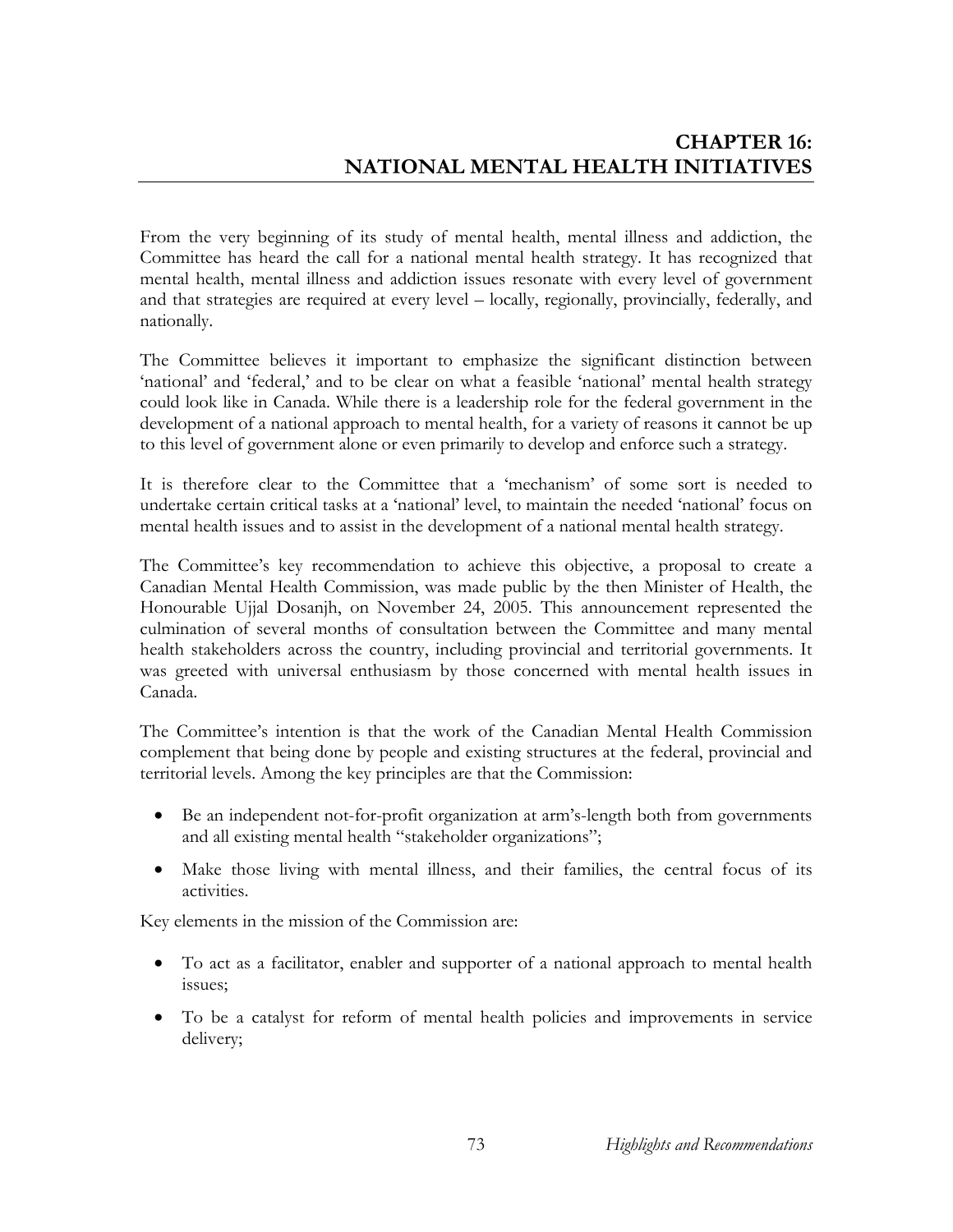- To educate all Canadians about mental health and increase mental health literacy among them, particularly among those who are in leadership roles such as employers, members of the health professions, teachers etc.;
- To diminish the stigma and discrimination faced by Canadians living with a mental illness, and their families.

The Commission will form collaborative relationships with all stakeholders and will also establish a number of advisory committees. The Commission will also create a national Knowledge Exchange Centre and will oversee a 10-year national anti-stigma campaign.

The Commission will be established under federal legislation or other appropriate authority and be funded by the federal government. The Committee recommends that the Board of the Canadian Mental Health Commission have nineteen members, approximately one third from governments and approximately two thirds without any government affiliation or connection. It is critical that all Board members not see themselves, or be seen, as representative of any of the narrowly-focused interest groups that now constitute integral parts of the current mental health system.

The Committee believes that it is essential to move forward quickly, and recommends:

| 107                                                                                                                                                                                  | That a Canadian Mental Health Commission be established and that<br>it become operational by 1 September 2006.                                                                                                                                                                                                                                        |
|--------------------------------------------------------------------------------------------------------------------------------------------------------------------------------------|-------------------------------------------------------------------------------------------------------------------------------------------------------------------------------------------------------------------------------------------------------------------------------------------------------------------------------------------------------|
| That the guiding principles, mandate, method of operation and<br>activities of the Canadian Mental Health Commission be as specified<br>in sections 16.2.2 to 16.2.5 of this report. |                                                                                                                                                                                                                                                                                                                                                       |
| the operating costs of the Commission.                                                                                                                                               | That the composition of the Board of the Commission and its staff be<br>established as set out in sections 16.2.6 and 16.2.7 of this report.                                                                                                                                                                                                          |
|                                                                                                                                                                                      | That the Government of Canada provide \$17 million per annum to<br>fund the operation and activities of the Commission; of this amount,<br>\$5 million per annum should be dedicated to a national anti-stigma<br>campaign, \$6 million per annum devoted to the creation of the<br>Knowledge Exchange Centre and \$6 million per annum used to cover |

As noted earlier, the movement toward a community based mental health system has not fully taken root. In many cases, deinstitutionalization has been undertaken without the necessary community supports being in place. Part of the problem has been that it has proven difficult to fund the costs of transition from institutional to community care. To complete this transformation of the mental health care system from its institutional base to one that is predominantly based in the community, a targeted investment by the federal government is needed in the form of a Mental Health Transition Fund (MHTF).

In the Committee's view, the MHTF should have two main components: a Basket of Community Services (BCS) to assist provinces to provide services and supports in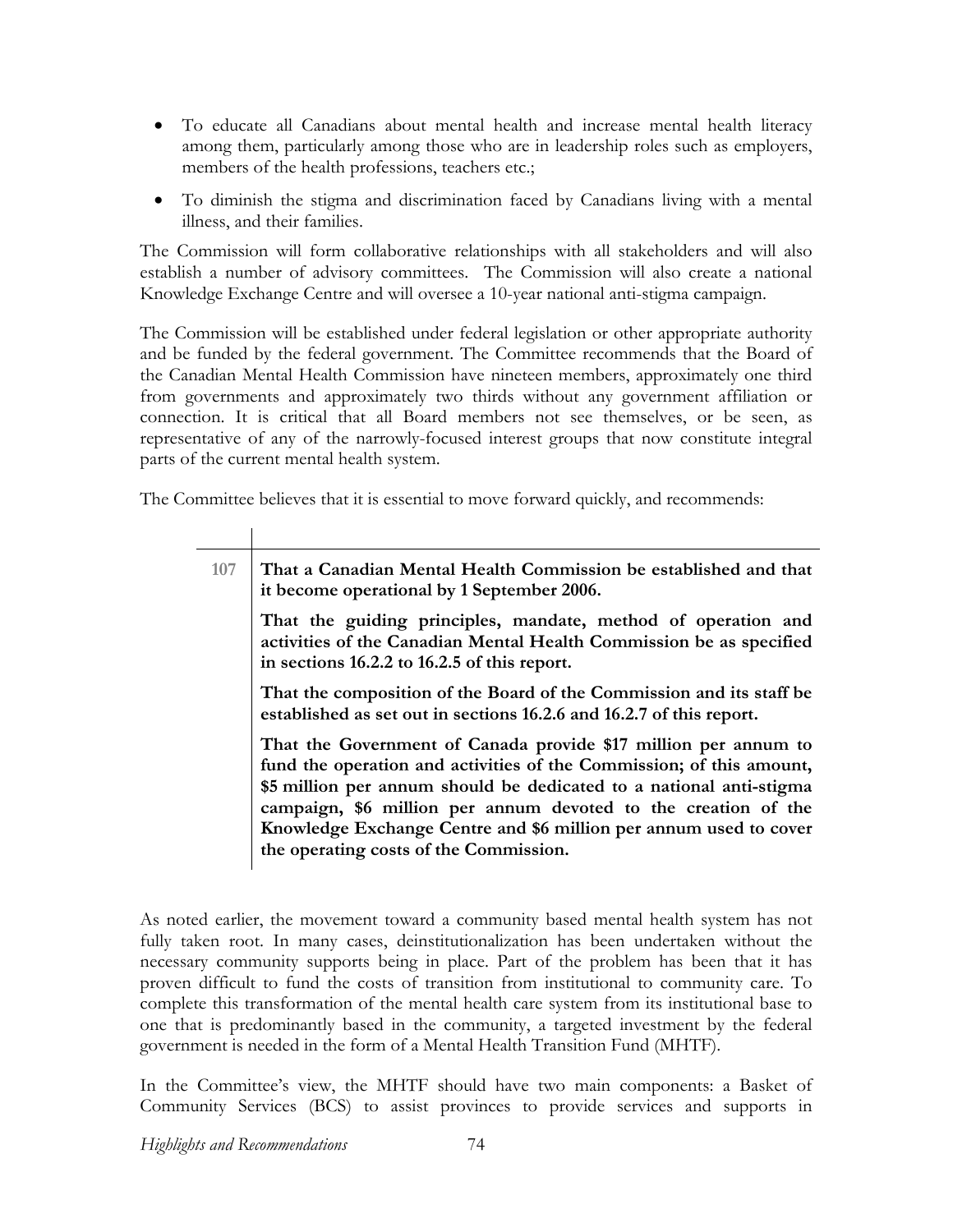communities to people living with mental illness, and a Mental Health Housing Initiative (MHHI) providing federal funds for the construction of new affordable housing units as well as for rent supplements for people living with a mental illness who could not otherwise afford to do so can rent suitable accommodation at market rates.

Therefore the Committee recommended in Chapter 5:

**108 That the Government of Canada create a Mental Health Transition Fund in order to help accelerate the transition to a system in which the delivery of mental health services and supports is based predominantly in the community. That this Fund be made available to the provinces and territories on a per capita basis, and that the Fund be administered by the Canadian Mental Health Commission that has been agreed to by all Ministers of Health (with the exception of Quebec). That the provinces and territories be eligible to receive funding from the Mental Health Transition Fund for a Basket of Community Services, as long as these projects:**  • **Would not otherwise have been funded; that is, these projects would represent an increase in provincial or territorial spending on mental health services that is over and above existing spending on services and supports plus an increment equal to the annual percentage increase in overall spending on health;**  • **Contribute to the transition towards a system in which the delivery of mental health services and supports is based predominantly in the community. That, as part of the Mental Health Transition Fund, the Government of Canada create a Mental Health Housing Initiative that will provide funds both for the development of new affordable housing units and for rent supplement programs that subsidize people living with mental illness who would otherwise not be able to rent vacant accommodation at current market rates.**  • **That, in managing the housing portion of the Mental Health Transition Fund, the Canadian Mental Health Commission should work closely with the Canada Mortgage and Housing Corporation.** 

The Committee believes strongly that the Canadian Mental Health Commission should manage the Mental Health Transition Fund, but it has deliberately left open the specification of programs to be covered under the Basket of Community Services. The services and supports available in each community will depend on many factors that are unique to its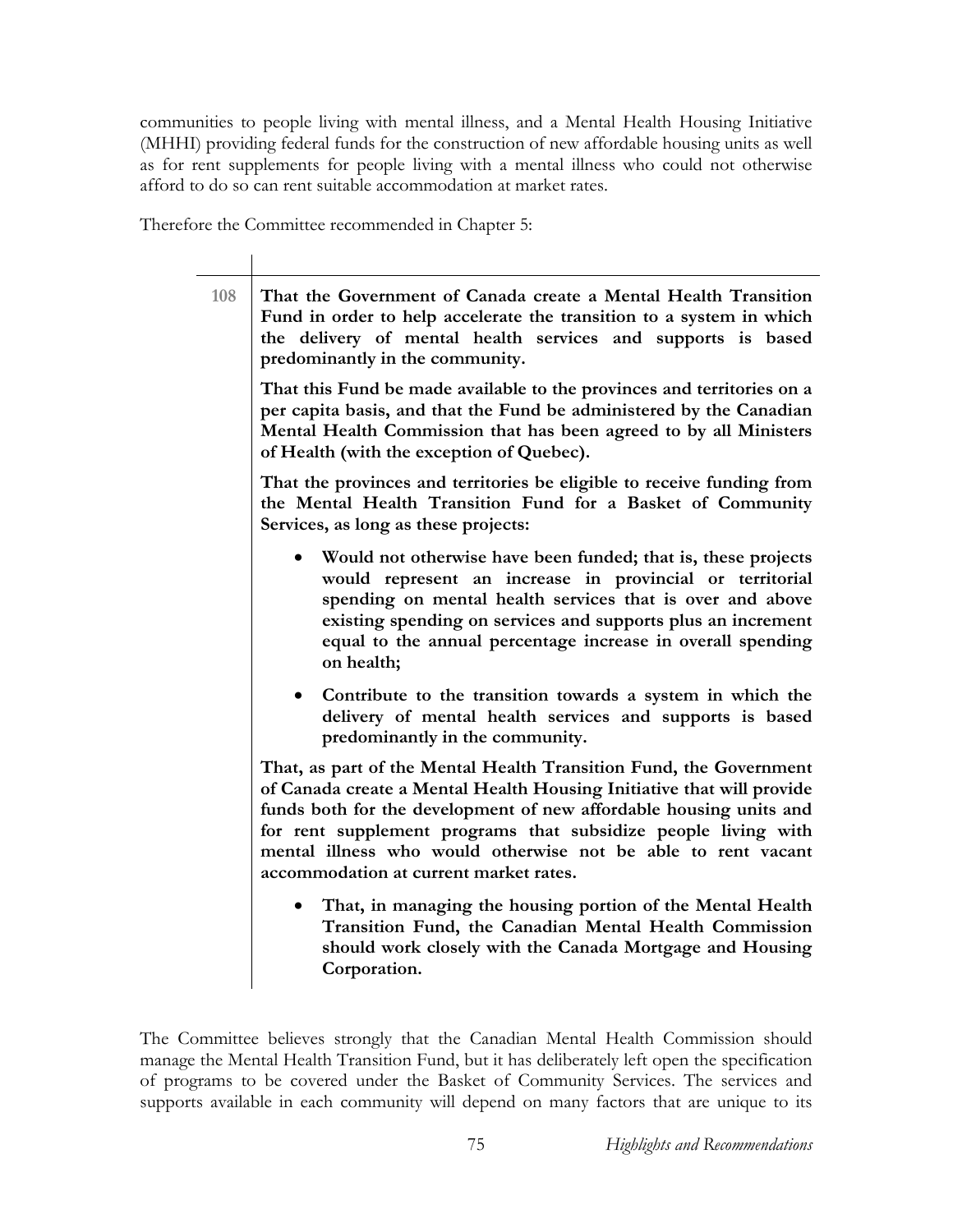particular history and circumstances. The Committee does not believe it wise to attempt to dictate a uniform model.

The Committee also believes that the fund should be distributed to the provinces and territories on the basis of population. Access to family and community-based health care services, however, is a particular challenge in the Territories where huge obstacles to community-based delivery of mental health services are posed by small populations living across vast and remote regions. The Committee therefore recommends:

> **109 That the territories receive additional funding from the federal government, over and above their per capita allocation from the Mental Health Transition Fund, in order to assist them in addressing the needs of remote, isolated and non-urban communities.**

The Committee also believes that a similar measure should be considered in the case of Prince Edward Island.

The federal government, stakeholders, and Canadians in general, are entitled to know that funding from the MHTF is being used as intended. The Committee realizes that provinces and territories object to having to report to the federal government or a national organization on how they manage their health care spending. Nonetheless, the Committee strongly believes that there should be some form of accountability for the use of money from the Fund. Therefore the Committee recommends:

> **110 That the use of the monies from the Mental Health Transition Fund should be subjected to an external audit, to be performed by provincial auditors general in order to ensure that the monies are spent in a manner consistent with the two objectives of the Transition Fund, namely:**

- **(a) to fund community based mental health services and supports; and**
- **(b) to increase the total amount each jurisdiction spends on enhancing mental health and treating mental illness.**

There are currently no reliable data on what it would cost to complete the transformation of the whole mental health care system from an institutional base to one that is predominantly based in the community. Consequently, the Committee has relied upon the work of others on a smaller scale to establish a reasonable estimate of the size of an effective transition fund.

The Committee's estimate of the overall cost of transforming the mental health system is based on the work of the Toronto-Peel Mental Health Implementation Task Force. It

*Highlights and Recommendations* 76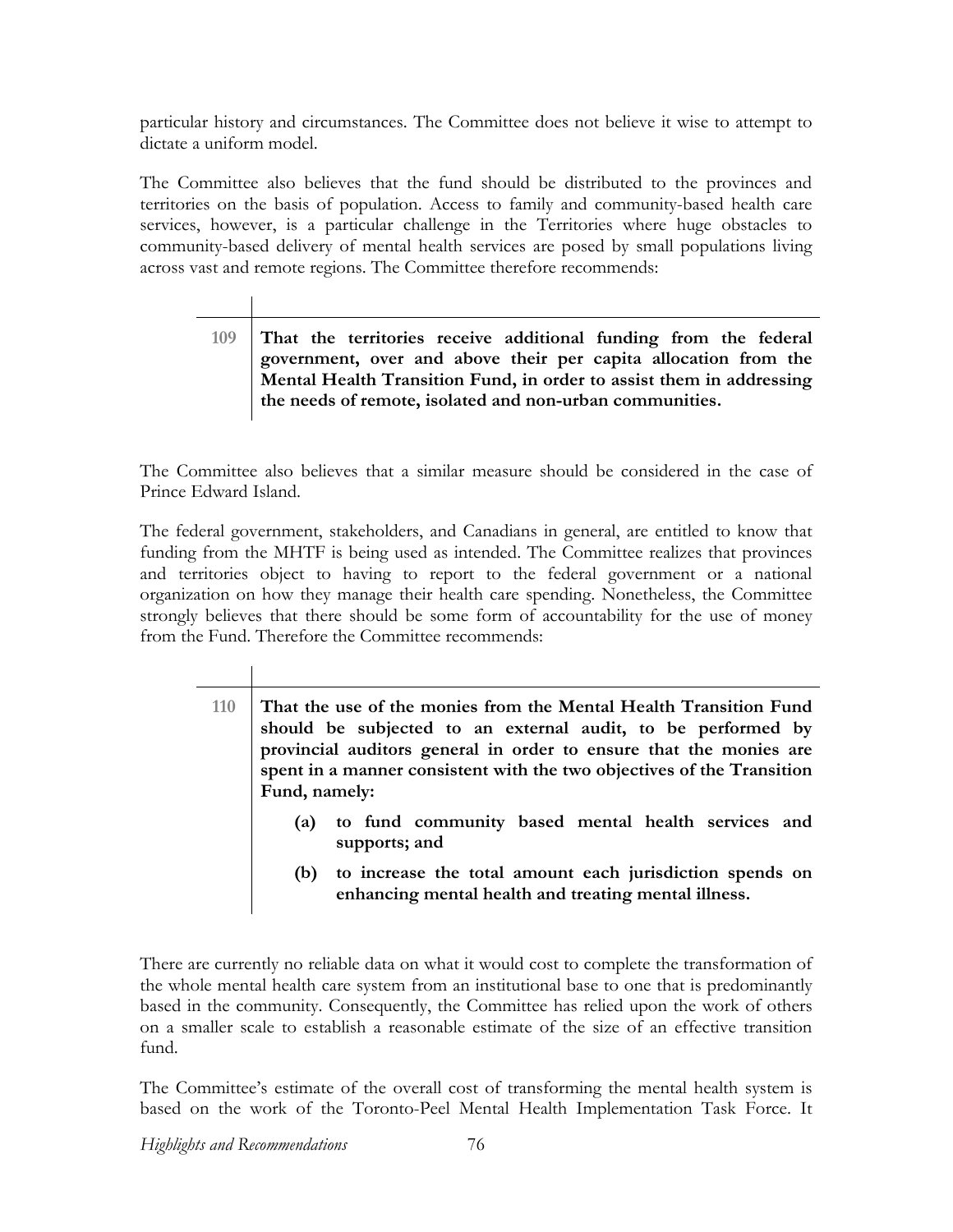concluded that, to achieve an adequate transformation, the Toronto-Peel region's mental health system required an investment of approximately \$245 million over five years. By extrapolation, the total required for Canada would be \$2.148 billion.

The Committee believes that ten years is a realistic time frame for transition and recommends:

# **111 That the Basket of Community Services component of the Mental Health Transition Fund average \$215 million per year over a ten year period, for a total of \$2.15 billion.**

One of the biggest problems facing people with mental illness is the lack of affordable housing. According to data provided by the Canada Housing and Mortgage Corporation, 15% of the Canadian population as a whole is in need of adequate, suitable, and affordable housing. At the same time, the housing situation confronting people living with mental illness is considerably worse; 27% (approximately 140,000 people) are without adequate, suitable, and affordable housing. The Committee believes that this constitutes discrimination against people living with mental illness.

According to the Canada Mortgage and Housing Corporation approximately 57,000 people living with mental illness would need access to some form of affordable housing in order to bring the proportion of people living with mental illness in need of housing down to the national average.

The needs of people living with mental illness are not all the same – some require supportive services while others who are more independent have trouble finding adequate housing. The Committee therefore concluded unequivocally that: more affordable housing units are required; more assistance is needed so that people can afford to rent existing accommodation at market rates; and more supportive services are needed so that people living with a mental illness can live in their communities.

The Committee believes that a program to meet the core housing needs of people living with mental illness should be based on a 60/40 mix of rent subsidies relative to the construction of new housing units. The Committee also believes that when the Mental Health Housing Initiative is launched, its initial focus should be on rent-subsidized units because of the need to act quickly to address the housing shortage. Moreover, the federal government should pay the full share of rent subsidies for the first three years. Consideration should also be given to innovative approaches by governments, health authorities and non-profit organizations, such as aggregating their subsidies to allow partnerships with tenants in the purchase of housing properties.

The Committee therefore recommends: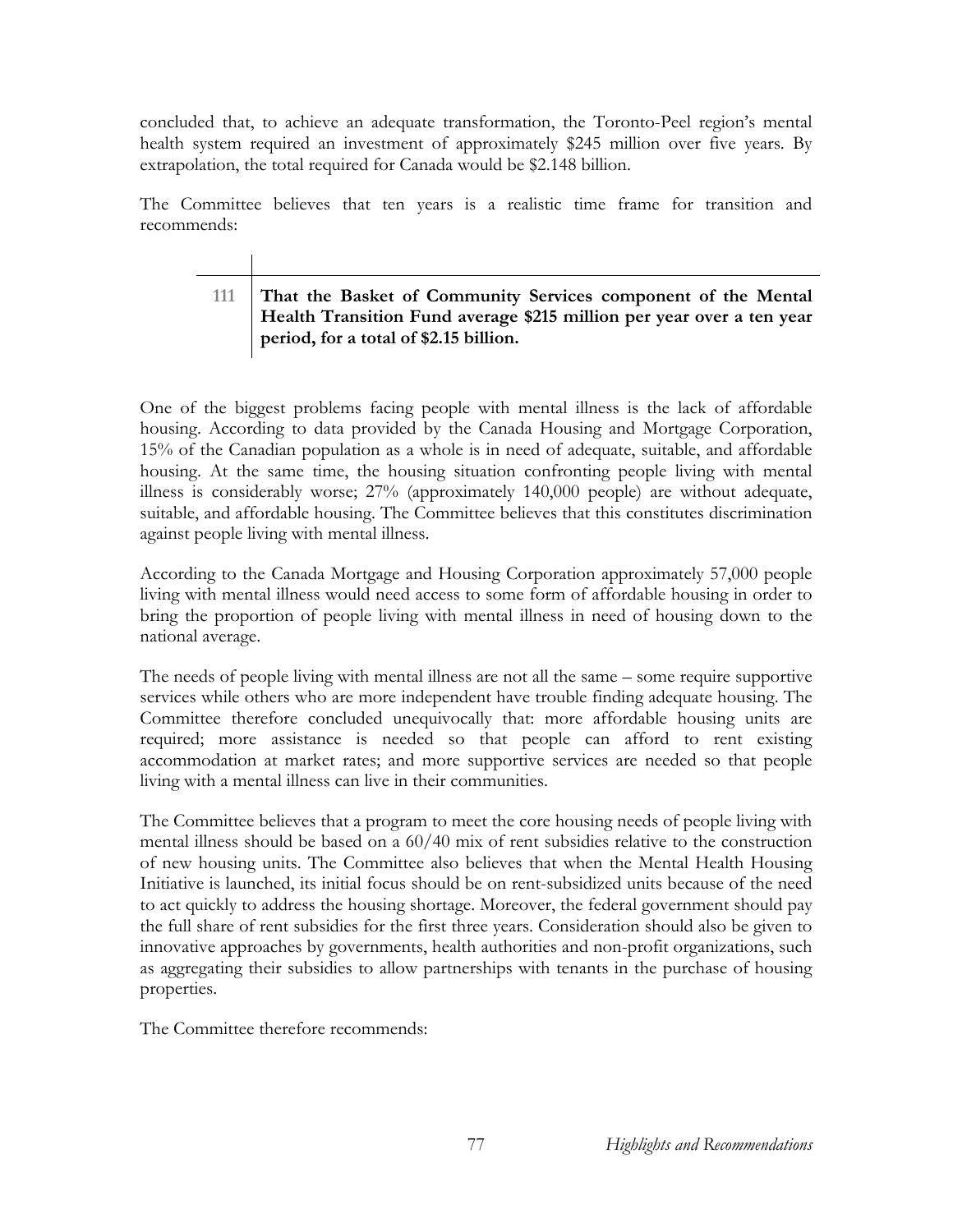## **112 That the Government of Canada invest \$2.24 billion over ten years in the Mental Health Housing Initiative (MHHI) that is to be established as part of the Mental Health Transition Fund.**

**That the MHHI have as its goal to reduce the percentage of Canadians living with mental illness in need of housing that is adequate, suitable and affordable from 27% to the national average (15%) of people in need of such housing, specifically by providing 57,000 people living with mental illness with access to affordable housing.** 

**That, over the life of the MHHI, 60% of its funds be allocated to providing rent supplements to people living with mental illness who would otherwise be unable to afford to rent accommodation at market rates, and the remaining 40% be devoted to the development of new affordable housing units.** 

**That, in order to provide immediate assistance to as many people as possible, during the first three years of the MHHI, fully 80% of available funds be allocated to rent supplements; and that during this period the federal government pay the full share of the rent subsidies, after which the cost of the rent subsidies be shared according to existing federal-provincial-territorial arrangements.** 

**That innovative approaches by governments, health authorities and non-profit organizations be supported, such as aggregation of subsidies to allow partnerships with tenants in the purchase of housing properties.** 

**That, following the ten-year life of the MHHI, the Canada Mortgage and Housing Corporation be mandated to maintain the percentage of people living with mental illness who are in need of housing that is adequate, suitable and affordable at the same percentage as that of the population as a whole.** 

In addition to the Basket of Community Services and the Mental Health Housing Initiative, the Committee believes there are several other important elements that should be incorporated in the Transition Fund.

*Concurrent Disorders.* Throughout most of Canada there is no complete, comprehensive set of services and supports to address substance use problems and addictive behaviours. The Committee is convinced that the federal government can and should do more to address substance use problems, addictive behaviour, and particularly concurrent disorders. Specifically, the Committee believes that the federal government should provide an additional \$50 million to focus service reform initiatives addressing concurrent disorders. The Committee therefore recommends:

*Highlights and Recommendations* 78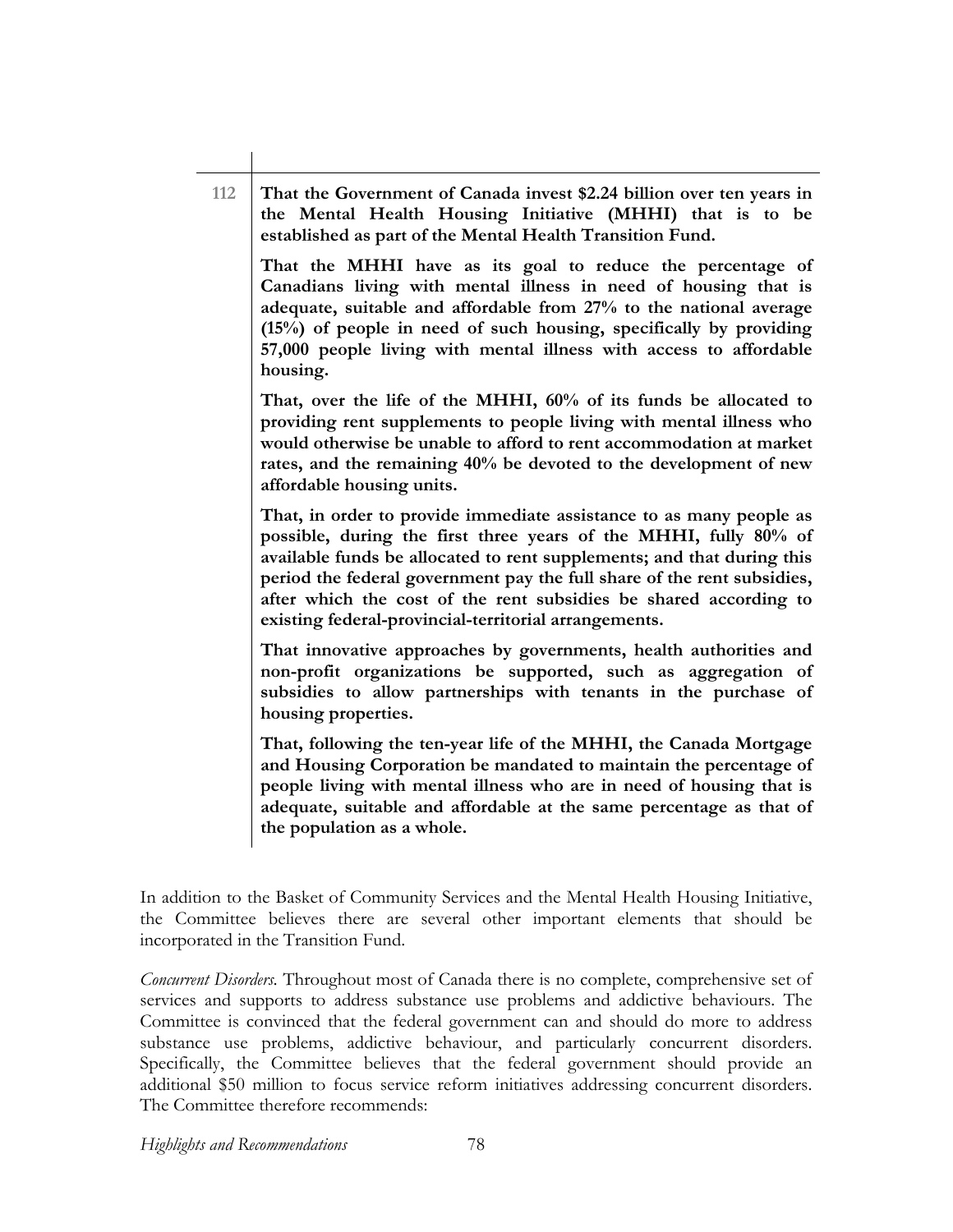**113 That the Government of Canada include as part of the Transition Fund \$50 million per year to be provided to the provinces and territories for outreach, treatment, prevention programs and services to people living with concurrent disorders. As with the rest of the Transition Fund, this money would be managed by the Canadian Mental Health Commission, but in respect of this component of the fund there should be close consultation with the Canadian Centre for Substance Abuse, as well as the provinces, territories, and other stakeholders.** 

*Telemental Health.* As noted previously, telemental health has enormous potential given that the process of psychiatric diagnosis is not primarily a physical one, but relies on verbal and non-verbal communication. The Committee recommended in Chapter 12 that the federal government assist provinces to utilize the savings from reduced transportation and other costs gained from the implementation of telemental health services to fund their operating costs. It recommends that:

# **114 That the Government of Canada provide the provinces and territories with \$2.5 million per year to help them move forward with their plans for telemental health. This money would be part of the Mental Health Transition Fund and be administered by the Canadian Mental Health Commission.**

*Peer Support.* In Chapter 10, the Committee documented the importance of self-help and peer support for people living with mental illness and their families. Therefore, the Committee recommends:

# **115 That the Government of Canada provide the provinces and territories with \$2.5 million per year for peer support and self-help initiatives. This money would be part of the Mental Health Transition Fund and be administered by the Canadian Mental Health Commission.**

*Research.* In addition to the various elements of the Transition Fund, the Committee reiterates its support for research leading to meaningful improvement in the lives of people living with mental illness and addiction in Canada. That is why, in Chapter 11, the Committee recommended: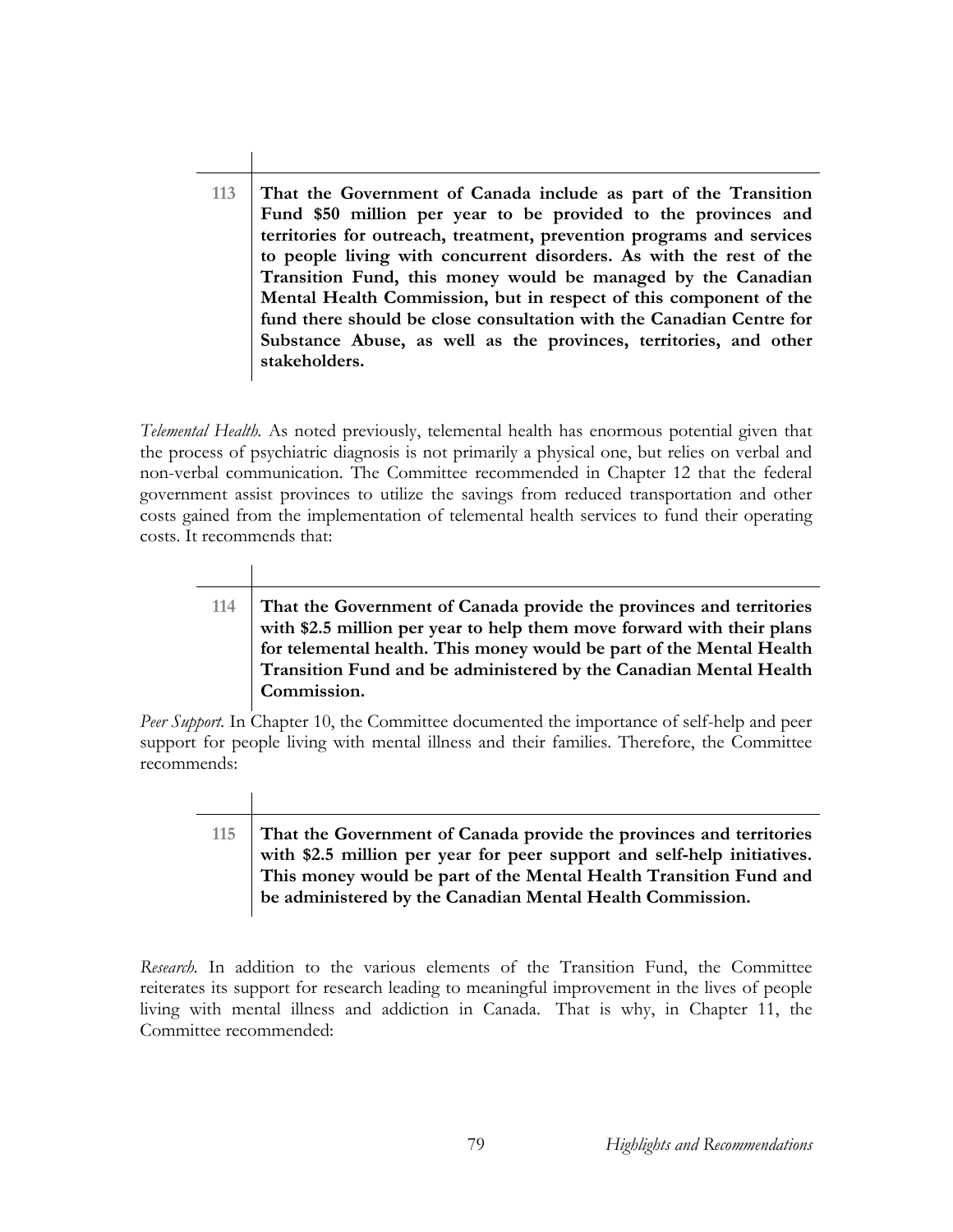**116 That the federal government commit \$25 million per year for research into the clinical, health services and population health aspects of mental health, mental illness and addiction. That these funds be administered by the Canadian Institutes of Health Research (CIHR), through the Institute of Neurosciences, Mental Health and Addiction under the guidance of a multistakeholder board and in consultation with the Canadian Mental Health Commission. That this \$25 million be incremental to the funding currently provided to the CIHR.** 

The total annual cost of implementing the Committee's recommendations is outlined in the following table:

| <b>Item</b>                         | Cost<br>(\$ million per year) |
|-------------------------------------|-------------------------------|
| <b>Mental Health Commission</b>     | 17.0                          |
| Mental Health Housing Initiative    | 224.0                         |
| <b>Basket of Community Services</b> | 215.0                         |
| <b>Concurrent Disorders Program</b> | 50.0                          |
| Telemental health                   | 2.5                           |
| Peer support                        | 2.5                           |
| Research                            | 25.0                          |
| Total                               | 536.0                         |

The Committee has always believed that the responsible course of action is not simply to recommend that the federal government spend more money in a particular area but also to suggest how that money can be raised

The Committee realizes that there is no "best" way of raising the required revenue. After careful consideration, the Committee recommends: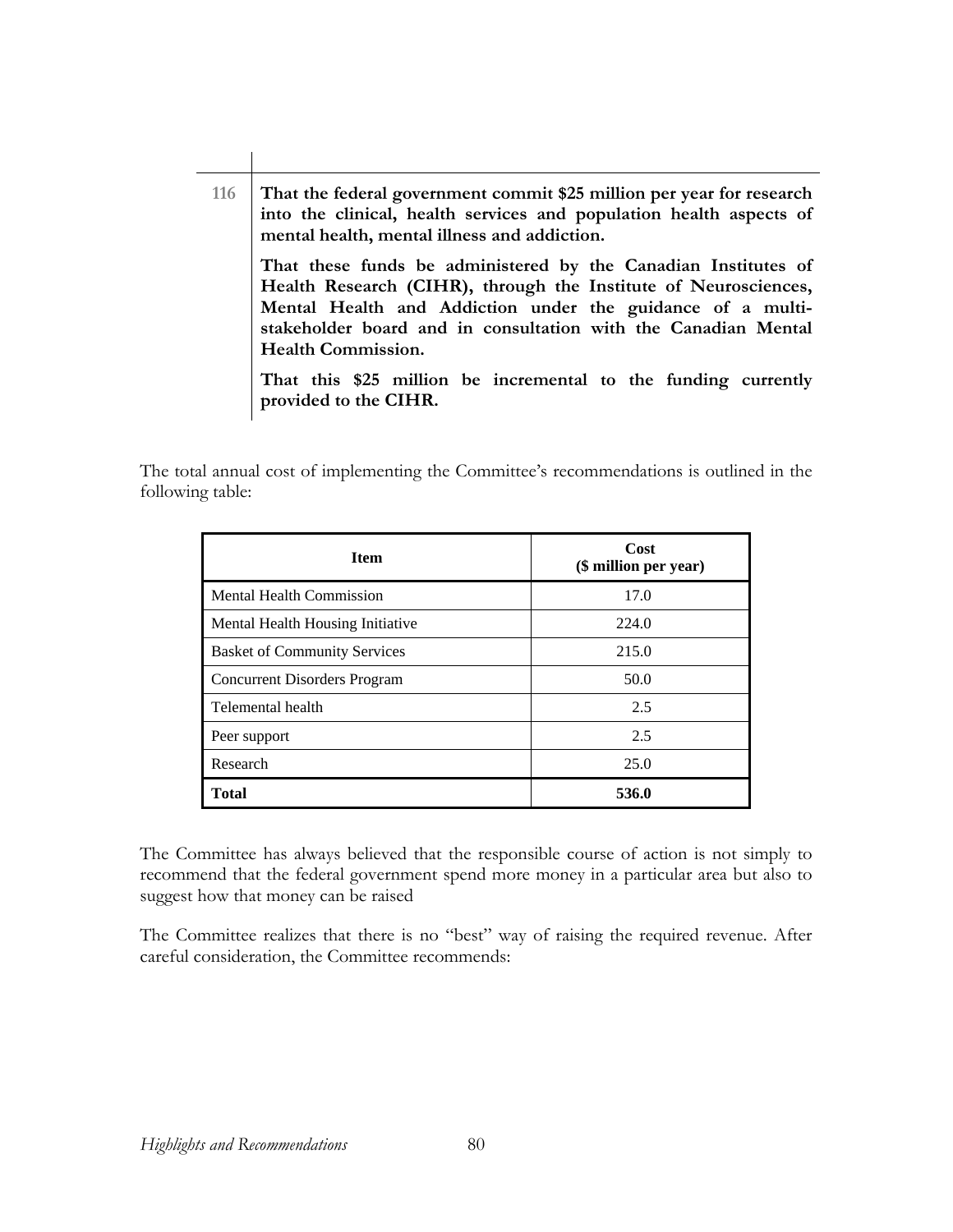**117 That, in order to raise additional revenue to pay for the recommended federal investments in mental health, mental illness and addiction initiatives, the Government of Canada should raise the excise duty on alcoholic beverages by a nickel a drink, that is by 5 cents a standard drink.** 

The revenue raised should be earmarked for spending on mental health, mental illness, and addiction.

One standard drink in Canada is 13.6 g of alcohol – a 12 ounce bottle of beer, a five ounce glass of wine or 1.5 ounces of 80-proof liquor. Five cents a drink translates into 5 cents on a bottle of beer, approximately 25 cents on a bottle of wine and approximately 85 cents on a bottle of spirits.

The Committee believes that this increase in excise duty should not apply to alcoholic beverages with an alcohol content of 4% and lower (light, or other low alcohol beer). In fact, the Committee believes that society would benefit from a shift in consumption from higher to lower alcohol beer. Therefore, the committee recommends:

> **118 That the Government of Canada lower the excise duty by 5 cents a drink on beer of alcohol content between 2.5% and 4%, and the excise duty on beer of alcohol content under 2.5% should be eliminated entirely.**

In all, these changes to the federal excise tax on alcohol would raise approximately \$478 million per year. There are a number of ways to bridge the potential shortfall of \$58 million per year between the Committee's recommendations and its proposed source of revenue. These include utilizing funds from general revenue, spreading out the housing costs over a longer period of time or using a portion of the surplus from the mortgage insurance program of the Canada Mortgage and Housing Corporation.

It should be noted that the Committee's revenue-raising proposal is not linked to its expenditure proposal in any causal way. The only connection between the two is that the amount of money is the same. Indeed, the Committee has deliberately avoided making any statements about the nature of a causal link, if any, between mental health and substance use disorders. Rather, the Committee has simply made a recommendation to the government on how to raise the additional revenue necessary to implement its recommendations that is both economically sound and also politically feasible.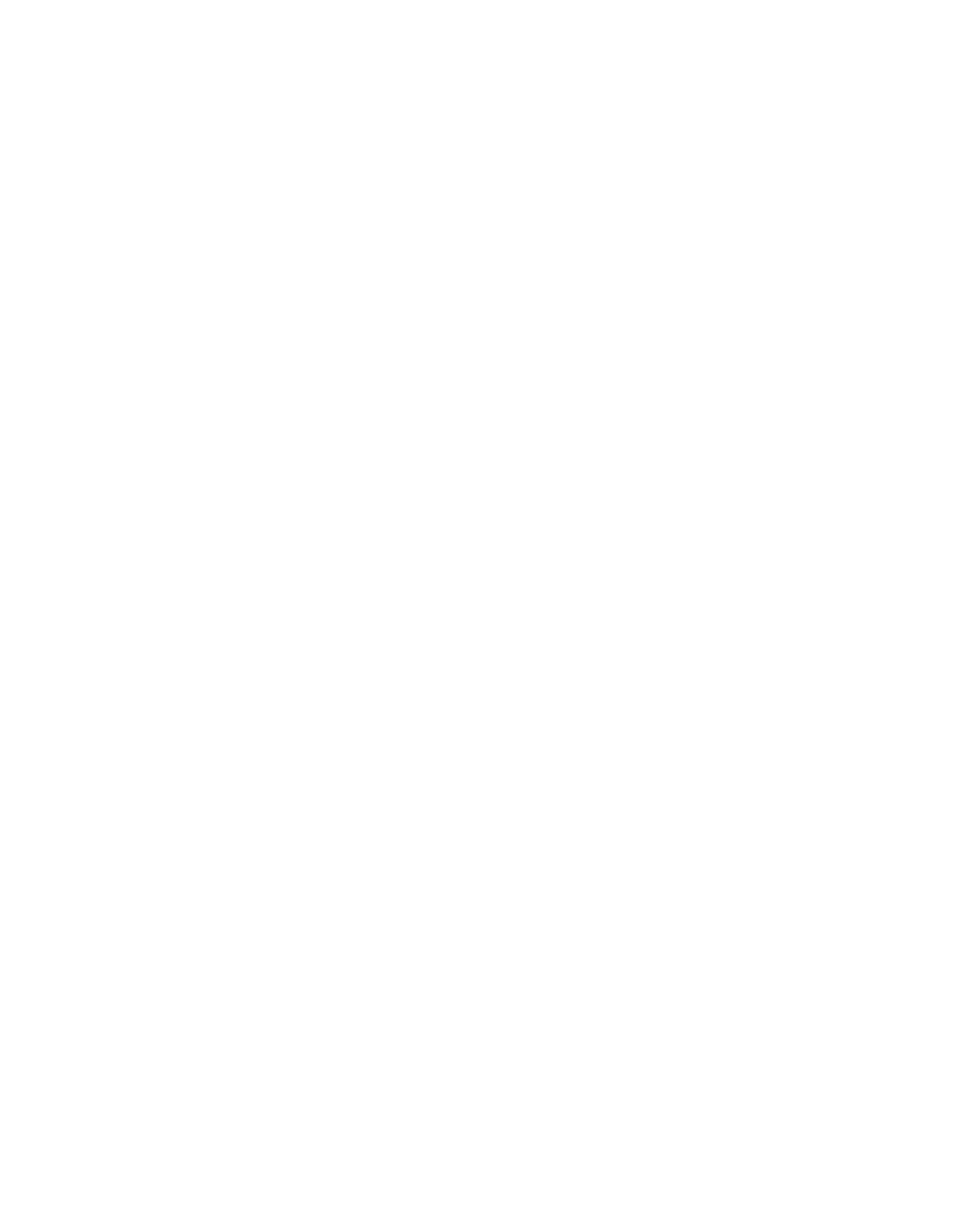Emmy's story appears as the epilogue to the full report. We reproduce it here in the hope that readers will always keep in mind that the mental health system is not about governments or programs or politics or service providers. It is about helping people with mental illness to live the best life they possibly can.

# **EMMY'S STORY**

What follows is a true story, a personal history provided to the Committee by Emmy (not her real name), a person affected by a mental illness. Emmy's words and expressions have been changed slightly but it remains her story. It describes how she and her family have been dealt with by the current health care and social services "system" through six episodes of acute illness. Emmy's story *"The Way It Is"* describes how things actually work and don't work for the great majority of Canadians with mental illness.

At the end of Emmy's actual story is another one — a description of how she, her family and the members of this Committee would hope and expect her to be treated in a transformed system *"The Way it Should Be"* reflects what we hope will be created by implementation of the recommendations in this Report.

# **THE WAY IT IS**

I was born and raised in a small town in southeastern Ontario. For the first six years of my life you would have described me as a typical kid in an ordinary family in a town much like hundreds of others throughout Canada.

# **Age Six**

Around the time I started school our life changed. My Dad started to act funny. First he got really moody, then strange and then wild. It was not funny; it was scary. Sometimes he would be OK but suddenly without warning he would do wild things like shout and yell and throw things at Mom and me over nothing at all. Then he got to pushing and shoving and sometimes hitting. You never knew when he would explode or what would set him off. I had no idea what was going on except Mom said she thought Dad was sick. I didn't want Dad to be sick. I just wanted him back the way he was. I worried about him and us all the time.

Mom was worried too and ashamed to show her face as Dad's weird behaviour became obvious to people in the neighbourhood. She didn't know what to do; she didn't know anybody to call on for help or even advice. Dad got worse and worse. Finally one day he got so violent that Mom called the police. They came to the house and took him away. We hated to think what the neighbours thought about that! Mom was really too embarrassed to talk to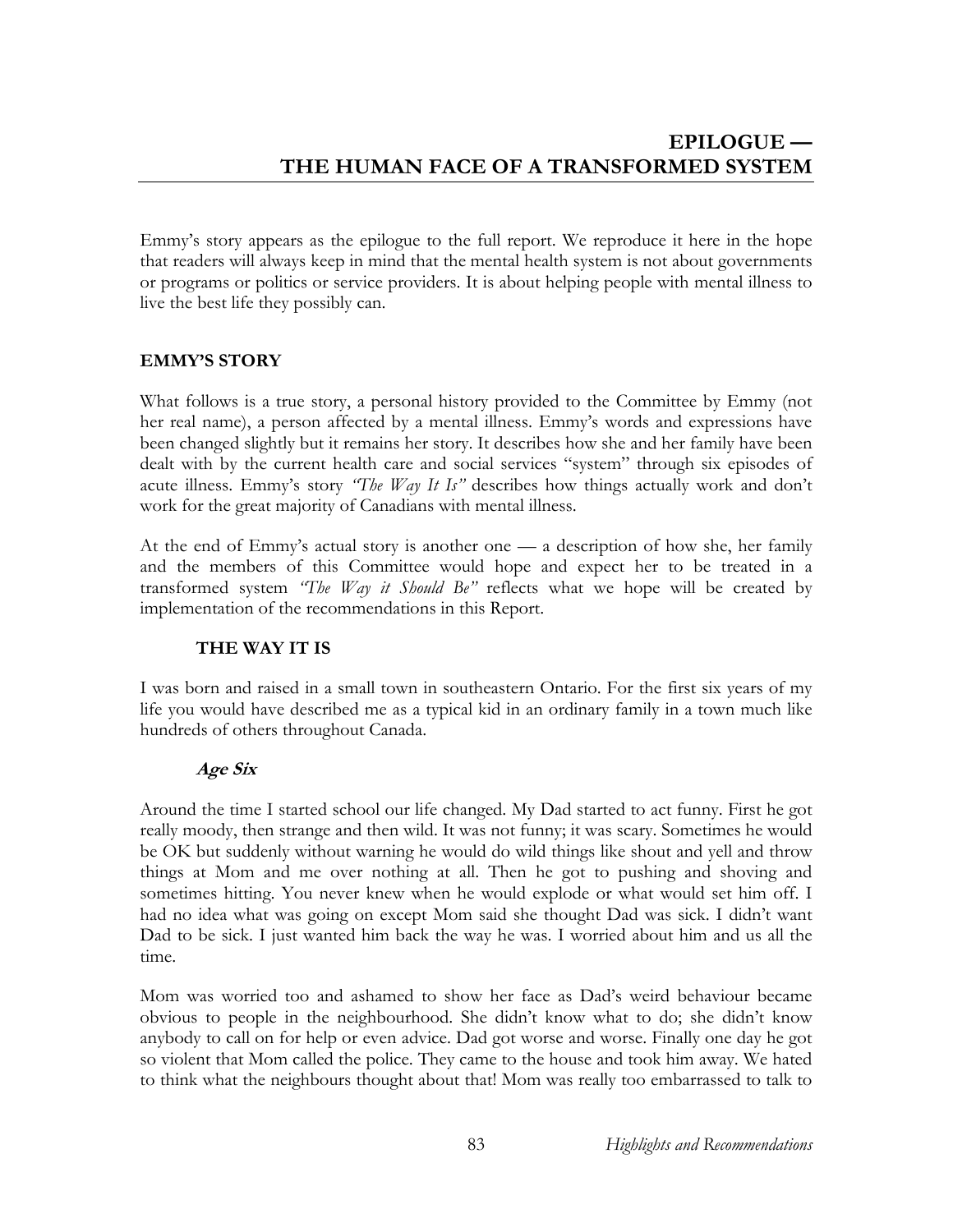any of them for quite a while. She told me never to tell anybody that there was anything wrong with Dad, like he was sick or anything — just that he had gone away.

After a couple of days the police told Mom that Dad really was sick — sick in the head. They told her they had taken him to a hospital in the city, 30 miles away, where there were people to look after him and doctors who could help him.

I always wondered if it was my fault. Did I do something wrong that set Dad off and made him sick?

For the next few years Mom and I kept to ourselves most of the time. Dad was in and out of hospital — more in than out — and couldn't hold a job. When he was home, he would act fairly normal for a while but then he would fly off again and Mom would have to get him back to the hospital. Not really knowing what was wrong with him, trying to keep quiet about it all, and not being able to help him get better really made Mom and me confused and frustrated. We were always short of money too. During the times when he felt more like his old self I'm sure Dad blamed himself for not bringing in an income to help support the family; thinking about that probably made him sicker.

Mom was really tired — working full time, looking after me (and Dad when he was home) and taking the bus up to the city as often as she could on weekends when he was in hospital.

# **Age Fifteen**

I know that Mom really worried about me as a teenager, especially about the time I turned 15 when, without realizing it, I started to get really moody. Then, just like Dad, I started to do weird things. Mom was at her wits end and both of us were really scared. I didn't know what was happening. It seemed like I was alone in the world; there was nobody to help me, not even Mom. I didn't know how to stop feeling and acting the way I was. It seemed like some strange powerful force was inside my head making me behave badly and do wild, violent things I really didn't want to do.

Mom didn't know what to do. I think she figured I was going through a phase and would grow out of it. She might have thought about taking me to the hospital in the city, like Dad, but she didn't do it or even talk to me about it.

In the meantime my school work was going down the tubes. I just couldn't pay attention to what was going on, so lots of days I would just skip and stay home in my room with the door shut, doing nothing. Then I dropped out of school altogether. I got a part-time job but I couldn't pay attention to the work I was supposed to do and after a few weeks they fired me. I got another job but lost that one too. I got job after job but I always wound up getting fired a little while later. After a few months of that I gave up trying to work. I just sat at home all the time and watched TV. I hardly ever saw anybody except Mom when she got home from work but we didn't talk much. Neither of us knew what to say, what was the matter with me or what to do.

Slowly life went on. After a long time my symptoms gradually diminished, I was able to concentrate better and I went out and got a job that I was able to keep.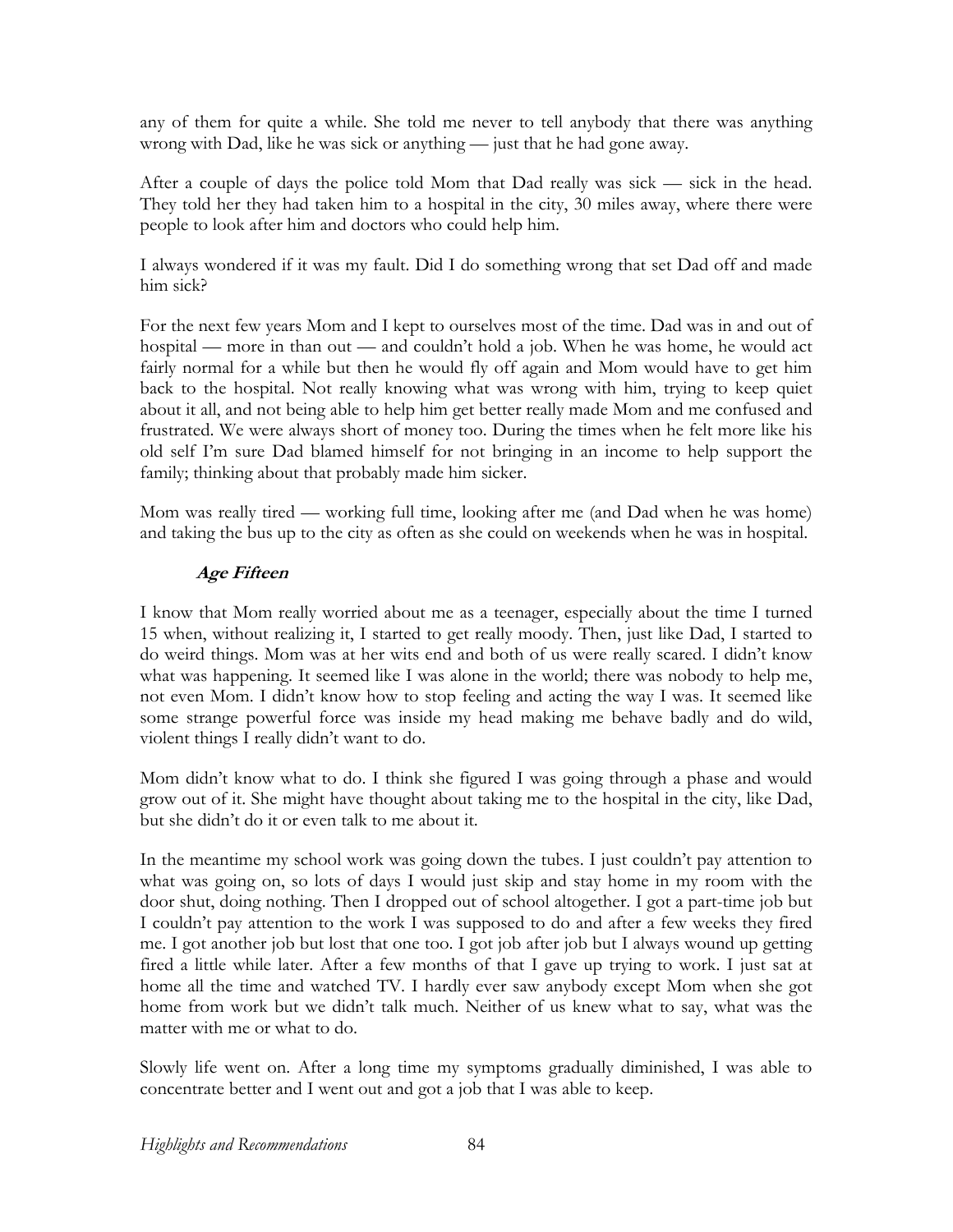# **Age Twenty-Three**

I figured Mom had enough to do looking after Dad so when I was in my twenties I got an apartment and struck out on my own. That was great until about a year later when I began to get symptoms again. Mom noticed them coming on before I did and began to worry. Soon they were obvious even to my neighbours who also worried about me.

I didn't leave my apartment for days on end. When I didn't show up for work I got fired. I soon ran out of money and couldn't pay my bills. Mom tried to persuade me to go to the doctor but I kept putting it off until one night when I was really loud and wild one of the neighbours called the police. They came to the apartment and took me to the local acutecare (Schedule 1) hospital where I was admitted and stayed there for a week or so. Then they transferred me to the same psychiatric hospital in the city where Dad was still being treated from time to time. With treatment there, my symptoms got better, but very slowly. Eventually I was released and came back to my home town where I got another job, a new apartment and re-learned how to cope on my own.

# **Age Thirty-Four**

I was reasonably OK for about ten years. But then my symptoms returned — I had another relapse! First I lost my job and then my apartment. I cut off contact with everybody and in my wild state it was not long before the police caught me shoplifting and creating a disturbance in a store. Happily the police recognized me as someone who was sick. Instead of putting me in jail they took me to the Schedule 1 hospital for treatment.

Over the next couple of years I was in and out of hospital, just like Dad, staying for weeks or months at a time. When I was in hospital and being treated, my symptoms gradually came under control; when I felt better they let me go. I was usually able to find another place to live but because I didn't have much money it was usually pretty tacky and in a tough part of town where not feeling safe made me anxious. Without anybody in the community to help me on a regular basis it was hard to cope with the stresses of everyday living and my illness returned — always too fast.

After returning to my home town a couple of times, when I got out of the psychiatric hospital I decided to stay in the city near the hospital to have easier access to the follow-up services they provide. Once in a while I went to the city's drop in centre but it was hard to get to know anybody; they were always coming and going and I didn't make any friends. When my symptoms got really bad I would go to the hospital's emergency room where they knew me. They would arrange for my re-admission to hospital and we would start all over again.

After a few times in and out, however, I recovered again. My symptoms disappeared and when I began to feel much better I decided to leave the city and get an apartment back in my hometown to be closer to my family and where I knew more people.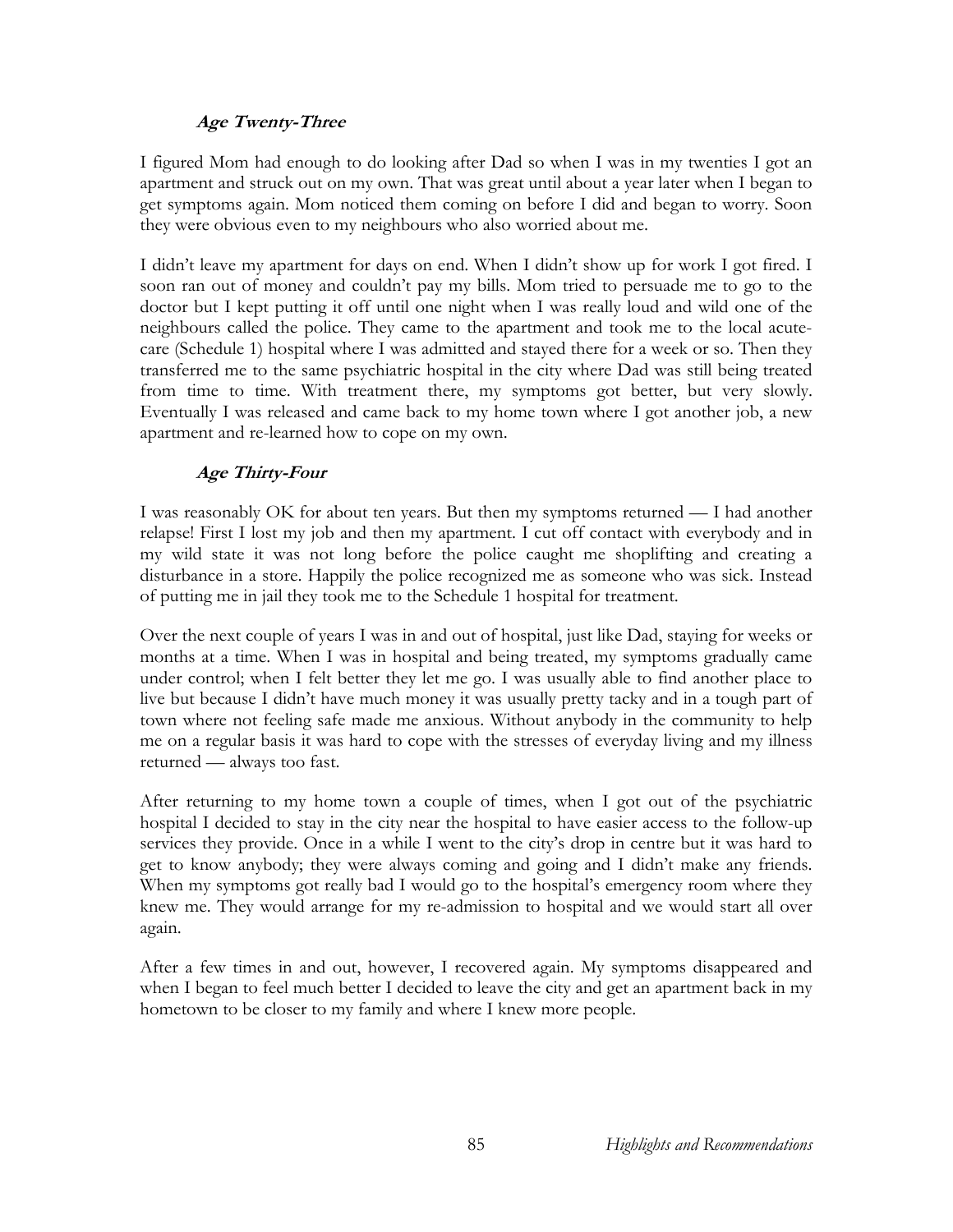#### **Age Thirty-Eight**

It was great for a while. But before long the old problem started up again — another relapse. Mom was the first to notice. She was a great help all along but she was showing her age by then. She had a tough time looking after Dad and keeping her eye on me too. I couldn't seem to get on the same wavelength with any of my friends and without being able to get to the drop in centre in the city I was really isolated. I stayed alone in the apartment most of the time. The only person in town I could turn to was my family doctor but all he could do is monitor my meds. He just didn't have the time to give me more support than that. But one day I was so bad when I showed up in his office that he called an ambulance and sent me to the city and the psychiatric hospital. I was there for weeks until I finally got back on an even keel. They let me come back home but with nobody in town to help me on a regular basis so it wasn't very long until I was back in the hospital again. This continued off and on for a long time, as often as once a year but sometimes only once every couple or three years. It was not much of a life. The few friends I had left drifted away, one by one, and when Dad and then Mom died, I was really alone.

#### **Age Sixty-Six**

Shortly after Mom died I relapsed again and this time my symptoms were really bad; I was really out of it! I didn't feel well in other ways too so the doctors at the psychiatric hospital had some other doctors examine me. They found out that I had developed other medical problems in addition to my mental illness. They gave me more pills to take and, after many weeks, I began to feel better. But this time they said I couldn't go back home. They told me I would have to live in a nursing home near the hospital where I could get my meals regularly and where there were people all the time to look after me. It sounded good but it turned out that everybody else there was a lot older and sicker than I was. A lot of them couldn't even get out of bed and those who could just sat in the hall most of the time by the desk. There was nobody for me to talk to and nothing to do but watch T.V. or sit in the hall with the rest. After a while I realized that I would never leave. I would stay in that place until the day I died.

#### **THE WAY IT SHOULD BE**

#### **Age Six**

When Dad's strange behaviour started to affect us all, Mom got him to go with her to the family health centre where they met with a counsellor. She arranged for Dad to be seen by a doctor who told them that he was suffering from a mental illness; he arranged for Dad to be seen by a psychiatrist, a specialist from a city hospital about 30 miles away who came to our town from time to time to help family doctors provide their patients with the most effective on-going care and treatment. The counsellor sat down with Mom and me, explained the nature of Dad's illness and helped us understand what was wrong with him and what he was going through. She gave Mom some information to read and arranged for her to join a training and support group made up of the family members of people affected by the same kind of mental illness that Dad had. As we learned more about the disease and its effects, both Mom and I became much more comfortable talking about Dad's illness with our neighbours and others, including my classmates and friends. We were able to cope much

*Highlights and Recommendations* 86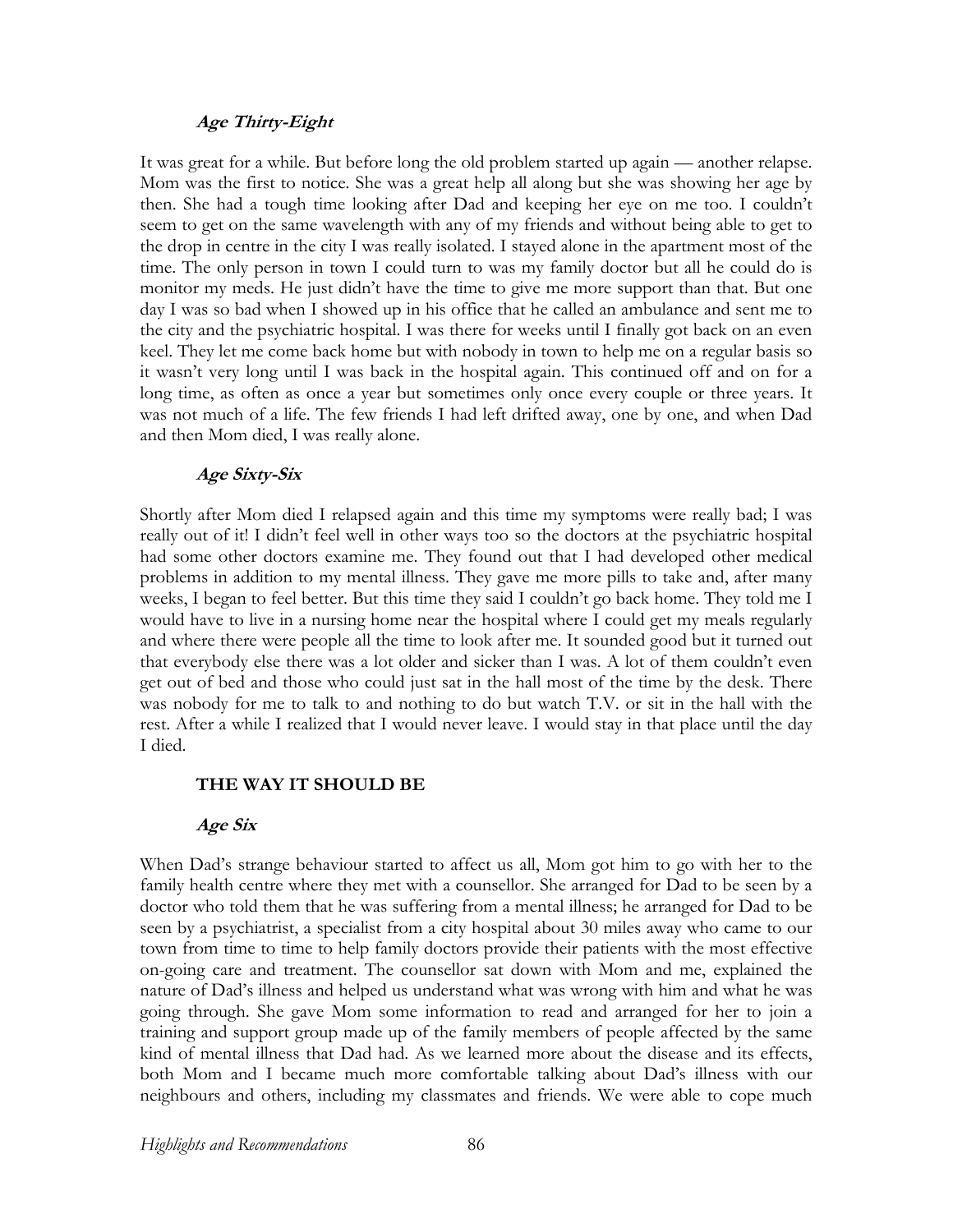better with his periods of erratic behaviour that, even with his medication and treatment, still affected him from time to time.

# **Age Fifteen**

As soon as Mom began to notice my mood swings she talked me into going with her to the family health centre where we saw the counsellor again. I also saw the doctor who referred me to a psychiatrist right away who told me that I was suffering from the same kind of mental illness that Dad had. She prescribed some medication that helped me control my moods and behaviour. With the symptoms under better control I was able to concentrate. I stayed in school and, with the counsellor's help with day-to-day problems, I did OK. I also joined a support group made up of other kids my age who were also coping with illnesses of one kind or another, most of them mental, like mine. My friends stuck by me; they knew I was sick, not weird!

# **Age Twenty-Three**

Mom and Dad (who was much better then) talked with me about what they saw going on. They persuaded me to go to the family health centre to see the same doctor who had been monitoring my medication ever since I first got sick. He arranged for my admission to the local acute-care (Schedule 1) hospital for a short stay during which a psychiatrist from the city adjusted my medication. I also went every day to an educational program where I learned new skills to cope with my symptoms better. They didn't go away completely but my condition improved fairly quickly.

When I got out of hospital I was referred to the town's satellite office of a provincial mental health program where I established regular contact with a case manager who helped me apply for a disability (ODSP) allowance. I continued to see the psychiatrist on her regular visits to town. My case manager also arranged a regular ride to the city for me where I went to a skills training program twice a week. I got a new apartment and, after a while, with the help of an employment support worker I got a part-time job in town to supplement my ODSP cheque.

# **Age Thirty-Four**

After the police took me to the hospital, I was only there for a short period until my symptoms stabilized. The hospital arranged for my case considered by the Court Diversion program and re-connected me with my case manager; no criminal charges were laid. My psychiatrist and the psychiatric hospital team in the city decided I would benefit from a referral to an Assertive Community Treatment (ACT) Team there. They arranged for me to move into supportive housing right there in the city where I had ready access to the outreach services of the Team and hospital and still be only a short bus ride away from my family and friends in my home town.

My symptoms stayed under pretty good control. I continued to live in the city. A little while after I recovered from my last episode I volunteered to work in a consumer initiative program. The rules had been changed so I was able to retain my OSDP benefits while working as a volunteer I did such a good job, before very long I was offered a position as a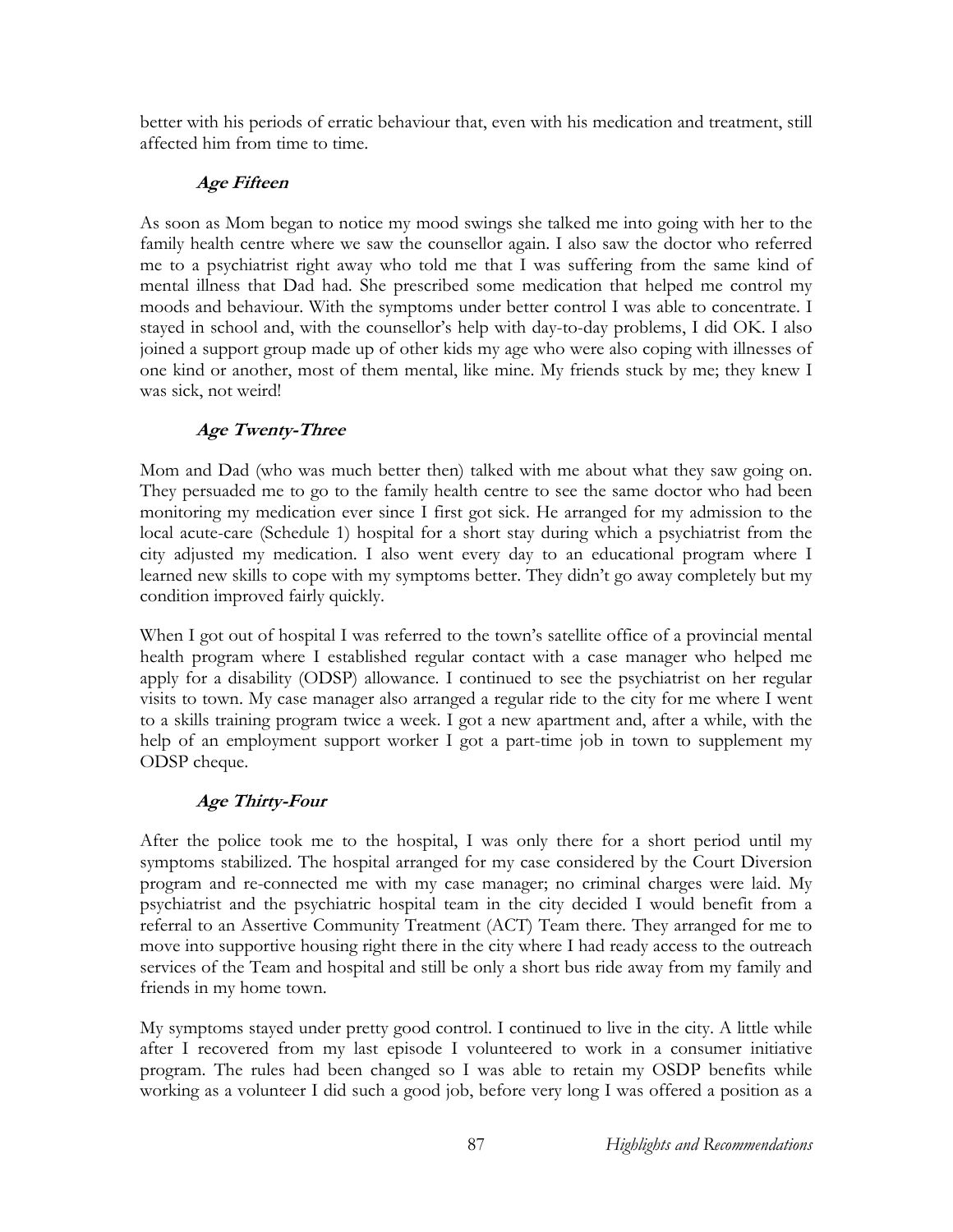member of the staff. I continued to work there regularly. Knowing that I was capable of doing useful work to support myself was the best treatment of all for my mental illness. Being independent is a great confidence-booster and when I am confident I can cope very well with my illness.

After a while I decided to leave supportive housing and get my own apartment. I thought about going home but with the encouragement of the ACT Team I decided to remain in the city where I could enroll, part-time, in the early childhood education program at the college there. It was great to be able to pursue my interest in children and I found out that I was a pretty good teacher. With the ACT Team helping me over the rough spots, I completed the course, and graduated.

I really felt well and, with my diploma in hand, I decided to move back home to be near my family and more of the friends I grew up with. I didn't need the ACT Team any more but they referred me to a case management service in my home town where I could get ongoing support when I needed it.

# **Age Thirty-Eight**

After I got my own apartment, I got in touch with the case management team who worked with me so that I could recognize signs of relapse threatening and seek help right from the start. I also got involved with a consumer support group in town where I was able to meet with a mental health worker whenever I felt a need to talk with somebody about my illness. I had good and bad days, of course, but most of them were good and soon I felt well enough to look for work. It wasn't long before I got a full time job in a daycare where I made enough money to support myself. It felt really good not to have to depend on my disability (OSDP) payments any more.

# **Age Sixty-Six**

It was hard to accept that after so many years of coping so well on my own with only the occasional need for help from my case manager but about this time I realized that my old symptoms were not as easy to overcome as they were a few years ago. I saw my family doctor, mental health worker and case manager and we all agreed that I needed more intensive help than they were able to provide. I was referred to a Geriatric team that worked out and provided the support necessary to help me stay in my own home. I was able to call on them any time I ran into a problem I couldn't deal with alone. I became a member of the seniors centre in town where I kept in touch with my old friends and met a lot of new ones too who were always willing to help me when I needed it. With all that help I was able to stay happily at home in my own apartment for the rest of my life.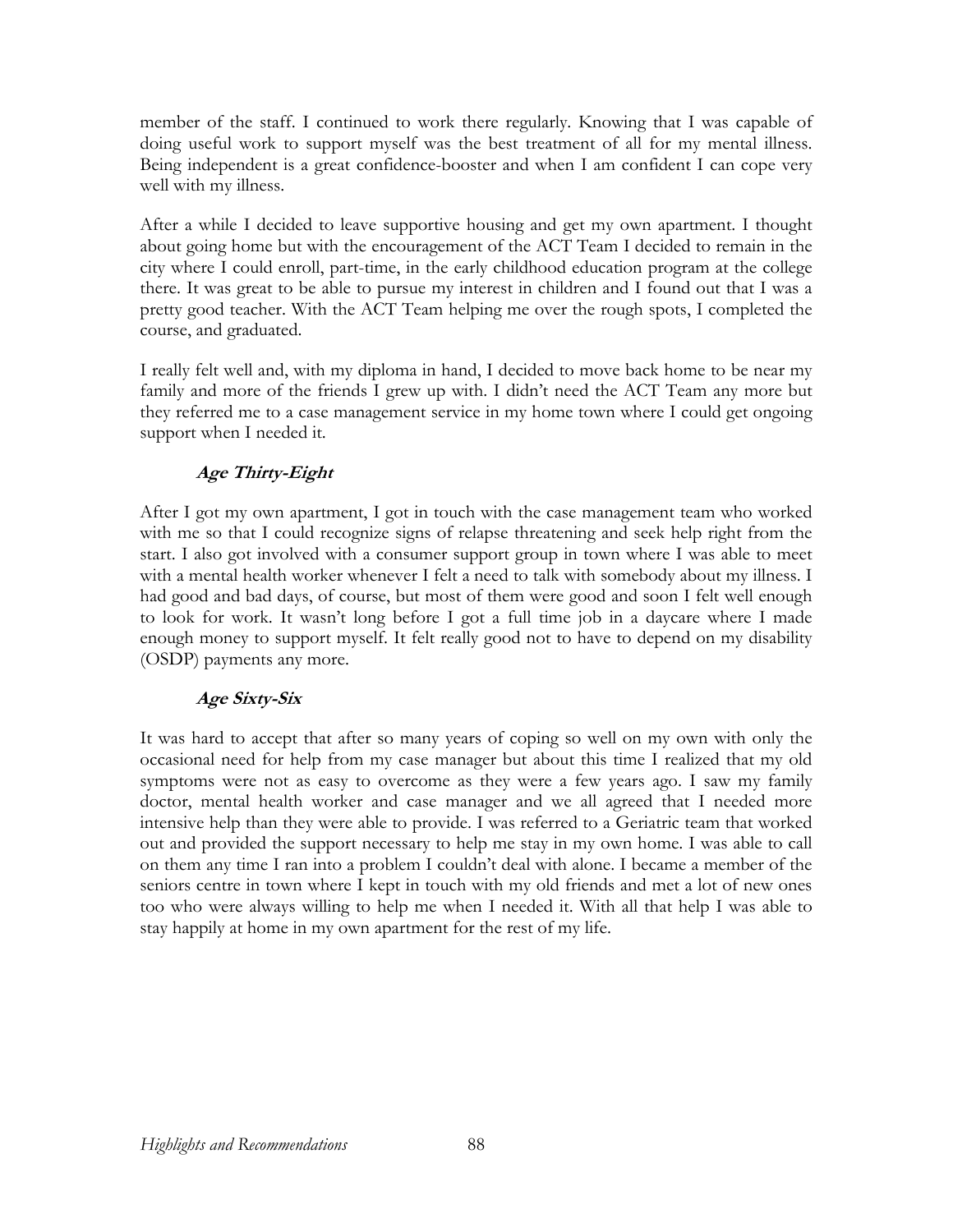## **APPENDIX A**

# **TABLE OF CONTENTS OF THE MAIN REPORT "OUT OF THE SHADOWS AT LAST"**

#### **ORDER OF REFERENCE**

#### **SENATORS**

#### **ACKNOWLEDGEMENTS**

#### **FOREWORD**

# **PART I THE HUMAN FACE OF MENTAL ILLNESS AND ADDICTION**

#### **CHAPTER 1: VOICES OF PEOPLE LIVING WITH MENTAL ILLNESS**

- 1.1 INTRODUCTION
- 1.2 EXPERIENCES WITH MENTAL HEALTH AND ADDICTION **SERVICES** 
	- 1.2.1 Confusion and Frustration
	- 1.2.2 Lack of Knowledge and Compassion
	- 1.2.3 Lack of Services
- 1.3 WHAT ARE INDIVIDUALS LIVING WITH MENTAL ILLNESS ASKING FOR?
	- 1.3.1 The Social Determinants of Mental Health
	- 1.3.2 Employment Assistance
	- 1.3.3 Safe and Adequate Housing
	- 1.3.4 Peer Support

#### 1.4 STIGMA AND DISCRIMINATION

- 1.4.1 Stigma and Discrimination in Housing
- 1.4.2 Stigma and Discrimination in the Health Care Professions
- 1.4.3 Stigma and Discrimination Upon Return to Work
- 1.4.4 Stigma and Discrimination in Society
- 1.4.5 Suggestions for Ending Stigma and Discrimination
	- *1.4.5.1 Education and Awareness*
	- *1.4.5.2 Stigma and Discrimination in the Media*
	- *1.4.5.3 Recognition of the Seriousness of Mental Illness*
- 1.5 CONCLUSION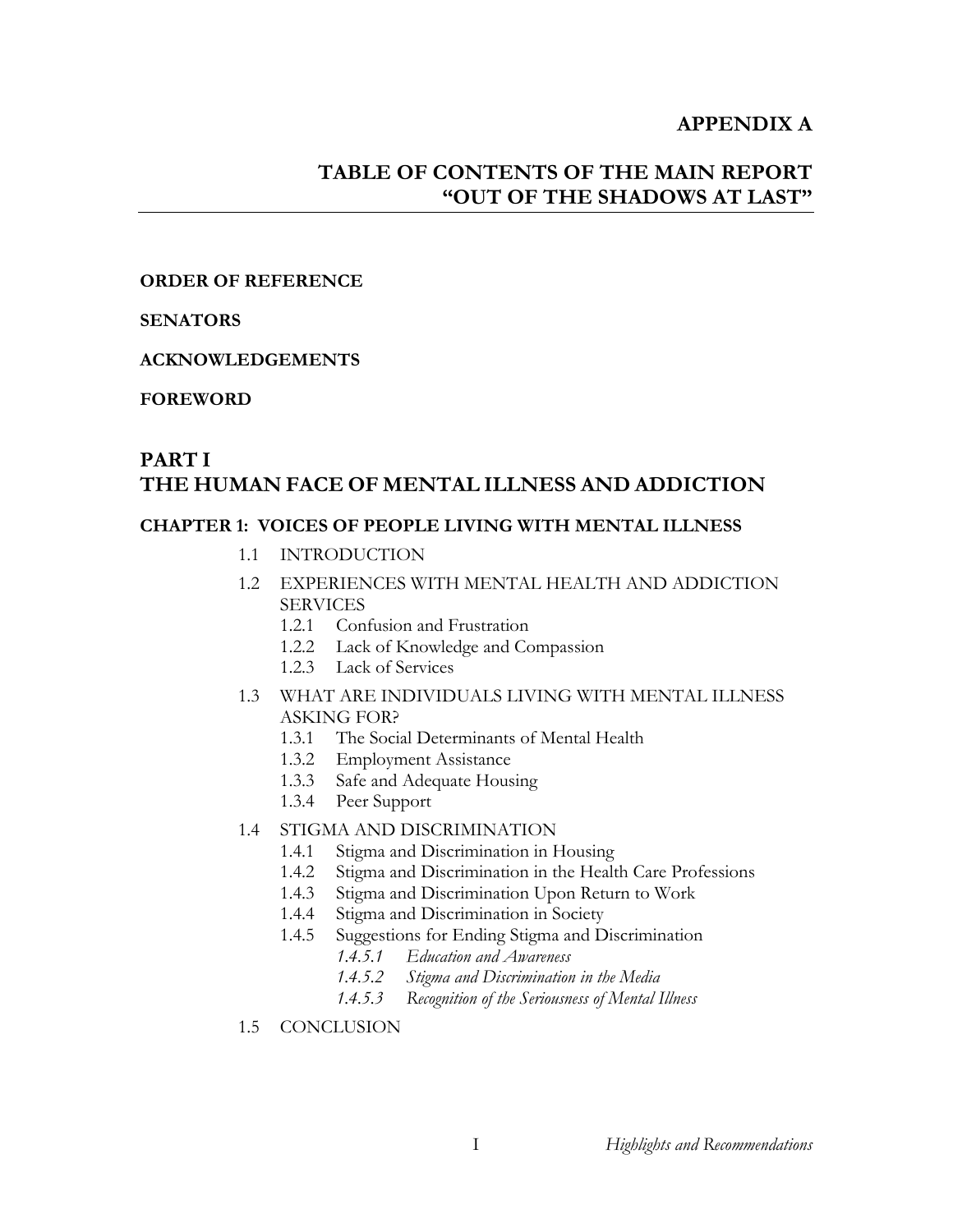## **CHAPTER 2: VOICES OF FAMILY CAREGIVERS**

- 2.1 INTRODUCTION
- 2.2 EXPERIENCES WITH MENTAL HEALTH AND ADDICTION SERVICES
	- 2.2.1 Lack of Information
- 2.3 THE IMPACT ON FAMILIES
	- 2.3.1 Physical and Emotional Effects
	- 2.3.2 Lack of Recognition and Support for Caregivers
- 2.4 WHAT ARE FAMILY CAREGIVERS ASKING FOR?
	- 2.4.1 Information and Education
	- 2.4.2 Income Support
	- 2.4.3 Peer Support
	- 2.4.4 Respite
	- 2.4.5 Providing and Accessing Personal Health Information
- 2.5 CONCLUSION

# **PART II OVERVIEW**

#### **CHAPTER 3: VISION AND PRINCIPLES**

- 3.1 INTRODUCTION
	- 3.1.1 The Limitations of this Report With Regard to Substance Use Issues
	- 3.1.2 Some questions of "language"
	- 3.1.3 The Mental and Physical Dimensions of Illness
- 3.2 RECOVERY
	- 3.2.1 The Need for a Recovery-Oriented System
- 3.3 CHOICE
- 3.4 COMMUNITY
- 3.5 INTEGRATION
- 3.6 TURNING THE VISION INTO REALITY
- 3.7 SUMMARY OF PRINCIPLES

### APPENDIX: MODELS OF RECOVERY

### **CHAPTER 4: LEGAL ISSUES**

- 4.1 ACCESS TO PERSONAL HEALTH INFORMATION
	- 4.1.1 Background
	- 4.1.2 Finding a Way Forward
		- *4.1.2.1 Privacy and the Age of Consent*
		- *4.1.2.2 The Role of Health Care Professionals*
		- *4.1.2.3 Substitute Decision Makers and Advance Directives*

*Highlights and Recommendations* II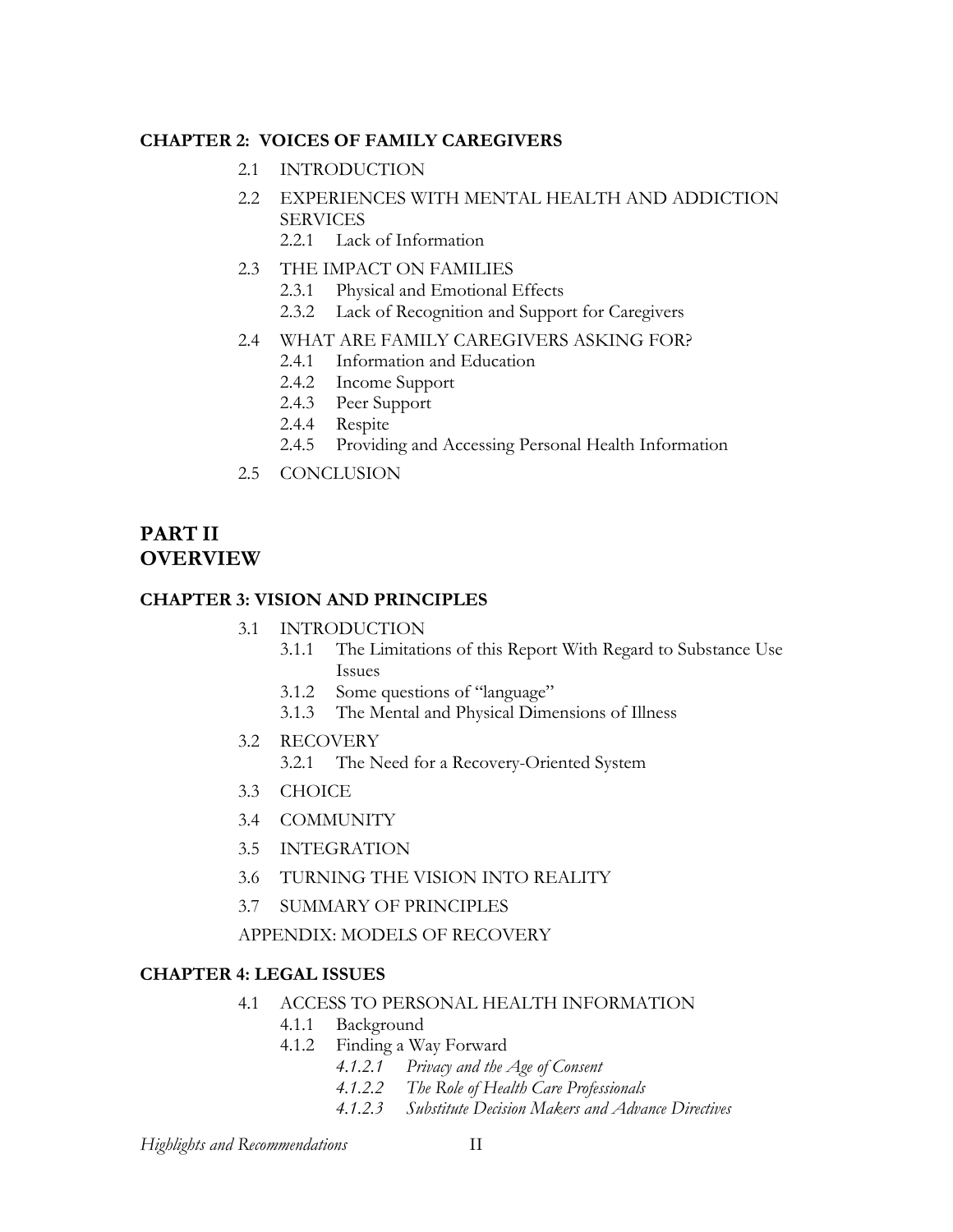- *4.1.2.4 Filling the Gap*
- 4.2 CHARTER OF PATIENTS' RIGHTS
	- 4.2.1 Background
	- 4.2.2 Stakeholder Consultations
	- 4.2.3 Roadblocks
		- *4.2.3.1 Philosophical Roadblocks*
		- *4.2.3.2 Practical Roadblocks*
		- *4.2.3.3 Canada Mental Health Act*
		- *4.2.3.4 Amending the Canadian Human Rights Act*
		- *4.2.3.5 Creating a Separate Piece of Legislation to be Enacted by Parliament and the Provincial and Territorial Legislatures*
- 4.3 THE MENTAL DISORDER PROVISIONS OF THE *CRIMINAL CODE*
	- 4.3.1 Background
	- 4.3.2 Power of Review Boards to Order Assessments
	- 4.3.3 Power of Review Boards to Order Treatment
	- 4.3.4 Fitness to be Sentenced

# **PART III SERVICE ORGANIZATION AND DELIVERY**

#### **CHAPTER 5: TOWARD A TRANSFORMED DELIVERY SYSTEM**

- 5.1 CONSENSUS ON THE DIRECTION FOR MENTAL HEALTH REFORM
- 5.2 SOME ADVANTAGES OF COMMUNITY-BASED SERVICES
	- 5.2.1 Many Community-Based Services can Save Money
	- 5.2.2 Other Advantages to Basing Services in the Community
- 5.3 AN INTEGRATED CONTINUUM OF CARE 5.3.1 The Continuum is Local and Complex
- 5.4 COMPLETING THE TRANSITION TO COMMUNITY-BASED SERVICES
- 5.5 THE NEED FOR A MENTAL HEALTH TRANSITION FUND
- 5.6 THE COMPONENTS OF THE MENTAL HEALTH TRANSITION FUND
	- 5.6.1 The Mental Health Housing Initiative (MHHI)
	- 5.6.2 The Basket of Community Services
	- 5.6.3 Promoting Collaborative Care *5.6.3.1 Human Resource Issues*
- 5.7 OTHER INITIATIVES
	- 5.7.1 Support for Family Caregivers
		- *5.7.1.1 Income Support*
		- *5.7.1.2 Respite Care Services*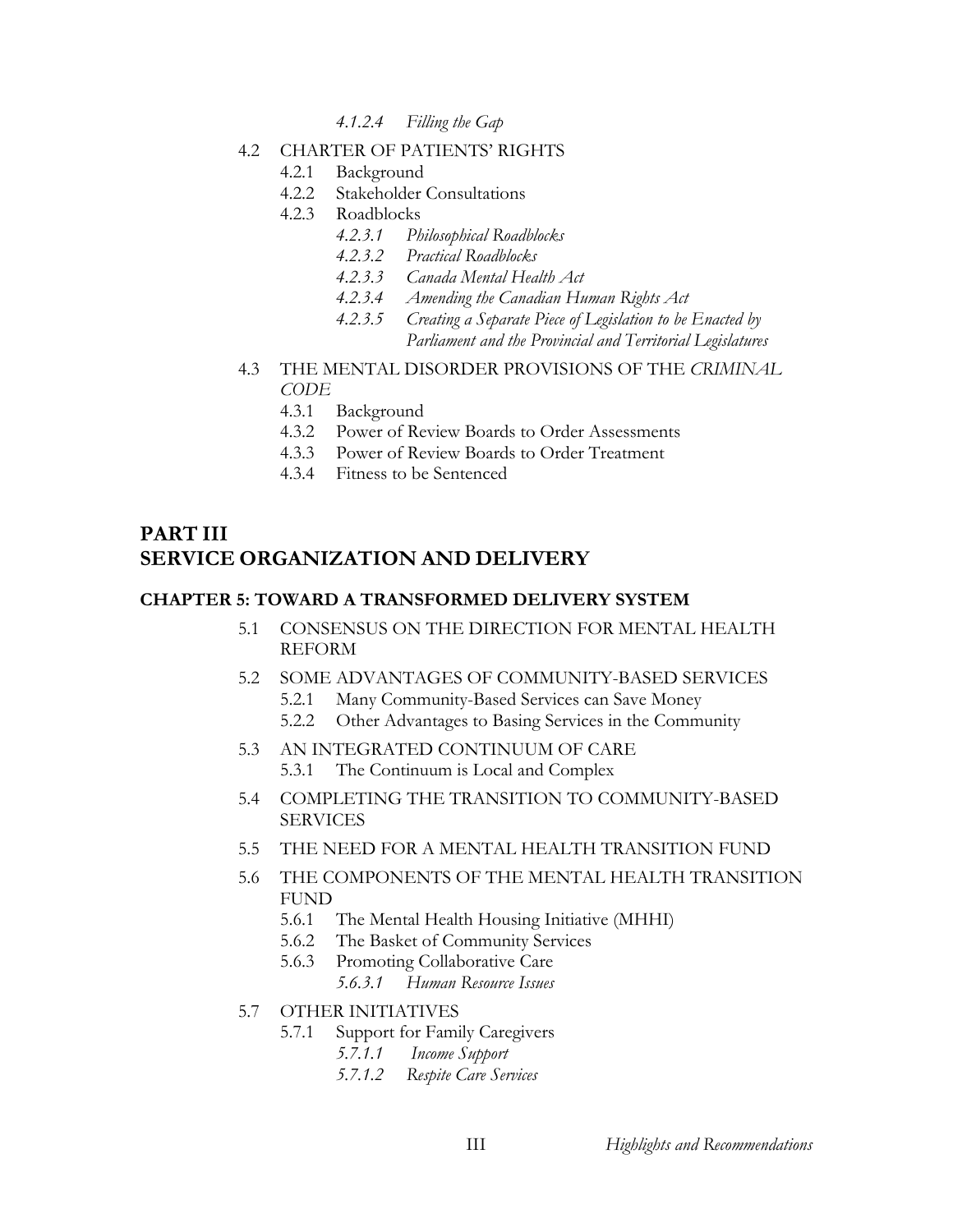#### **CHAPTER 6: CHILDREN AND YOUTH**

- 6.1 INTRODUCTION
- 6.2 EARLY INTERVENTION
	- 6.2.1 The Pre-School Years
		- 6.2.2 The School-Age Years
			- *6.2.2.1 Mental Health Screenings* 
				- 6.2.2.1.1 Legal Roadblocks
				- 6.2.2.1.2 Practical Roadblocks
			- *6.2.2.2 Stigma and Discrimination*
		- 6.2.3 Post-School Making the Transition to the Adult System *6.2.3.1 Mental Health Services 6.2.3.2 Social Services*
- 6.3 SHORTAGE OF CHILD AND ADOLESCENT MENTAL HEALTH PROFESSIONALS
	- 6.3.1 Transitional Measures
		- *6.3.1.1 Sharing Existing Resources Tele-Psychiatry*
		- *6.3.1.2 Emphasizing Alternative Treatment Models Group Therapy*
		- *6.3.1.3 Working Cooperatively Case Conferencing*
- 6.4 INCLUSION OF YOUTH AND FAMILY CAREGIVERS IN TREATMENT
- 6.5 AUTISM
- 6.6 CONCLUSION

# **CHAPTER 7: SENIORS**

- 7.1 INTRODUCTION
- 7.2 SPECIALIZED TREATMENT NEEDS
- 7.3 LOCATION OF SERVICES
	- 7.3.1 The Reality: A Provider-Driven Model
	- 7.3.2 The Ideal: A Client-Driven Mental Health System
		- *7.3.2.1 Tailoring Services to Where Seniors Live* 
			- 7.3.2.1.1 Seniors Living in Their Own Homes
			- 7.3.2.1.2 Seniors Living With Family Caregivers
			- 7.3.2.1.3 Seniors Living in Acute Care and Long Term Care Facilities
		- *7.3.2.2 Managing the Transition*
- 7.4 THE DOUBLE-WHAMMY OF MENTAL ILLNESS AND AGING
- 7.5 CONCLUSION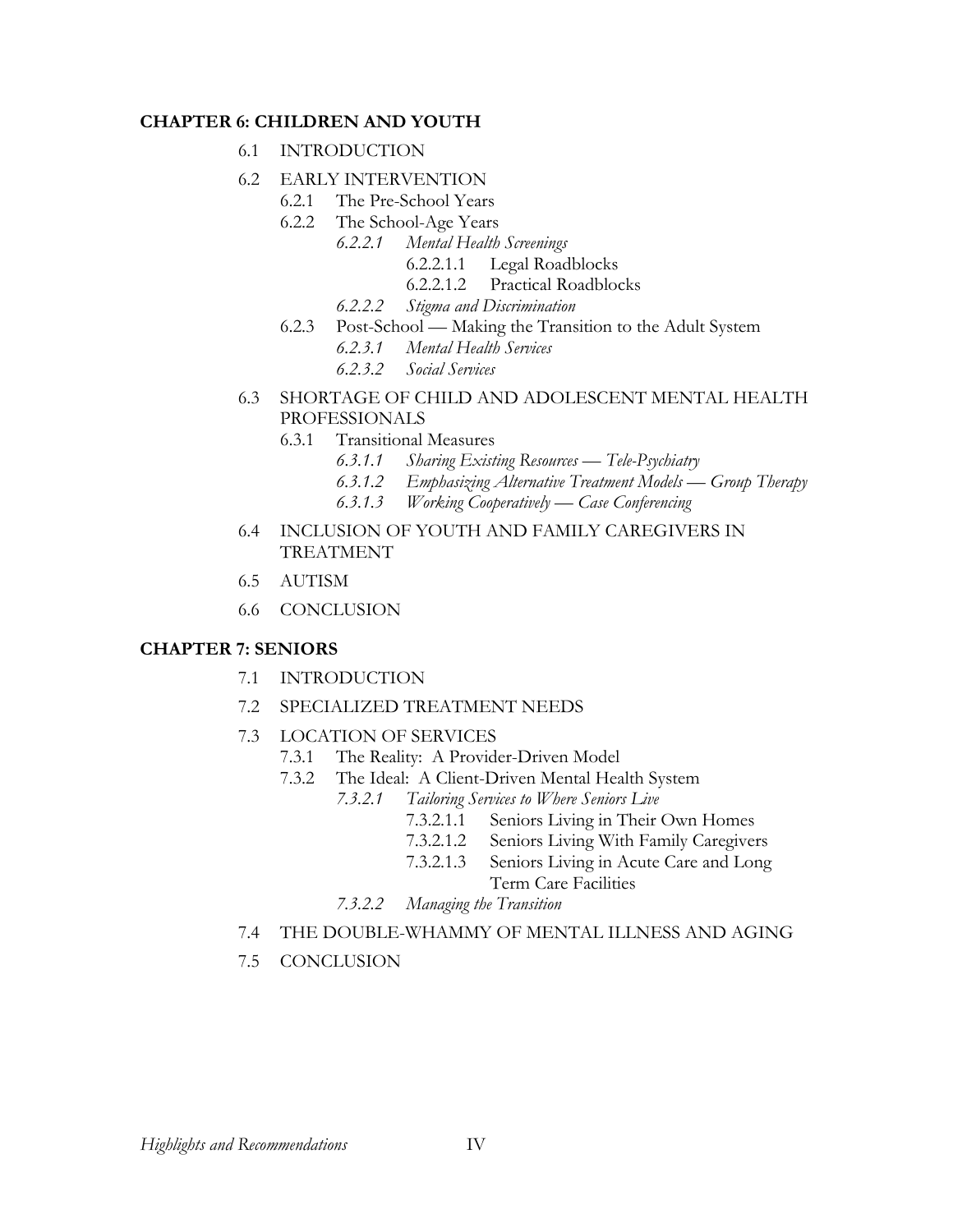#### **CHAPTER 8: WORKPLACE AND EMPLOYMENT**

- 8.1 UNDERSTANDING THE HUMAN COSTS OF MENTAL ILLNESS IN THE WORKPLACE
	- 8.1.1 The Many Factors That Contribute to the Development of Mental Illness
	- 8.1.2 The Episodic Nature of Mental Illness
	- 8.1.3 The Varying Nature of the Relationship Between Mental Illness and Work
	- 8.1.4 Many Unanswered Research Questions
- 8.2 THE ECONOMIC IMPACT OF MENTAL ILLNESS IN THE **WORKPLACE** 
	- 8.2.1 The Impact of Global Economic Trends on Mental Health Issues in the Workplace
- 8.3 WORKPLACE-BASED INITIATIVES
	- 8.3.1 Primary Prevention
	- 8.3.2 Secondary Intervention
		- *8.3.2.1 Disability Management*
		- *8.3.2.2 Workplace Accommodations* 
			- 8.3.2.2.1 Other Mental Health Accommodations
		- *8.3.2.3 Employee Assistance Programs (EAPs)*

#### 8.4 TRAINING OPPORTUNITIES

- 8.4.1 Vocational Rehabilitation Programs
- 8.4.2 Supported Employment
- 8.4.3 Consumer Economic Development Initiatives
- 8.4.4 The Club House Model
- 8.4.5 Sheltered Workshops
- 8.4.6 Federal Initiatives
- 8.5 INSURANCE AND INCOME SUPPORT
	- 8.5.1 Workers' Compensation Boards
	- 8.5.2 Employer-Sponsored Disability Insurance Plans
	- 8.5.3 Provincial and Territorial Social Assistance Programs
	- 8.5.4 Federal Income Security Programs
		- *8.5.4.1 Canada Pension Plan (Disability) Program (CPP(D))*
		- *8.5.4.2 Employment Insurance (EI)*
		- *8.5.4.3 Disability Tax Credit (DTC)*

### **CHAPTER 9: ADDICTION SERVICES**

- 9.1 INTRODUCTION
- 9.2 THE HUMAN FACE
- 9.3 FAMILIAR CULPRITS AND THE DAMAGE THEY CAUSE
- 9.4 A NEW THREAT PROBLEM GAMBLING
- 9.5 THE MOST VULNERABLE
	- 9.5.1 First Nations, Inuit and Métis Peoples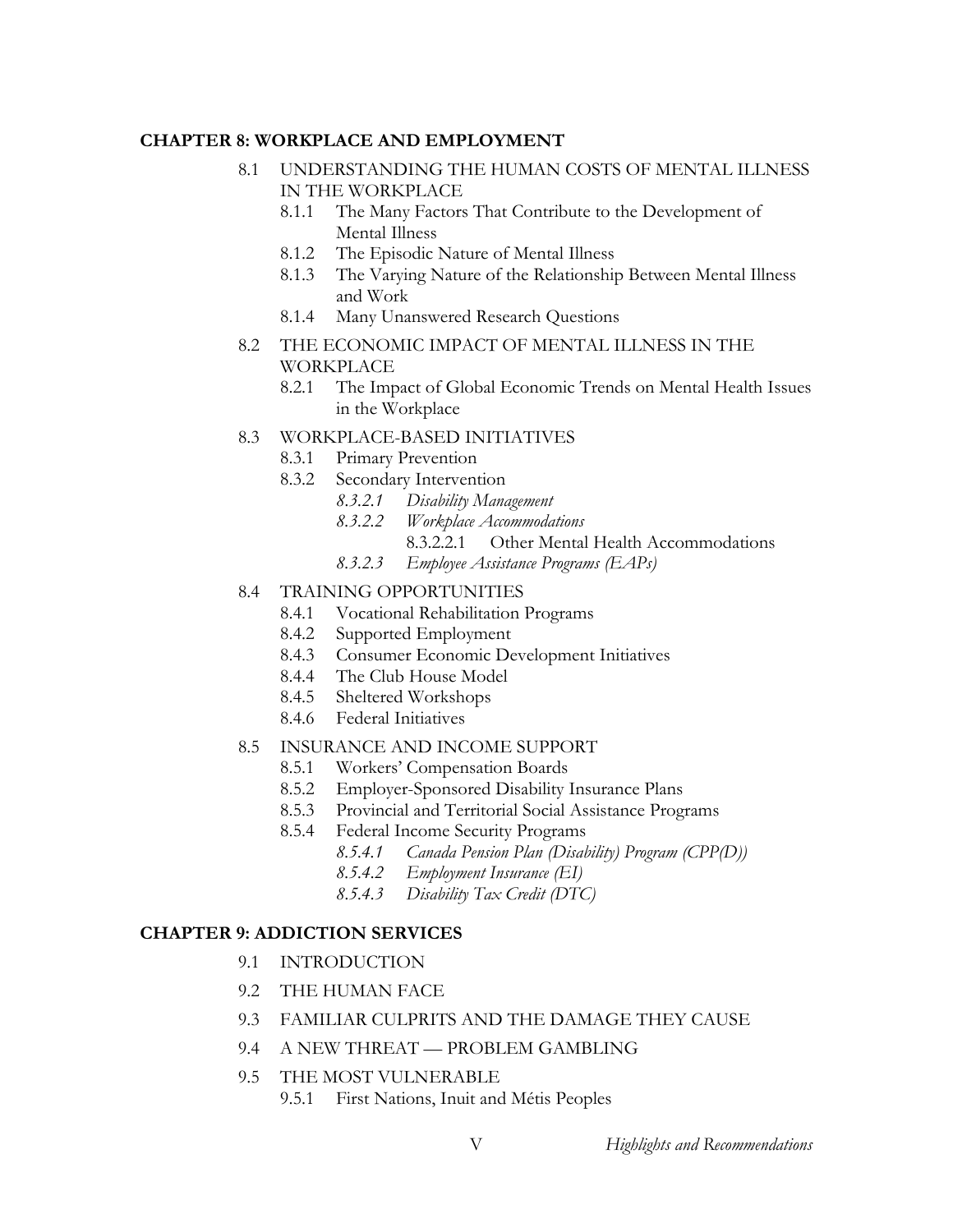- 9.5.2 Women
- 9.5.3 Seniors
- 9.5.4 Children and Youth
- 9.6 GOVERNMENT RESPONSIBILITY
- 9.7 NEW IDEAS THAT WORK
	- 9.7.1 Integrated Treatment for Concurrent Disorders
	- 9.7.2 Community Reinforcement and Family Training (CRAFT)
	- 9.7.3 Harm Reduction
		- *9.7.3.1 Needle Exchange Programs (NEPs)*
		- *9.7.3.2 Supervised Injection Facilities (SIFs)*
		- *9.7.3.3 Wine and Beer in Shelters*
	- 9.7.4 Drug Treatment Court (DTC)
	- 9.7.5 Day Detox and Home-Based Detox

### 9.8 STEPS TO INTEGRATION

- 9.8.1 Build on Commonalities
	- *9.8.1.1 Recovery*
	- *9.8.1.2 Self-Help and Peer Support*
	- *9.8.1.3 Non-Medical Community-Based Services*
	- *9.8.1.4 Broader Determinants of Health*
	- *9.8.1.5 Early Intervention*
- 9.8.2 A Step-by-step Approach
	- *9.8.2.1 The Quadrant Model*
	- *9.8.2.2 A Shared National Focus*
	- *9.8.2.3 Taking the Long View*
- 9.9 CONCLUSION

#### **CHAPTER 10: SELF-HELP AND PEER SUPPORT**

- 10.1 INTRODUCTION
- 10.2 THE MOTIVATIONS BEHIND SELF-HELP AND PEER SUPPORT
	- 10.2.1 Finding a Place to Belong
	- 10.2.2 Counteracting the Powerlessness of the Patient/Client Role
	- 10.2.3 Finding Hope in a Sea of Hopelessness
	- 10.2.4 An Antidote for Identity Theft
	- 10.2.5 Reclaiming One's Own Story
	- 10.2.6 Meeting the Need for Information
	- 10.2.7 Having a Voice
	- 10.2.8 Finding Recovery
	- 10.2.9 Summary

#### 10.3 SELF-HELF AND PEER SUPPORT IN CANADA

- 10.3.1 Volunteer Organizations
- 10.3.2 Paid Peer Support
- 10.3.3 Paid Peer Support Workers in Stand-Alone Consumer and Family Organizations
- 10.3.4 Summary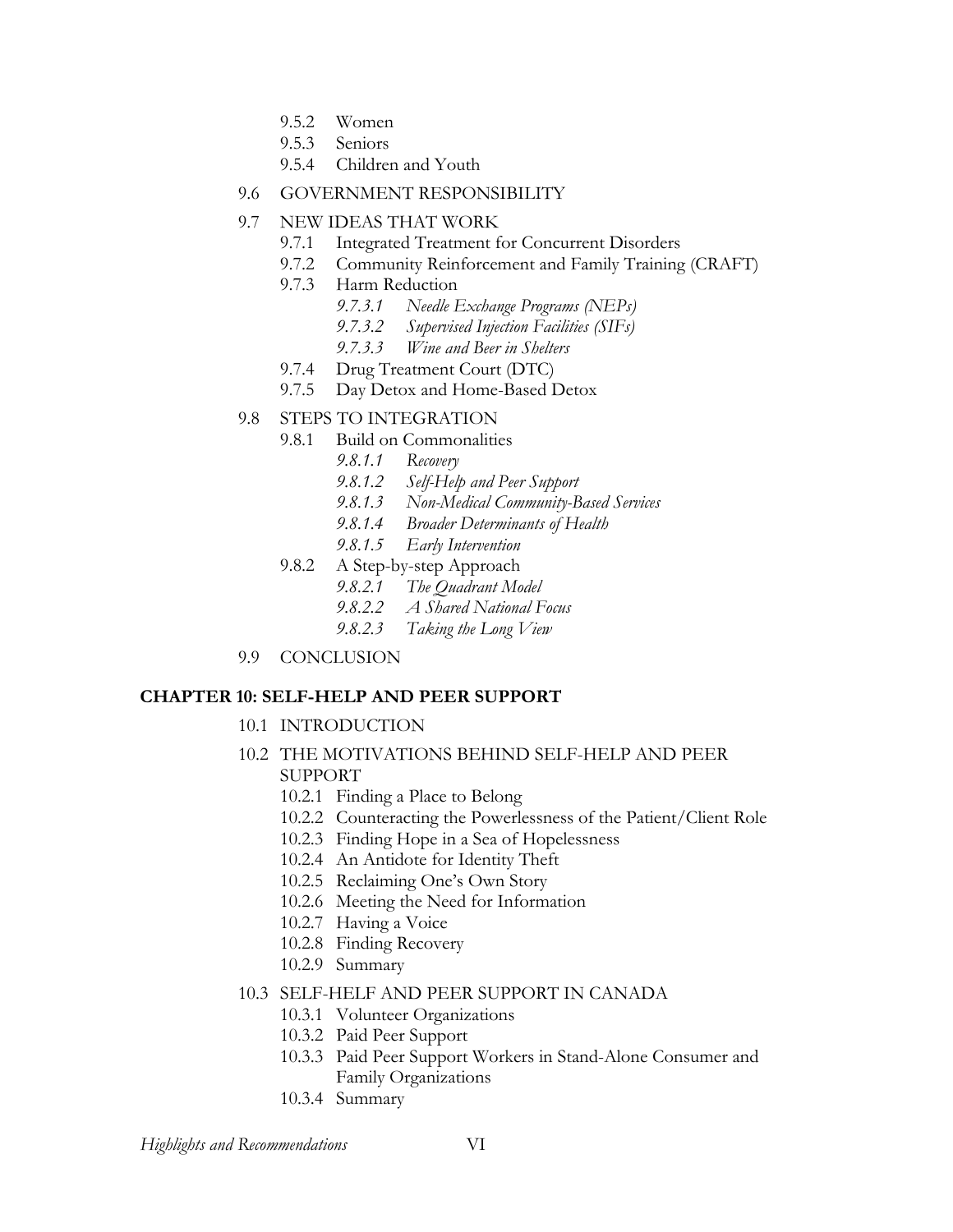- 10.4 RESEARCH INTO SELF-HELP AND PEER SUPPORT
	- 10.4.1 Summary
- 10.5 NEW VOICES
	- 10.5.1 Service Delivery
	- 10.5.2 Recovery
	- 10.5.3 Summary
- 10.6 CONTRADICTIONS AND CHALLENGES
	- 10.6.1 Paid Work Versus Unpaid Volunteerism
	- 10.6.2 Funded (With Strings) Versus Unfunded (Poor But Free)
	- 10.6.3 The Limits of Best Practice Research
	- 10.6.4 Summary
- 10.7 SUSTAIN AND PROTECT
- 10.8 CONCLUSION

# **PART IV RESEARCH AND INFORMATION TECHNOLOGY**

# **CHAPTER 11: RESEARCH, ETHICS AND PRIVACY**

- 11.1 INTRODUCTION
- 11.2 SOURCES OF FUNDING FOR MENTAL HEALTH RESEARCH IN CANADA
	- 11.2.1 The Fundamental Role of the Canadian Institutes of Health Research
	- 11.2.2 Federal Funding for Mental Health Research
	- 11.2.3 Other Sources of Funding for Mental Health Research
	- 11.2.4 Targeted Funding Is Needed
- 11.3 DISSEMINATION OF RESEARCH FINDINGS
- 11.4 KNOWLEDGE TRANSLATION
- 11.5 A NATIONAL RESEARCH AGENDA
- 11.6 SURVEILLANCE
- 11.7 RESEARCH ON HUMAN SUBJECTS

# **CHAPTER 12: TELEMENTAL HEALTH IN CANADA**

- 12.1 CURRENT PROGRAMS
- 12.2 BENEFITS OF TELEMENTAL HEALTH
	- 12.2.1 Access to Care
	- 12.2.2 Improving Recruitment and Retention in Rural Communities
	- 12.2.3 Collaborative Care
	- 12.2.4 Aboriginal Communities
- 12.3 CHALLENGES
	- 12.3.1 Jurisdictional Issues: Licensure and Reimbursement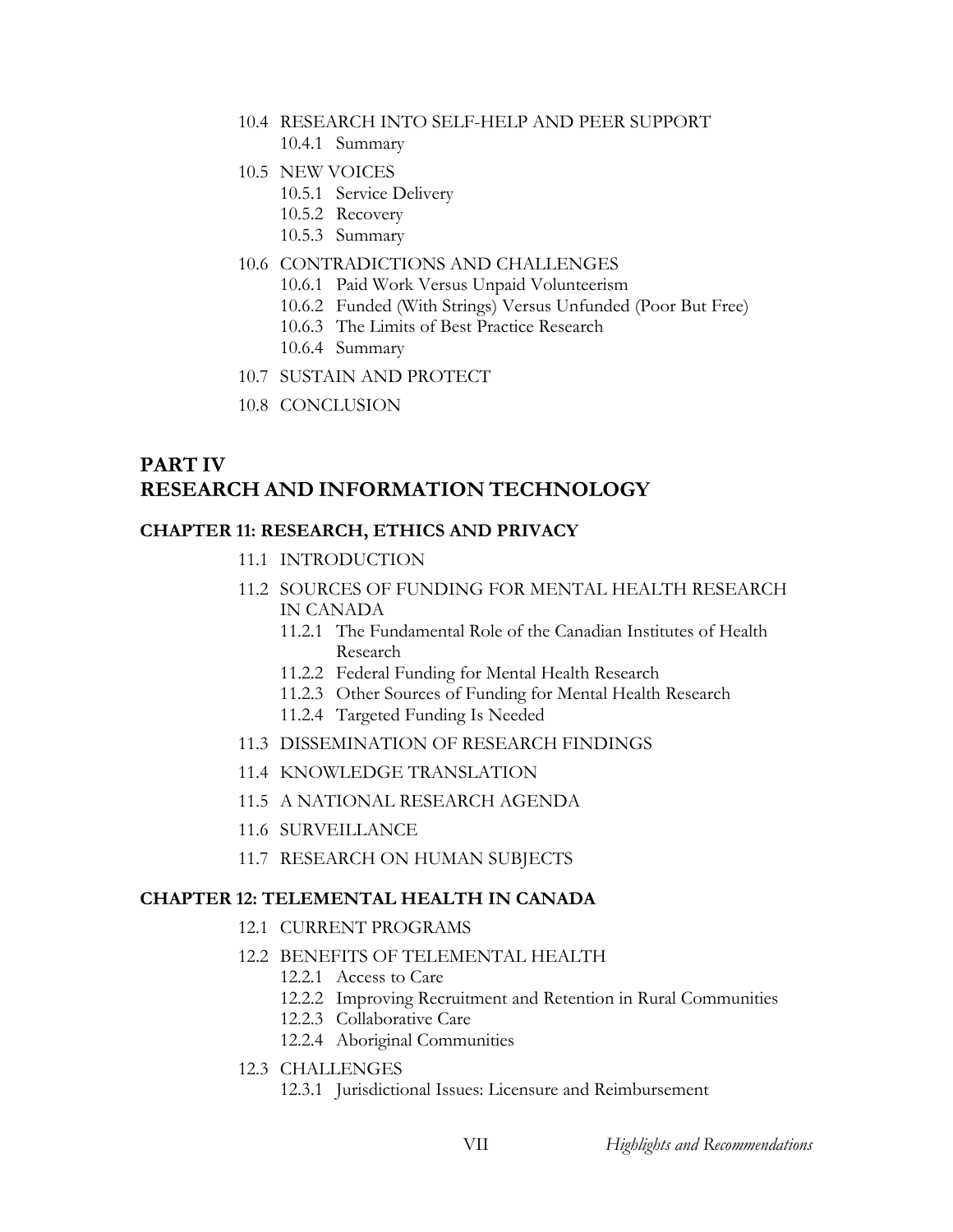- 12.3.2 Funding
- 12.3.3 Evaluation
- 12.3.4 Human Resources

# **PART V FEDERAL LEADERSHIP**

#### **CHAPTER 13: THE FEDERAL DIRECT ROLE**

#### 13.1 FIRST NATIONS AND INUIT

- 13.1.1 Federal Responsibility
- 13.1.2 Federal Programs and Services
- 13.1.3 Assessments of Client Group Needs
	- *13.1.3.1 Indian and Northern Affairs Canada's Programs and Services*
	- *13.1.3.2 Health Canada's Programs and Services*
	- *13.1.3.3 Departmental and Jurisdictional Confusion*
- 13.1.4 Committee Commentary

#### 13.2 FEDERAL OFFENDERS

- 13.2.1 Federal Responsibility
- 13.2.2 Federal Programs and Services
	- *13.2.2.1 Reception Centres*
	- *13.2.2.2 Treatment Centres*
	- *13.2.2.3 Regular Institutions*
	- *13.2.2.4 Community Health Services*
- 13.2.3 Assessments of Client Group Needs
	- *13.2.3.1 Facilities*
	- *13.2.3.2 Community Integration*
	- *13.2.3.3 Human Resources*
	- *13.2.3.4 Specific Offender Groups Segregated, Female, Aboriginal*
	- *13.2.3.5 Addictions*
- 13.2.4 Committee Commentary

#### 13.3 CANADIAN FORCES

- 13.3.1 Federal Responsibility
	- 13.3.2 Federal Programs and Services
		- *13.3.2.1 General Mental Health Services*
		- *13.3.2.2 Operational Trauma Stress Support*
		- *13.2.2.3 Stress and Addictions*
		- *13.2.2.4 Medical Releases*
	- 13.3.3 Assessments of Client Group Needs
		- *13.3.3.1 General Mental Health Care*
		- *13.3.3.2 Mental Health Outcomes*
		- *13.3.3.3 Mental Health Redress*
	- 13.3.4 Committee Commentary
- 13.4 VETERANS
	- 13.4.1 Federal Responsibility
	- 13.4.2 Federal Programs and Services

*Highlights and Recommendations* VIII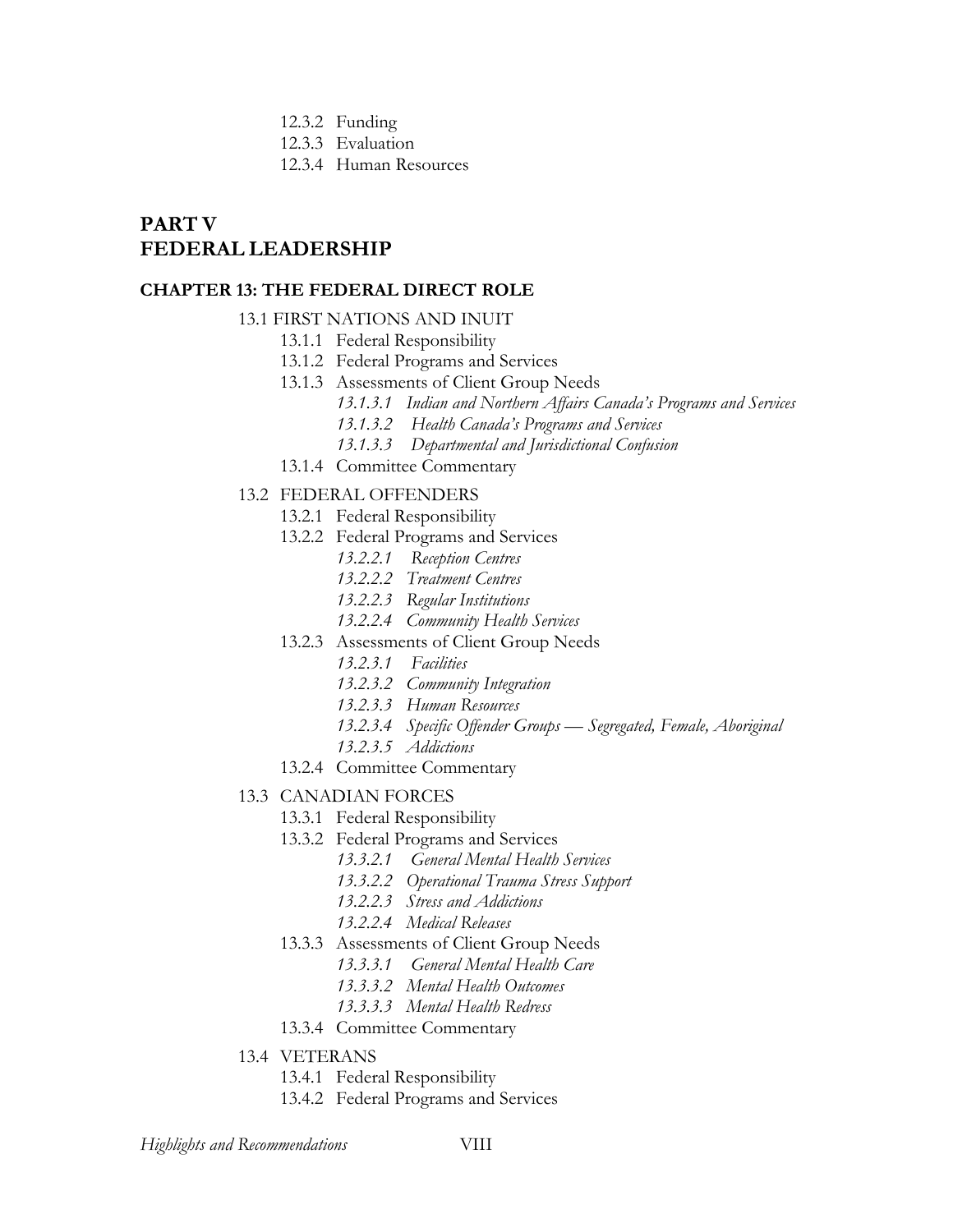- *13.4.2.1 Disability Pension Program*
- *13.4.2.2 Health Benefits Program*
- *13.4.2.3 Joint Efforts on Mental Health*
- 13.4.3 Assessments of Client Group Needs
	- *13.4.3.1 Disability Pensions*
	- *13.4.3.2 Case Management*
	- *13.4.3.3 Service Provision*
- 13.4.4 Committee Commentary

#### 13.5 ROYAL CANADIAN MOUNTED POLICE

- 13.5.1 Federal Responsibility
- 13.5.2 Federal Programs and Services
- 13.5.3 Assessments of Client Group Needs6
- 13.5.4 Committee Commentary

#### 13.6 IMMIGRANTS AND REFUGEES

- 13.6.1 Federal Responsibility
- 13.6.2 Federal Programs and Services *13.6.2.1 Interim Federal Health Program 13.6.2.2 Other Initiatives*
- 13.6.3 Assessments of Client Group Needs
- 13.6.4 Committee Commentary

#### 13.7 FEDERAL PUBLIC SERVICE EMPLOYEES

- 13.7.1 Federal Responsibility
- 13.7.2 Federal Programs and Services
- 13.7.3 Assessments of Client Group Needs
- 13.7.4 Committee Commentary
- 13.8 TOWARD A FEDERAL GOVERNMENT STRATEGY FOR FEDERAL CLIENTS
	- 13.8.1 Incorporating a Determinants of Health Approach
	- 13.8.2 Initiating Anti-Stigma Activities
	- 13.8.3 Providing an Avenue of Redress
	- 13.8.4 Assessing Federal Insurance for Mental Health
	- 13.8.5 Coordinating and Reporting to Parliament

#### **CHAPTER 14: ABORIGINAL PEOPLES OF CANADA**

- 14.1 INTRODUCTION
	- 14.1.1 A National Aboriginal Advisory Committee
- 14.2 WELLNESS AS THE GOAL 14.2.1 Mental Health Rather Than Mental Illness
- 14. 3 WELLNESS THROUGH HEALING 14.3.1 The Need for Healing
- 14.4 STRATEGY FOR WELLNESS AND HEALING
- 14.5 ACTION ON HEALTH DETERMINANTS FOR EACH GROUP 14.5.1 Culture- and Group-Specific Approaches
	- 14.5.2 Family and Community Supports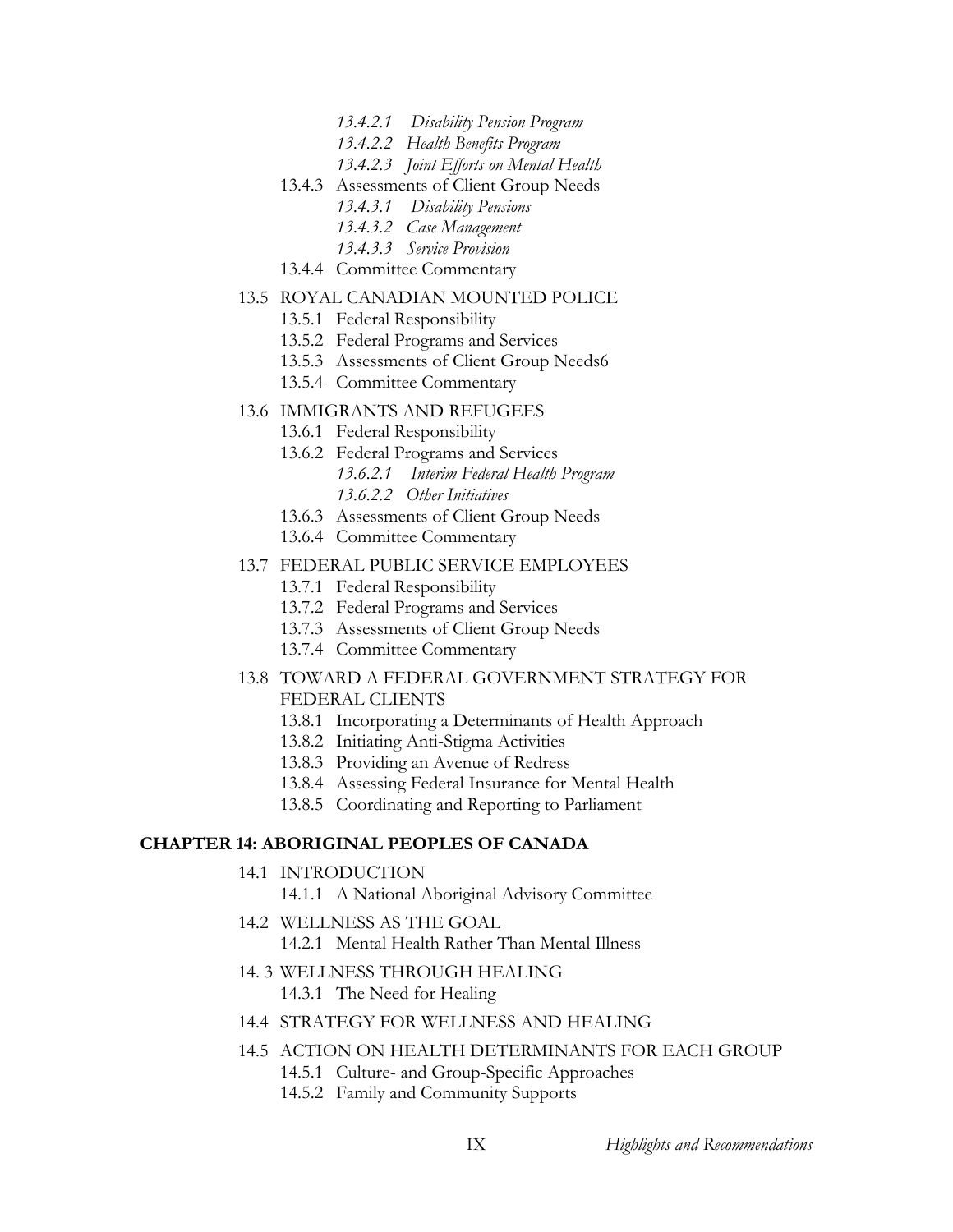- 14.5.3 Children and Youth
- 14.5.4 Socio-Economic Conditions
- 14.5.5 Gender
- 14.5.6 Recommendation for Action
- 14.6 ACTION ON JURISDICTIONAL RESPONSIBILITIES
	- 14.6.1 Defining the Federal Role
	- 14.6.2 Focusing Federal Departmental Efforts
	- 14.6.3 Recommendation for Action
- 14.7 ACTION ON DELIVERY OF PROGRAMS AND SERVICES
	- 14.7.1 Community Authority and Control
	- 14.7.2 Cultural Accommodation
	- 14.7.3 Equity of Access
	- 14.7.4 Recommendation for Action
- 14.8 SPECIFIC INITIATIVES
	- 14.8.1 Renewal of the Aboriginal Healing Foundation
	- 14.8.2 Increase of Health Human Resources
	- 14.8.3 Suicide Prevention
	- 14.8.4 Reduction of Alcohol and Substance Addiction
- 14.9 ASSESSING DATA AND DOLLARS
	- 14.9.1 Expanded Data
	- 14.9.2 Transformed Funding
	- 14.9.3 Funding for Youth
	- 14.9.4 Recommendation for Action
- 14.10 CONCLUSION

# **PART VI STRATEGIC PLANNING AND INTER-GOVERNMENTAL COORDINATION**

## **CHAPTER 15: MENTAL HEALTH PROMOTION AND MENTAL ILLNESS PREVENTION**

- 15.1 INTRODUCTION
- 15.2 MENTAL HEALTH PROMOTION: THE DETERMINANTS OF MENTAL HEALTH
- 15.3 MENTAL ILLNESS PREVENTION: RISK FACTORS AND PROTECTIVE FACTORS
- 15.4 THE NEED FOR EVIDENCE
- 15.5 ROLE OF THE FEDERAL GOVERNMENT
- 15.6 SUICIDE PREVENTION
- 15.7 CONCLUSION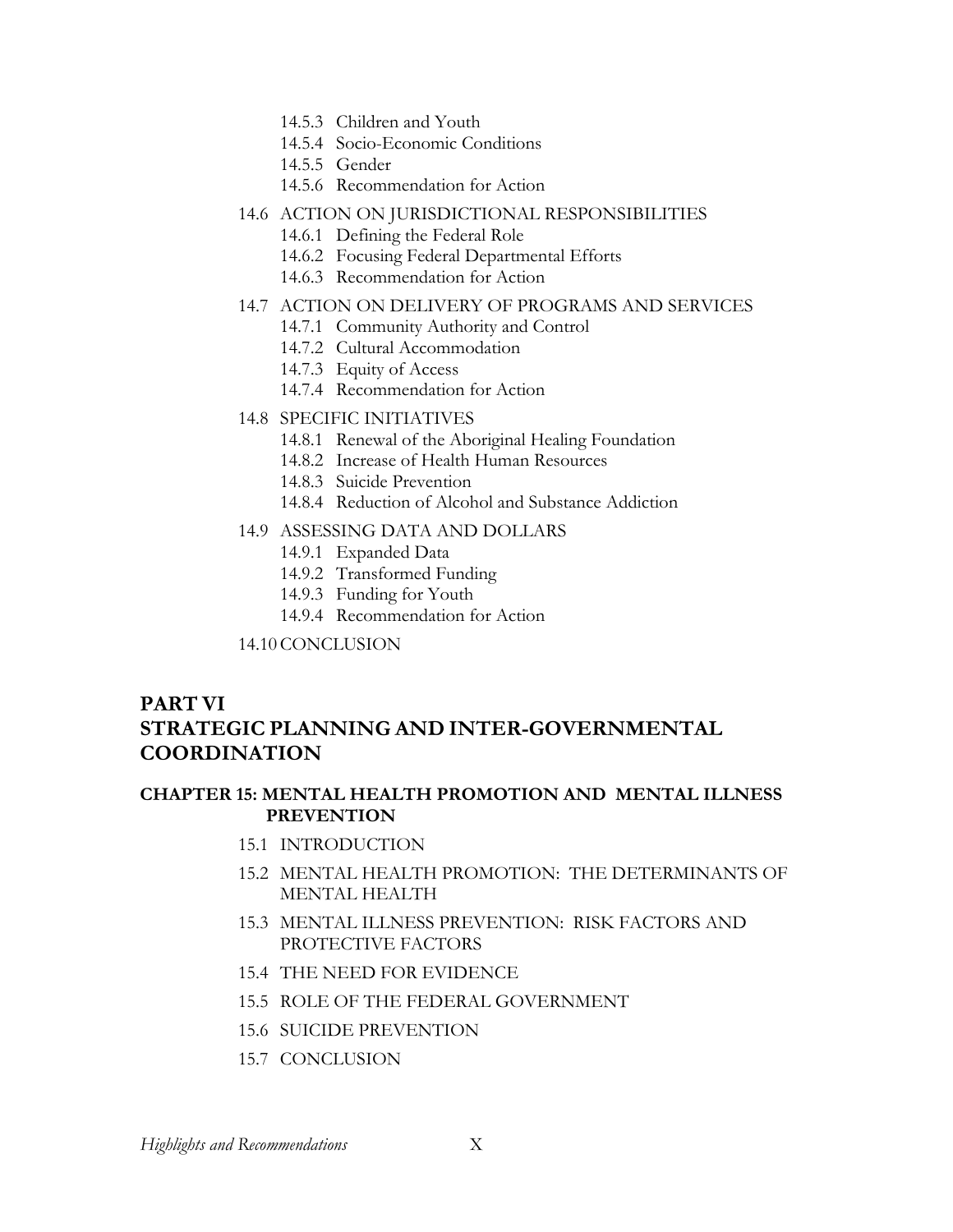## **CHAPTER 16: NATIONAL MENTAL HEALTH INITIATIVES**

#### 16.1 TOWARD A NATIONAL MENTAL HEALTH STRATEGY

- 16.1.1 What Kind of National Mental Health Strategy Is Needed?
- 16.1.2 Elements of a "National Strategy"
- 16.1.3 The Creation of the Canadian Mental Health Commission
- 16.1.4 The National Dimension in This Report

## 16.2 A PROPOSAL TO ESTABLISH A CANADIAN MENTAL HEALTH **COMMISSION**

- 16.2.1 Rationale: Why a Commission?
- 16.2.2 Guiding Principles of the Canadian Mental Health Commission
- 16.2.3 Mission/Mandate of the Commission
- 16.2.4 The Commission's Method of Operation
- 16.2.5 Activities of the Commission
- 16.2.6 Composition of the Board of the Commission
- 16.2.7 Staff of the Commission
- 16.2.8 Funding for the Commission
- 16.2.9 Appendix
- 16.3 GETTING THE COMMISSION UP AND RUNNING

# 16.4 FURTHER COMMENTS ON THE PROPOSAL TO CREATE A CANADIAN MENTAL HEALTH COMMISSION

- 16.4.1 The Nature of "Representation" on the Commission
- 16.4.2 Anti-Stigma Campaign
- 16.4.3 Knowledge Exchange Centre
- 16.5 THE NEED FOR FEDERAL INVESTMENT IN MENTAL HEALTH
	- 16.5.1 Managing the Transition Fund
	- 16.5.2 Estimating the Overall Cost of the Basket of Community Services
	- 16.5.3 Mental Health Housing Initiative
	- 16.5.4 Other Elements in the Transition Fund
		- *16.5.4.1 Initiatives with a Specific Focus on Substance Use Disorders, Addictive Behaviour and Concurrent Disorders*
		- *16.5.4.2 Telemental Health*
		- *16.5.4.3 Peer Support*
- 16.6 RESEARCH
- 16.7 FUNDING THE FEDERAL INVESTMENT IN MENTAL HEALTH
- 16.8 TOTAL COSTS AND OPTIONS FOR BALANCING REVENUES AND EXPENDITURES
- 16.9 CONCLUSION